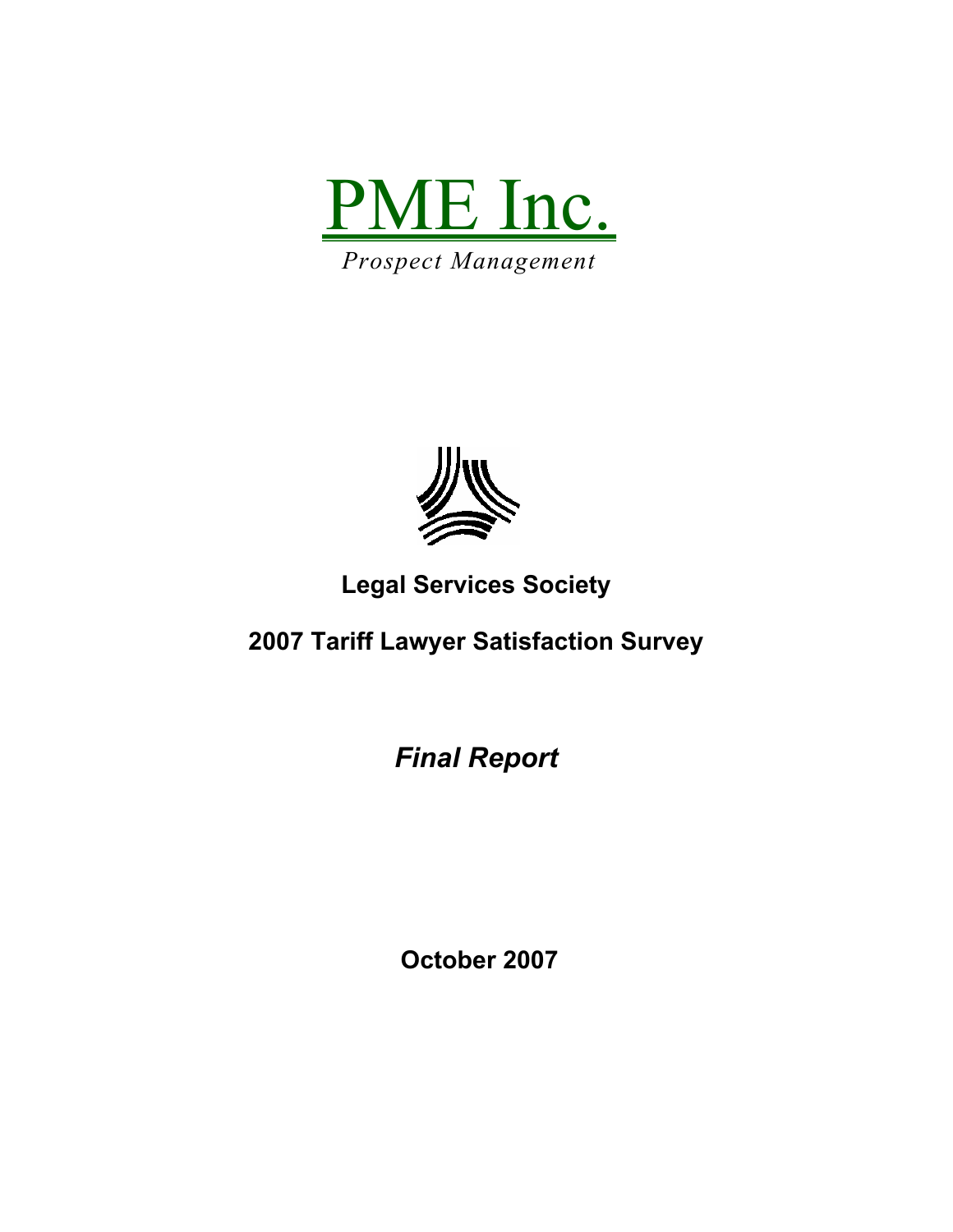# **Table of Contents**

| 1. |     |                                                      |  |  |  |
|----|-----|------------------------------------------------------|--|--|--|
| 2. |     |                                                      |  |  |  |
| 3. |     |                                                      |  |  |  |
| 4. |     |                                                      |  |  |  |
|    | 4.1 |                                                      |  |  |  |
|    | 4.2 |                                                      |  |  |  |
|    | 4.3 |                                                      |  |  |  |
|    | 4.4 |                                                      |  |  |  |
|    | 4.5 | Written Communications and Online Resources32        |  |  |  |
|    | 4.6 |                                                      |  |  |  |
|    | 4.7 |                                                      |  |  |  |
|    | 4.8 |                                                      |  |  |  |
| 5. |     |                                                      |  |  |  |
|    | 5.1 |                                                      |  |  |  |
|    | 5.2 |                                                      |  |  |  |
|    | 5.3 |                                                      |  |  |  |
|    | 5.4 |                                                      |  |  |  |
|    | 5.5 |                                                      |  |  |  |
|    | 5.6 |                                                      |  |  |  |
|    | 5.7 |                                                      |  |  |  |
|    | 5.8 |                                                      |  |  |  |
|    | 5.9 | Overall Satisfaction and General Themes for Action86 |  |  |  |
|    |     |                                                      |  |  |  |
|    |     |                                                      |  |  |  |
|    |     |                                                      |  |  |  |

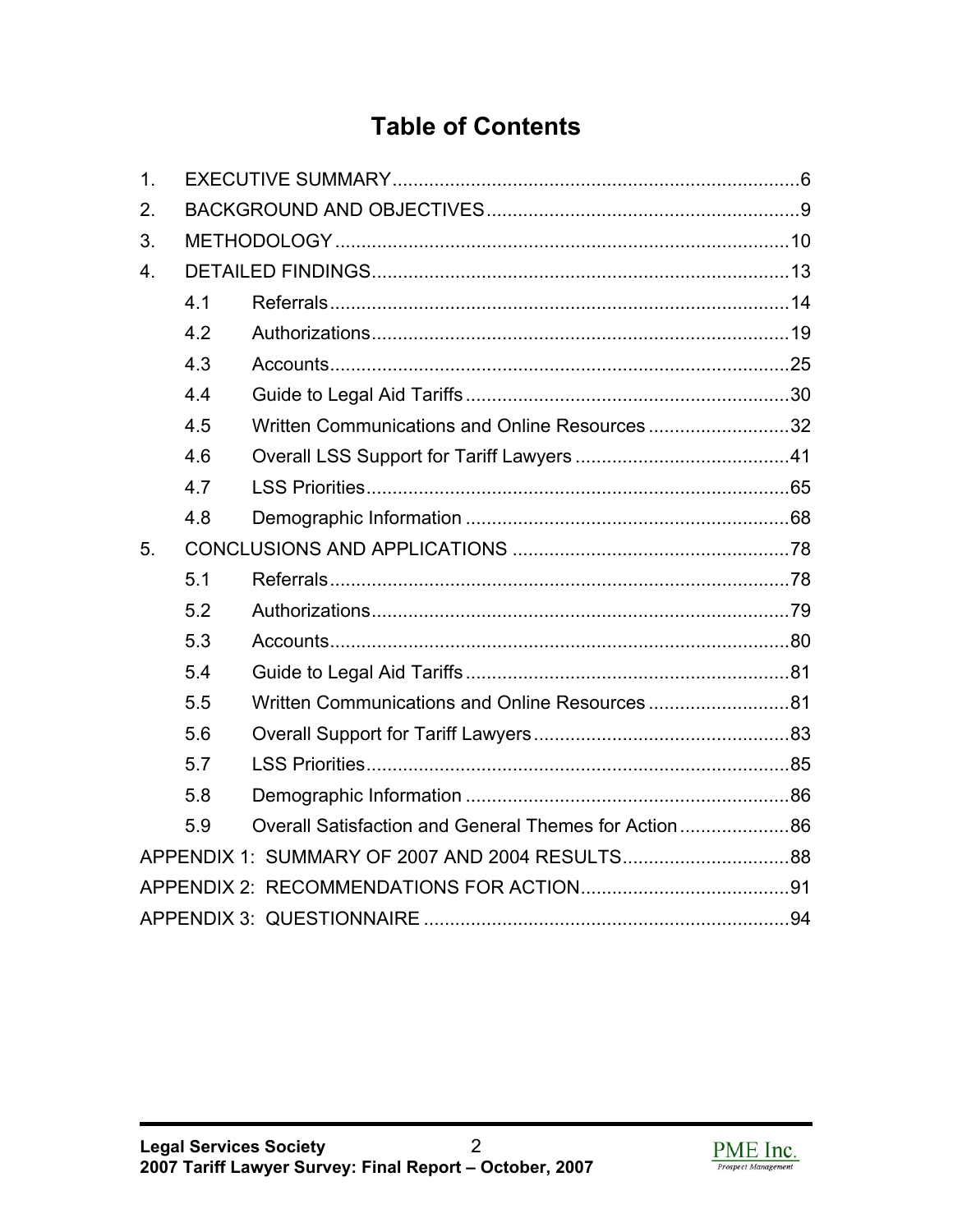# **Table of Figures**

| Figure 1: Overview of 2007 Satisfaction Results - Referrals Process14                                                                         |    |
|-----------------------------------------------------------------------------------------------------------------------------------------------|----|
| Figure 2: Receipt of Referral Document in an Acceptable Length of Time 15                                                                     |    |
|                                                                                                                                               |    |
| Figure 4: Overall Satisfaction with LSS Support for Referral Process18                                                                        |    |
| Figure 5: Overview of 2007 Satisfaction Results - Authorization Process20                                                                     |    |
| Figure 6: Urgent Authorization Decisions within One Business Day21                                                                            |    |
| Figure 7: Non-urgent Authorization Decisions within Five Business Days22                                                                      |    |
|                                                                                                                                               |    |
| Figure 9: Overall Satisfaction with LSS Support for Authorization Process 24                                                                  |    |
| Figure 10: Overview of 2007 Satisfaction Results - Accounts Process25                                                                         |    |
|                                                                                                                                               |    |
|                                                                                                                                               |    |
|                                                                                                                                               |    |
| Figure 14: Overall Satisfaction with LSS Support for Account Payment Process                                                                  |    |
|                                                                                                                                               |    |
| Figure 15: Ease of Locating Information in Online Tariff Guide 30                                                                             |    |
| Figure 16: Overview of 2007 Satisfaction Results - Written Communications and                                                                 |    |
|                                                                                                                                               |    |
|                                                                                                                                               |    |
| Figure 19: Value of Information on Family Law Website to Clients38                                                                            |    |
| Figure 20: Overall Satisfaction with Written Communications and Online                                                                        |    |
| Figure 21: Overview of 2007 Satisfaction Results - LSS Service Quality                                                                        | 41 |
| Figure 22: Non-Urgent Phone Inquiries Answered Promptly 42                                                                                    |    |
| Figure 23: Acceptable Wait Time for Response to Non-Urgent Phone Inquiry 44                                                                   |    |
|                                                                                                                                               |    |
| Figure 25: LSS Personnel Knowledgeable When Contacted48                                                                                       |    |
| Figure 26: Overview of 2007 Responses - Tariff Renewal Impacts, Extent of<br>Feeling Valued by LSS, and Overall Satisfaction with LSS Support |    |
|                                                                                                                                               |    |

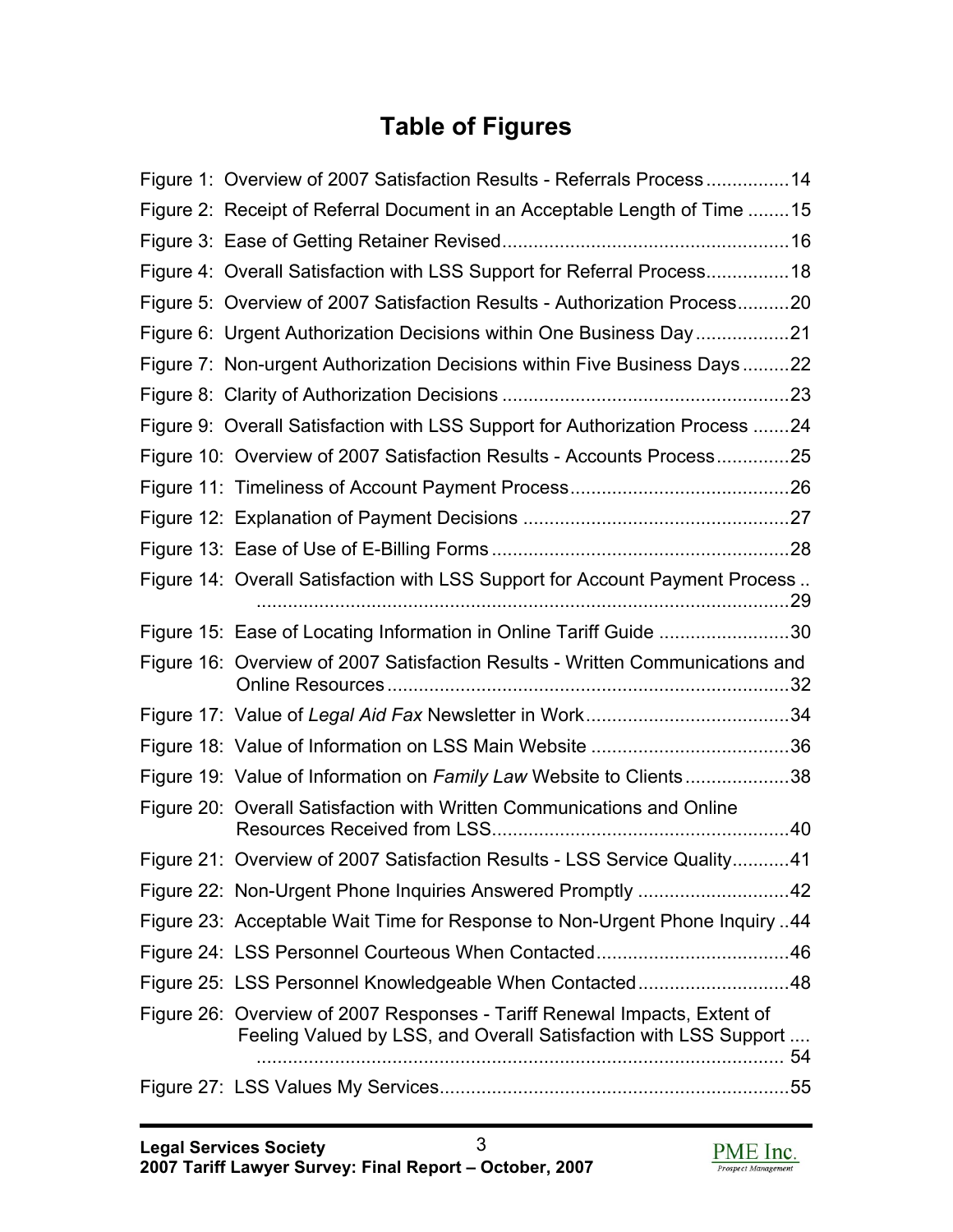| Figure 28: Overall Satisfaction with Support Received from LSS 58               |  |
|---------------------------------------------------------------------------------|--|
| Figure 29: Service Improvement Matrix – Derived Importance Vs. Satisfaction for |  |
| Figure 30: Satisfaction with Allocation of Resources to Meet Legal Aid Needs    |  |
|                                                                                 |  |
|                                                                                 |  |
|                                                                                 |  |
|                                                                                 |  |
|                                                                                 |  |
|                                                                                 |  |
|                                                                                 |  |
|                                                                                 |  |

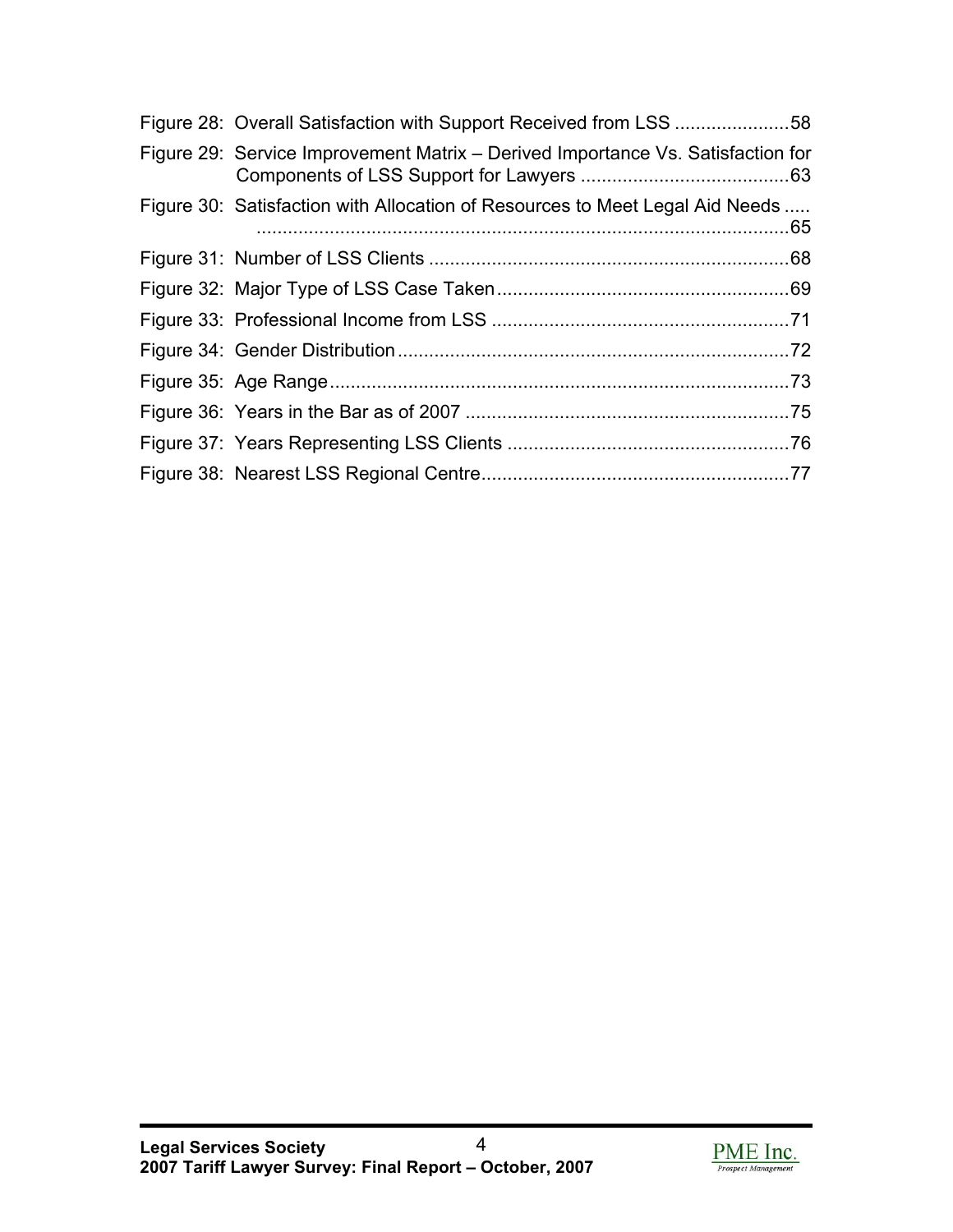# **List of Tables**

| Table 1: Reasons for Not Using E-Referrals, 2007 (Q6)17                                                                                             |  |
|-----------------------------------------------------------------------------------------------------------------------------------------------------|--|
| Table 2: Usage of Different Sections of the LSS Main Website, 2007 (Q22)35                                                                          |  |
| Table 3: Sections of Family Law Website Referred to Clients Regularly, 2007                                                                         |  |
| Table 4: First Preference for Written Communications from LSS (Q26) 39                                                                              |  |
| Table 5: Areas of LSS Not Responding to Non-Urgent Phone Inquiries Within                                                                           |  |
| Table 6: Acceptable Wait Times (Q30) for Respondents Who Were Not Satisfied<br>with the Wait Time for Non-Urgent Phone Inquiries in Each Area (Q29) |  |
| Table 7: Areas of LSS Where Personnel Were Not Courteous (Q32)47                                                                                    |  |
| Table 8: Areas of LSS Where Personnel Were Not Knowledgeable (Q34)49                                                                                |  |
| Table 9: Referral of Non-LSS Clients to Other LSS Services (Q35 & 36)51                                                                             |  |
| Table 10: Features of Lawyers Referring Non-LSS Clients to LSS Services in                                                                          |  |
| Table 11: Reasons Why Tariff Lawyers Feel Services Are Not Valued by LSS                                                                            |  |
| Table 12: Primary Change LSS Could Make to Improve Overall Support for Tariff<br>Lawyers (Q41) - Major Themes Expressed in 2007 Survey60            |  |
| Table 13: Suggested Changes to Improve Overall LSS Support for Lawyers                                                                              |  |
| Table 14: Ways for LSS to Improve Availability of Services to Meet Legal Needs<br>of Low Income People in BC (Q43) - Major Themes Expressed 67      |  |
|                                                                                                                                                     |  |
| Table 16: Type of Case Forming Majority of LSS Clients in Past Year69                                                                               |  |
| Table 17: Percentage of Total Professional Income from LSS Work in Past Year.                                                                       |  |
|                                                                                                                                                     |  |
|                                                                                                                                                     |  |
|                                                                                                                                                     |  |
|                                                                                                                                                     |  |
| Table 22: LSS Regional Centre Closest to Lawyer's Primary Office77                                                                                  |  |

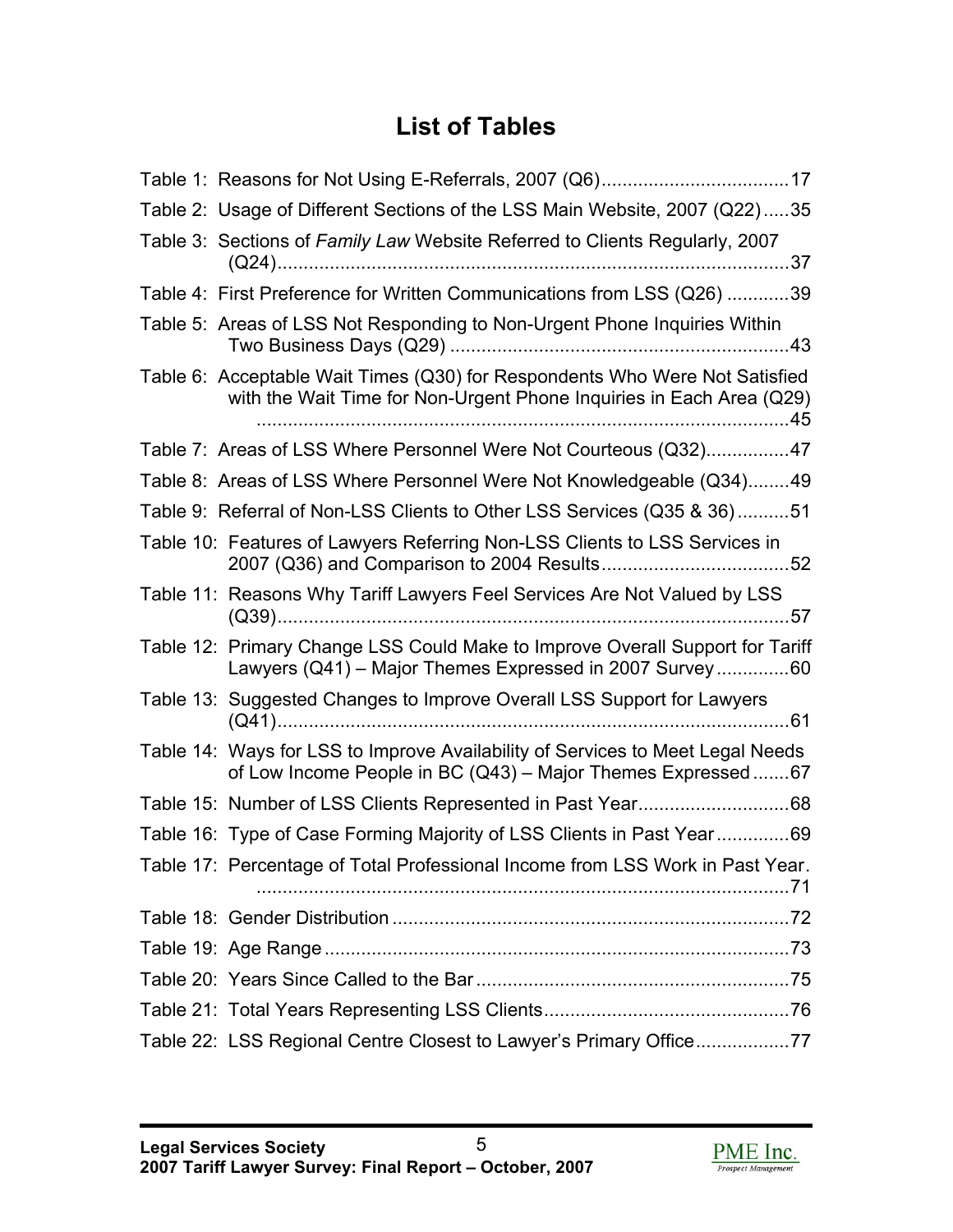# <span id="page-5-0"></span>**1. EXECUTIVE SUMMARY**

The Legal Services Society conducted its second tariff lawyer satisfaction survey between January 31 and March 11 of 2007. The online survey was sent to all tariff lawyers who had taken a referral or billed for LSS work in 2006, and for whom LSS could provide a valid e-mail address. Responses were received from 379 lawyers or 39% of all survey recipients. Follow-up work with nonrespondents indicated that these responses are likely representative of all LSS tariff lawyers, and the true response rate could be as high as 46%.

Satisfaction ratings rose for most items surveyed and overall satisfaction with LSS support exceeded the Society's target. Lawyers found most LSS staff courteous and knowledgeable, and lawyers remained enthusiastic about most initiatives designed to provide services electronically. Unsatisfactory service given by the authorizations area remains a significant issue for lawyers, as does the continued and consistent perception by lawyers that LSS does not value their services. Tariff rates and coverage are still the top reasons given for this view, and while tariff renewal measures have had a positive impact on some lawyers, LSS will need to continue its efforts in this area if it hopes to attract and retain an adequate lawyer supply.

# **Key Findings**

**Tariff Lawyers Continue to be Satisfied Overall with LSS Support.** Seventyfive percent of lawyers are satisfied with overall support from LSS. While not a statistically significant increase from 2004 (68%), the result does exceed the Society's 2006-2007 target of 72% for this key performance measure. Contact with LSS personnel was more satisfying for lawyers than in 2004, and overall satisfaction increased for all support areas with the exception of authorizations. Continued good service in written communications and online resources, payments, and referrals will be important if LSS wishes to maintain current overall satisfaction ratings.

Some lawyers continue to feel that LSS does not value their services. This is a critical area to address if LSS wants to increase overall satisfaction. Half of lawyers report that tariff renewal measures have made it more likely they will take legal aid referrals. However, tariff rates and coverage continue to be the top reasons cited for why lawyers do not feel valued and the top suggestions given for improving overall LSS support.

**Reliance on Younger Lawyers Will Increase.** Compared to 2004, the 2007 results show proportionately more tariff lawyers at the upper and lower ends of the spectrum with respect to: numbers of LSS clients, years of age, years in the bar, and years of experience with LSS. A greater portion of the pool of lawyers

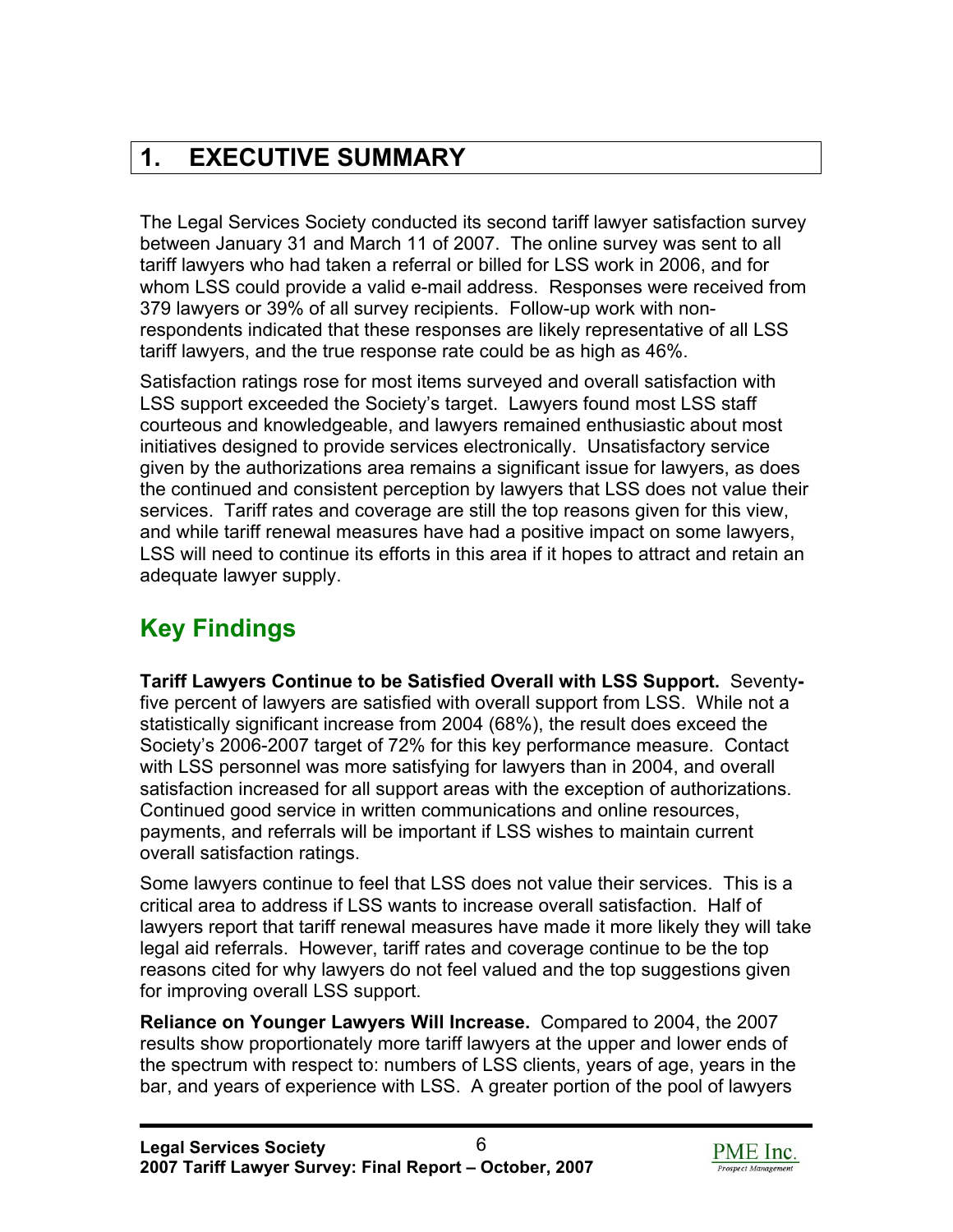appears to consist of both older lawyers with a long history of LSS work, and younger lawyers who are new to LSS work. As the older, more experienced lawyers retire, they are being replaced by younger, less experienced lawyers who are more likely to: be female, do family law, have fewer clients and rely less on LSS for their income.

**Improved Service in Authorizations Is Overdue.** The percentage of lawyers using the authorization process has risen, but overall satisfaction has dropped significantly. Just over half of respondents indicated that authorization services meet the guidelines for timely provision of both urgent and non-urgent decisions. Authorizations was again the area cited most often for not responding promptly to phone inquiries, and less than two-thirds of lawyers feel authorization decisions are clearly explained. Improved service in authorizations was again one of the top suggestions given for improving overall LSS support and emerged as a second critical issue LSS must address if the Society wishes to raise overall satisfaction ratings.

**Service Quality at LSS Is Good, but Can Be Better.** Ninety-five percent of respondents said LSS staff were courteous when contacted and only one percent said LSS personnel were not knowledgeable. Accounts was cited most often for not having courteous or knowledgeable staff; referrals was cited least often. Satisfaction with response times to non-urgent phone inquiries improved, but 30% of respondents still do not agree that inquiries are answered within the LSS target of 2 business days. The third most common suggestion for improving overall LSS support was to have real people with good knowledge answering the phones in place of voicemail. Service quality, particularly staff courtesy and knowledge, was shown to be important in maintaining overall satisfaction with LSS support.

**Tariff Lawyers Continue to Embrace E-Support.** Acceptance of E-services implemented to date appears strong. As in 2004, lawyers showed enthusiasm for receiving more of LSS support services electronically. Eighty-seven percent would use an E-Referral system. Reluctance to use it focused mainly on concerns about the risks of missing the referral document when it arrives and/or privacy concerns, and on lawyers' desire to be able to discuss cases directly with the intake worker.

Use of the online *Guide to Legal Aid Tariffs* has risen significantly from 30% to 70% following discontinuation of the distribution of paper guides. Nevertheless, the percentage of lawyers who find it easy to use has remained constant at 72%. In contrast, while the percentage of lawyers using E-Billing has also risen since 2004, a smaller proportion of lawyers now report that the forms are easy to use. Use of the LSS main website has risen and only 6 lawyers said it was not valuable. The *Family Law in BC* website, however, is used by only 18% of all lawyers and only 40% of family lawyers. As in 2004, no preference was shown for e-mail vs. fax communication with LSS. Readership of the *LSS Legal Aid Fax* newsletter remains high at 88%, and readers say it is of high value to them.

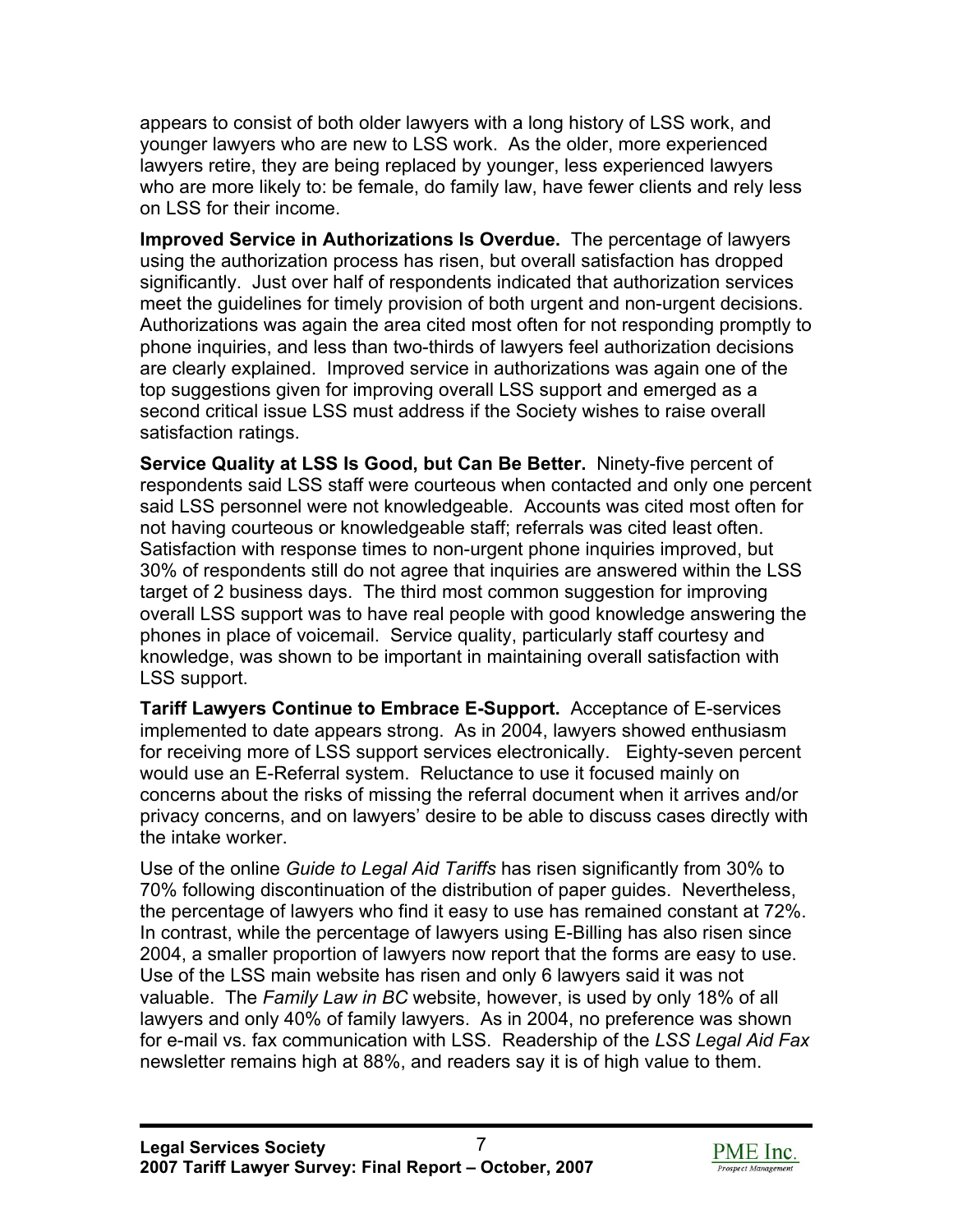**More Can Be Done to Meet the Legal Needs of Low Income People.** The percent of lawyers who feel LSS does a good job of allocating resources to meet the legal needs of low income people has risen since 2004, but is still only 59%. A further 33% only partly agree that LSS does a good job. Respondents again gave a large number of suggestions for how this could be improved. The most frequent suggestions focused on: relaxing eligibility requirements and simplifying the application process; expanding coverage, services and eligibility in family law; and expanding coverage in other areas, especially poverty law. Increasing tariff rates and coverage was also a common suggestion.

The report contains twenty specific recommendations for actions to address issues identified by the survey results. These may be found in Appendix 2.

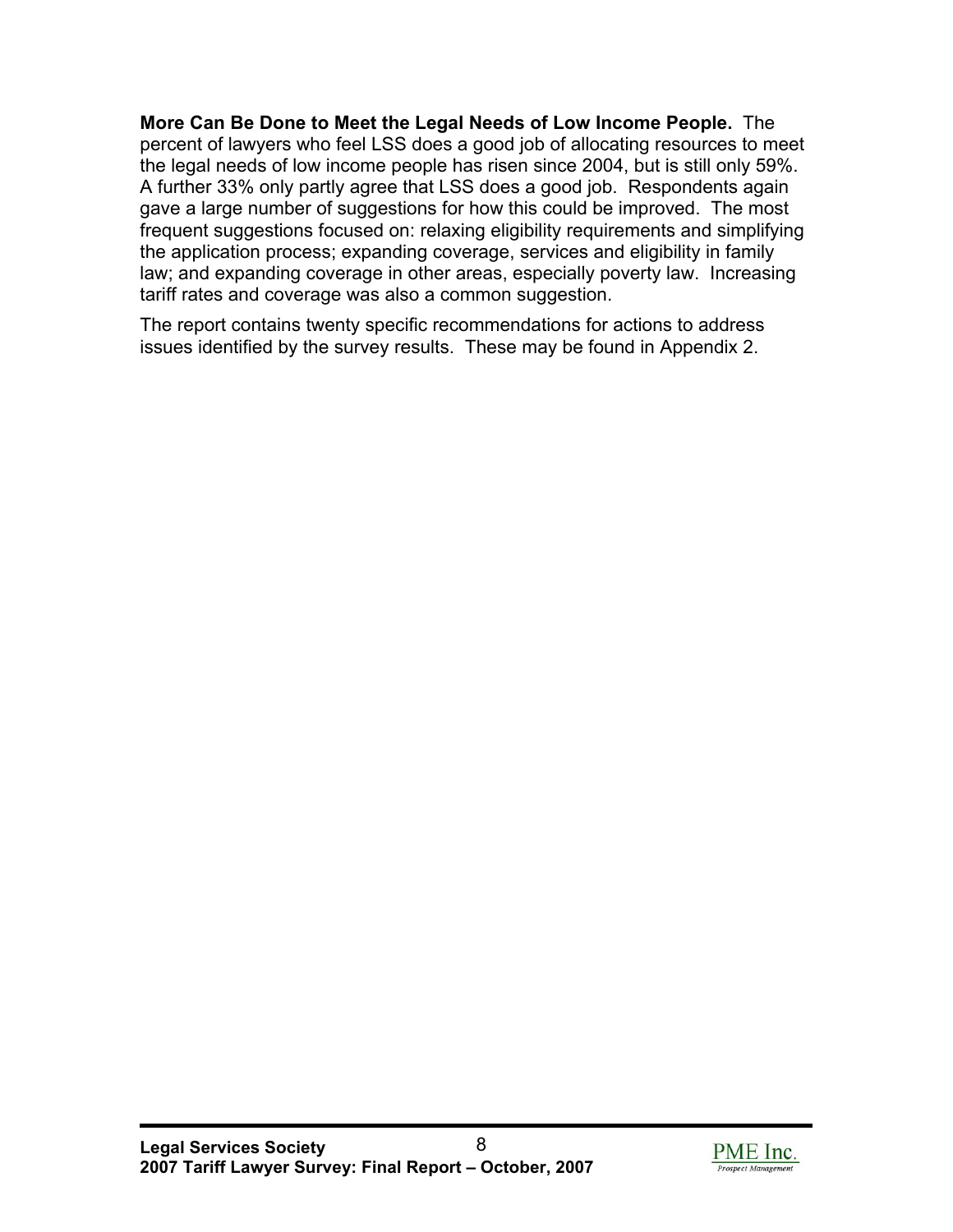# <span id="page-8-0"></span>**2. BACKGROUND AND OBJECTIVES**

The LSS Tariff<sup>1</sup> Lawyer Satisfaction Survey was initiated in 2003 as part of the Society's performance management program.

The survey is designed to provide data for use by the LSS Board and senior management to assess the Society's strategic performance, and by the Society's senior and operational management teams to assess operational performance. The information collected provides guidance on how to improve LSS support for tariff lawyers and assists the Society in setting strategic direction and improving services.

Key research questions to be answered by the survey include the following:

- How satisfied are tariff lawyers with the support provided by LSS?
- How well has LSS succeeded in minimizing the administrative burden on tariff lawyers who undertake LSS work?
- To what extent do tariff lawyers feel their work is valued by LSS?
- Where should LSS focus its efforts in order to increase the interest of private bar lawyers in legal aid work?

Having a sufficient pool of appropriately qualified and engaged tariff lawyers across the province continues to be a critical factor in LSS' ability to provide effective legal aid services. Accordingly, the Society places high importance on providing quality support to its tariff lawyers, and attaches substantial significance to their satisfaction with this support.

The first administration of this survey took place in early 2004. The survey is intended to be repeated every three years to support triennial reporting on key LSS performance measures. This report summarizes the findings and implications of the 2007 survey conducted between January 31 and March 11, 2007.



<sup>1</sup>  $1$  Tariff lawyers are private lawyers contracted by LSS to provide legal representation and/or advice for financially eligible people.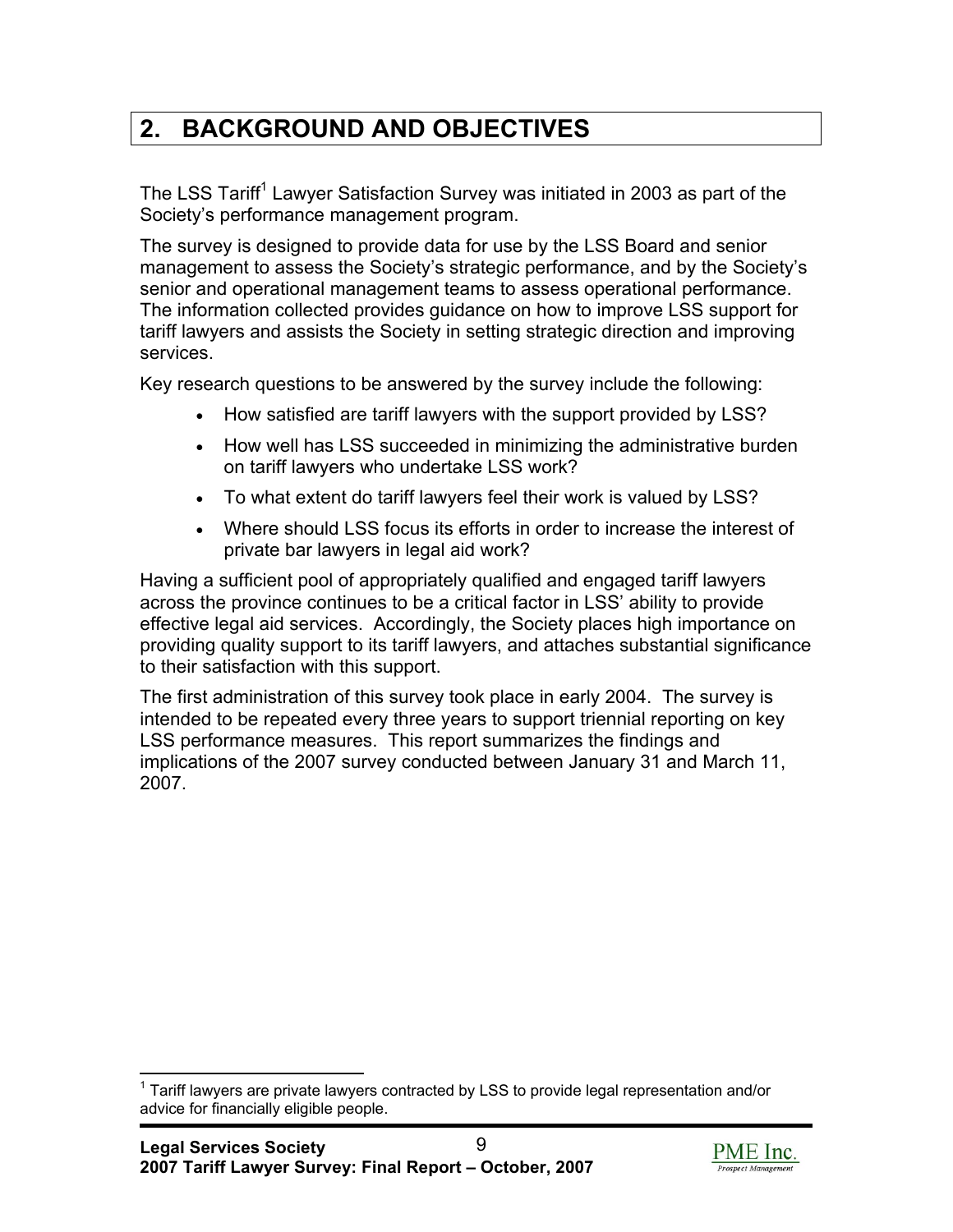## <span id="page-9-0"></span>**3. METHODOLOGY**

## **Design and Administration**

The survey was conducted via the Web between January 31, 2007 and March 11, 2007.

Tariff lawyers were informed of the survey purpose and planned distribution date via the *LSS Legal Aid Fax* newsletter on October 26, 2006, and again, by direct e-mail, on December 8, 2006. Two days prior to the survey distribution, an invitation to participate was sent to all tariff lawyers from the LSS Executive Director by e-mail. The *LSS Legal Aid Fax* newsletter distributed on January 31, 2007 notified lawyers that the survey link had been distributed by e-mail.

Two separate versions of the web survey were created – one for respondents who shared a computer with one or more other respondents, and one for respondents who did not share a computer. Those who did not share a computer were able to complete their form in more than one session and to pick up where they had left off; those who shared a computer could not do this and were advised to ensure they had at least 20 minutes available to complete the survey before starting.

The survey was pre-tested with ten lawyers selected by LSS to capture a range of demographic characteristics such as technical ability, geographic location, length of service with LSS, and gender. In response to feedback received from the pre-test, an additional response category, "not enough experience to say", was added to questions 14, 25 and 28.

The final survey contained 51 questions designed to help LSS assess both its strategic and its operational performance. Seven new items were added for the 2007 survey and thirteen items were modified to some degree from the 2004 survey. Sixteen items from the 2004 version were not repeated. (See Appendix 3 for a copy of the full survey.) Questions used a combination of formats open-ended, rating scales and 'select the best response(s)' — grouped into sections on:

- Referrals
- **Authorizations**
- Accounts
- Guide to Legal Aid Tariffs
- Written Communication and Online Resources
- Overall LSS Support for Tariff Lawyers
- LSS Priorities
- Demographic Information

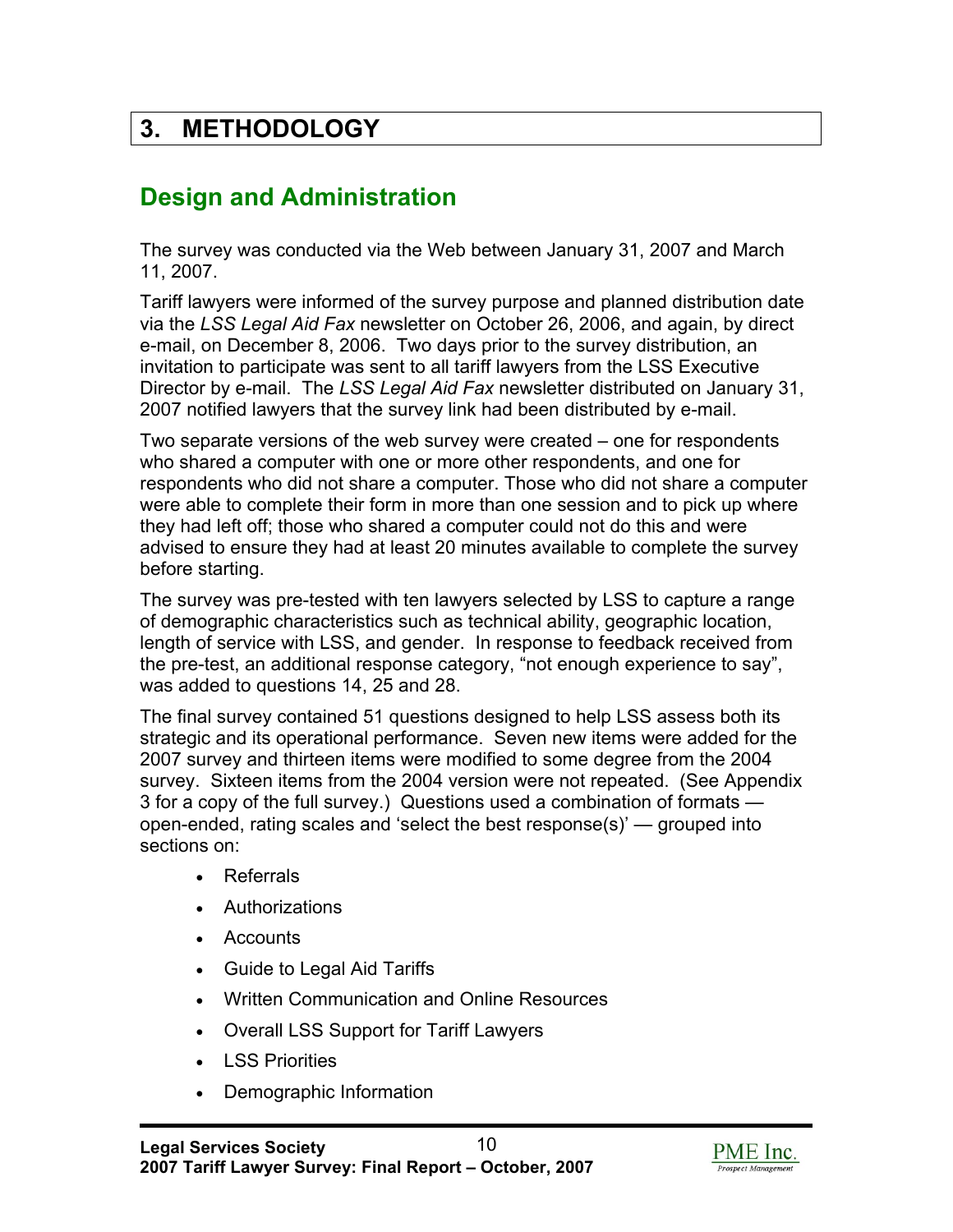Demographic questions were asked to determine a number of characteristics of the respondent population, such as: volume of LSS clients in 2006, main type of LSS case in 2006, gender, total years representing LSS clients, and nearest LSS regional centre.

The survey was sent to 1,010 tariff lawyers who had taken a referral or billed for LSS work in the past year, and for whom LSS could provide an e-mail address. A number of addresses proved invalid<sup>2</sup> and were subsequently removed leaving a net sampling frame of 965 e-mail addresses. 379 completed responses were obtained for a net response rate of 39%. In spite of meeting the criteria for inclusion in the survey, a number of respondents felt they had too little experience with LSS files to provide meaningful responses and they declined to participate on those grounds. These non-respondents are included in the net sampling frame of 965.

All lawyers who responded were entered in a draw for a free one-day Continuing Legal Education course of their choice. Five winners were randomly chosen after the survey had closed and the follow-up had been completed.

Follow-up with a random sample of non-respondents revealed that 29% of the email addresses contacted were invalid. $3$  Extrapolating this finding to all nonrespondents means that the true response rate for the survey could be as high as 46%.

Twenty four of the non-respondents contacted in the follow-up subsequently completed a questionnaire. Their responses gave no indication that the survey results should not be considered representative of all LSS tariff lawyers.

## **Analysis and Interpretation**

The data was analyzed to determine response frequencies. Cross-tabulations and chi square tests were performed to identify statistically significant relationships (at the 95% confidence level) between all rating scale questions and the demographic variables, and to test hypotheses of interest to LSS. Responses to open-ended questions were coded by common themes and frequencies were compiled for these themes. A service improvement matrix was created using satisfaction results for individual services and importance values derived using logistic regression. Logistic regression was also used to examine

- 1. intended recipient had not billed for LSS work or taken a referral in 2006;
- 2. attempts to send the survey to the recipient could not be completed because the email address was incorrect; or
- 3. intended recipient had retired, left firm, or moved out of province.

 $3$  See footnote above



 $\overline{a}$  $2$  Records were considered invalid and removed from the sampling frame for one of the following reasons: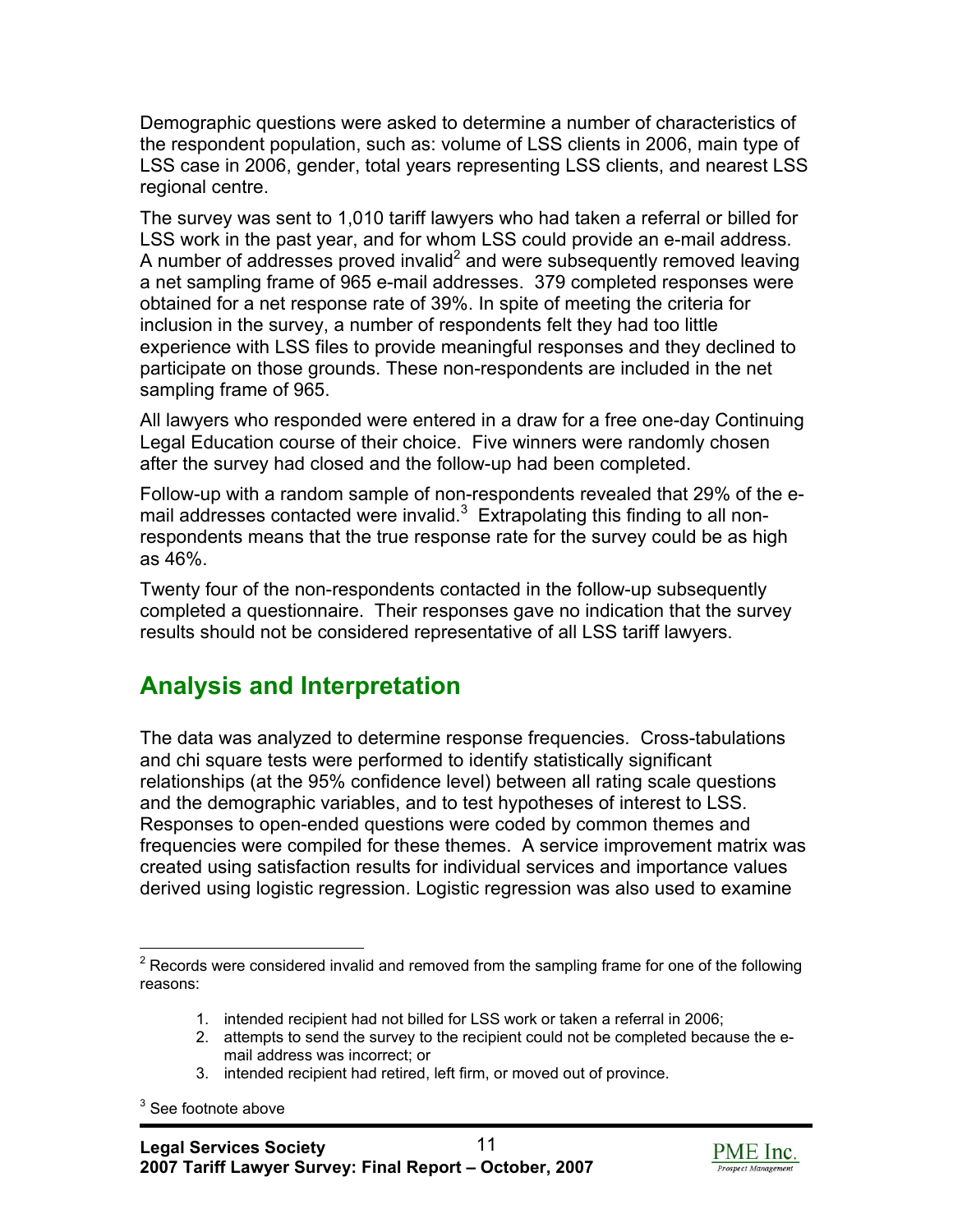the impact on overall satisfaction of various aspects of LSS service quality, and of the extent to which lawyers feel valued by LSS.

For simplification of reporting:

- 1. Respondents who answered "strongly agree" or "agree", were considered to be in agreement with the statement given; those who answered "strongly disagree' or "disagree" were considered to be in disagreement.
- 2. Respondents were considered "satisfied" if they answered "agree" or "strongly agree" to "Overall, I am satisfied with the level of support I receive from LSS with……" (the referral process, the payment process etc.) Respondents were considered "dissatisfied" if they answered "disagree" or "strongly disagree".
- 3. Unless otherwise stated, response frequencies are based on the number of lawyers who answered the question and selected a response other than "prefer not to say", "don't know", or "not enough experience to say".

A copy of the full survey is provided in Appendix 3.

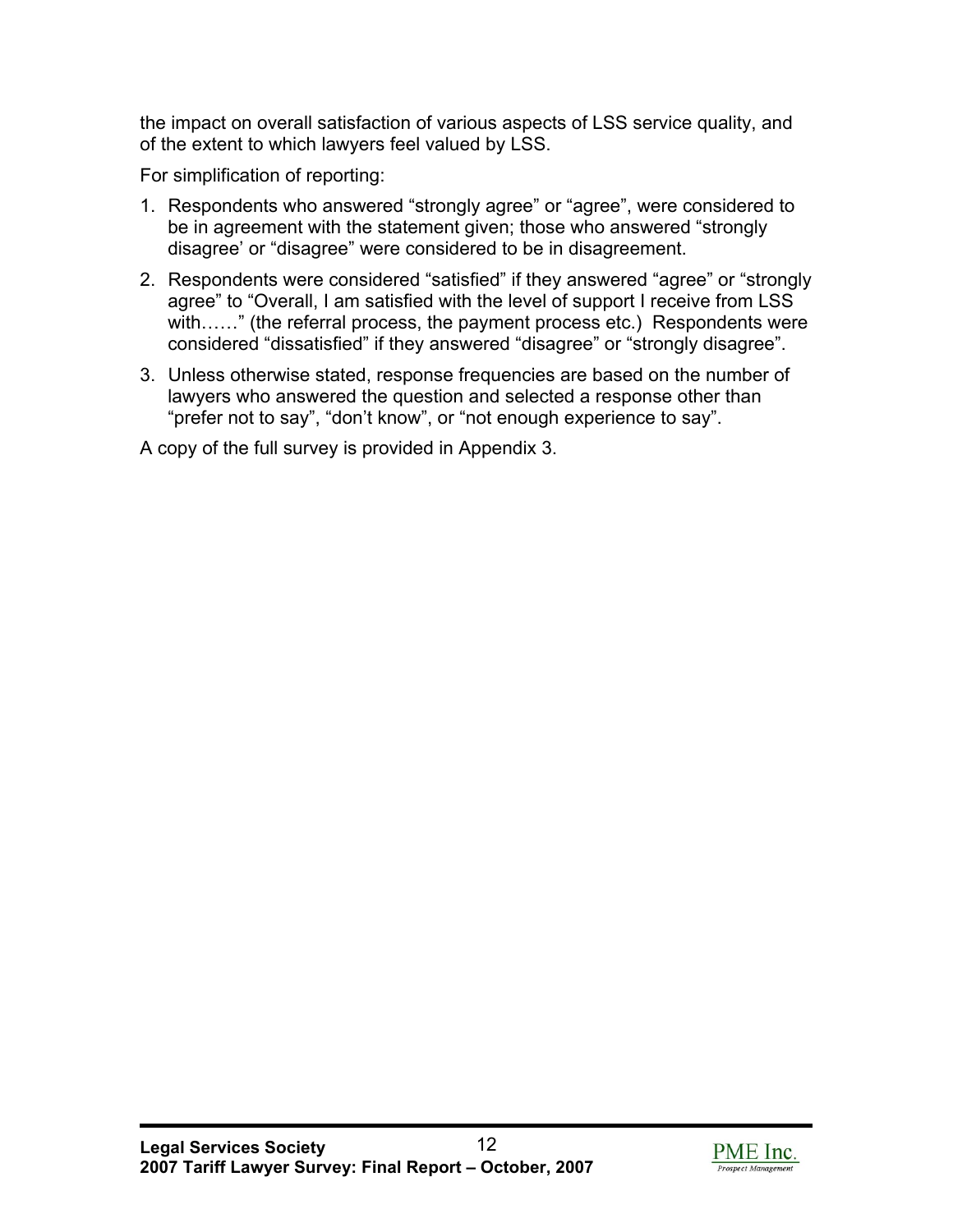# <span id="page-12-0"></span>**4. DETAILED FINDINGS**

### *Notes to Readers Regarding the Reporting of Findings:*

- 1. When responding to the 2007 satisfaction survey, tariff lawyers were instructed to base their responses on their experience with LSS in the previous year (2006). Similarly, where results are given for the 2004 survey for comparison purposes, the 2004 results are based on tariff lawyers' experience with LSS in 2003.
- 2. For simplification of reporting:
	- Respondents who answered "strongly agree" or "agree" were considered to be in agreement with the statement given; those who answered "strongly disagree" or "disagree" were considered to be in disagreement.
	- Respondents were considered "satisfied" if they answered "agree" or "strongly agree" to "Overall, I am satisfied with the level of support I receive from LSS with…." (the referral process, the payment process, etc.). Respondents were considered "dissatisfied" if they answered "disagree" or "strongly disagree".
	- Unless otherwise stated, response frequencies are based on the number of lawyers who answered the question and selected a response other than "prefer not to say", "don't know", or "not enough experience to say".
- 3. Frequencies for all response categories for both 2007 and 2004 results are graphed in the Findings section of the report. The same results, reported by the derived categories of "satisfied", "dissatisfied" and "partly satisfied", are given in Appendix 1.
- 4. Only those findings which were statistically significant at the 95% confidence level have been noted as "significant'". This means the likelihood that a similar finding would have resulted purely by chance is less than 5% (5 times out of 100).

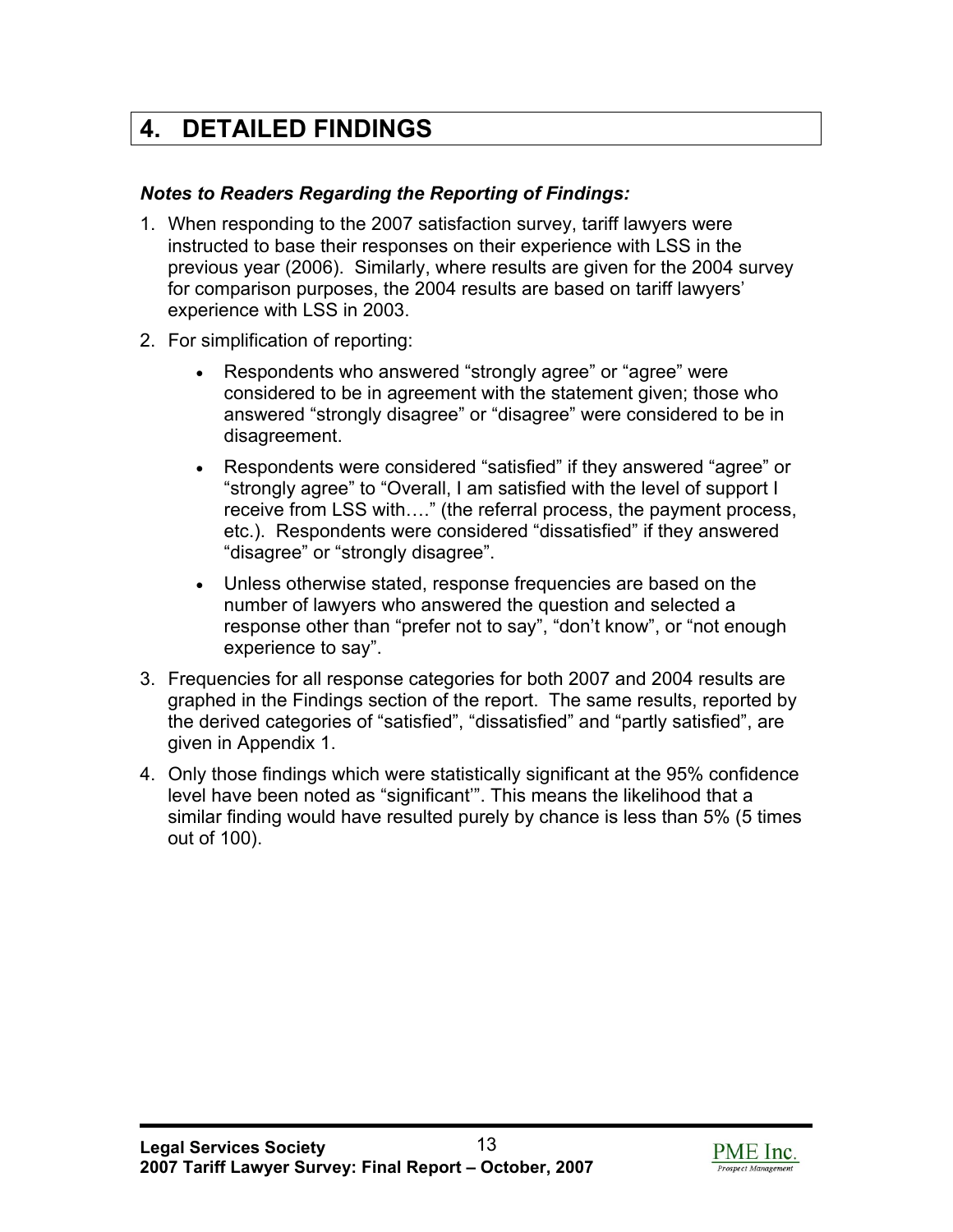# <span id="page-13-0"></span>**4.1 Referrals**



### **4.1.1 Overview of Satisfaction with the Referral Process**

**Figure 1: Overview of 2007 Satisfaction Results - Referrals Process** 

Figure 1 shows an overview of satisfaction with the referral process, as revealed by the 2007 survey results.

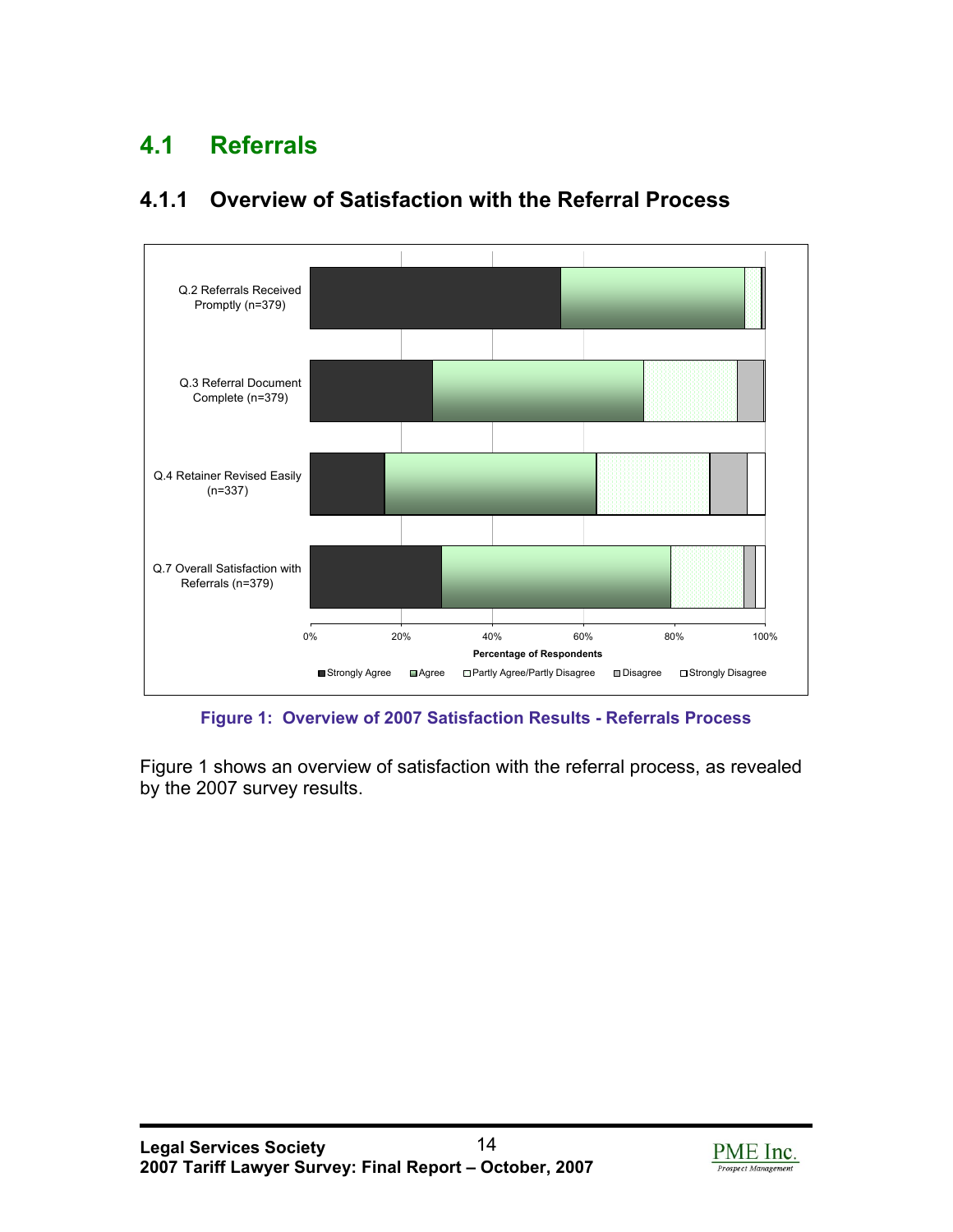### **4.1.2 Timeliness of Referral Document**



*Q2: Once LSS has approved a client for legal aid, I receive the referral document in an acceptable length of time.* 

#### **Figure 2: Receipt of Referral Document in an Acceptable Length of Time**

- Over 95% of respondents agreed that referral documents were received in an acceptable length of time; less than 1% disagreed (see Figure 2).
- In comparison to 2004, respondents were more likely to agree in the 2007 survey.

### **4.1.3 Completeness of Referral Document**

#### **Q3: When I receive the referral document it contains all the information I** *need to proceed. (New Item for 2007)*

- 73% of respondents agreed that the referral document contained all the information they needed to proceed; just over 6% disagreed (see Figure 1).
- These levels of agreement were consistent across all demographic groupings tested.

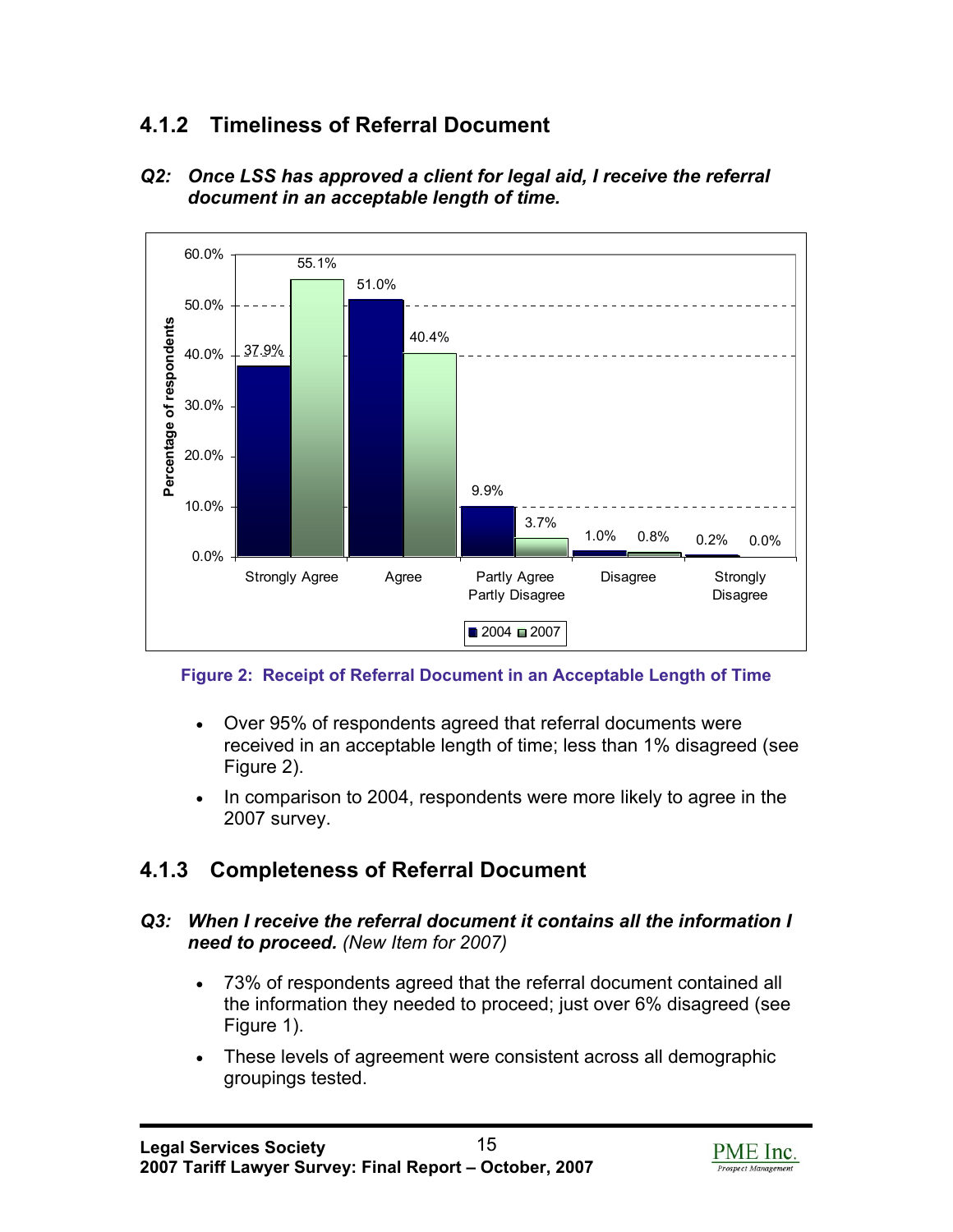## **4.1.4 Ease of Getting Retainer Revised**



#### *Q4: It is easy to get the retainer revised by LSS when changes are required.*

**Figure 3: Ease of Getting Retainer Revised** 

- 11% of all respondents felt they did not have enough experience to answer this question.
- Of those who did answer: 63% agreed that it was easy to get the retainer revised by LSS when required; 12% disagreed (see Figure 3).
- In comparison to 2004, respondents were more likely to agree in 2007.

As in 2004, agreement was linked to type of case and gender:

- Criminal lawyers were more likely to agree; family lawyers were more likely to only partly agree.
- Male lawyers were more likely to agree than female lawyers; female lawyers were more likely to partly agree/partly disagree.

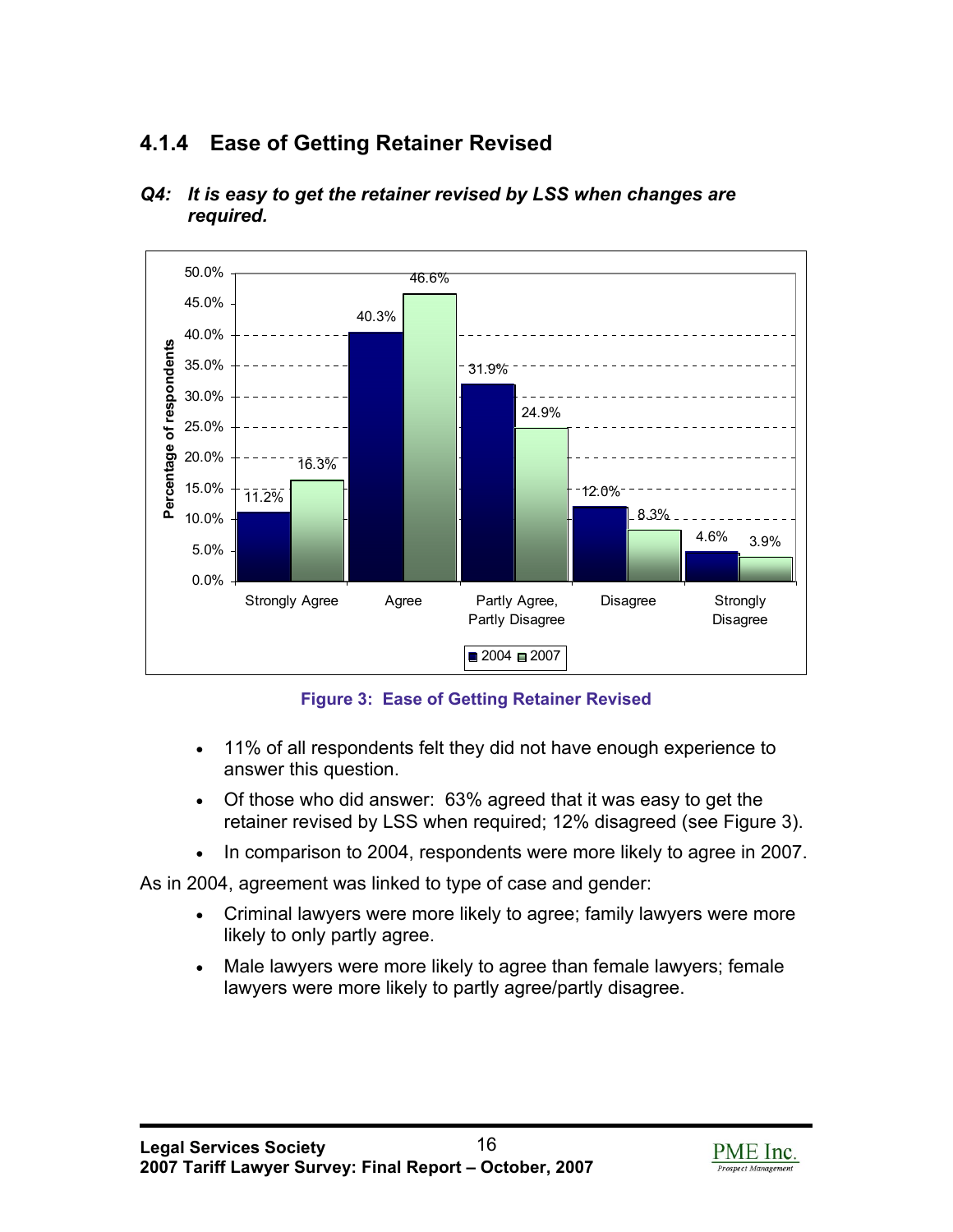## **4.1.5 Anticipated Use of E-Referrals**

### *Q5: If an E-referral system was available, would you use it? (New Item for 2007)*

- 87% said they would use an E-Referral system if it were available.
- Although the numbers of lawyers with offices closest to the Kamloops and Terrace LSS centres were low, they appeared to be most likely to say they would use an E-Referral system. Lawyers nearest to the Vancouver and Victoria LSS centres were least likely to say this.

#### *Q6: Please explain why you would not use E-referrals. (New Item for 2007)*

- Reasons were given by 45 lawyers (94% of those who indicated they would not use E-referrals) (see Table 1).
- The most common reason given was that the lawyer is often away from his/her computer and might miss the e-mail, and/or that office staff are present to receive referrals on the fax as they arrive. Respondents also expressed a preference for direct contact with the intake worker to discuss the case, and lack of comfort with computers and potential security issues.

| <b>Major Reasons</b>                                                                                               | <b>Percent of All</b><br><b>Comments</b><br>$(n = 54)$ | Number of<br><b>Respondents</b><br>(n = 45) |
|--------------------------------------------------------------------------------------------------------------------|--------------------------------------------------------|---------------------------------------------|
| Concerned that email will be missed (often in court<br>or away from computer) / office staff have access to<br>fax | 30%                                                    | 16                                          |
| Prefer to have direct contact with an intake worker<br>to discuss the case                                         | 22%                                                    | 12                                          |
| Not comfortable with computers / concerned about<br>security                                                       | 20%                                                    | 11                                          |
| E-Referral would be less efficient than current<br>system                                                          | 13%                                                    | 7                                           |
| Prefer to work with paper / easier for record keeping                                                              | 9%                                                     | 5                                           |

#### **Table 1: Reasons for Not Using E-Referrals, 2007 (Q6)**

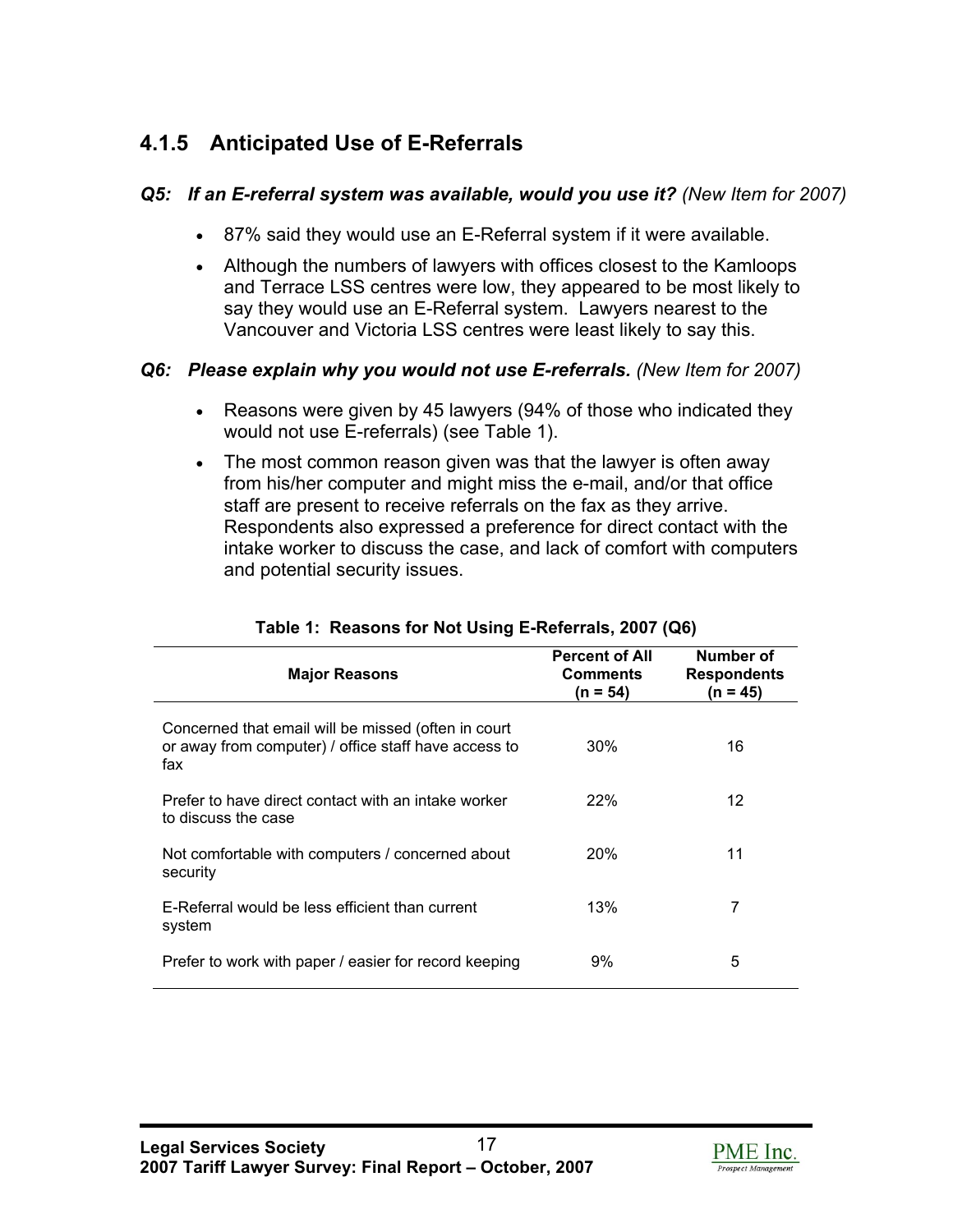### **4.1.6 Overall Satisfaction with LSS Support for Referrals**



*Q 7: Overall, I am satisfied with the support I receive from LSS with the referral process.* 

**Figure 4: Overall Satisfaction with LSS Support for Referral Process** 

- 79% of tariff lawyers agreed that they were satisfied with the support received for the referral process; less than 5% disagreed (see Figure 4).
- This is a significant improvement from the 2004 results where 69% indicated they were satisfied and 8% dissatisfied.
- Satisfaction appeared to be related to percentage of professional income obtained from LSS in 2006: lawyers who earned less than 25% of their income from LSS were most likely to be dissatisfied; those who earned between 51 and 75% were most likely to be satisfied. No such linkages were apparent in the 2004 results.

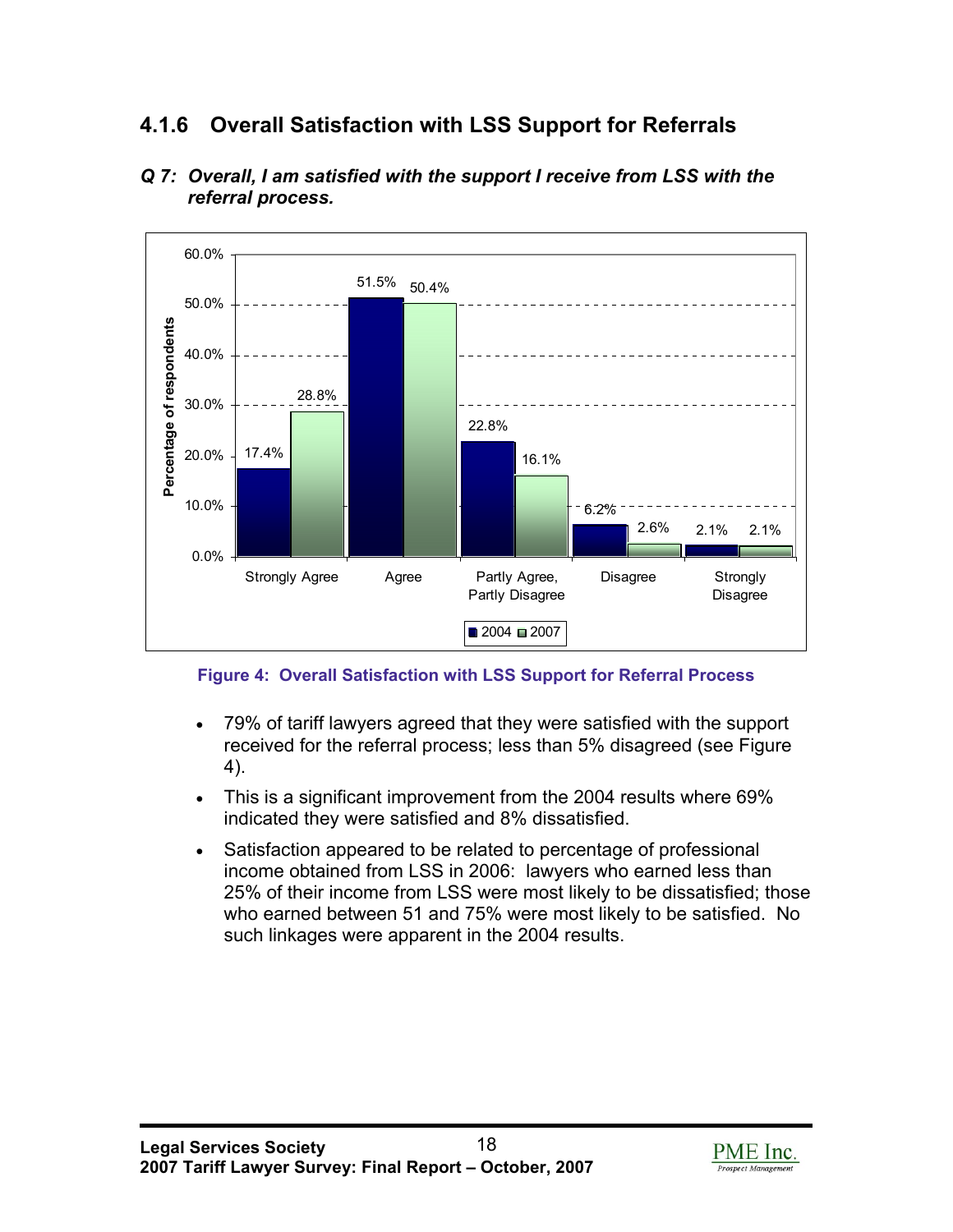## <span id="page-18-0"></span>**4.2 Authorizations**

### **4.2.1 Experience with Authorizations**

#### *Q8: Have you ever submitted a request for authorization for fees or disbursements? (Minor Wording Change for 2007)*

- 88% of all survey respondents reported having previously submitted a request for authorization for fees or disbursements. This was a significantly higher percentage than reported in 2004 (71%), although it should be noted that the question wording was slightly different.<sup>4</sup>
- Experience with the authorization process was related to a number of demographic variables. The lawyers who were least likely to have submitted a request were: those with less than 5 LSS clients in 2006, those with less than 3 years of work with LSS clients, the youngest lawyers (under age 30), and those with less than 5 years in the bar.

The remaining findings relating to authorizations (Q9-12) are based on the responses of only those lawyers who indicated they were experienced with the process (281 lawyers).

 $\overline{a}$ 



<sup>4</sup> The corresponding question in the 2004 survey was *"Have you ever submitted a request for authorization or for extra/collapse fees?"*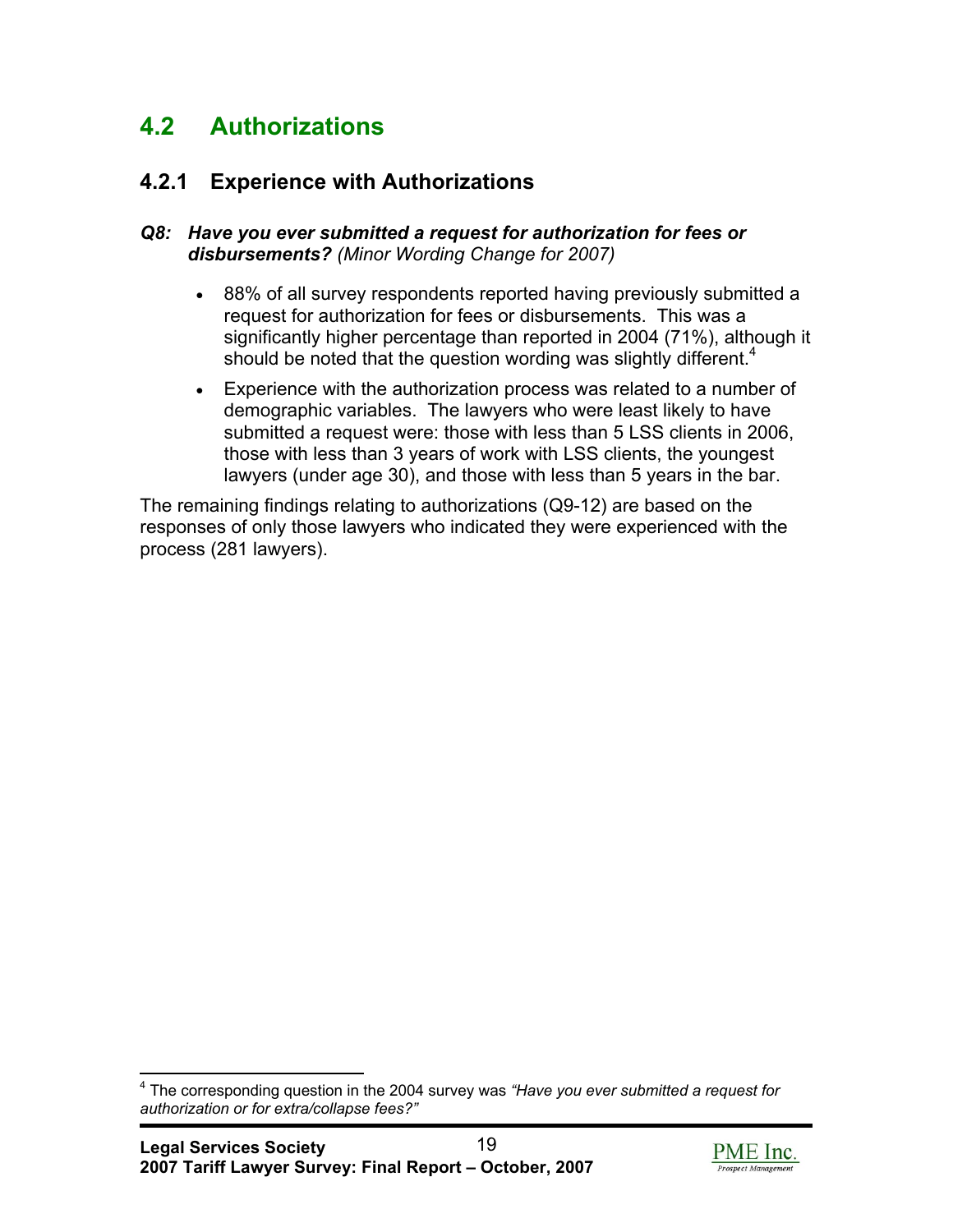

## **4.2.2 Overview of Satisfaction with the Authorization Process**

**Figure 5: Overview of 2007 Satisfaction Results - Authorization Process** 

Figure 5 shows an overview of satisfaction with the authorization process, as revealed by the 2007 survey results.

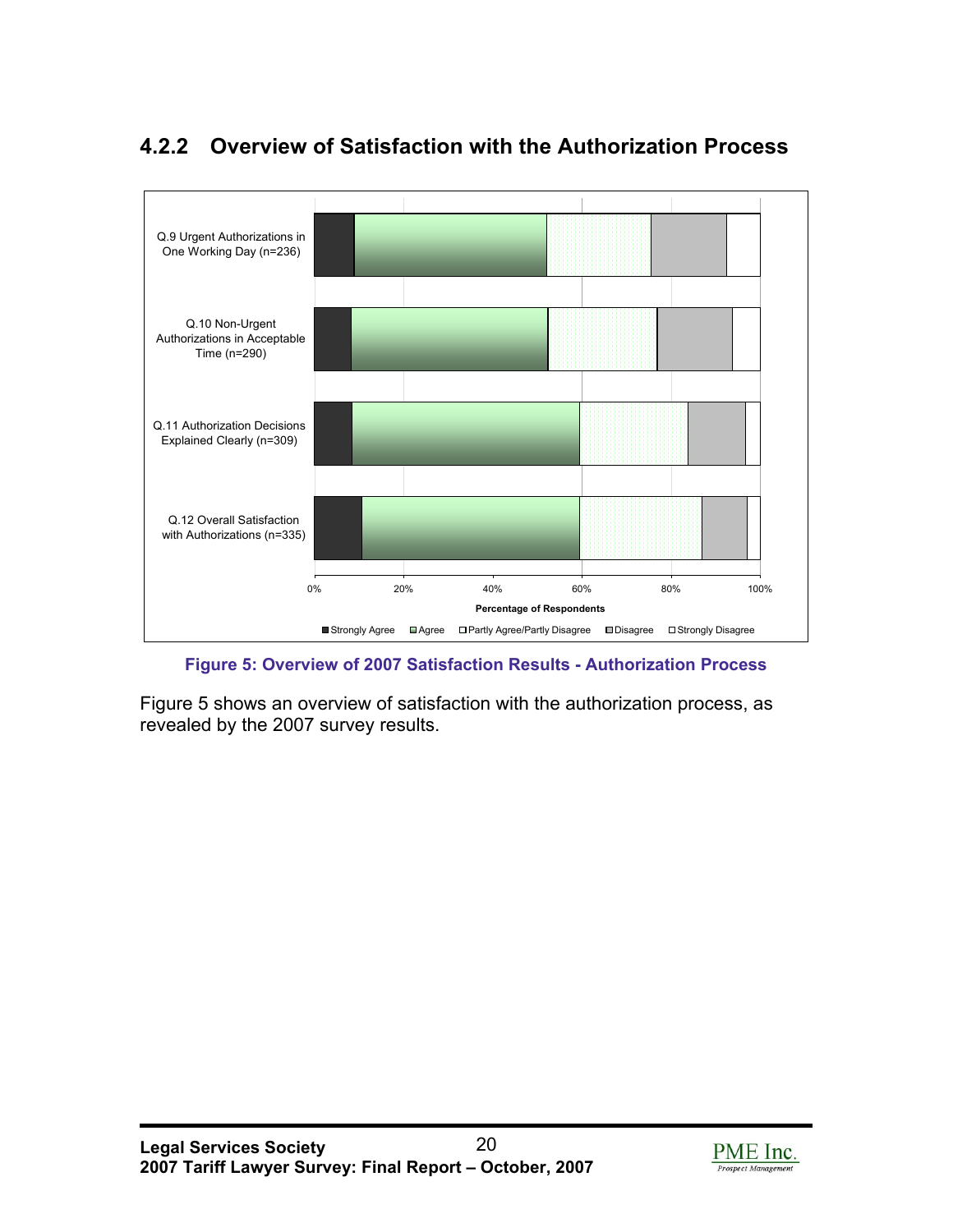## **4.2.3 Timeliness of Authorization Decisions**



*Q9: LSS provides urgent authorization decisions within its guideline of one business day. (Minor Wording Change for 2007)*

**Figure 6: Urgent Authorization Decisions within One Business Day** 

- 26% of those who had experience with the authorization process said they did not have enough experience to answer this question.
- Of those who did respond: 52% agreed that these decisions are provided within LSS' guideline of one business day; 25% disagreed; 23% partly agreed/partly disagreed (see Figure 6).
- This pattern of agreement was consistent across all demographic groupings tested.
- These results were not significantly changed from the 2004 survey.

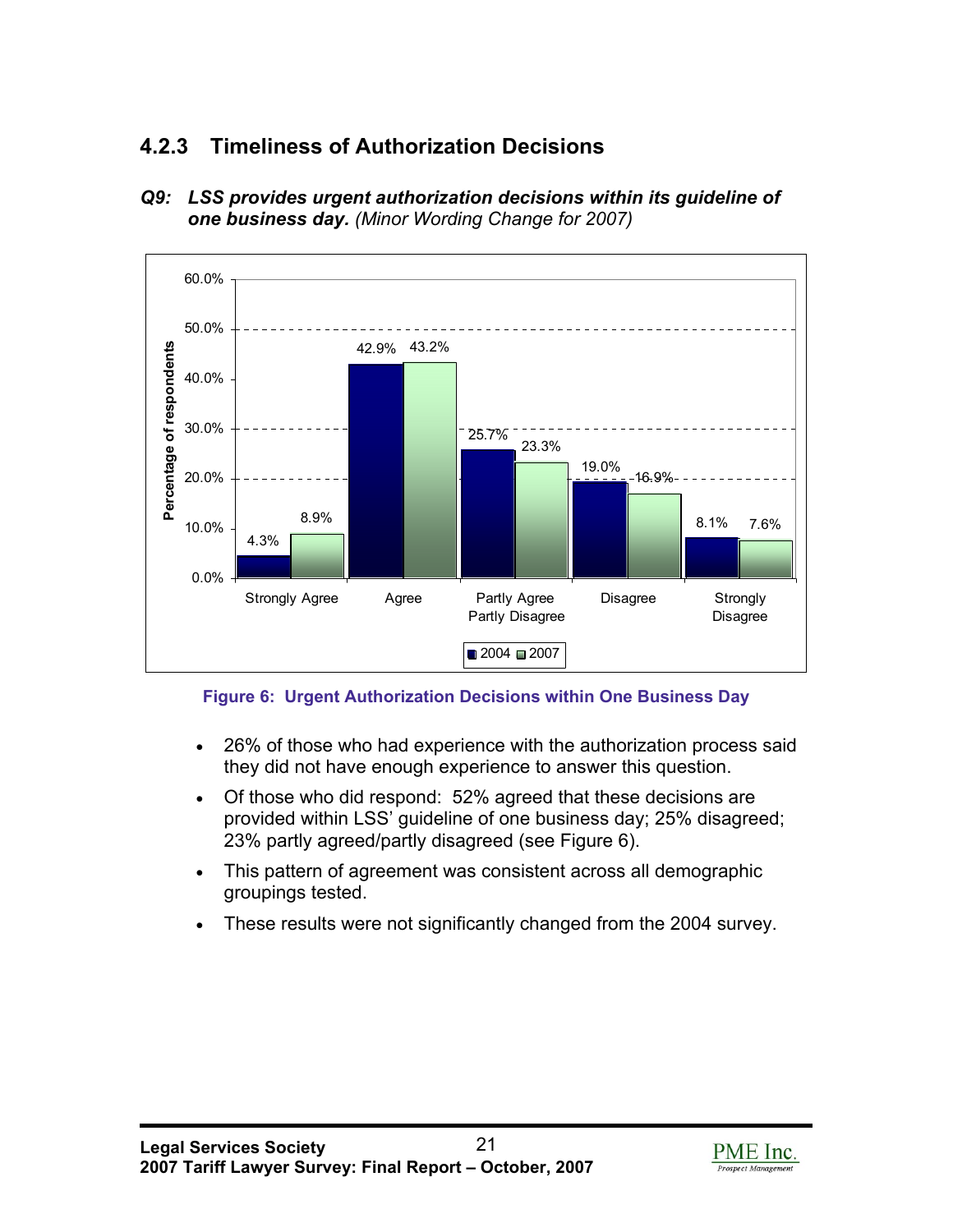*Q10: LSS provides non-urgent authorization decisions within its guideline of five business days. (Minor Wording Change for 2007)*



**Figure 7: Non-urgent Authorization Decisions within Five Business Days\*** 

*\*Note change in question wording: 2004 question asked if non-urgent authorization decisions were made in an acceptable length of time.*

- 12% of those who had experience with the authorization process said that they did not have enough experience to answer this question.
- Of those who did respond: 52% agreed that non-urgent authorizations were provided within LSS' guideline of five business days; 23% disagreed; 25% partly agreed/partly disagreed (see Figure 7).
- Lawyers who had fewer than 5 LSS clients in 2006 were most likely to agree; those with more than 40 clients were least likely to agree.
- The overall level of agreement is not significantly changed from the 2004 survey. It should be noted, however, that the question was altered in 2007. The 2004 survey asked if non-urgent authorization decisions were made in an acceptable length of time and what was an acceptable length of time. Two to five days was the choice of most (83%) lawyers.

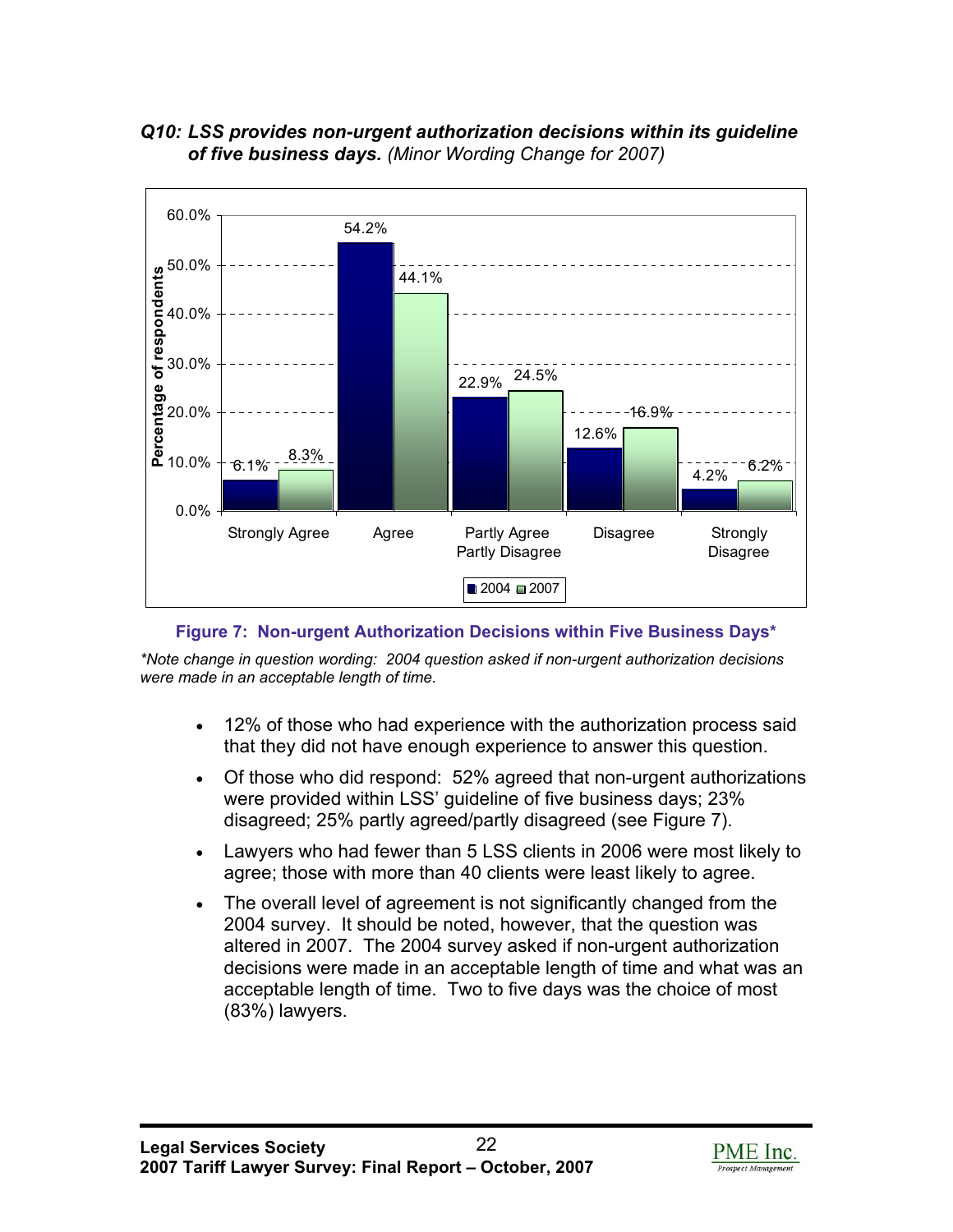## **4.2.4 Clarity of Authorization Decisions**



#### *Q11: LSS explains its authorization decisions clearly.*

**Figure 8: Clarity of Authorization Decisions** 

- 7% of those who had experience with the authorization process indicated they did not have enough experience to answer this question.
- Of those who did answer: nearly 60% of respondents agreed that authorization decisions were explained clearly by LSS; 15% disagreed (see Figure 8).
- This level of agreement was significantly higher than in the 2004 survey.
- Agreement did not appear to be related to any of the demographic variables assessed.

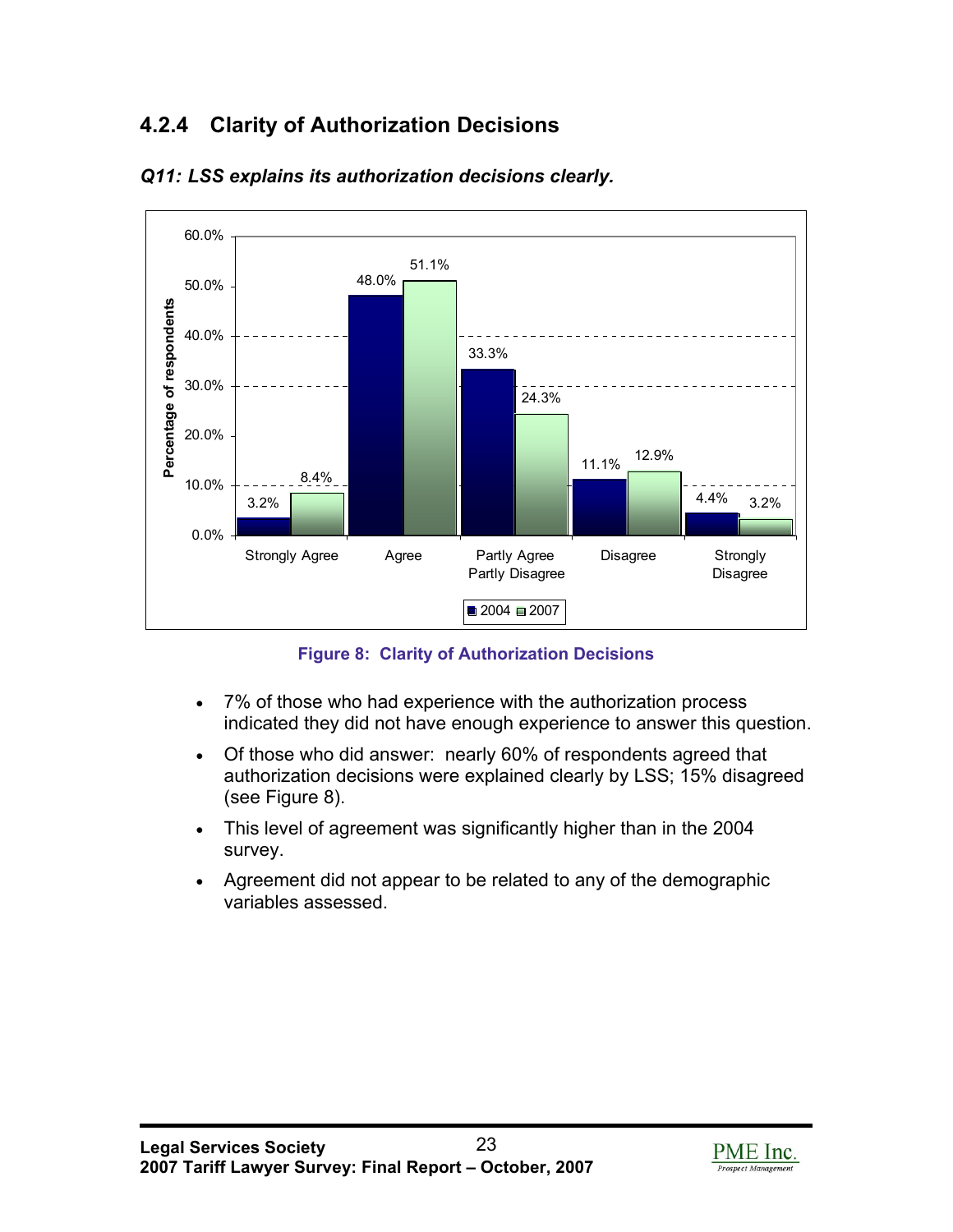### **4.2.5 Overall Satisfaction with LSS Support for Authorizations**





#### **Figure 9: Overall Satisfaction with LSS Support for Authorization Process**

- 59% of respondents indicated that they were satisfied with LSS support for the authorization process (see Figure 9).
- Although a higher percentage of respondents strongly agreed, overall the satisfaction was significantly lower than for the 2004 survey.
- Criminal and immigration lawyers were most likely to indicate that they were satisfied in 2007.
- No linkages with demographic variables were found in 2004.

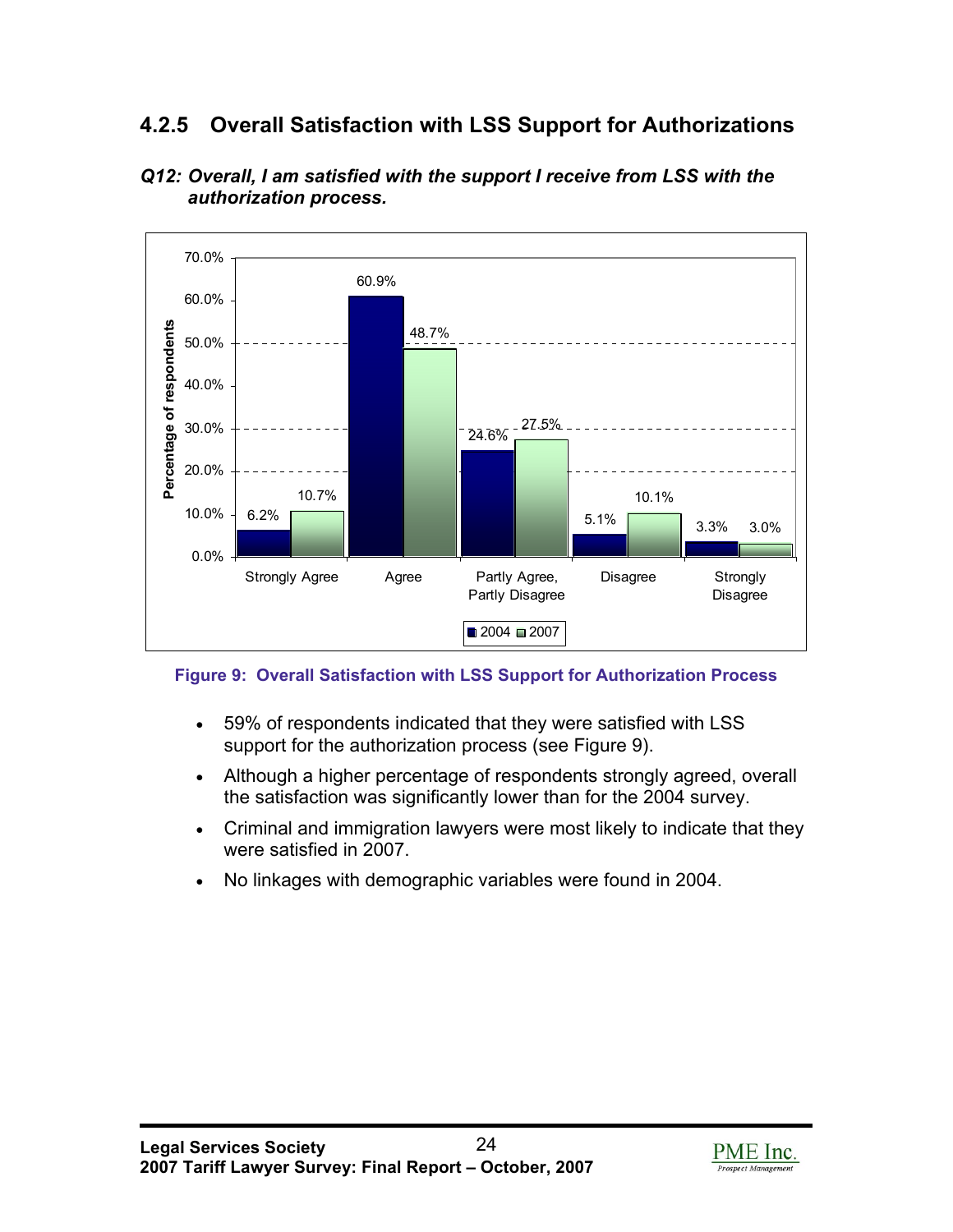# <span id="page-24-0"></span>**4.3 Accounts**





**Figure 10: Overview of 2007 Satisfaction Results - Accounts Process** 

Figure 10 shows an overview of satisfaction with the accounts process, as revealed by the 2007 survey results.

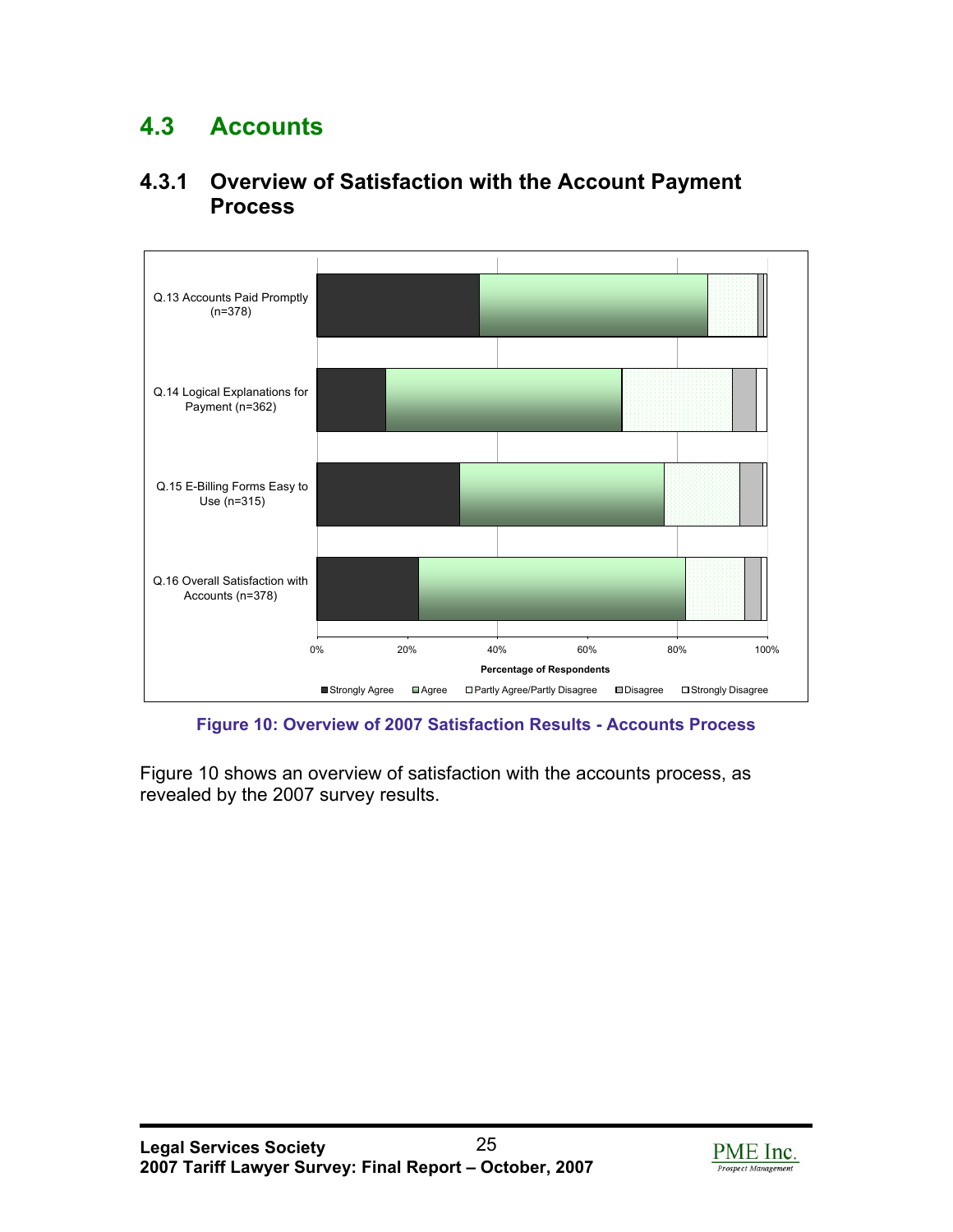## **4.3.2 Timeliness of Account Payment**



*Q13: LSS pays my accounts within an acceptable length of time.* 

**Figure 11: Timeliness of Account Payment Process** 

- 87% of respondents agreed that accounts were paid in an acceptable length of time; only 2% disagreed (see Figure 11).
- This was a significantly higher level of agreement than for the 2004 survey.
- In 2007, lawyers with fewer LSS clients were less likely to select 'strongly agree' and more likely to select 'agree'.

Agreement also appeared to be linked to percent of income derived from LSS work, years of experience with LSS, and years in the bar:

- Lawyers obtaining 25 to 50% of their income from LSS work in 2006 were least likely to agree and most likely to disagree.
- Lawyers with less than 3 years experience representing LSS were least likely to agree; those with 11 to 20 years were most likely to agree.
- Lawyers who had been in the bar less than 5 years were much less likely to agree than lawyers with more years in the bar.

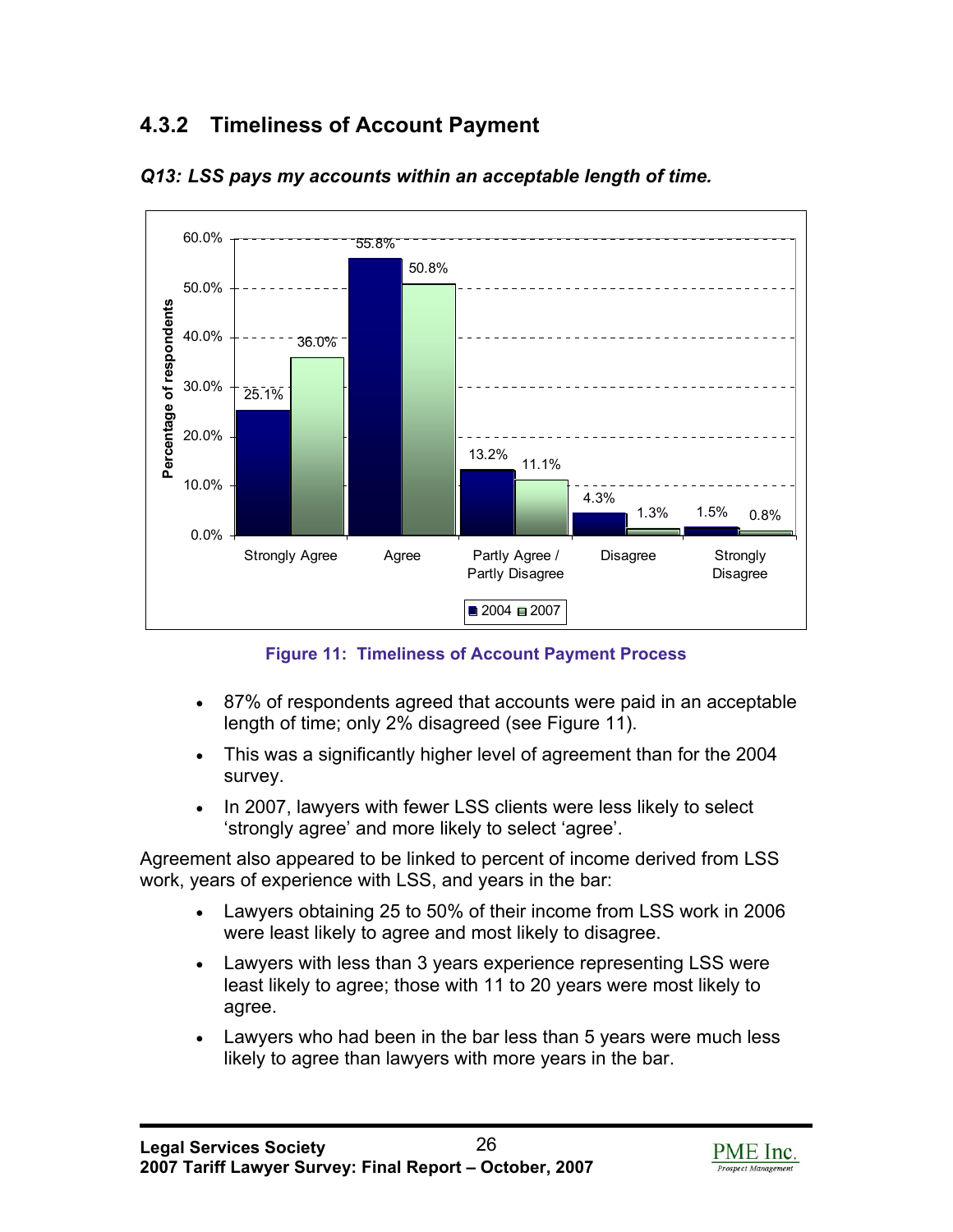## **4.3.3 Explanation of Payment Decisions**



*Q14: LSS provides logical explanations for its payment decisions.* 

**Figure 12: Explanation of Payment Decisions** 

- 4% of respondents said that they did not have enough experience to answer this question.
- Of those who answered: 68% of respondents agreed that LSS provides logical explanations for its payment decisions; 8% disagreed; 25% partly agreed/partly disagreed (see Figure 12). These percentages were not significantly changed from the 2004 survey.
- Agreement was linked to income obtained from LSS work in 2006: lawyers earning more than 75% of their total professional income from LSS were most likely to agree; those earning 51% to 75% were most likely to partly agree/partly disagree. Similar relationships were found in the 2004 survey.

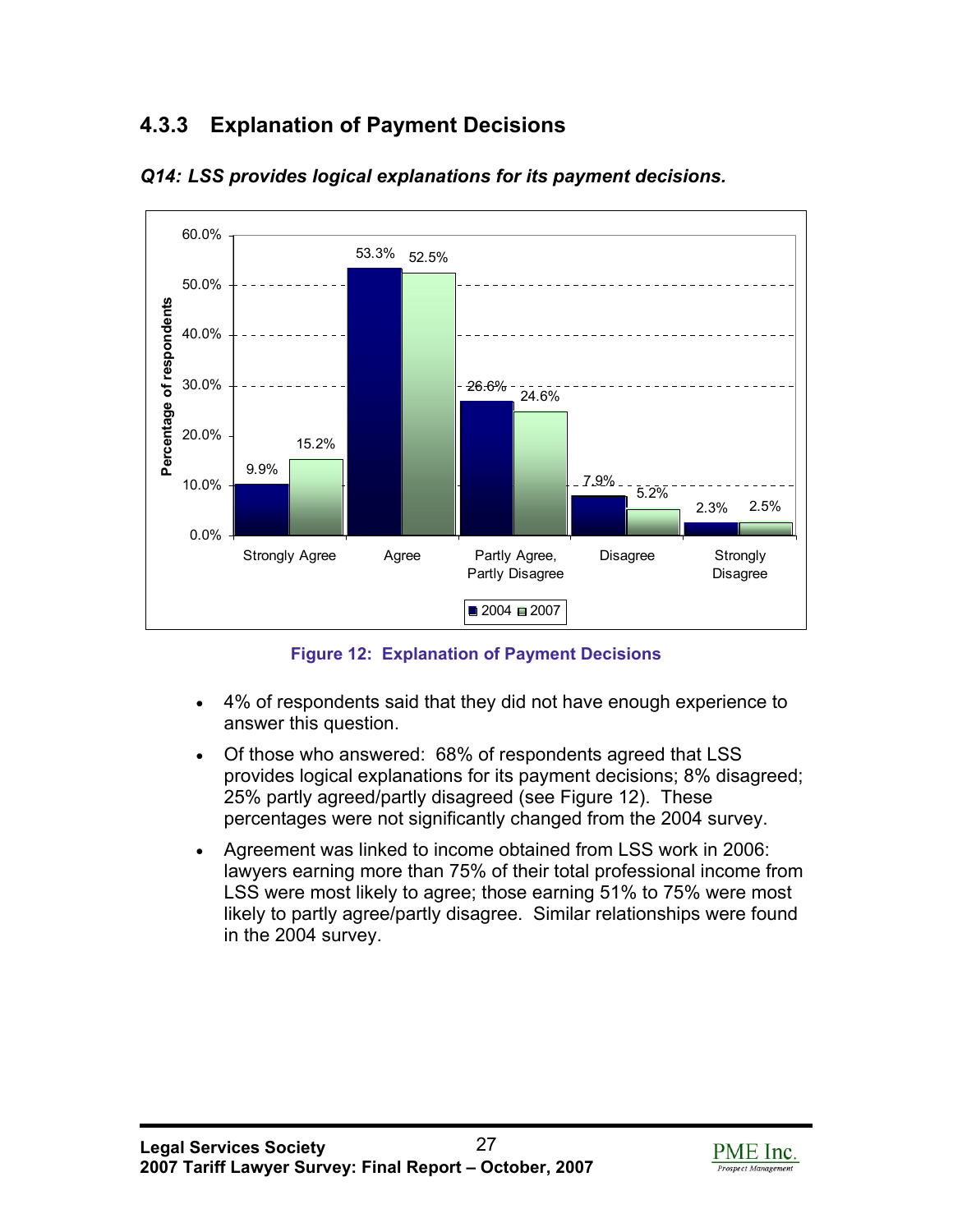### **4.3.4 E-Billing**

- 17% of respondents said that they do not use E-Billing. This is a significant change from 2004 when 33% of respondents indicated that they did not use E-Billing.
- As in 2004, and as expected, those who used E-Billing were more likely to be: those with more LSS clients in the past year, and those who obtained a higher percentage of their income from LSS work in the past year.



### *Q15: I find the E-Billing forms easy to use.*

**Figure 13: Ease of Use of E-Billing Forms** 

Among those who used E-Billing:

- 77% agreed that E-Billing forms were easy to use and 6% disagreed (see Figure 13).
- Levels of agreement were significantly lower than for the 2004 survey.
- Agreement in 2007 was linked to years in the bar: lawyers with less than 5 years and more than 25 years were least likely to agree that E-Billing forms were easy to use. These linkages were not present in the 2004 data.

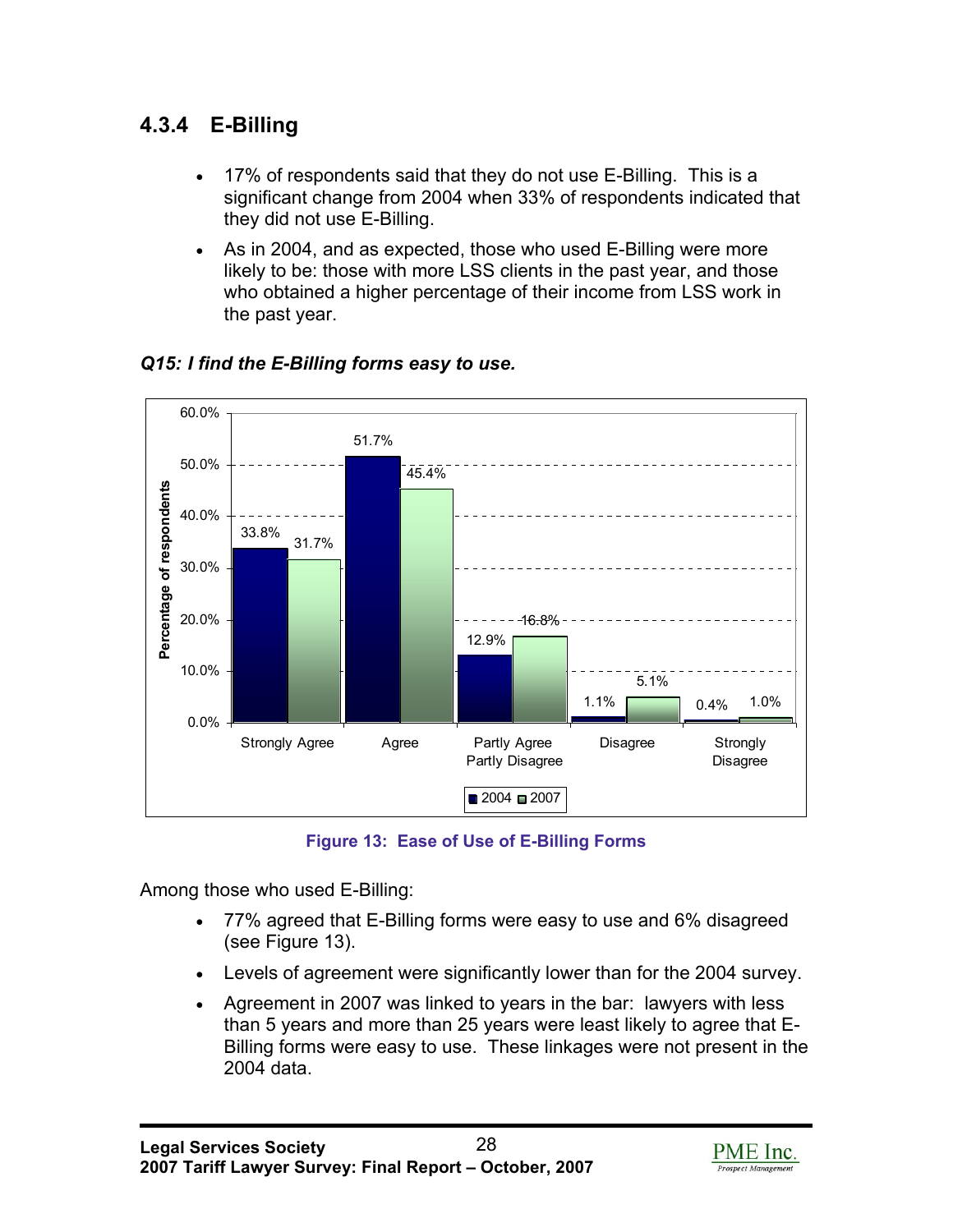### **4.3.5 Overall Satisfaction with LSS Support for Accounts**





**Figure 14: Overall Satisfaction with LSS Support for Account Payment Process** 

- 82% agreed that they were satisfied with the support received from LSS for the payment process; 5% disagreed (see Figure 14).
- This result is not significantly changed from 2004.
- Satisfaction appeared to be related to gender: male lawyers were more likely to agree that they were satisfied; female lawyers were more likely to only partly agree. This is consistent with 2004 when males indicated higher satisfaction than females.

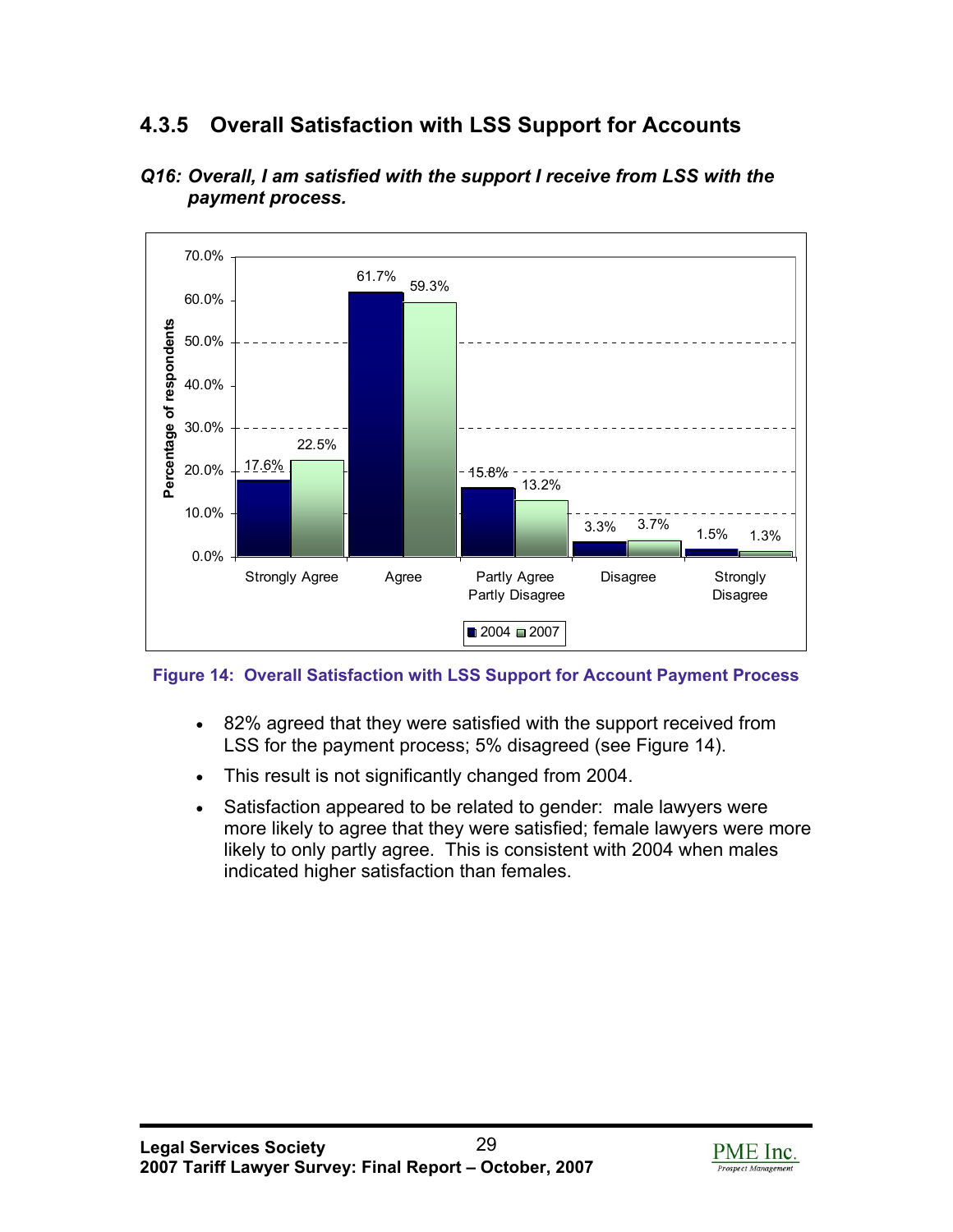## <span id="page-29-0"></span>**4.4 Guide to Legal Aid Tariffs**

### **4.4.1 Use of Online** *Guide to Legal Aid Tariffs*

- Almost 75% of respondents indicated that they use the online guide. Ninety-six lawyers (25%) said they do not personally use the online guide.
- This is a significant increase in usage from 2004 when only 30% of respondents reported using the online version.
- In contrast to 2004, use of the online guide was not linked to any of the demographic variables tested. It was, however, strongly linked to use of E-Billing.

*Q17: When I use the online* **Guide to Legal Aid Tariffs***, I can locate information easily. (Minor Wording Change for 2007)*



#### **Figure 15: Ease of Locating Information in Online Tariff Guide**

- Among those lawyers who use the online guide, 72% agreed that they can locate information easily in the guide.
- This percentage is not significantly changed from 2004 (see Figure 15), although it is based on a much larger number of users in 2007.

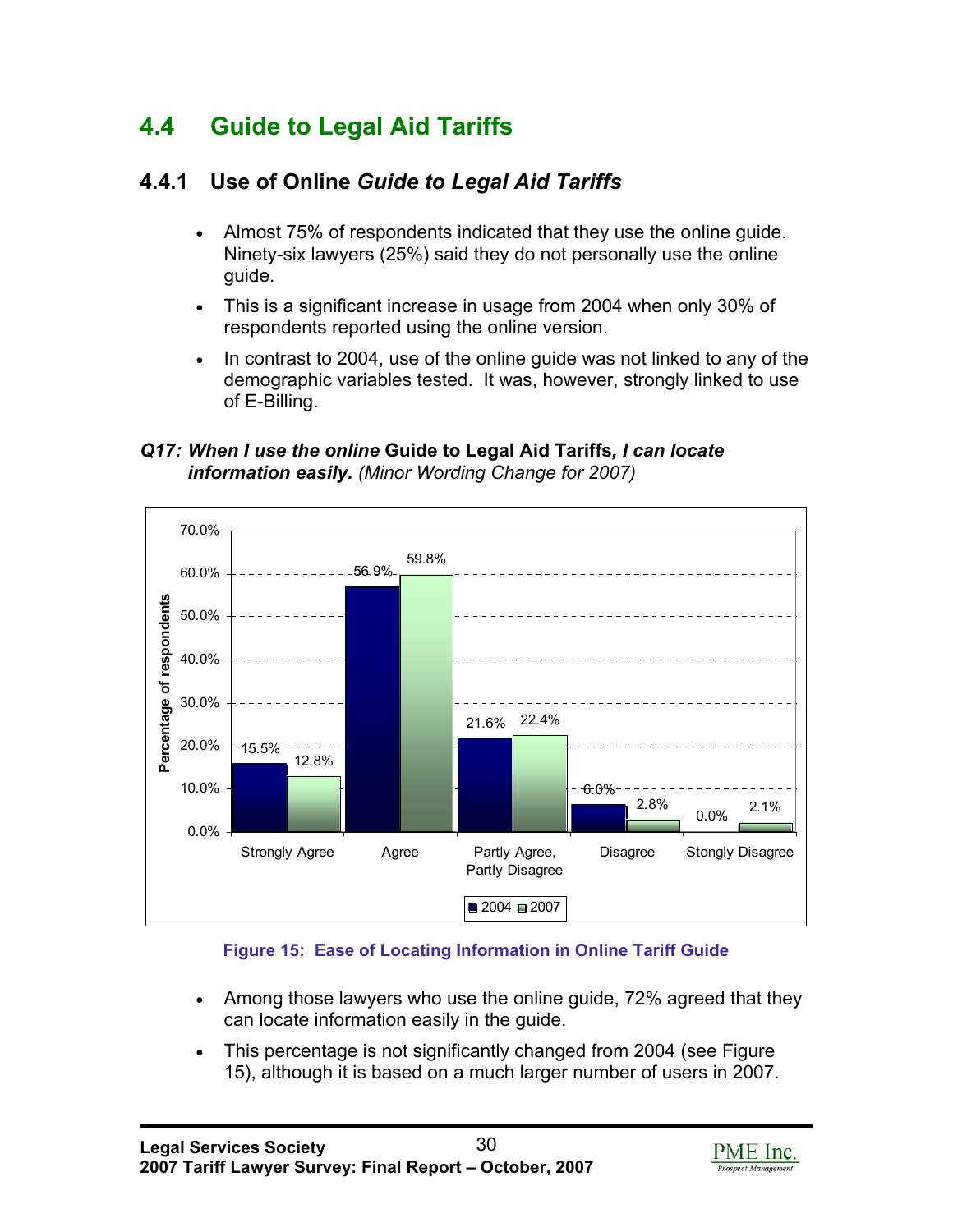- Agreement appeared linked to percent of income obtained from LSS work: lawyers with less than 25% of their income from LSS were least likely to agree; those with more than 75% were most likely to agree. This linkage did not appear in the 2004 data.
- Those who said they found E-Billing forms easy to use (Q15) were also likely to say they found the online guide easy to use.

#### *Q18: When I use the online* **Guide to Legal Aid Tariffs***, I typically…(Print it from the LSS website and refer to it on paper; Refer to it directly online; or Do both of the above) (New Item for 2007)*

- 40% of online guide users refer to it directly online; 23% print the guide from the website to use it; 37% use it both ways.
- Although the numbers of lawyers in these categories are small, it appears that the oldest lawyers (more than 60 years old) are most likely to print the guide, and the youngest lawyers (less than 30 years of age) are most likely to do both. Lawyers between the ages of 30 and 40 are most likely to refer to the guide online.

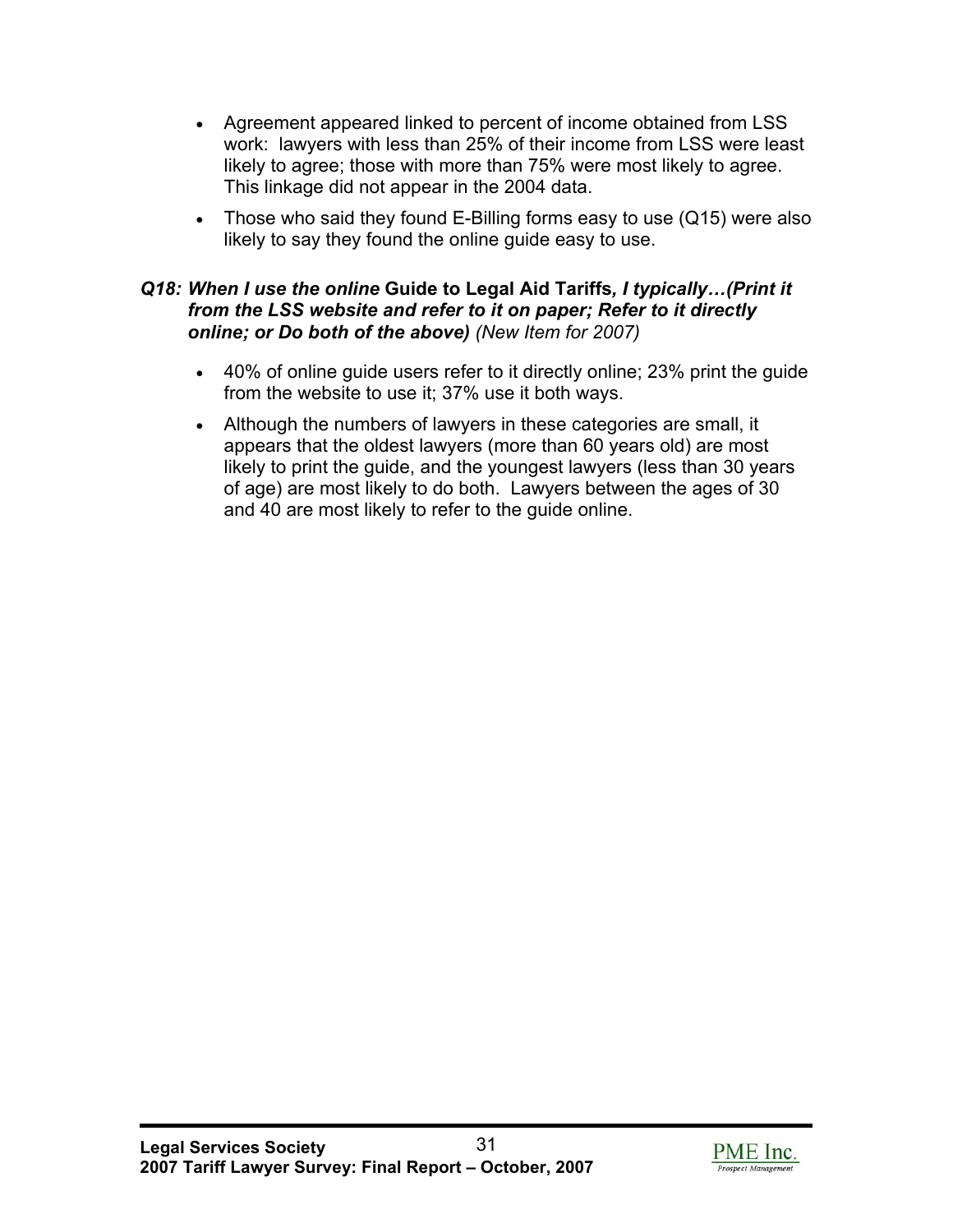## <span id="page-31-0"></span>**4.5 Written Communications and Online Resources**

### **4.5.1 Overview of Satisfaction with Written Communications and Online Resources**



**Figure 16: Overview of 2007 Satisfaction Results - Written Communications and Online Resources** 

Figure 16 gives an overview of satisfaction with the written communications and online resources, as revealed by the 2007 survey results.

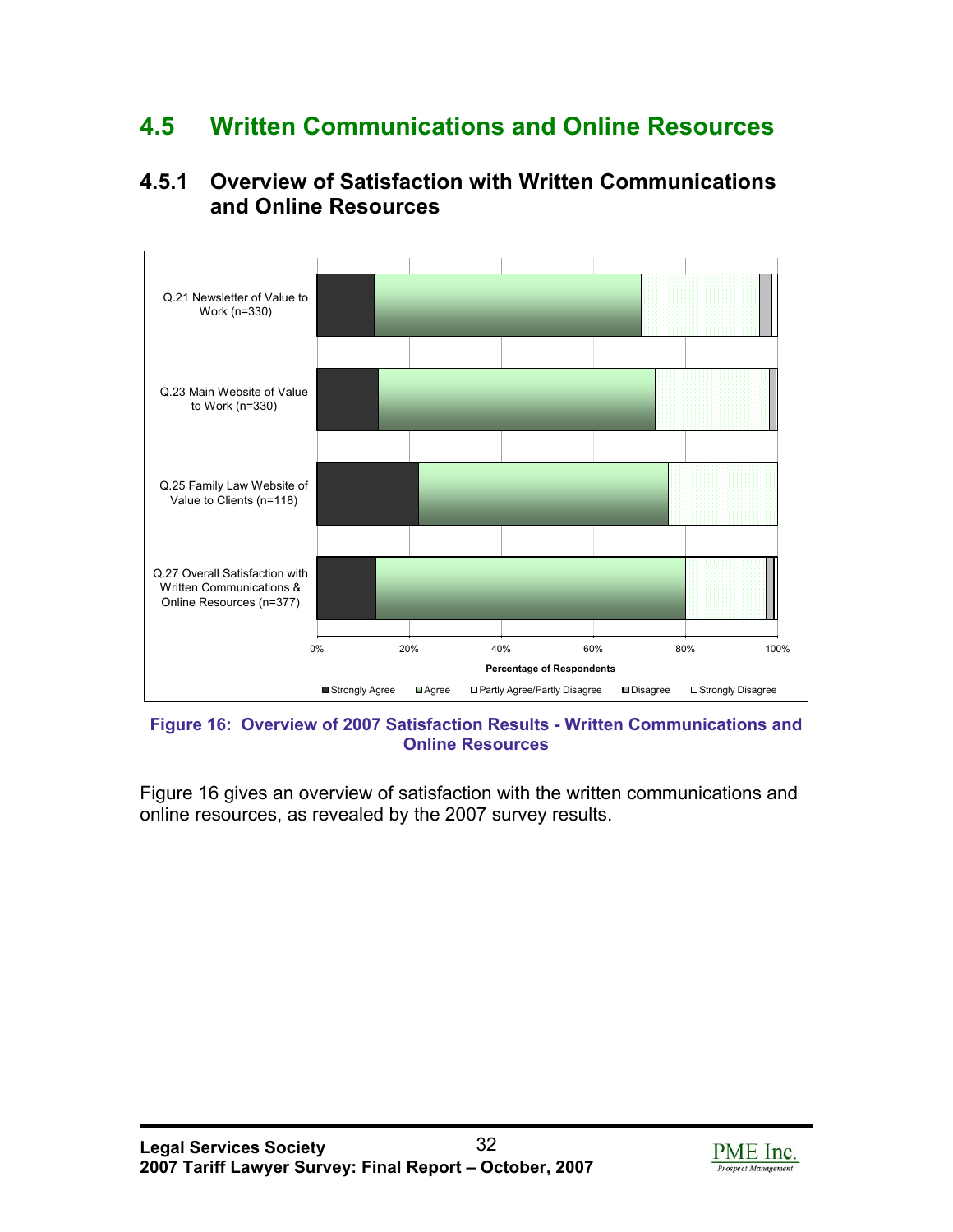## **4.5.2 Use and Value of the** *LSS Legal Aid Fax* **Newsletter**

### *Q19: Do you receive the* **LSS Legal Aid Fax** *newsletter every month?*

#### *Q20: Do you read the* **LSS Legal Aid Fax** *newsletter?*

- 90% of respondents said they received the *LSS Legal Aid Fax* newsletter every month. This result is not significantly changed from the 2004 survey.
- 88% of respondents said they read the newsletter. This also is unchanged from 2004.
- Results were strongly correlated with numbers of LSS clients and percent of income from LSS work: lawyers with more clients and higher percentages of their income from LSS were more likely to say they received and they read the newsletter.
- Lawyers between the ages of 30 and 60 years, and lawyers with 3 to 10 years of experience representing LSS clients were most likely to say they received the newsletter every month. CFCSA and immigration lawyers also appeared most likely to say this, although the numbers of each were small (22 lawyers and 19 lawyers respectively).
- Although only 17 lawyers from Terrace answered this question, it appears that they were most likely to say they read the newsletter. Lawyers from Victoria were least likely to say this.

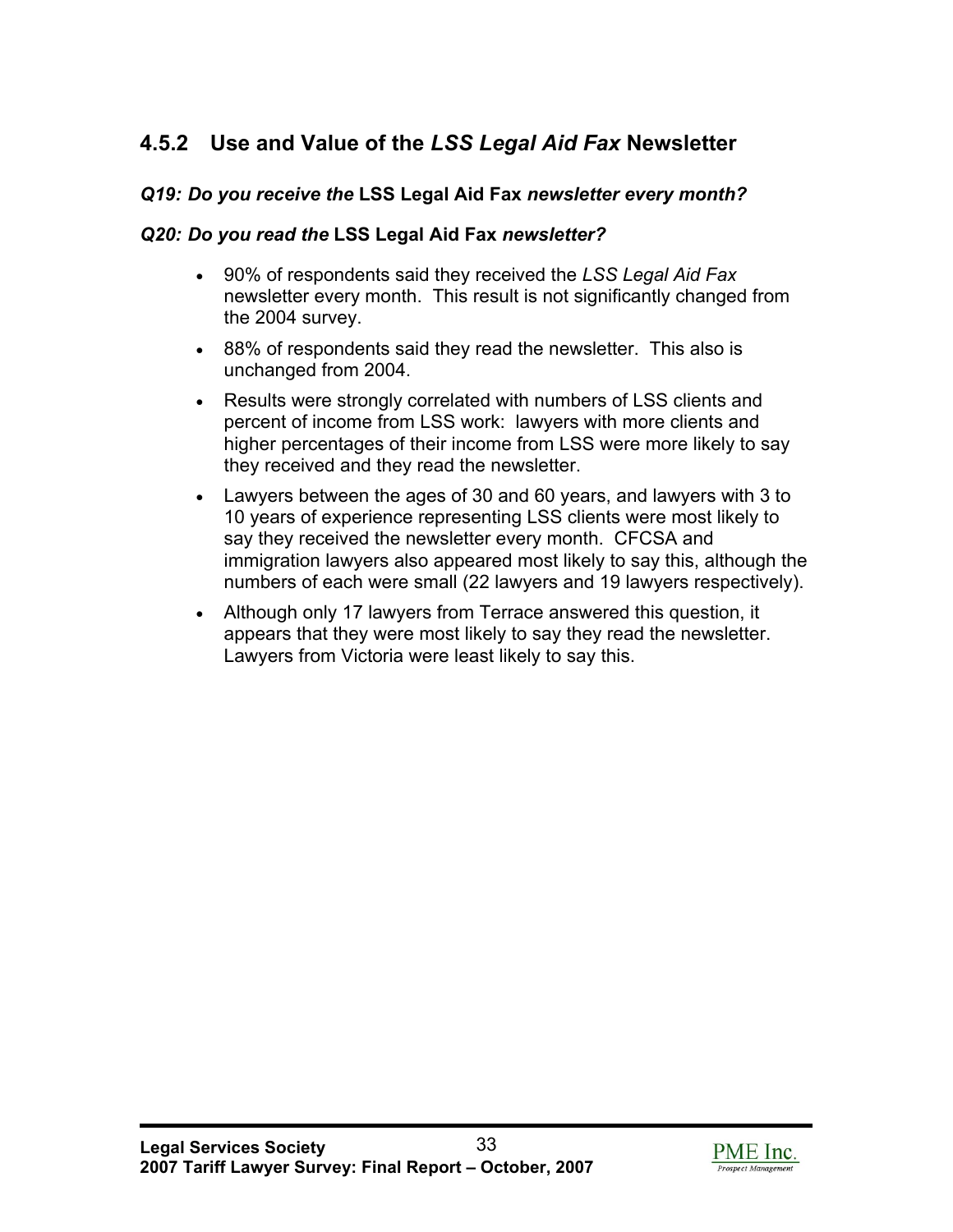

*Q21: The* **LSS Legal Aid Fax** *newsletter is of value in my work.* 

**Figure 17: Value of** *LSS Legal Aid Fax* **Newsletter in Work** 

- Less than 1% of those who read the newsletter said that they did not have enough experience to assess the value of the newsletter in their work.
- Of those who could answer: 70% of respondents agreed that the *LSS Legal Aid Fax* newsletter was of value in their work; 4% disagreed (see Figure 17).
- These results were not significantly changed from 2004.
- Agreement appeared to be linked to numbers of LSS clients in 2006 and percent of professional income from LSS work in 2006. Lawyers with less than 5 clients were least likely to agree that the newsletter was of value in their work and most likely to only partly agree. Lawyers with more than 25% of their income coming from LSS work were most likely to agree that it was valuable; those with less than 5% of their income from LSS were most likely to partly agree.

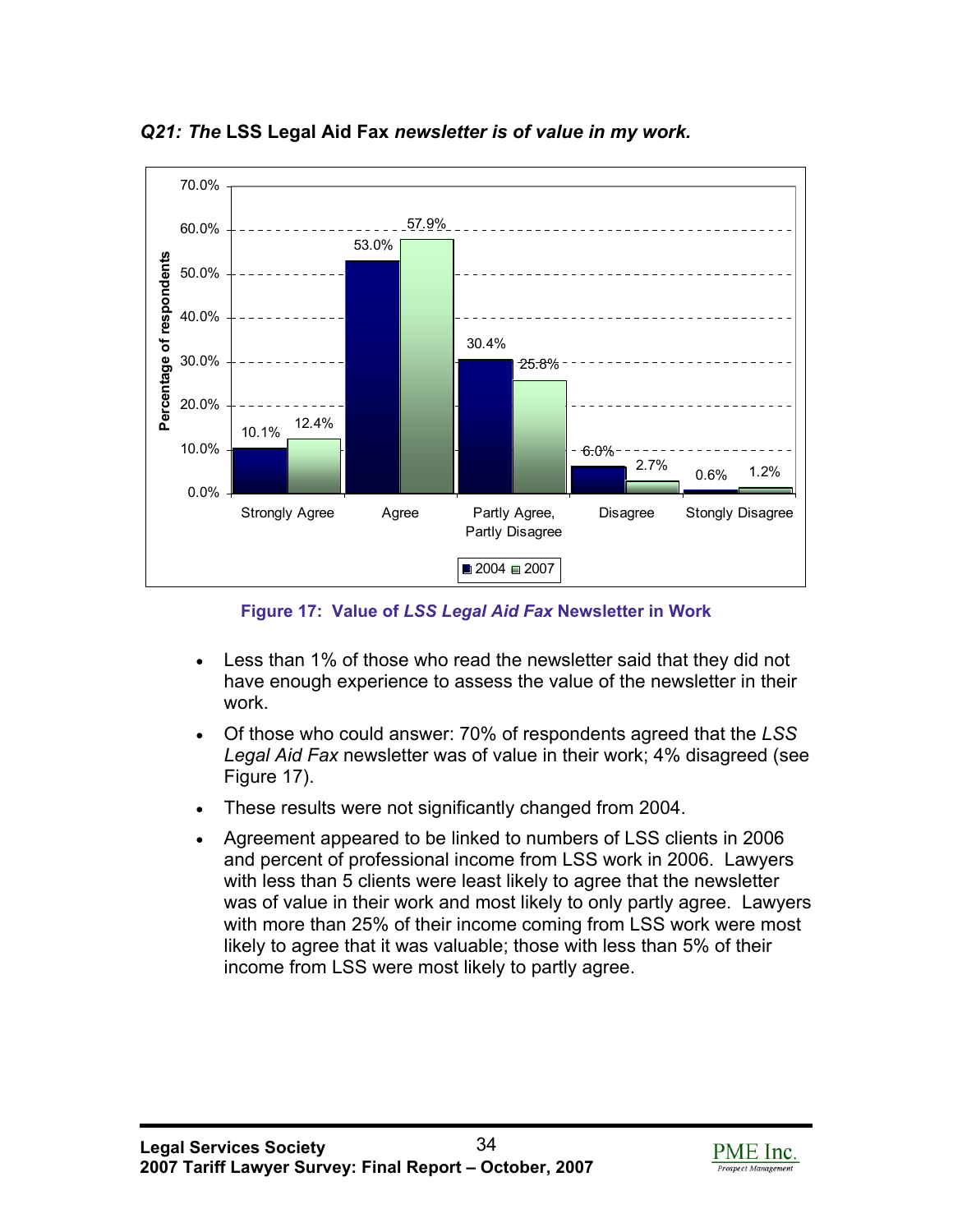### **4.5.3 Use and Value of the LSS Main Website**

#### *Q22: On the LSS main website, which of the following online resources for lawyers have you used? (Wording Changes for 2007)*

- Only forty-seven lawyers (12% of respondents) said they do not use the main LSS website. This has improved from 2004 when 37% said they did not use it.
- Use of the website was linked to years of LSS work those with more years of representing LSS clients were less likely to use the website.
- Lawyers doing mainly criminal cases were least likely to use the website and lawyers with less than 5 years in the bar were most likely to use it. Although their numbers are small, it appears that lawyers in offices closest to the Kamloops and Terrace regional centres were also least likely to use the website.
- In contrast to 2004, use of the main LSS website did not appear to be related to reliance on LSS for professional income or to number of LSS clients in the past year.
- The website section used most often was '*Billing and authorization forms*' (selected by 91% of those who used the site). The section used least often was *'Information about quality assurance'* (see Table 2).

| <b>Website Sections</b>                        | <b>Percent of All</b><br><b>Selections</b><br>(n = 748) | Number of<br>Respondents*<br>$(n = 331)$ |
|------------------------------------------------|---------------------------------------------------------|------------------------------------------|
| Billing and authorization forms                | 40%                                                     | 301                                      |
| Information about LSS programs and<br>policies | 22%                                                     | 167                                      |
| Practice resources                             | 21%                                                     | 156                                      |
| Opinion letter questionnaires                  | 14%                                                     | 102                                      |
| Information about quality assurance            | 3%                                                      | 22                                       |

| Table 2: Usage of Different Sections of the LSS Main Website, 2007 (Q22) |  |  |  |
|--------------------------------------------------------------------------|--|--|--|
|                                                                          |  |  |  |

\*Note: Most respondents indicated that they used more than one of the sections of the LSS main website.

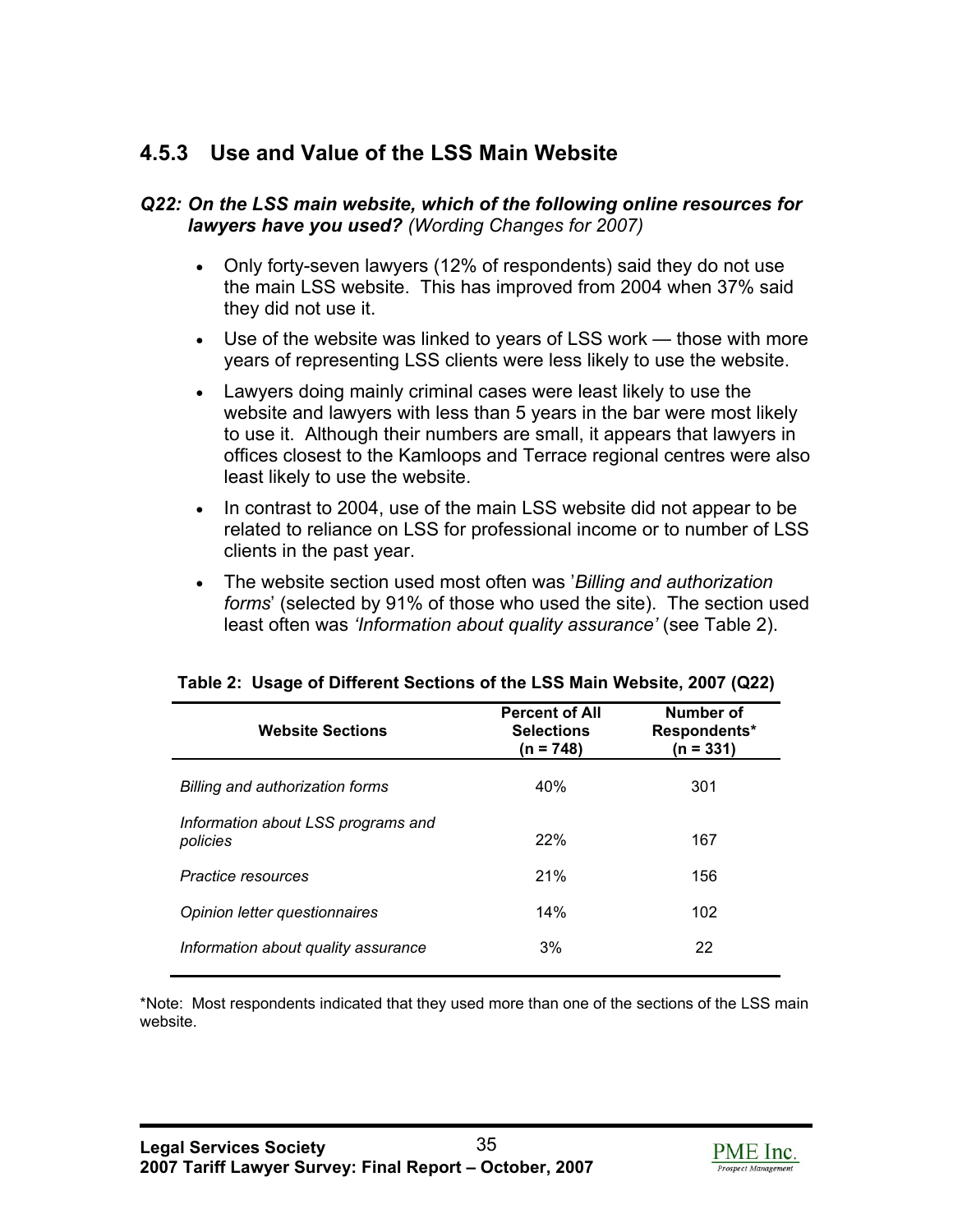

### *Q23: The information on the LSS main website is of value in my work. (Minor Wording Change for 2007)*

**Figure 18: Value of Information on LSS Main Website** 

- 73% of those who use the LSS main website agreed that the information was of value in their work; just under 2% disagreed (see Figure 18).
- This pattern was consistent across all demographic variables tested.
- In contrast, in 2004, those who had worked longer for LSS rated the value of the website higher.

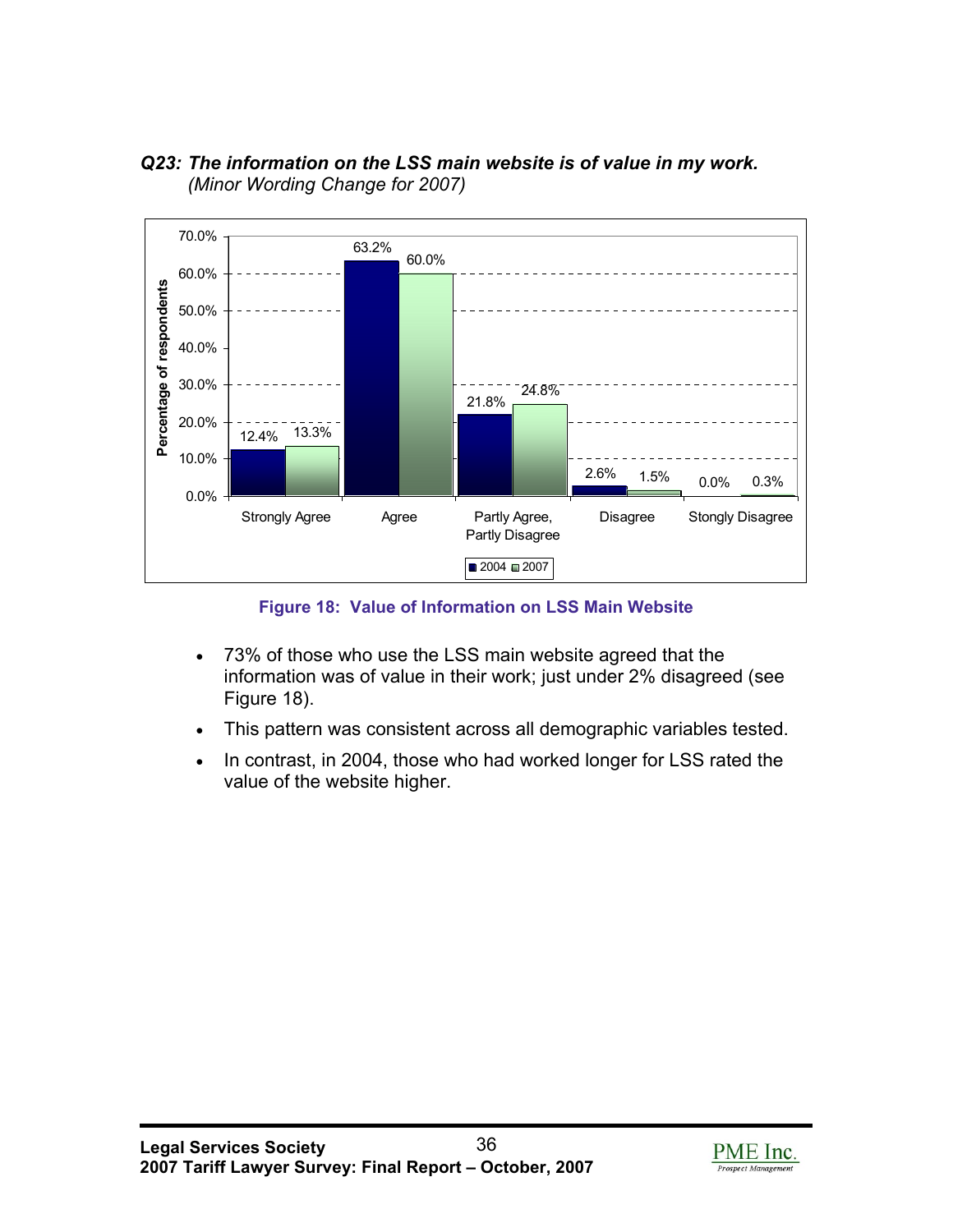### **4.5.4 Use and Value of the** *Family Law in BC* **Website**

#### *Q24: Please indicate the sections of the LSS* **Family Law in BC** *website to which you refer your clients on a regular basis. (New Item for 2007)*

- 82% of respondents said they do not refer clients to the website.
- No lawyers under the age of 30 reported referring clients to the website.
- Use of the website was strongly related to type of LSS case taken in 2006: Family and CFCSA lawyers appeared most likely to refer clients to this website; criminal and immigration lawyers appeared least likely to do this. Forty percent of all family lawyers, and thirty-two percent of all CFCSA lawyers who responded to the survey, reported that they refer clients to the *Family Law in BC* website.
- Among those who do use the website, the sections referred to clients most often were the *'Self-help guide'* (68% of users) and the *'Court forms'* (62% of users) (see Table 3). The sections referred to clients least were *'Definitions'*, *'Your community'*, and *'Videos'*.

| <b>Website Sections</b> | <b>Percent of All</b><br><b>Selections</b><br>$(n = 188)$ | <b>Number of</b><br>Respondents*<br>$(n = 68)$ |
|-------------------------|-----------------------------------------------------------|------------------------------------------------|
| Self-help guide         | 25%                                                       | 46                                             |
| Court forms             | 22%                                                       | 42                                             |
| Your legal issue        | 11%                                                       | 20                                             |
| Homepage                | 10%                                                       | 19                                             |
| Getting help            | 9%                                                        | 17                                             |
| <b>Fact sheets</b>      | 6%                                                        | 12                                             |
| Legislation             | 6%                                                        | 11                                             |
| <b>Publications</b>     | 5%                                                        | 10                                             |
| <b>Definitions</b>      | 2%                                                        | 4                                              |
| Videos                  | 2%                                                        | 4                                              |
| Your community          | 2%                                                        | 3                                              |

#### **Table 3: Sections of** *Family Law* **Website Referred to Clients Regularly, 2007 (Q24)**

\*Note: Most respondents indicated that they used more than one of the sections of the LSS *Family Law in BC* website.

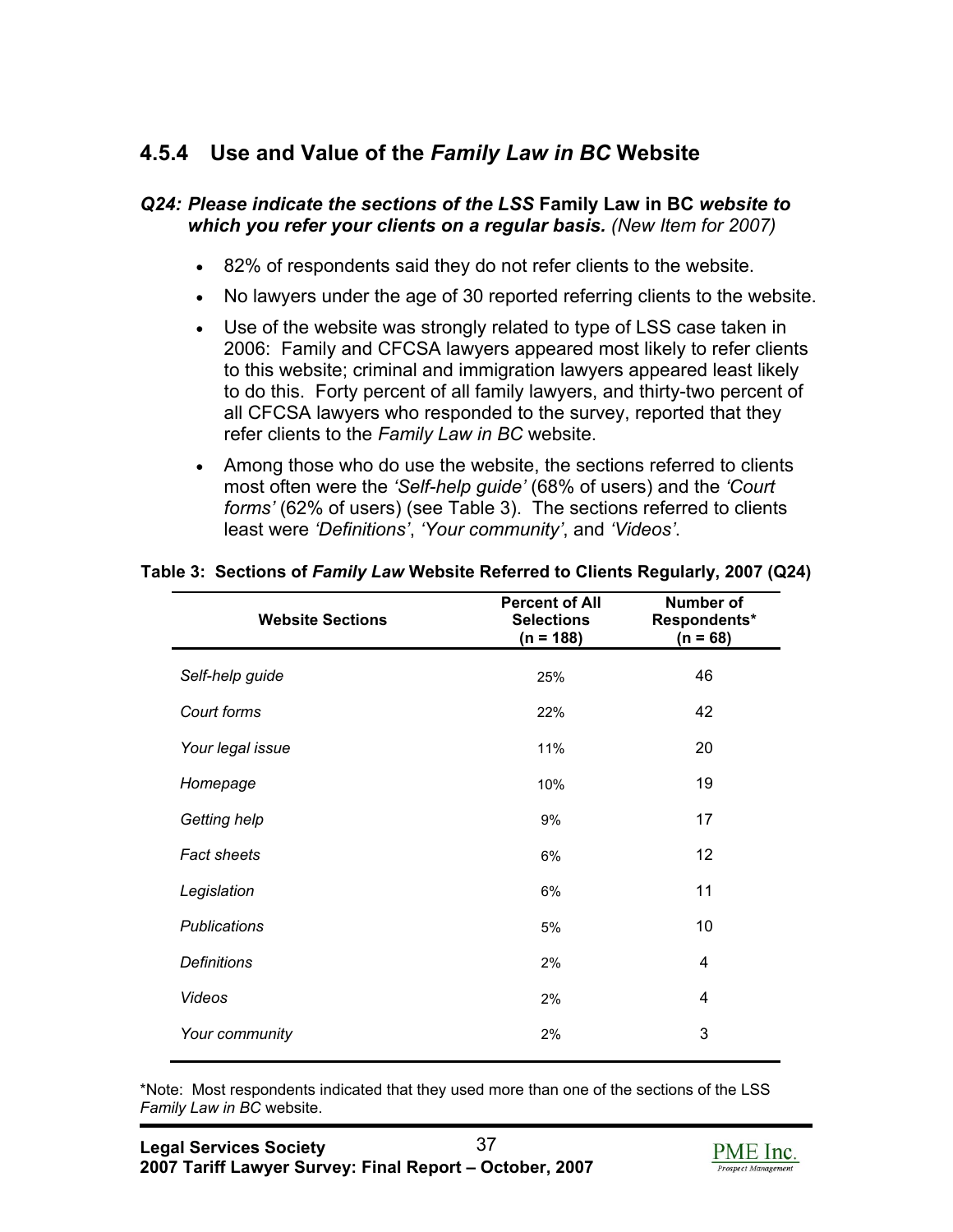

*Q25: The information on the LSS* **Family Law in BC** *website is of value to my clients. (New Item for 2007)*

**Figure 19: Value of Information on** *Family Law* **Website to Clients** 

- Of those who referred clients to the LSS *Family Law in BC* website, less than 2% said they did not have enough experience to assess its value to their clients.
- Of those who did have enough experience, 76% agreed that it was of value to their clients and no one disagreed (see Figure 19).
- Lawyers who had represented LSS clients for between 3 and 20 years were most likely to strongly agree that the website was of value to their clients; those with over 20 years of experience with LSS were most likely to only partly agree.

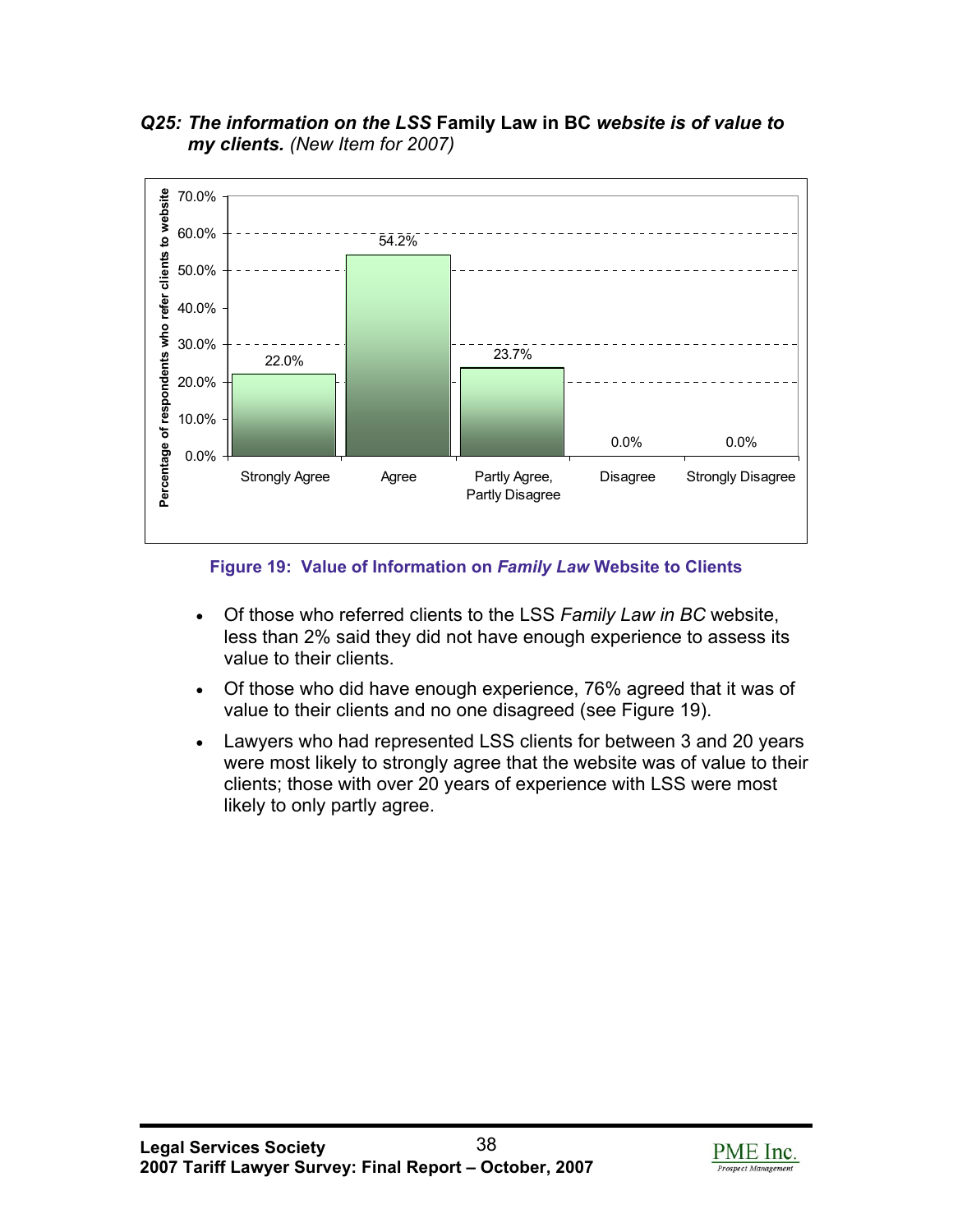### **4.5.5 Written Communication with LSS**

#### *Q26: When LSS communicates to you in writing, which of the following methods would you prefer they use? (Fax; E-mail; Postal Service) (Wording Changed for 2007)*

- 49% of respondents chose fax as their preferred method for communication by LSS; 48% chose e-mail (see Table 4). Only 3% chose the postal service.
- These results are very similar to the 2004 survey where the preference for fax over e-mail was just slightly larger.

| <b>Method</b>         | Percent of Respondents Selecting As 1 <sup>st</sup> Choice* in: |      |  |
|-----------------------|-----------------------------------------------------------------|------|--|
|                       | 2007                                                            | 2004 |  |
| Fax                   | 49%                                                             | 50%  |  |
| E-mail                | 48%                                                             | 46%  |  |
| <b>Postal Service</b> | 3%                                                              | 4%   |  |
| <b>LSS</b> website    | Not Asked                                                       | 1%   |  |

#### **Table 4: First Preference for Written Communications from LSS (Q26)**

\*Note: In 2004, respondents were asked to rank their top two choices for methods of communicating in writing. In 2007, respondents were asked to select their first choice (only) for methods of communicating in writing. The LSS website was not included as a choice in the 2007 survey.

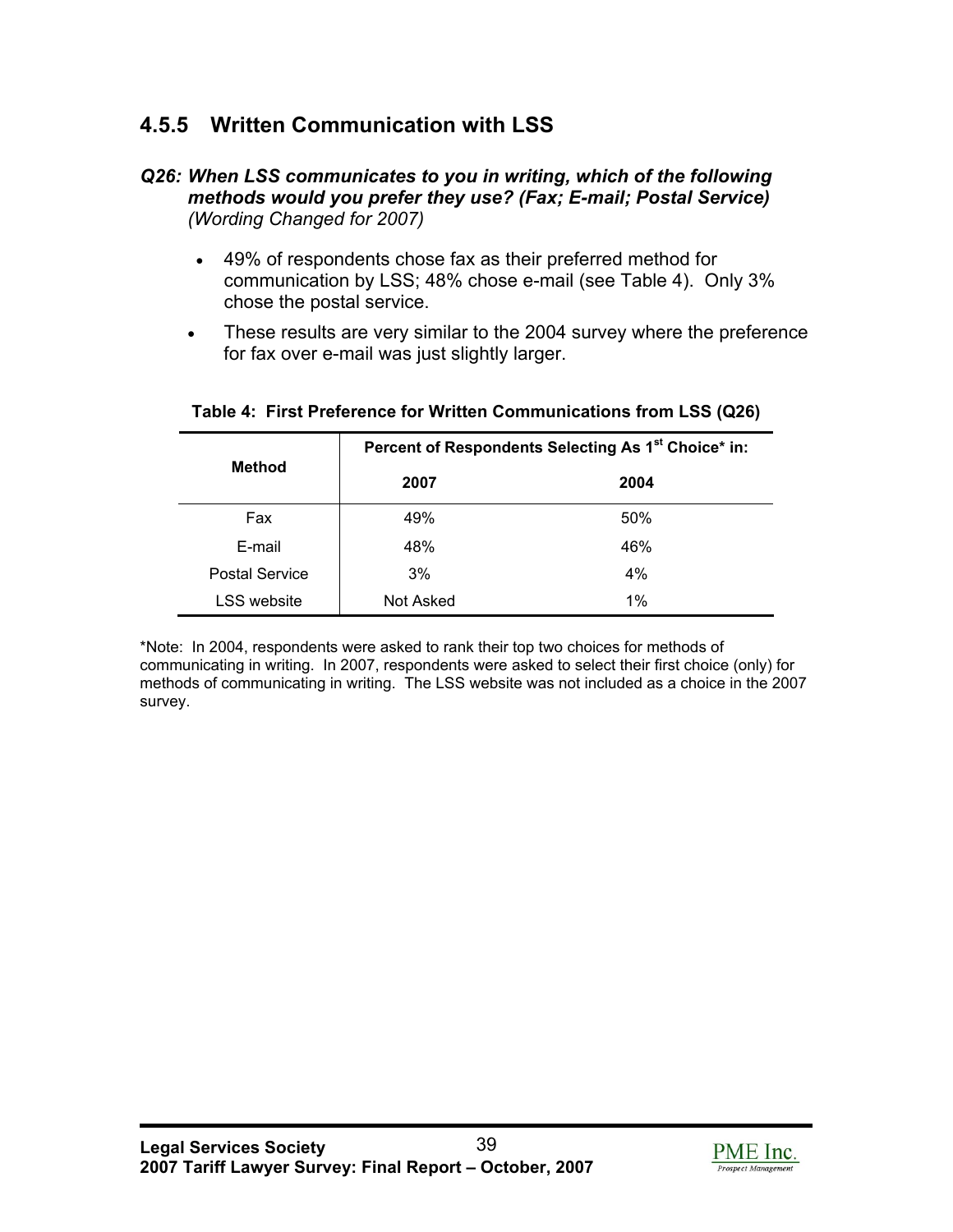### **4.5.6 Overall Satisfaction with LSS Written Communication and Online Resources**

*Q27: Overall, I am satisfied with the written communications and online resources I receive from LSS (letters, faxes, e-mails, websites, newsletter). (Minor Wording Change for 2007)*



**Figure 20: Overall Satisfaction with Written Communications and Online Resources Received from LSS** 

- 80% of respondents agreed that they were satisfied overall with the written communications and online resources from LSS; less than 4% disagreed (see Figure 20).
- Although this result was 85% in 2004, the proportion of respondents who strongly agreed was significantly higher in 2007.

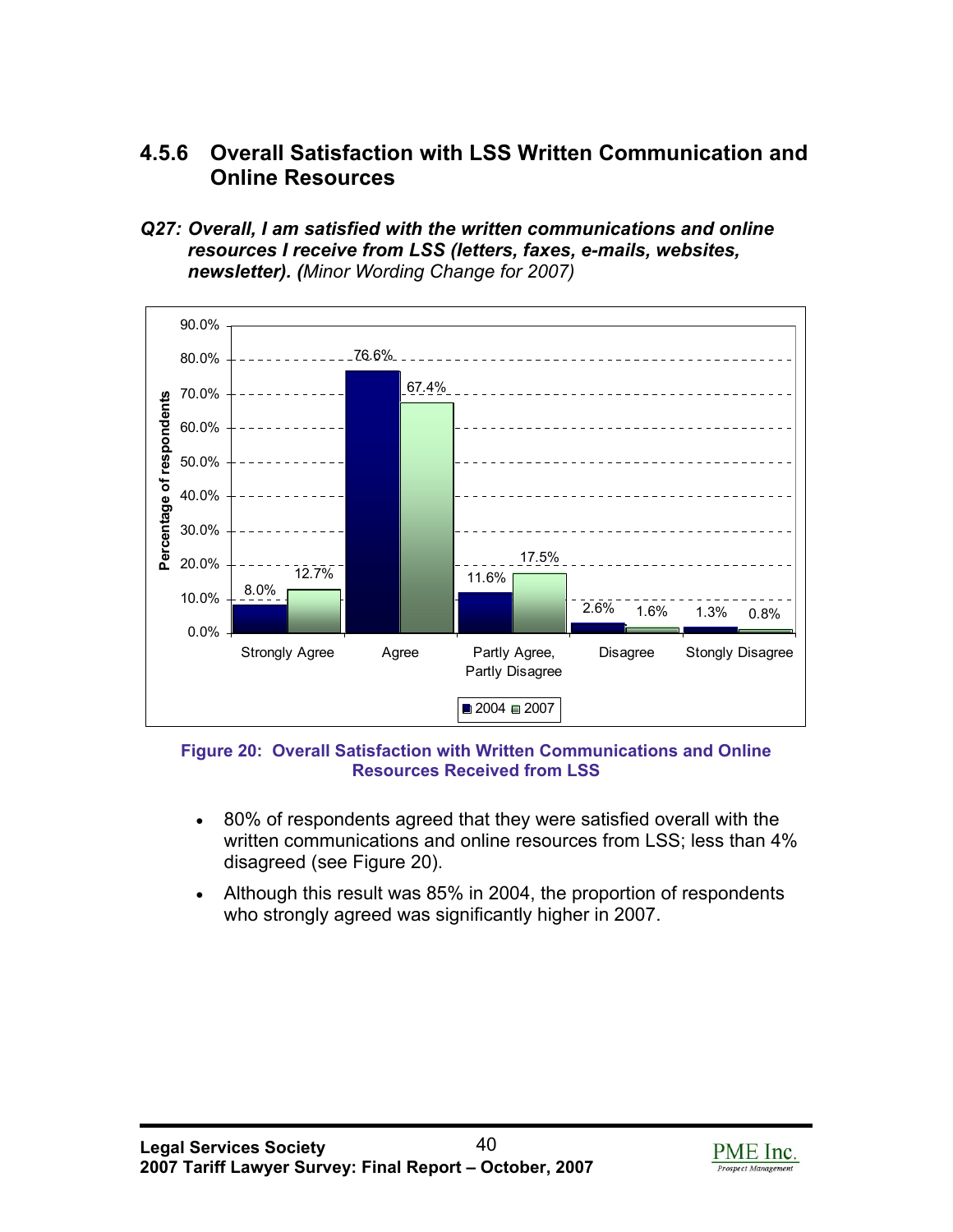# **4.6 Overall LSS Support for Tariff Lawyers**

### **4.6.1 Overview of Satisfaction with Aspects of LSS Service Quality**



**Figure 21: Overview of 2007 Satisfaction Results - LSS Service Quality** 

Figure 21 gives an overview of satisfaction with the service quality at LSS, as revealed by the 2007 survey results.

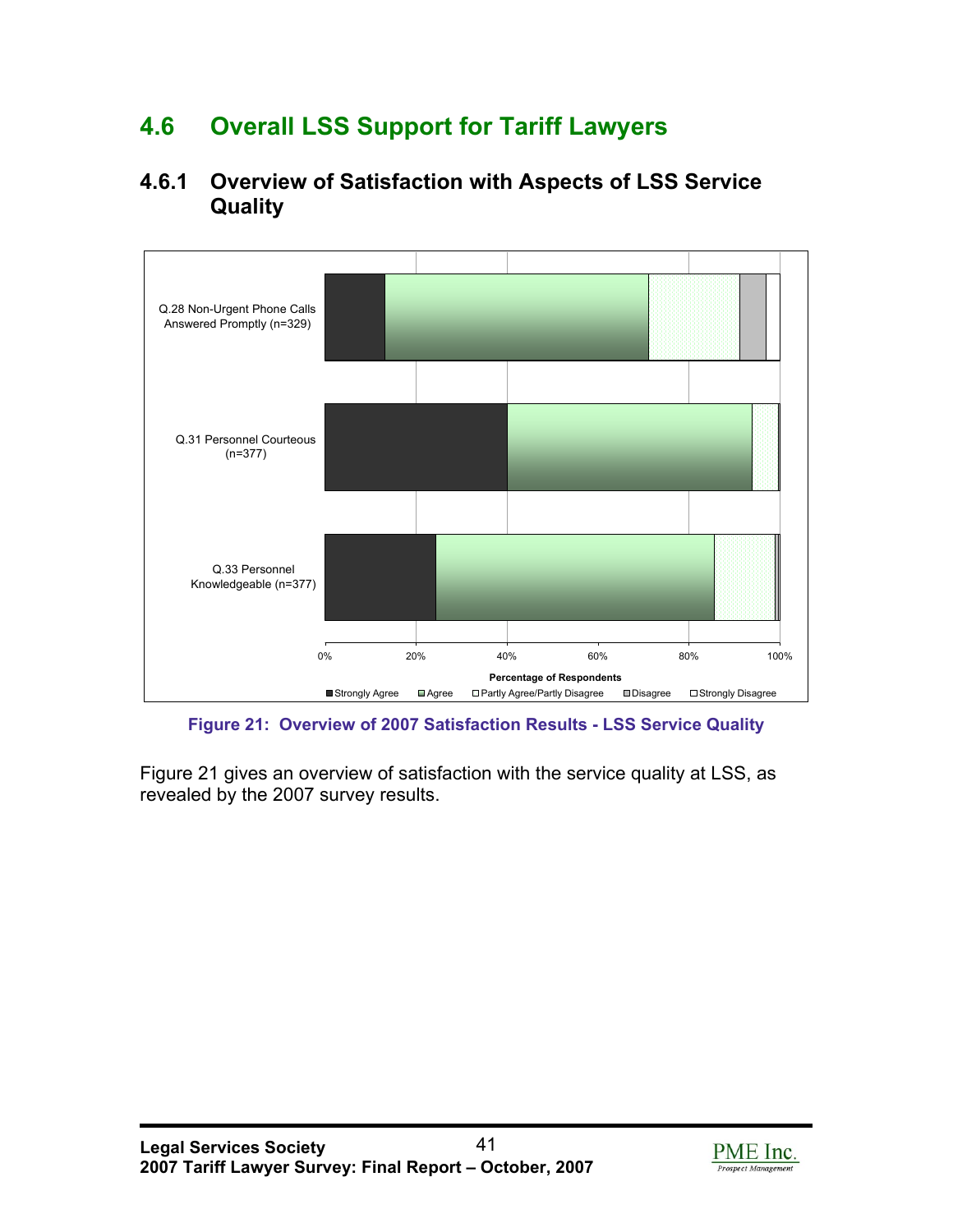## **4.6.2 Responsiveness to Telephone Inquiries**



*Q28: When I make non-urgent phone calls to LSS, I get an answer to my inquiry within two business days. (Minor Wording Change for 2007)* 

**Figure 22: Non-Urgent Phone Inquiries Answered Promptly** 

- 13% of respondents did not have enough experience to answer these questions.
- Of those who could answer, 71% of respondents agreed that LSS answered non-urgent phone inquiries within two business days; less than 9% disagreed (see Figure 22).
- A larger percentage of respondents strongly agreed with this statement in 2007 than in 2004.
- As in 2004, the response patterns were consistent across all the demographic groupings tested.

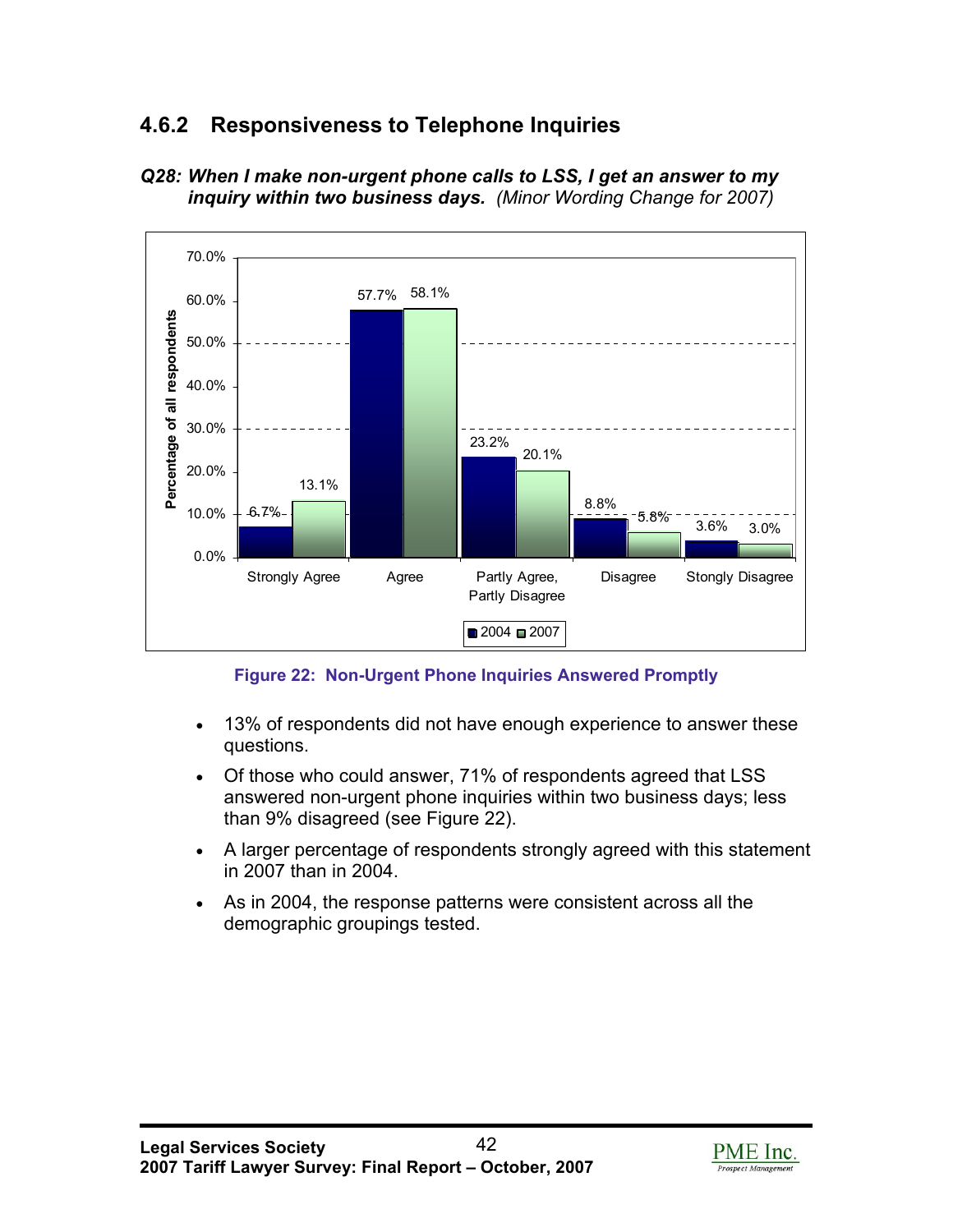#### *Q29: Please indicate the area(s) of LSS where you have not received an answer to a non-urgent phone inquiry within two business days (Referral; Authorization; Accounts). (Minor Wording Change for 2007)*

- The 95 lawyers (29% of respondents) who did not agree that nonurgent phone inquiries were answered within two business days made a total of 146 negative citations (see Table 5). These numbers have dropped from 2004 when 139 lawyers made 206 negative citations.
- The percentages of all negative citations that were directed at each of the three areas were not significantly changed from 2004 (see Table 5):
	- As in 2004, authorizations was the area cited most often as not responding within two business days. Those lawyers who cited authorizations for not responding promptly were also those who were most likely to disagree that urgent authorization decisions were received within one day (Q9), to disagree that non-urgent authorization decisions were received with five business days (Q10), and to disagree that they were satisfied overall with the support for authorizations (Q12).
	- As in 2004, referrals was cited the fewest times.
- No connection was found between the likelihood of a lawyer citing an area and any of the demographic variables tested.

| Area           | <b>Number of Respondents</b><br><b>Citing Area in 2007</b><br>(n = 95) | <b>Percent of All Negative</b><br><b>Citations in 2007</b><br>$(n = 146)$ | <b>Percent of All Negative</b><br><b>Citations in 2004</b><br>$(n = 206)$ |  |
|----------------|------------------------------------------------------------------------|---------------------------------------------------------------------------|---------------------------------------------------------------------------|--|
| Referrals      | 39                                                                     | 27%                                                                       | 26%                                                                       |  |
| Authorizations | 63                                                                     | 43%                                                                       | 44%                                                                       |  |
| Accounts       | 44                                                                     | 30%                                                                       | 30%                                                                       |  |

#### **Table 5: Areas of LSS Not Responding to Non-Urgent Phone Inquiries Within Two Business Days (Q29)**

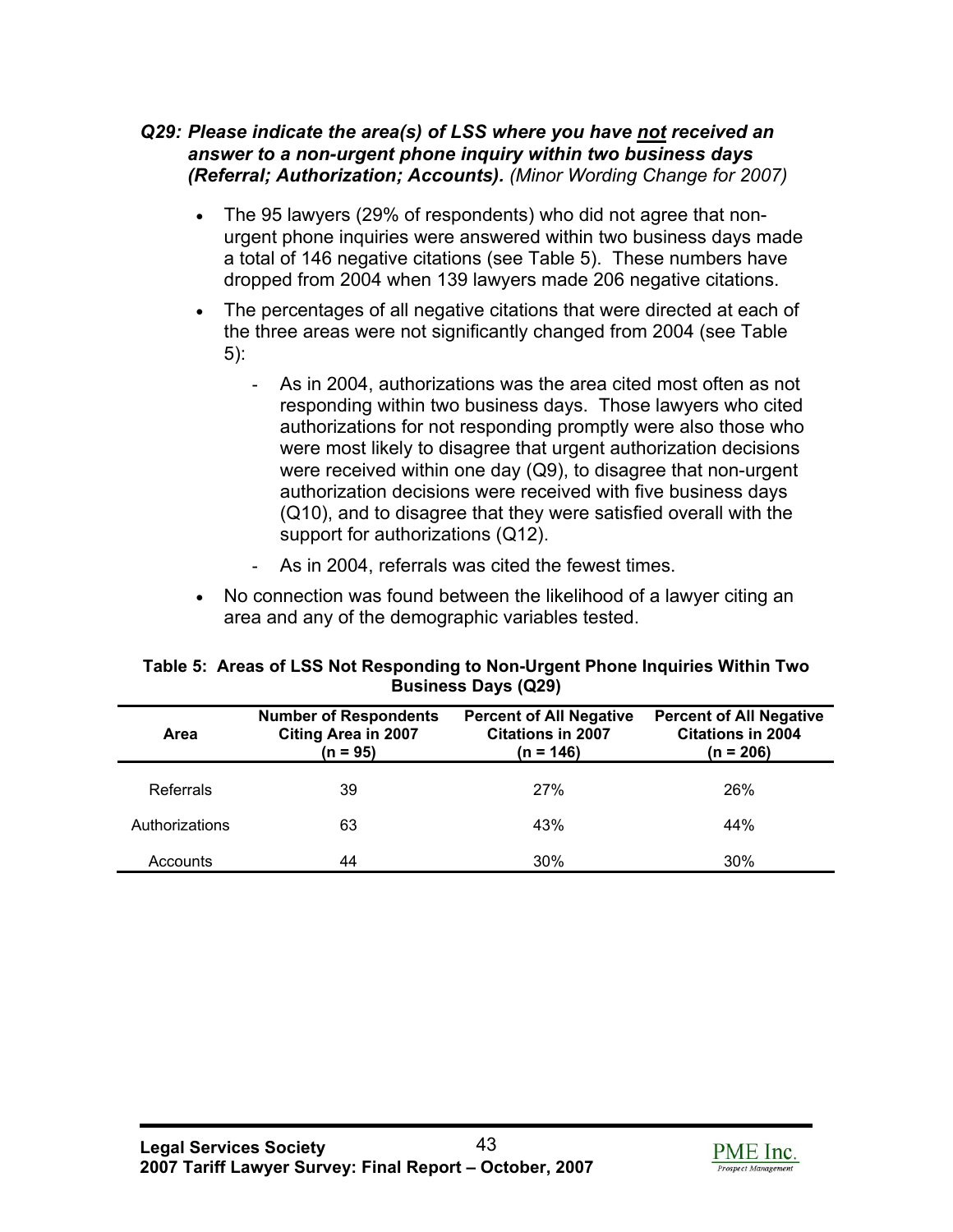

#### *Q30: In your opinion, what is an acceptable length of time to wait for an answer to a non-urgent telephone inquiry?*

**Figure 23: Acceptable Wait Time for Response to Non-Urgent Phone Inquiry** 

- 83% of respondents indicated that 1-2 days would be acceptable; 8% chose less than 1 day; 9% chose more than 2 days (see Figure 23).
- These percentages were not significantly changed from the 2004 results.
- In general, female lawyers tended to choose shorter response times than male lawyers.

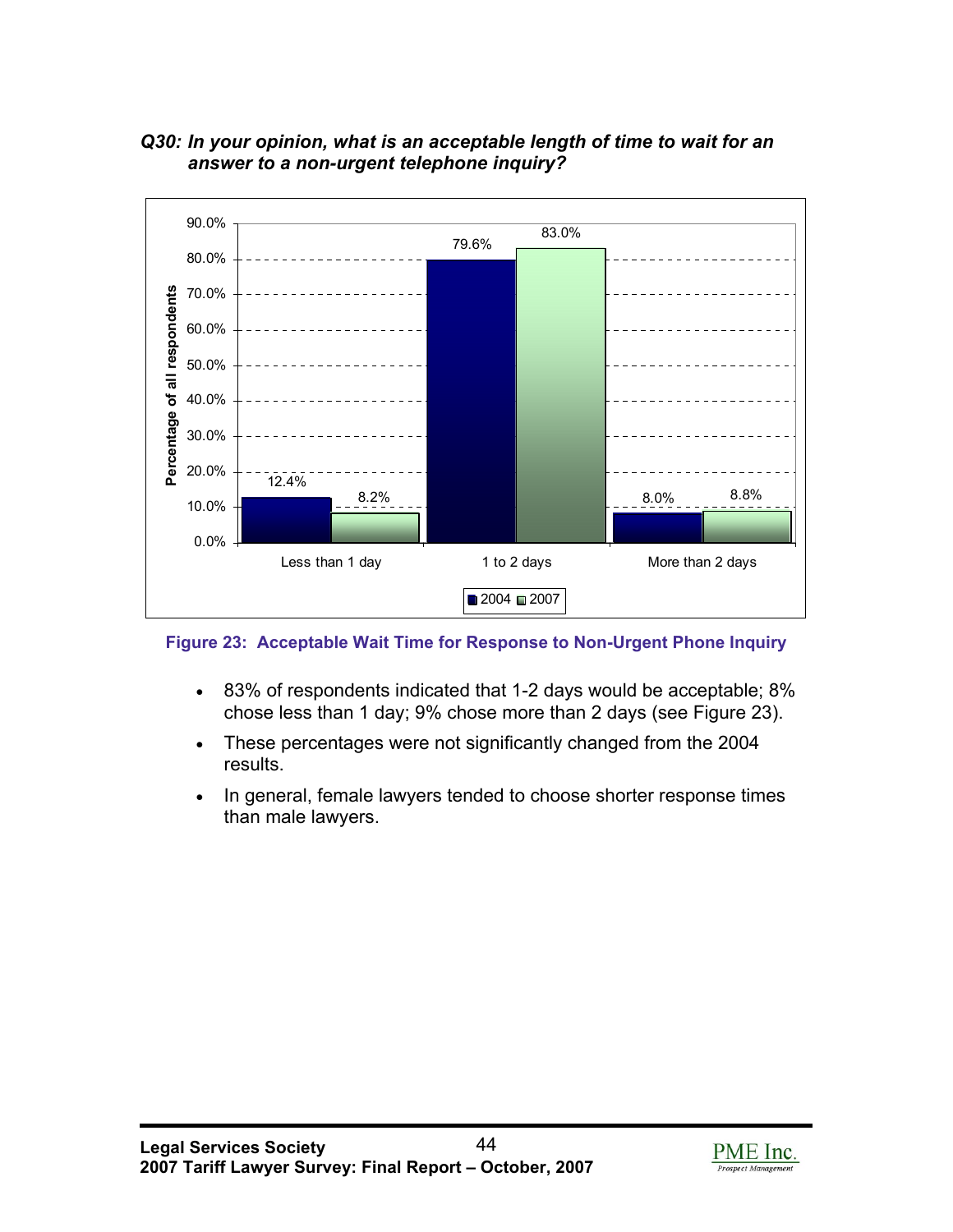- Overall, for those who indicated wait times were unacceptable in specific areas in 2007 (Q29), expectations appeared slightly lower for authorizations; i.e., the percent of respondents expecting responses in less than one day (Q30) was smallest for authorizations, and the percentage expecting responses in more than 2 days was highest for authorizations (see Table 6).
- In comparison to 2004, the percentages wanting the fastest response time (less than 1 day) increased for accounts and fell for referrals.

#### **Table 6: Acceptable Wait Times (Q30) for Respondents Who Were Not Satisfied with the Wait Time for Non-Urgent Phone Inquiries in Each Area (Q29)**

| Acceptable       | Percent of Respondents Saying Wait Unacceptable in:<br><b>Authorizations</b><br><b>Referrals</b><br><b>Accounts</b> |                |                |                |                |                |
|------------------|---------------------------------------------------------------------------------------------------------------------|----------------|----------------|----------------|----------------|----------------|
| <b>Wait Time</b> | 2007<br>(n=93)                                                                                                      | 2004<br>(n=54) | 2007<br>(n=63) | 2004<br>(n=90) | 2007<br>(n=44) | 2004<br>(n=62) |
| < 1 day          | 16%                                                                                                                 | <b>20%</b>     | 13%            | 13%            | 18%            | 13%            |
| 1-2 days         | 77%                                                                                                                 | 72%            | 75%            | 79%            | 75%            | 76%            |
| > 2 days         | 6%                                                                                                                  | 7%             | 13%            | 9%             | 7%             | 11%            |

#### **2007 Compared to 2004**

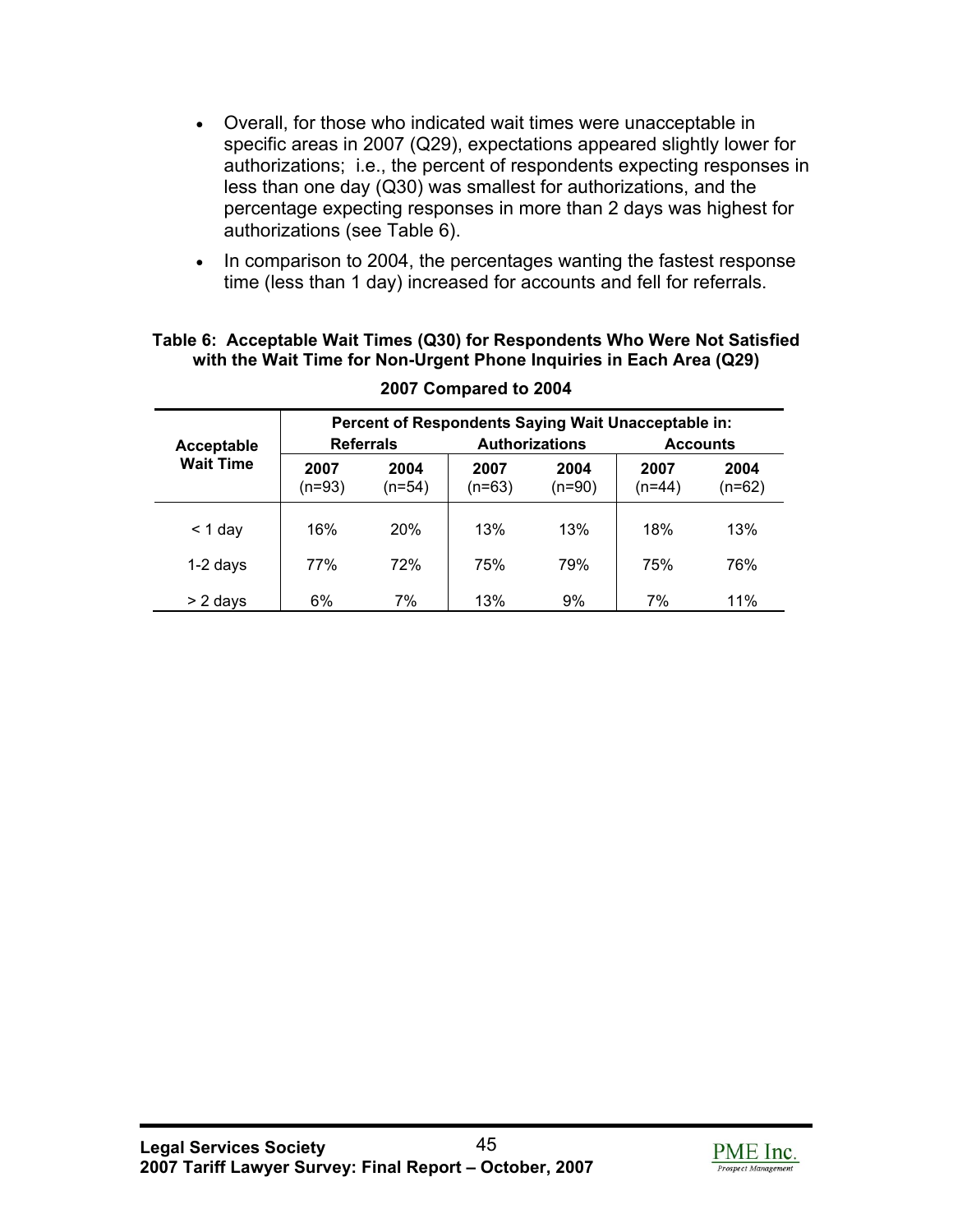# **4.6.3 Courteousness of LSS Personnel**



#### *Q31: When I contact LSS their personnel are courteous.*

**Figure 24: LSS Personnel Courteous When Contacted** 

- 94% of respondents indicated that LSS personnel were courteous when contacted; less than 1% indicated they were not courteous (see Figure 24).
- In comparison to 2004, respondents were much more likely to strongly agree with this statement and much less likely to strongly disagree.
- Female lawyers were less likely to strongly agree than male lawyers. This was also the case in 2004. However, in contrast to 2004, levels of agreement showed no relationship to percent of income obtained from LSS work.

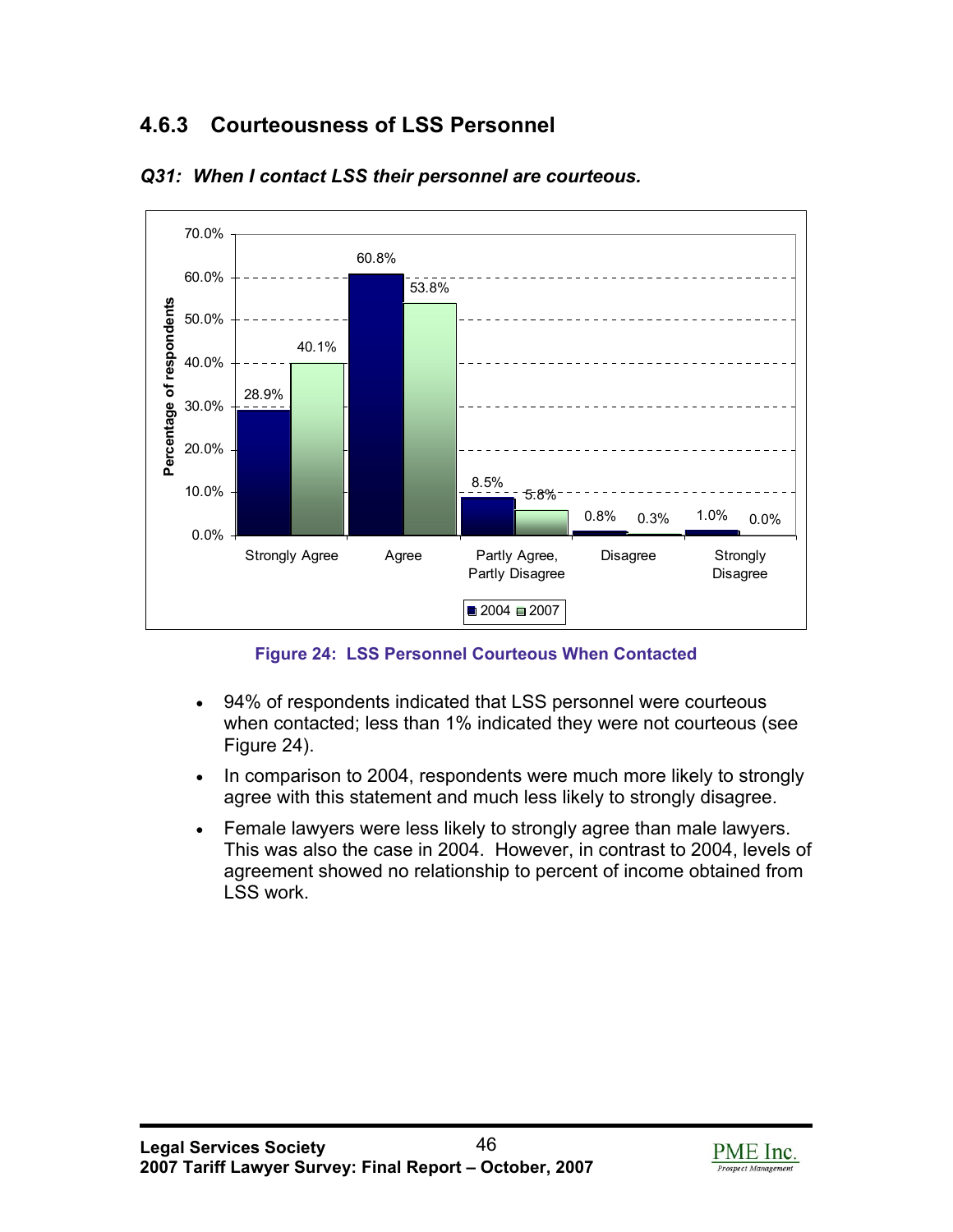#### *Q32: Please indicate the area(s) of LSS where personnel were not courteous. (Referral; Authorization; Accounts)*

- Twenty-three lawyers indicated that personnel in specific areas of LSS were not courteous when contacted. In total, they made 34 negative citations regarding courteousness. Both of these numbers are lower than for the 2004 survey.
- As in 2004, accounts was the area cited most often for lack of courtesy (see Table 7).
- Referrals was cited least often. This is also unchanged from 2004.
- There were no apparent relationships with the demographic variables tested.

| Area           | <b>Number of Respondents</b><br><b>Citing Area in 2007</b><br>$(n = 23)$ | <b>Percent of All Negative</b><br><b>Citations in 2007</b><br>$(n = 34)$ | <b>Percent of All Negative</b><br><b>Citations in 2004</b><br>$(n = 62)$ |
|----------------|--------------------------------------------------------------------------|--------------------------------------------------------------------------|--------------------------------------------------------------------------|
| Referrals      | 8                                                                        | 24%                                                                      | <b>23%</b>                                                               |
| Authorizations | 11                                                                       | 32%                                                                      | 35%                                                                      |
| Accounts       | 15                                                                       | 44%                                                                      | 42%                                                                      |

#### **Table 7: Areas of LSS Where Personnel Were Not Courteous (Q32)**

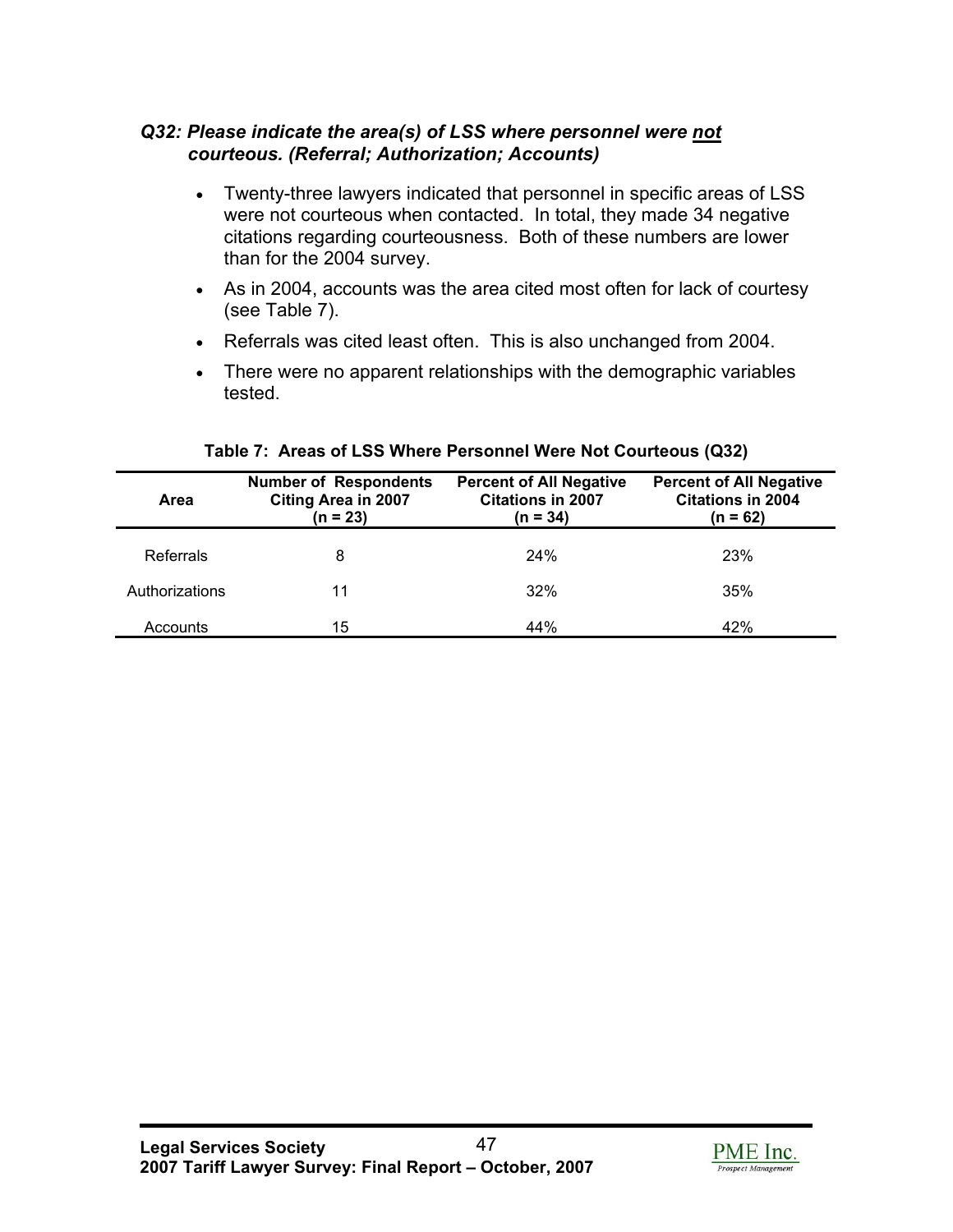# **4.6.4 Knowledge of LSS Personnel**



#### *Q33: When I contact LSS, their personnel are knowledgeable.*

**Figure 25: LSS Personnel Knowledgeable When Contacted** 

- 86% agreed that LSS personnel were knowledgeable when contacted; only 1% disagreed (see Figure 25).
- These results are more positive than the 2004 percentages although the differences are not statistically significant.

#### *Q34: Please indicate the area(s) of LSS where you found the personnel were not knowledgeable. (Referral; Authorization; Accounts)*

- Fifty-six lawyers made a total of 78 negative citations for areas not having knowledgeable personnel (see Table 8). Both of these numbers have dropped since 2004.
- Accounts was named most often for having personnel who were not knowledgeable. This represents a change in the relative order of dissatisfaction by area – in 2004, authorizations was the area cited most often for having personnel who were not knowledgeable.

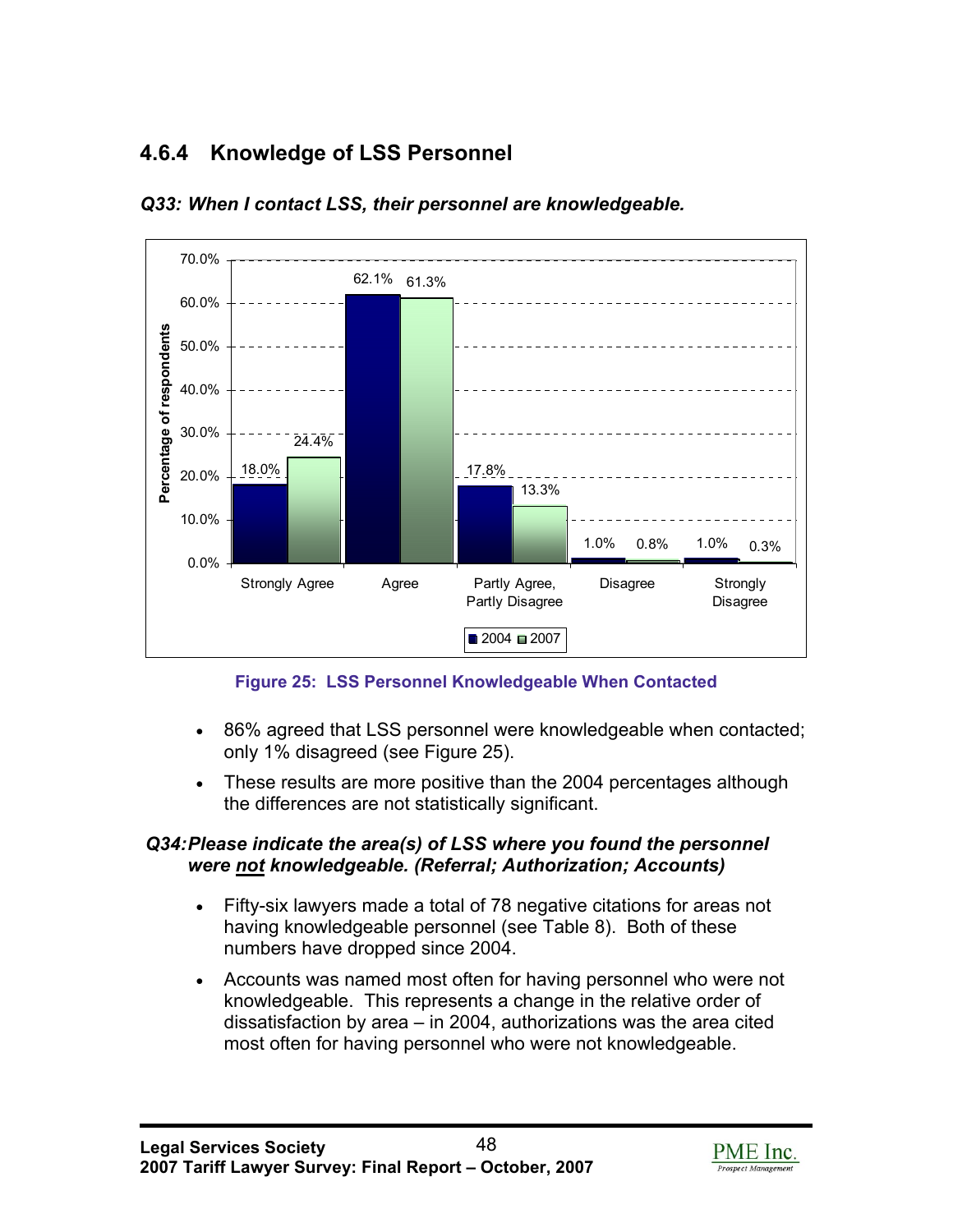- The lawyers who said accounts did not have knowledgeable staff, were also most likely to disagree that LSS provided logical explanations for its payment decisions, and most likely to indicate that they were not satisfied with overall support for payments.
- Referrals was cited least often for not having knowledgeable staff. This is the same as in 2004.
- In 2007, lawyers who cited referrals for not having knowledgeable staff were most likely to be those who had represented LSS for less than 3 years. No other relationships were found between the demographic variables tested and lawyers who cited specific areas for lack of knowledgeable personnel.

| Area           | <b>Number of Respondents</b><br><b>Citing Area in 2007</b><br>$(n = 56)$ | <b>Percent of All Negative</b><br><b>Citations in 2007</b><br>(n = 78) | <b>Percent of All Negative</b><br><b>Citations in 2004</b><br>(n = 118) |
|----------------|--------------------------------------------------------------------------|------------------------------------------------------------------------|-------------------------------------------------------------------------|
| Referrals      | 21                                                                       | 27%                                                                    | 26%                                                                     |
| Authorizations | 28                                                                       | 36%                                                                    | 41%                                                                     |
| Accounts       | 29                                                                       | 37%                                                                    | 33%                                                                     |

#### **Table 8: Areas of LSS Where Personnel Were Not Knowledgeable (Q34)**

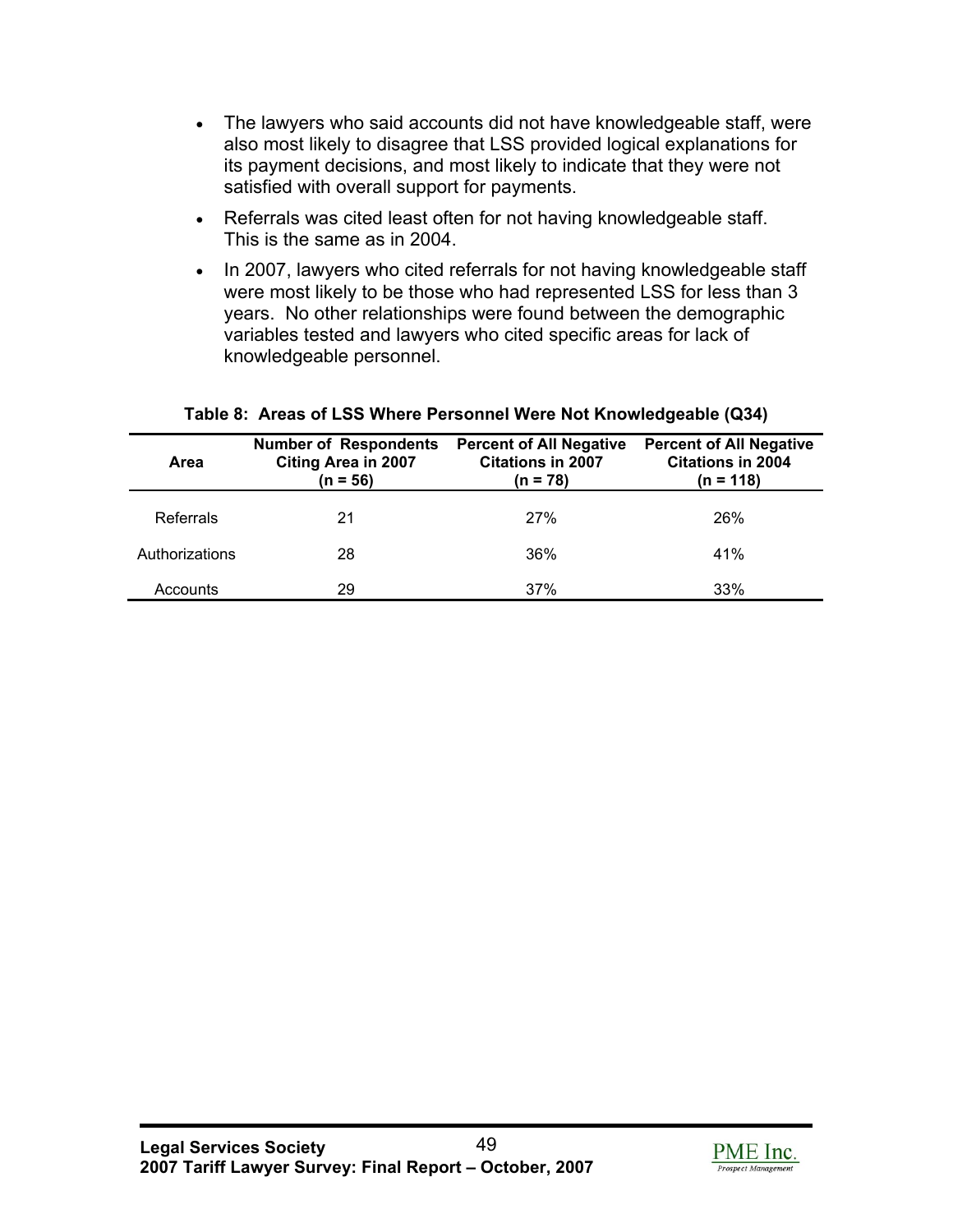# **4.6.5 Use of LSS Services for Non-LSS Clients**

- *Q35: Have you directed non-LSS clients to the other services that LSS provides (e.g., Brydges Line, Criminal duty counsel, Family duty counsel, LSS Call Centre,* **Family Law in BC** *website, LawLINE, LSS publications, Legal Information Outreach Workers)? (Minor Wording Change for 2007)*
	- 58% of respondents reported that they referred non-LSS clients to other services provided by LSS. This is a slight drop but not significantly less than in 2004 (62%).
	- As in 2004, lawyers with the most LSS clients were most likely to refer non-LSS clients to other LSS services. Lawyers with less than 3 years of service with LSS were much less likely to do this.

#### *Q36: To which of the following other LSS services have you directed non-LSS clients? (Brydges Line; Criminal duty counsel; Family duty counsel; LSS Call Centre;* **Family Law in BC** *website; LawLINE; LSS publications; Legal Information Outreach Workers; Other) (Minor Wording Change for 2007)*

- On average, those who had directed non-LSS clients to other LSS services had referred them to 3 other services. This is an increase over 2004 when the average was 2 services referred per lawyer.
- As in 2004, Family Law duty counsel and Criminal duty counsel were the services referred most (see Table 9). Legal Information Outreach Workers, not included in the 2004 survey, was the service referred least in 2007.
- When the services not included in the 2004 survey are removed from the data, there is no change between years in the percent of all referrals constituted by any one service.

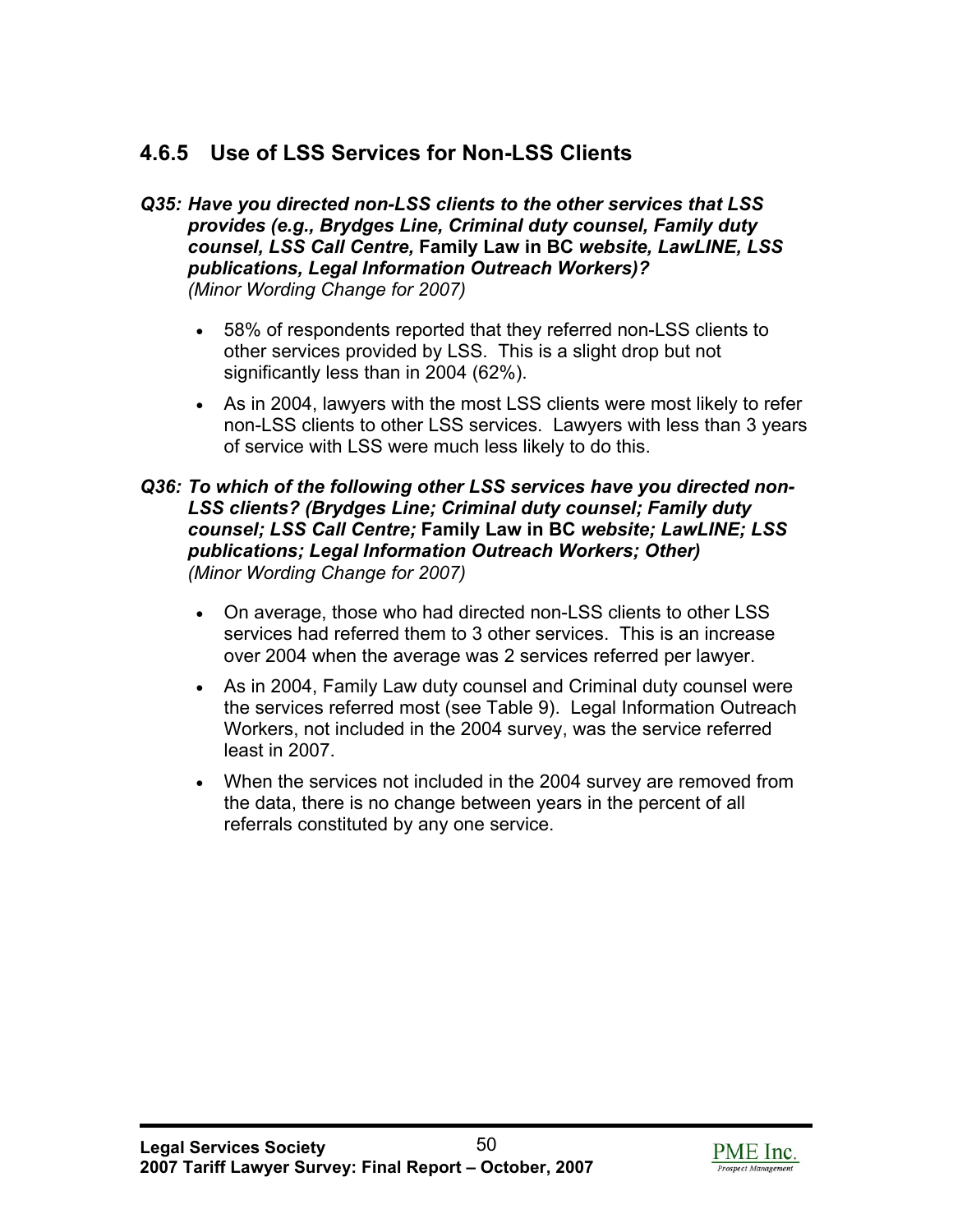| <b>Service</b>                               | <b>Number of Respondents</b><br>Referring in 2007<br>$(n = 218)$ | <b>Percent of All</b><br><b>Referrals in 2007</b><br>$(n = 640)$ | <b>Percent of All</b><br><b>Referrals in 2004</b><br>$(n = 561)$ |
|----------------------------------------------|------------------------------------------------------------------|------------------------------------------------------------------|------------------------------------------------------------------|
| Family Law duty<br>counsel                   | 165                                                              | 26%                                                              | 32%                                                              |
| Criminal duty counsel                        | 151                                                              | 24%                                                              | 31%                                                              |
| <b>LSS Call Centre</b>                       | 94                                                               | 15%                                                              | Not Asked                                                        |
| Law Line                                     | 59                                                               | 9%                                                               | 13%                                                              |
| Family Law in BC<br>website                  | 46                                                               | 7%                                                               | 11%                                                              |
| <b>LSS publications</b>                      | 45                                                               | 7%                                                               | 9%                                                               |
| <b>Brydges Line</b>                          | 34                                                               | 5%                                                               | 5%                                                               |
| Legal Information<br><b>Outreach Workers</b> | 30                                                               | 5%                                                               | Not Asked                                                        |
| Other LSS Services*                          | 16                                                               | 3%                                                               |                                                                  |

#### **Table 9: Referral of Non-LSS Clients to Other LSS Services (Q35 & 36)**

\*`Other LSS Services´ identified (each by only one respondent) were: Access Justice, CBA Lawyer Referral, court forms, coverage, Family Justice Centre, Family Justice Counsellor, Head Office for [telephone] numbers, intake at various locations, intake workers, law students, law centre, lawyer referral service and clinics, legal aid office, local legal aid office, LSS computer in local library, and the UBC law students clinic.

A number of patterns were present in the demographic characteristics of respondents who referred non-LSS clients to each of these LSS services (see Table 10).

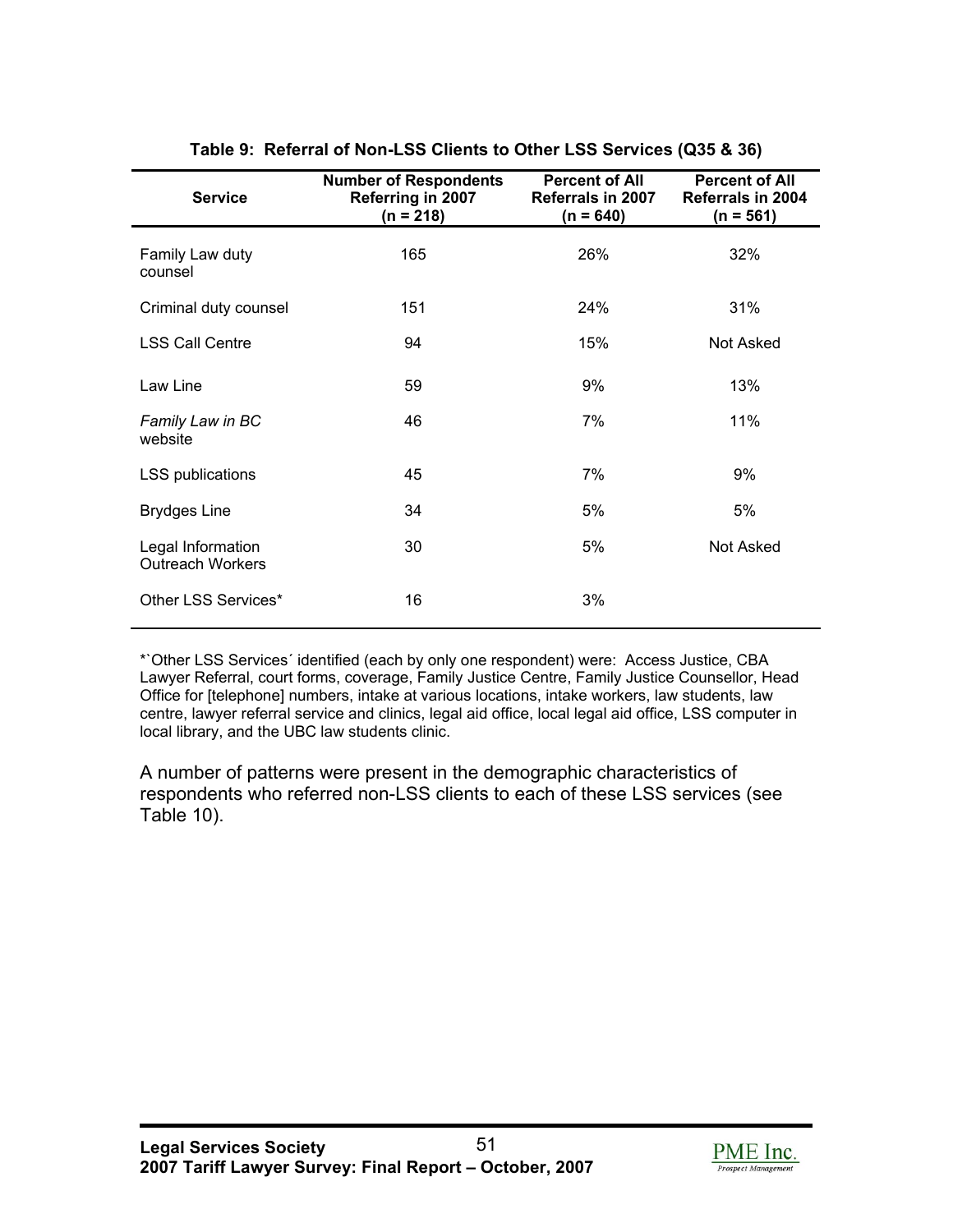| <b>Service</b>                     | <b>Demographics of Lawyers More Likely</b><br>to Refer Non-LSS Clients to<br>Service - 2007 Results                                                                                                                                                                                                        | <b>Comparative 2004</b><br><b>Results</b>                                                                                                    |
|------------------------------------|------------------------------------------------------------------------------------------------------------------------------------------------------------------------------------------------------------------------------------------------------------------------------------------------------------|----------------------------------------------------------------------------------------------------------------------------------------------|
| Family Law<br>duty counsel         | • Higher volumes of LSS clients in<br>2006<br>• 2006 LSS casework was mainly<br>family or CFCSA<br>• Female<br>• Between 3 and 20 years<br>representing LSS clients<br>• Work mainly in offices nearest LSS<br>regional offices other than<br>Vancouver or Victoria<br>• Between 5 and 25 years in the bar | Same<br>Same<br>Not found<br>Not found<br>• Work mainly in offices<br>nearest LSS regional<br>offices other than<br>Vancouver<br>• Not found |
| Criminal duty<br>counsel           | • Higher volumes of LSS clients in<br>2006<br>• 2006 LSS casework was mainly<br>criminal<br>Male<br>$\bullet$<br>$\bullet$ 11 – 20 years representing LSS<br>clients<br>• Work mainly in offices nearest the<br>LSS regional offices of Surrey,<br>Kelowna, Terrace                                        | Same<br>Same<br>Male<br>Not found<br>Work mainly in offices<br>nearest the LSS regional<br>offices of Kelowna, Prince<br>George and Terrace  |
| <b>LSS Call</b><br>Centre          | • Higher volumes of LSS clients in<br>2006<br>• More than 25% of income from<br><b>LSS work</b>                                                                                                                                                                                                            | • Not asked in 2004                                                                                                                          |
| Law Line                           | Higher volumes of LSS clients in<br>2006<br>2006 LSS casework was mainly<br>$\bullet$<br>family or CFCSA<br>• Work mainly in offices nearest the<br>LSS regional offices of Kamloops,<br>Prince George, Surrey, Terrace                                                                                    | Not found<br>Not found<br>Not found                                                                                                          |
| Family law in<br><b>BC</b> website | 2006 LSS casework was mainly<br>$\bullet$<br>family or CFCSA                                                                                                                                                                                                                                               | Same                                                                                                                                         |

#### **Table 10: Features of Lawyers Referring Non-LSS Clients to LSS Services in 2007 (Q36) and Comparison to 2004 Results**

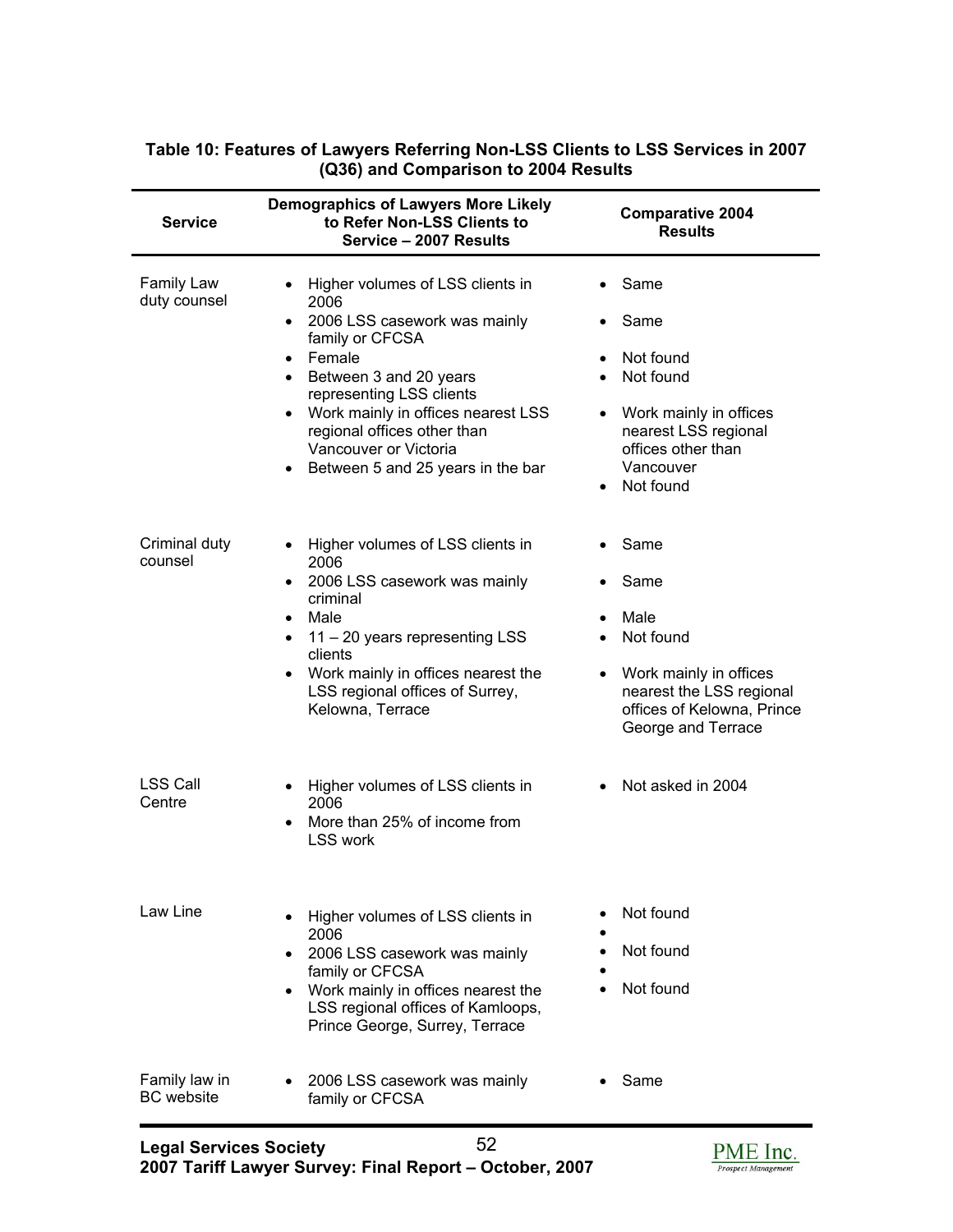| <b>Service</b>                                     | <b>Demographics of Lawyers More Likely</b><br>to Refer Non-LSS Clients to<br>Service - 2007 Results                                                                       | <b>Comparative 2004</b><br><b>Results</b>        |
|----------------------------------------------------|---------------------------------------------------------------------------------------------------------------------------------------------------------------------------|--------------------------------------------------|
|                                                    | Female<br>$\bullet$<br>Between 3 and 20 years<br>representing LSS clients<br>• Work mainly in offices nearest LSS<br>regional offices other than<br>Vancouver or Victoria | Not found<br>$\bullet$<br>Not found<br>Not found |
| <b>LSS</b><br>publications                         | No apparent linkages                                                                                                                                                      | Same                                             |
| <b>Brydges Line</b>                                | • Higher volumes of LSS clients in<br>2006<br>• Criminal and CFCSA lawyers<br>Male lawyers                                                                                | Same<br>Not found<br>Not found                   |
| Legal<br>Information<br>Outreach<br><b>Workers</b> | Higher volumes of LSS clients in<br>2006<br>Work mainly in offices nearest LSS<br>regional offices other than<br>Vancouver or Victoria                                    | • Not asked in $2004$                            |

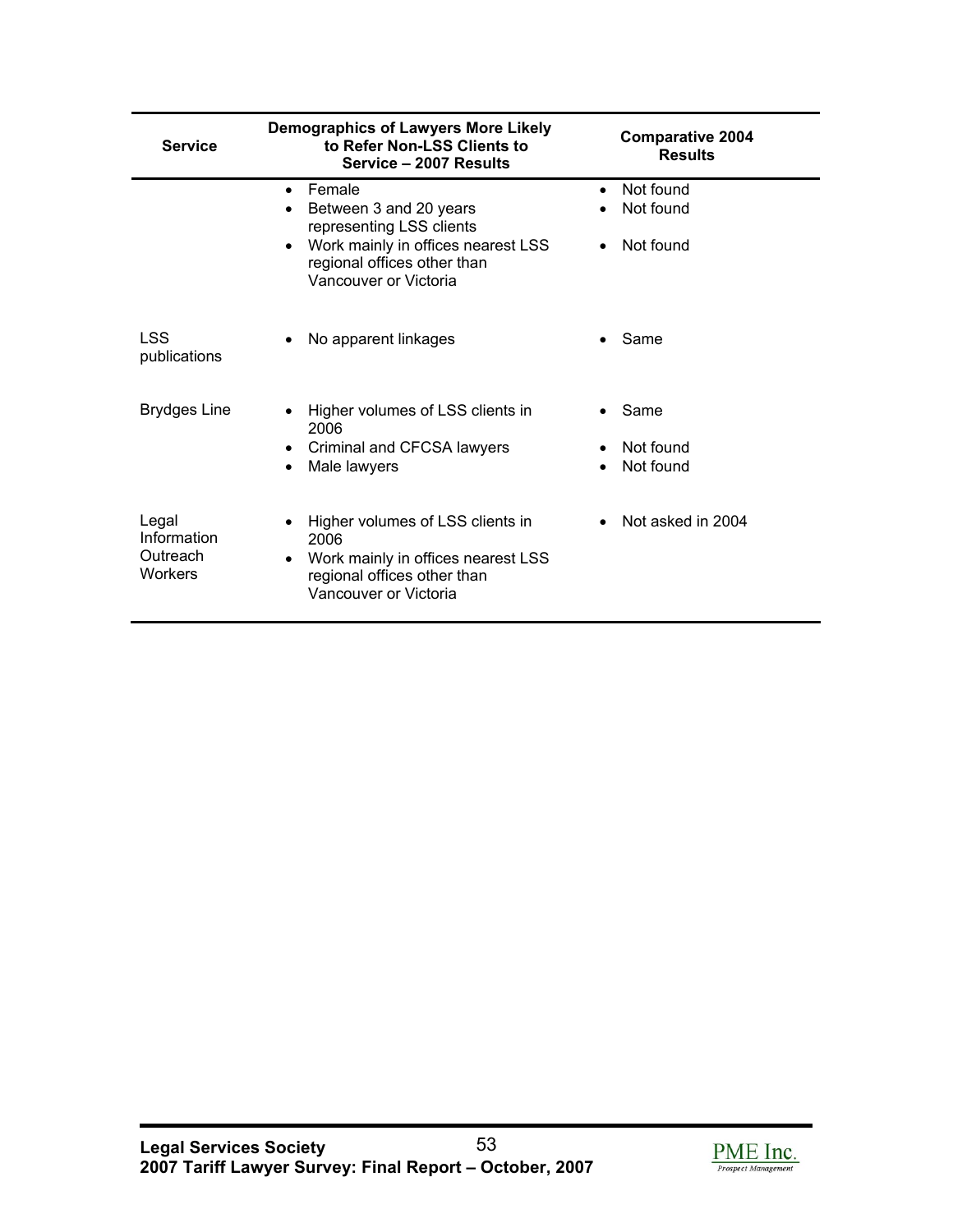### **4.6.6 Overview of Lawyer Opinions Regarding Tariff Renewal Impacts, Feeling Valued by LSS, and Overall Satisfaction with LSS Support**



**Figure 26: Overview of 2007 Responses - Tariff Renewal Impacts, Extent of Feeling Valued by LSS, and Overall Satisfaction with LSS Support** 

Figure 26 gives an overview of tariff lawyer satisfaction with overall LSS support, as revealed by the 2007 survey results. It also shows lawyers' responses regarding two related items: the impact of LSS tariff renewal measures on the likelihood of them taking legal aid referrals, and the extent to which they feel LSS values their services. Detailed findings for these items are presented in the remainder of Section 4.6.

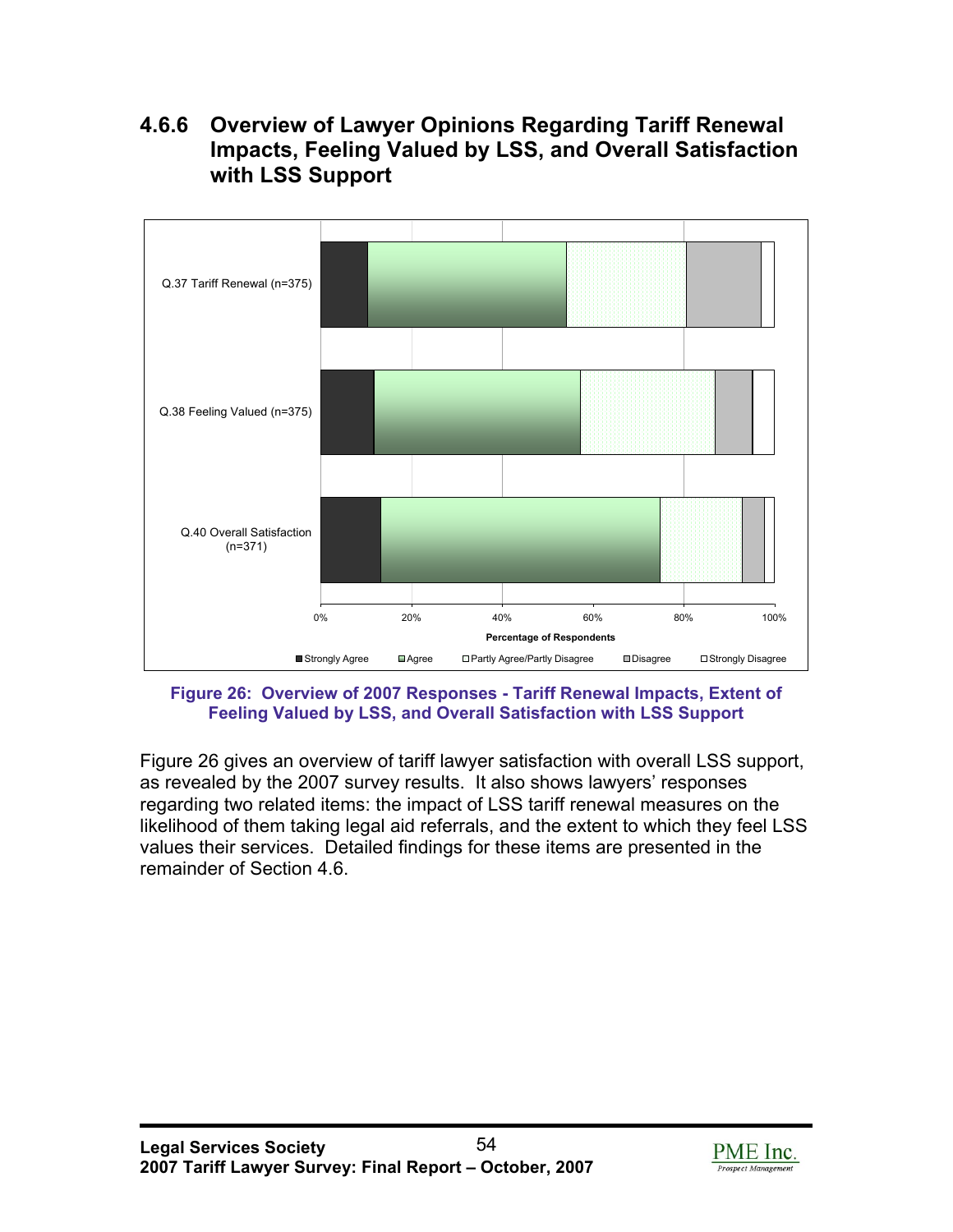# **4.6.7 Impact of Tariff Renewal Measures**

#### *Q37: The changes LSS has made make it more likely for me to take legal aid referrals. (New Item for 2007)*

- 54% of respondents agreed that the changes LSS had made as part of tariff renewal had made it more likely for them to take legal aid referrals; 19% disagreed; 27% partly agreed/partly disagreed (see Figure 26).
- Lawyers with the most LSS clients (>40) were most likely to agree; those with the fewest LSS clients (<5) were least likely to agree or most likely to partly agree/partly disagree.
- Lawyers with 11 to 15 years in the bar were most likely to agree.

# **4.6.8 Feeling Valued by LSS**

#### 50.0% 45.6% 45.0% 40.7% 40.0% Percentage of respondents **Percentage of respondents** 35.0% 32.0% 29.6% 30.0% 25.0% 20.0% 13.1% 15.0% 11.7% 8.8% 8.3% 10.0% 5.4% 4.8% 5.0% 0.0% Strongly Agree Agree Partly Agree, Disagree Strongly Partly Disagree Disagree ■ 2004 2007

#### *Q38: I feel that LSS values my services.*

#### **Figure 27: LSS Values My Services**

• 57% of respondents indicated that they felt LSS valued their services; 13% indicated they did not feel this way; 30% did not make a clear choice (see Figure 27).

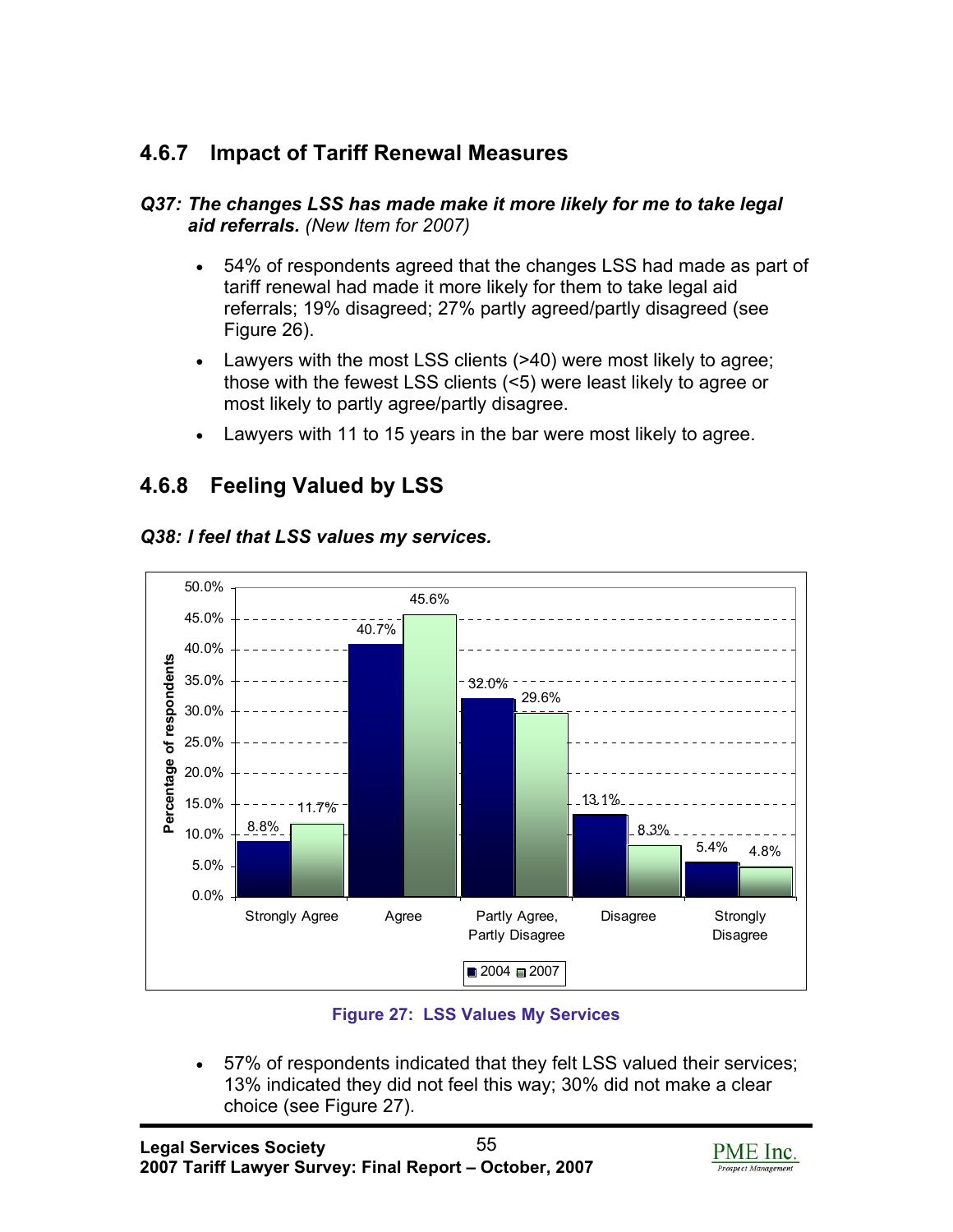- Although the percentages that agreed and strongly agreed are higher than in 2004, the differences are not statistically significant.
- Responses to this question did not appear to be linked to any of the demographic variables tested. This is in contrast with 2004 where agreement was least likely among criminal and family lawyers and most likely among immigration lawyers.

Whether or not lawyers indicated they felt valued by LSS showed strong linkages to their responses to a number of other survey questions:

- Referral document received in an acceptable time (Q2)
- Urgent authorizations provided within one business day (Q9)
- Non-urgent authorizations provided within 5 business days (Q10)
- Authorization decisions explained logically (Q11)
- Accounts paid within an acceptable time (Q13)
- Logical explanations provided for payment decisions (Q14)
- Information easy to locate in the online guide (Q17)
- *LSS Legal Aid Fax* newsletter of value in lawyer's work (Q21)
- LSS main website of value in lawyer's work (Q23)
- *Family Law in BC* website of value to lawyer's clients (Q25)

In all cases, those who agreed with the question were also most likely to agree that they felt valued by LSS. Those who disagreed or only partly agreed were most likely to say they did not feel valued or to take a neutral position.

Lawyers who indicated they felt valued by LSS were also much more likely to indicate that:

- They felt tariff renewal changes would increase their likelihood of accepting referrals (Q37),
- They felt LSS does a good job of allocating limited resources to meet legal needs of low income people (Q42), and
- They were satisfied overall with LSS support (Q40).

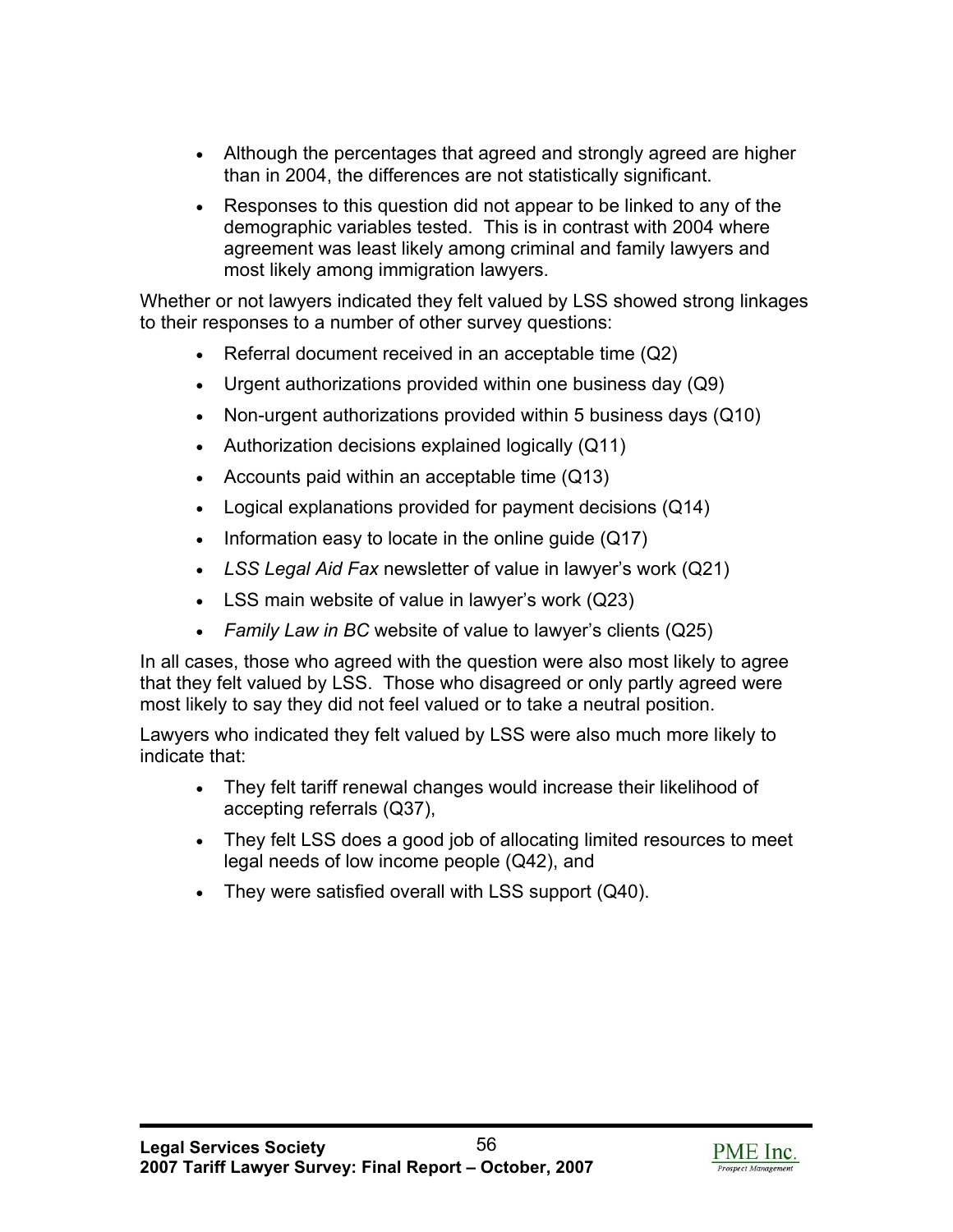#### *Q39: Please explain why you feel that LSS does not value your services.*

Of the 160 lawyers who did not agree that they felt valued by LSS, 132 provided explanations (see Table 11). The most frequent reasons given (each cited by approximately half of all who responded) were:

- low tariff fees
- inadequate tariff coverage
- poor recognition and respect by LSS for the sacrifices of legal aid lawyers

These three were also the most frequent causes of not feeling valued cited in the 2004 survey (see Table 11).

| <b>Major Reasons</b>                                                                                                                | <b>Percent of All</b><br><b>Comments in</b><br>2007<br>$(n = 211)$ | <b>Number of</b><br><b>Respondents in</b><br>2007*<br>(n = 132) | Number of<br><b>Respondents</b><br>in 2004*<br>(n = 156) |
|-------------------------------------------------------------------------------------------------------------------------------------|--------------------------------------------------------------------|-----------------------------------------------------------------|----------------------------------------------------------|
| The Tariff fee is too low                                                                                                           | 32%                                                                | 67                                                              | 82                                                       |
| The number of hours and range of services covered<br>by the Tariff does not reflect the time required to<br>deliver quality service | 28%                                                                | 60                                                              | 77                                                       |
| LSS does not recognize sacrifices Tariff lawyers<br>make / LSS thinks doing lawyers a favour e.g.<br>authorizing extra time         | 28%                                                                | 60                                                              | 39                                                       |
| LSS is a bureaucracy / too much paperwork /<br>focused inward and not on clients                                                    | 3%                                                                 | 6                                                               | 29                                                       |
| Tariff structure rewards litigation                                                                                                 | $1\%$                                                              | 2                                                               | 7                                                        |
| Referrals distributed unfairly                                                                                                      | 3%                                                                 | 7                                                               | $0^{\rm t}$                                              |
| Abuse of system by lawyers/clients/government<br>through deep funding cuts                                                          | 0%                                                                 | 0                                                               | 7                                                        |

#### **Table 11: Reasons Why Tariff Lawyers Feel Services Are Not Valued by LSS (Q39)**

<sup>t</sup> Although unfair distribution of referrals was not cited as a reason why tariff lawyers did not feel valued by LSS in the 2004 survey, it was frequently given as a source of dissatisfaction in response to other 2004 open-ended questions.

\*Note: Respondents' answers to this open-ended question often included more than one comment.

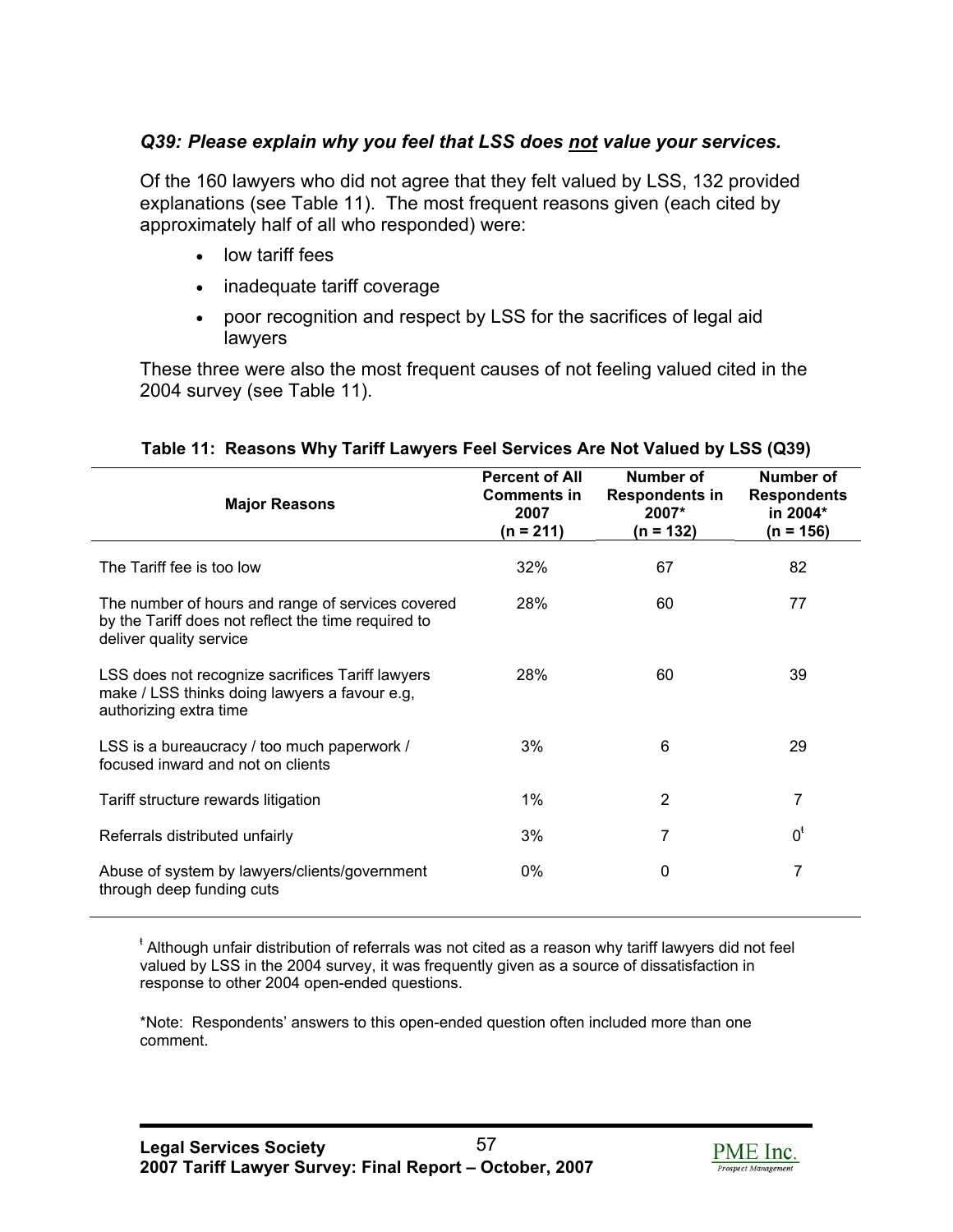# **4.6.9 Overall Satisfaction with LSS Support**





**Figure 28: Overall Satisfaction with Support Received from LSS** 

- 75% of respondents agreed that they were satisfied with the overall level of support they received from LSS; 7% disagreed (see Figure 28).
- The level of agreement has risen from the 2004 results, however, the increase is not statistically significant.
- Lawyers who relied on LSS for between 25% and 75% of their income were most likely to agree with this statement.
- Lawyers doing mainly criminal cases were more likely to agree; lawyers doing other kinds of cases were more likely to disagree or partly agree.

Whether or not lawyers are satisfied overall with LSS support appeared to be strongly linked to a number of aspects of their experience with LSS. Those most likely to be satisfied overall, were also:

• Those who indicated they felt LSS valued their services (Q38).

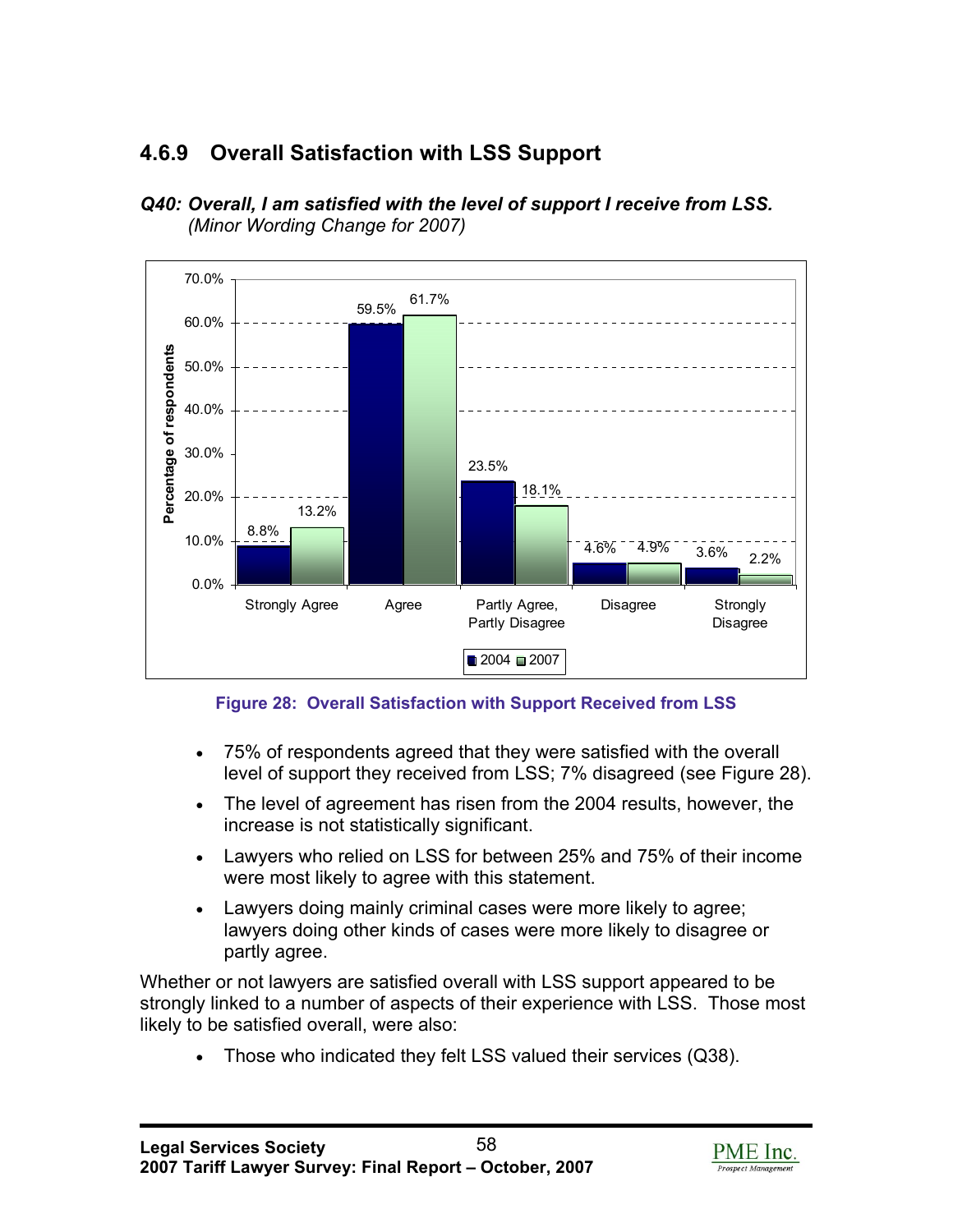- Those who indicated they were satisfied overall with the referral process (Q7), the authorization process (Q12), the payment process (Q16), or the written communications and online resources (Q27).
- Those who agreed that LSS personnel were courteous (Q31) or knowledgeable (Q33), or agreed that non-urgent phone inquiries were responded to within 2 business days (Q28).

# **4.6.10 Lawyers' Suggestions for Improving Overall LSS Support**

#### *Q41: What is the primary change that LSS could make to improve its overall support for you? (Minor Wording Change for 2007)*

- 73% of all respondents provided suggestions as to how LSS could improve its overall support for lawyers (see Table 12).
- On average, each lawyer who responded gave 1.5 suggestions.
- These numbers are higher than in 2004 when 33% of all respondents provided an average of 1.2 suggestions each. One likely reason for this is the fact that there were fewer opportunities to provide suggestions for improvement in the 2007 survey. The 2004 survey contained 9 open-ended questions; the 2007 had only 4.

The most common themes in the suggestions for improving overall LSS support (see Table 12) were:

- the need for tariff rates that value the work performed and keep pace with inflation
- the need to increase the range of services covered by the tariff

Also frequently mentioned were improvements to increase access to and knowledge levels of LSS staff by phone, and more timely processing of authorizations with clearer explanations.

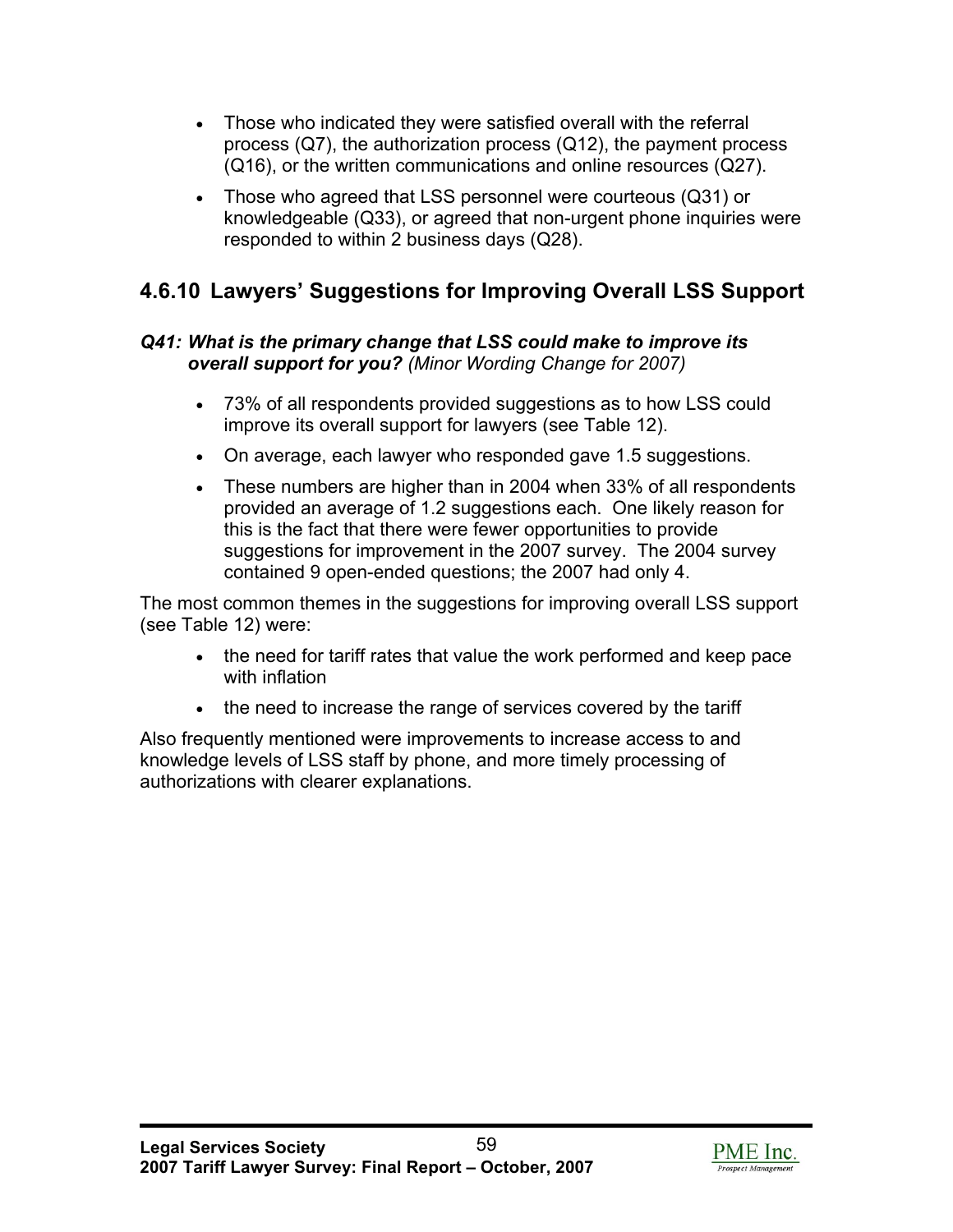|    | <b>Major Themes</b>                                                                                                               | <b>Percent of All</b><br><b>Comments</b><br>$(n = 442)$ | <b>Number of</b><br>Respondents*<br>$(n = 278)$ |
|----|-----------------------------------------------------------------------------------------------------------------------------------|---------------------------------------------------------|-------------------------------------------------|
| a) | Tariff rates that value the work performed and<br>that keep pace with inflation                                                   | 19%                                                     | 83                                              |
| b) | Increased range of services covered by tariff<br>(e.g., bail hearings, sentencing, guilty pleas,<br>CFSA mediation)               | 17%                                                     | 73                                              |
| C) | More knowledgeable people answering phones,<br>telephone directory for LSS staff, people<br>answering phones instead of voicemail | 8%                                                      | 36                                              |
| d) | Timely processing of authorizations and<br>disbursements and clear explanations                                                   | 7%                                                      | 32                                              |
| e) | Greater flexibility in application of the tariff e.g.,<br>in authorizing add-ons                                                  | 5%                                                      | 24                                              |
| f) | No changes - happy with overall support                                                                                           | 5%                                                      | 21                                              |
| g) | A fair referral process and allocation of duty<br>council work / more referrals                                                   | 5%                                                      | 21                                              |
| h) | Need to respect counsel's views regarding what<br>is required for client's defence and how long it<br>takes                       | 5%                                                      | 20                                              |
| i) | A tariff structure that does not reward litigation                                                                                | 3%                                                      | 15                                              |
| j) | Reduced bureaucracy                                                                                                               | 3%                                                      | 14                                              |
| k) | Simplified client application process and<br>eligibility guidelines - clients cannot self-serve<br>on website                     | 3%                                                      | 12                                              |

#### **Table 12: Primary Change LSS Could Make to Improve Overall Support for Tariff Lawyers (Q41) – Major Themes Expressed in 2007 Survey**

\*Note: Respondents' answers to this open-ended question often included more than one comment.

These same themes were also common responses in 2004 (see Table 13). Comments indicating that lawyers were happy with overall support and no changes were required formed a smaller percentage of all comments in 2007.

One theme from 2004 that was not repeated in responses to this particular question was that more funding is needed for legal aid and LSS should do more lobbying.

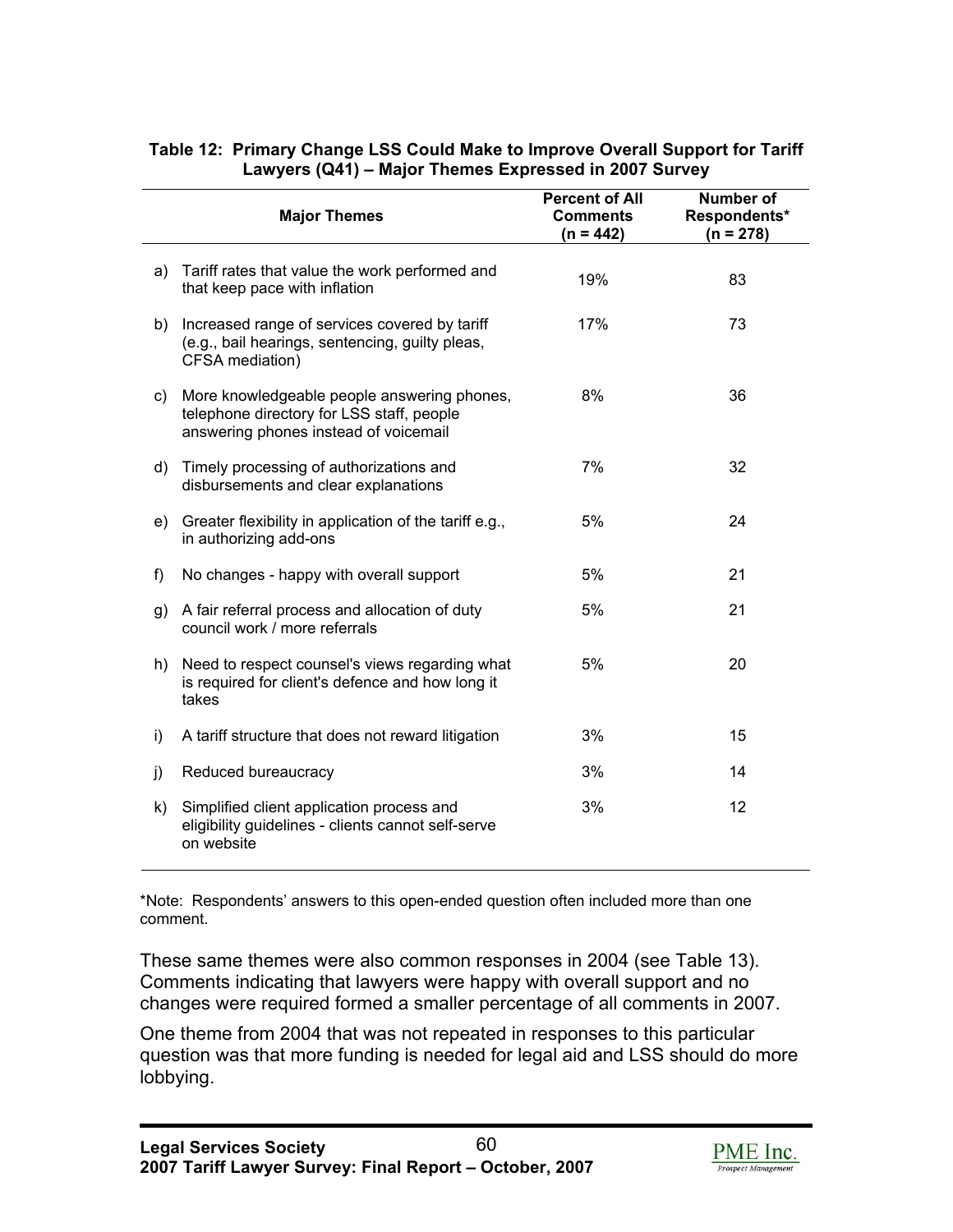|    |                                                                                                                                   | Rank*                  |                                                         |  |
|----|-----------------------------------------------------------------------------------------------------------------------------------|------------------------|---------------------------------------------------------|--|
|    | <b>Major Themes</b>                                                                                                               | 2007<br>(442 comments) | 2004<br>(188 comments)                                  |  |
| a) | Tariff rates that value the work performed and that<br>keep pace with inflation                                                   | 1                      | 1<br>(included theme 'i'<br>below)                      |  |
| b) | Increased range of services covered by tariff (e.g.,<br>bail hearings, sentencing, guilty pleas, CFSA<br>mediation)               | 2                      |                                                         |  |
| C) | More knowledgeable people answering phones,<br>telephone directory for LSS staff, people answering<br>phones instead of voicemail | 3                      | $\overline{2}$<br>(more staff, more<br>accessible, more |  |
| d) | Timely processing of authorizations and<br>disbursements and clear explanations                                                   | 4                      | helpful)<br>5                                           |  |
| e) | Greater flexibility in application of the tariff e.g., in<br>authorizing add-ons                                                  | 5                      |                                                         |  |
| f) | No changes - happy with overall support                                                                                           | 6/7                    | 3                                                       |  |
| g) | A fair referral process and allocation of duty council<br>work / more referrals                                                   | 6/7                    | 4                                                       |  |
| h) | Need to respect counsel's views regarding what is<br>required for client's defence and how long it takes                          | 8                      |                                                         |  |
| i) | A tariff structure that does not reward litigation                                                                                | 9                      |                                                         |  |
| j) | Reduced bureaucracy                                                                                                               | 10                     | See theme (a)                                           |  |
| k) | Simplified client application process and eligibility<br>guidelines - clients cannot self-serve on website                        | 11                     |                                                         |  |

### **Table 13: Suggested Changes to Improve Overall LSS Support for Lawyers (Q41) Comparison of Major Themes Expressed in 2004 and 2007 Surveys**

\*Note: Respondents' answers to this open-ended question often included more than one comment.

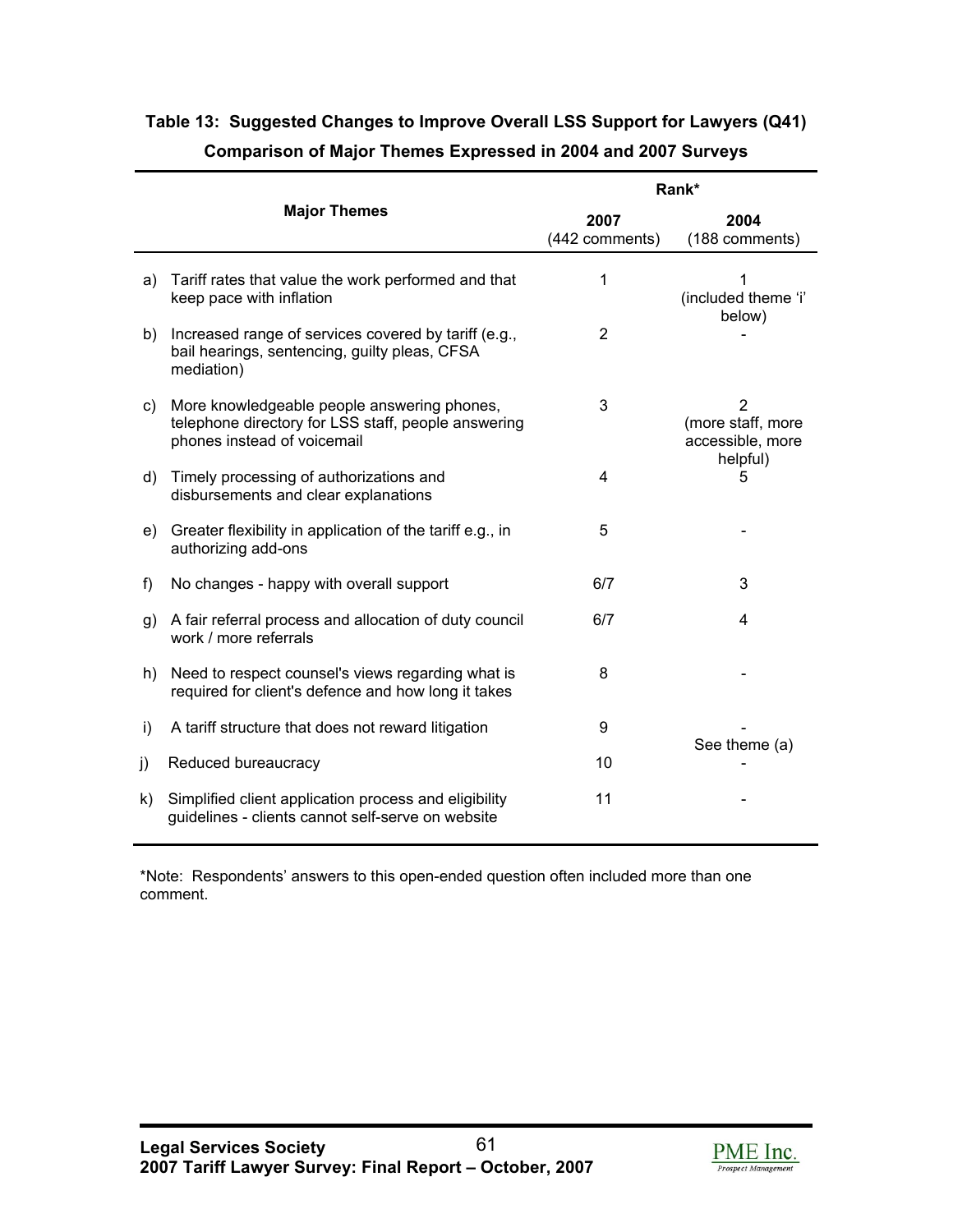### **4.6.11 Linkages Between Overall Satisfaction and Specific Aspects of LSS Support**

### **Impact of Satisfaction with Individual LSS Service Areas**

Analysis was done to derive the importance of LSS service areas in determining lawyers' overall satisfaction with LSS support<sup>5</sup>. By examining the impact of satisfaction with each area on the probability of respondents being satisfied overall, it was determined that the order of impact on overall satisfaction, from greatest to least, is:

- 1. Written Communications and Online Resources
- 2. Payment
- 3. Referral

1

4. Authorization

A Service Improvement Matrix (see Figure 29) produced from the scores for derived importance and satisfaction was used to identify the areas where service improvements have the greatest potential for raising overall satisfaction with LSS support.



<sup>&</sup>lt;sup>5</sup> Logistic regression was used to determine the impact of being satisfied with payment, referral, authorization and written communications/online resources on the probability of being satisfied overall (Agreed or Strongly Agreed that they were satisfied in Q40). Analysis of the beta (B) coefficients for each of the explanatory variables (payment, referral, authorization and written communications/online resources) provides an indication of the relative impact that each variable has on the probability of a respondent indicating overall satisfaction.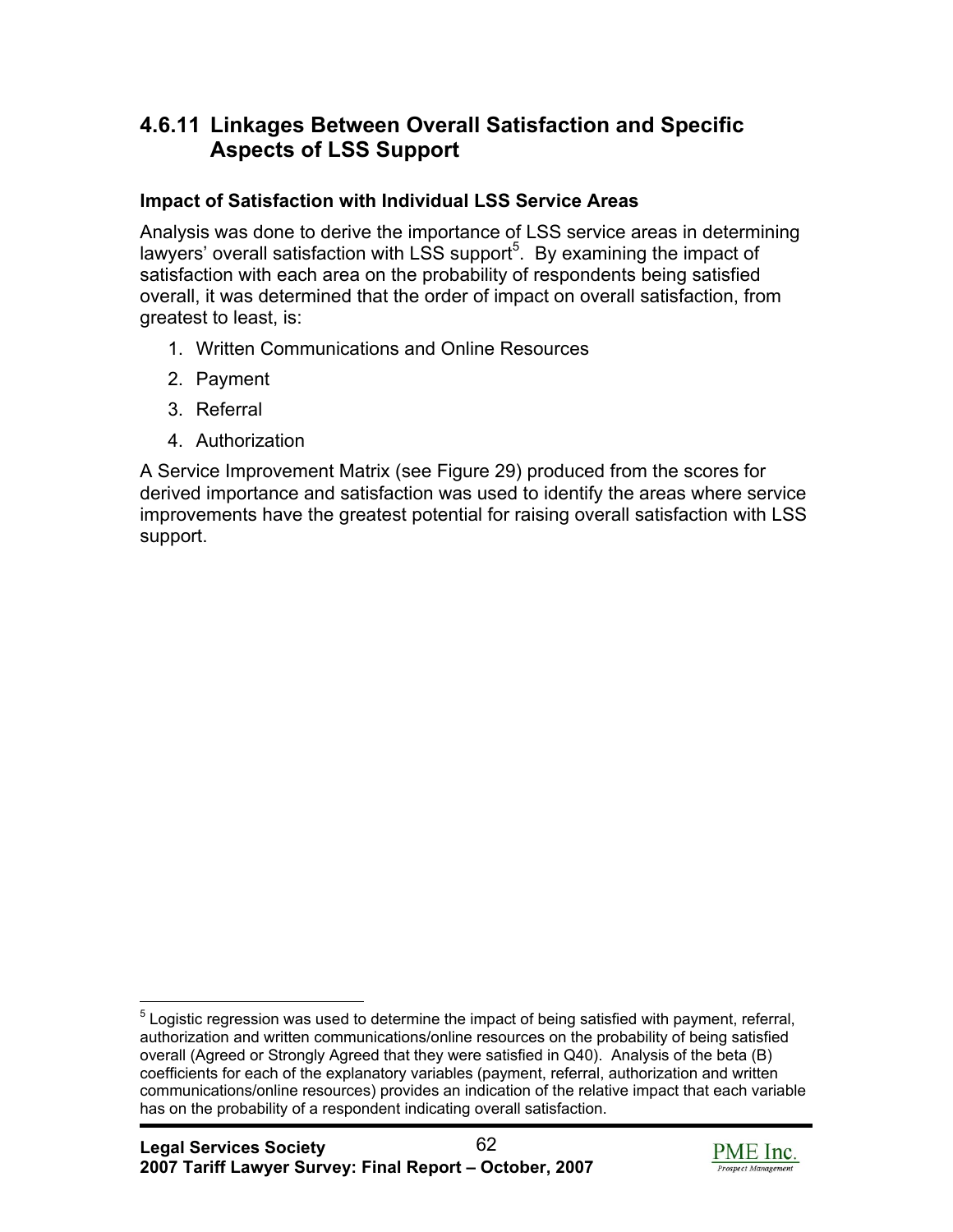

**Figure 29: Service Improvement Matrix – Derived Importance Vs. Satisfaction for Components of LSS Support for Lawyers<sup>6</sup>**

The four quadrants of the matrix, and the position of each service area relative to these quadrants, suggest different priorities for action:

- Written Communications and Online Resources, Payments, and Referrals are all service areas of high importance and high satisfaction. Continued performance in these three will help maintain current levels of overall satisfaction with LSS support.
- Authorizations is an area of lower importance. However, since satisfaction with authorizations is low, improvements in this area are likely to raise overall satisfaction with LSS support above the current levels.



<sup>6</sup> The values plotted for Importance in the graph are equal to e^B and can be interpreted as follows:

Payment has a value of 4.7. This means that if a person is satisfied with payment (very satisfied or satisfied), the odds that they will also be satisfied overall (ratio of probability satisfied to probability not satisfied) increase by a factor of 4.7. For each explanatory variable, the value of this indicator is positive, indicating that satisfaction in each one of these areas increases the odds of satisfaction overall. The increase in odds of overall satisfaction is highest when a person is satisfied with written materials (7.6), next for payment (4.7), next referral (4.2) and last authorization (2.7). All of the coefficients are significant at the 95% confidence level.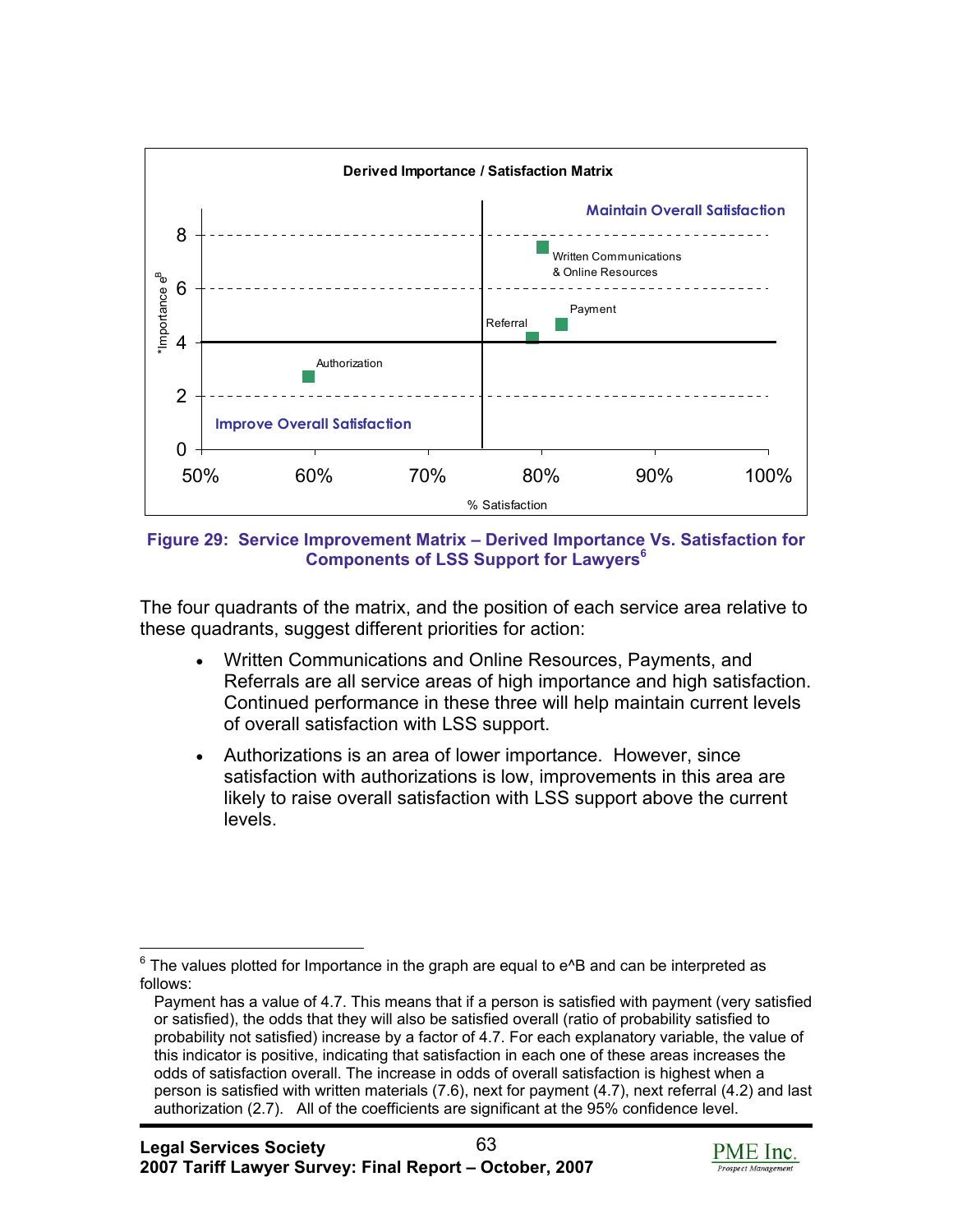### **Impact of Service Quality and of Feeling Valued by LSS**

A similar analysis was done to examine the impact on overall satisfaction of: staff courtesy, staff knowledge, staff responsiveness to non-urgent phone inquiries, and the extent to which lawyers feel valued by LSS.

The results of this analysis suggest that:

- Feeling valued by LSS is highly important to lawyers. As an area with low indicated satisfaction, this would be a high priority for improvement if LSS wished to increase the overall satisfaction of lawyers with its support.
- Staff courtesy and knowledge are areas of high satisfaction and high importance and therefore would be keys to maintaining overall satisfaction at current levels.
- Improving response times to non-urgent phone inquiries would be a lower priority for improving overall satisfaction with LSS support.

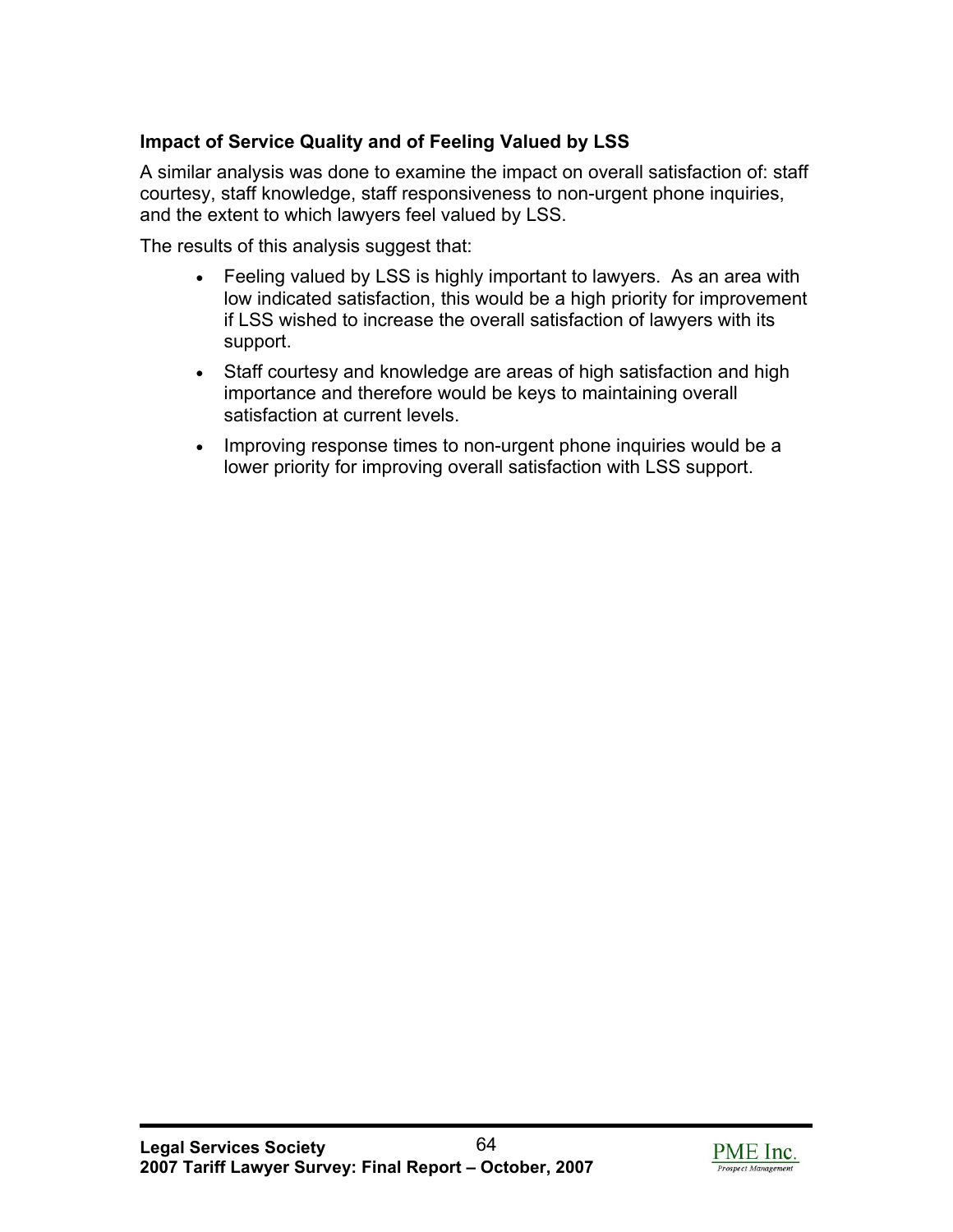# **4.7 LSS Priorities**

### **4.7.1 Allocation of Resources**





#### **Figure 30: Satisfaction with Allocation of Resources to Meet Legal Aid Needs**

- 8% of respondents said they did not have enough experience to answer this question.
- Of those who answered: 59% agreed that LSS did a good job of allocating limited resources; 33% partly agreed; 8% disagreed (see Figure 30).
- In comparison with 2004, lawyers were much more likely to agree and much less likely to disagree in 2007.

Responses were linked to percent of income from LSS work, and gender:

- Lawyers making 25% to 50% of their income from LSS work were most likely to agree; those making less than 25% were most likely to disagree; those making 51% to 75% were most likely to partly agree/partly disagree.
- Male lawyers were most likely to agree; female lawyers were most likely to partly agree/partly disagree.

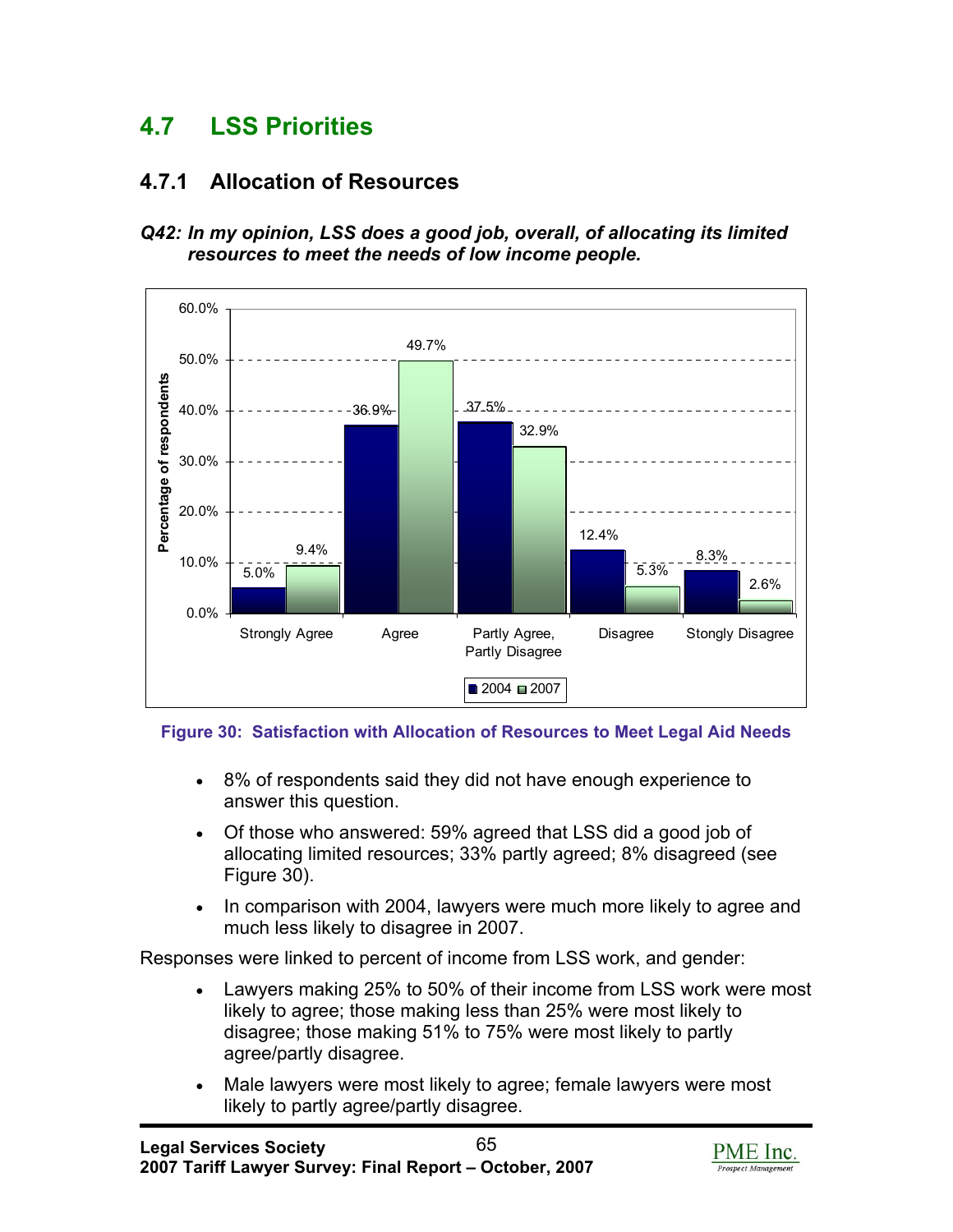In contrast, in 2004, female lawyers were most likely to disagree, but response patterns were not linked to any of the other demographic variables tested.

# **4.7.2 Improving Availability of Services**

#### *Q43: While this survey focuses primarily on the services provided to tariff lawyers, ultimately, LSS aims to address the legal needs of low income people. In your opinion, how could LSS improve the availability of services to meet the needs of low income people in BC?*

- A total of 248 respondents (65%) offered 308 improvement suggestions (see Table 14).
- In comparison to the 2004 survey, this represented slightly fewer suggestions, but an equal number of respondents.
- The most frequent suggestions related to increasing access to legal aid by relaxing eligibility requirements and simplifying the application process. This was also the most frequent suggestion in 2004.
- Other frequent suggestions were to provide more family law service by relaxing eligibility and improving coverage of services, to expand coverage and services in other areas of law, especially poverty law, and to restructure the tariff to increase rate of pay, and hours and services funded.
- In general, the same themes were repeated from 2004, but with some changes in their relative frequencies.
- A new theme expressed in the 2007 results was that LSS should not restrict funding to cases where the Crown is seeking a jail term.

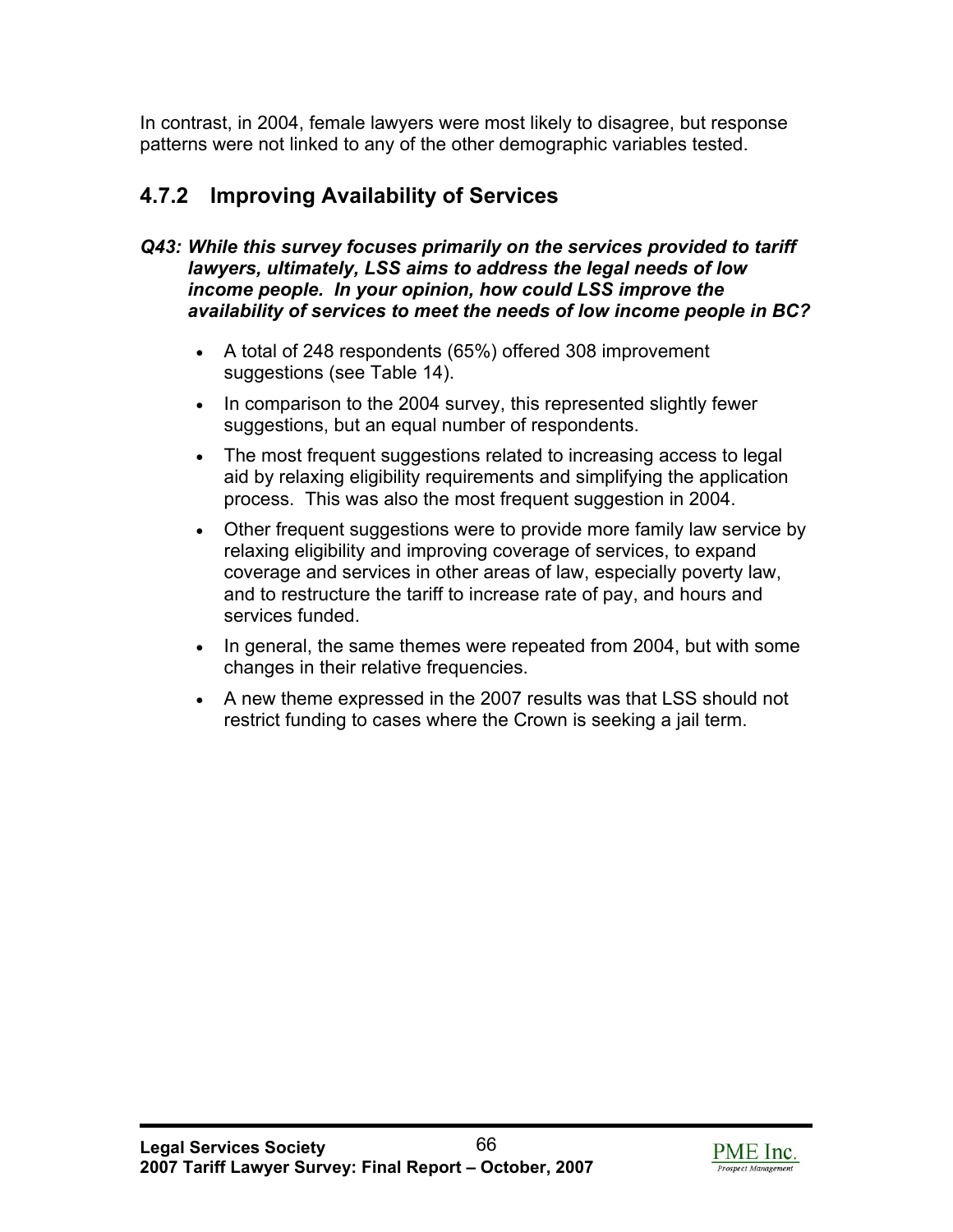| <b>Major Themes</b>                                                                                            | <b>Percent of All</b><br><b>Comments in</b><br>2007<br>$(n = 308)$ | <b>Number of</b><br><b>Respondents in</b><br>2007*<br>$(n = 248)$ | <b>Number of</b><br><b>Respondents in</b><br>2004*<br>$(n = 249)$ |
|----------------------------------------------------------------------------------------------------------------|--------------------------------------------------------------------|-------------------------------------------------------------------|-------------------------------------------------------------------|
| Relax eligibility requirements for legal aid/simplify<br>application process/ access for the working poor      | 19%                                                                | 57                                                                | 68                                                                |
| Provide more Family law service / relax eligibility<br>and improve coverage of services for Family law         | 11%                                                                | 35                                                                | 39                                                                |
| Restructure the tariff to increase rate of pay and<br>services and hours funded / less money to head<br>office | 9%                                                                 | 27                                                                | 27                                                                |
| Expand coverage/services in poverty law, welfare,<br>WCB, criminal, immigration and other additional<br>areas  | 8%                                                                 | 25                                                                | 32                                                                |
| Do not restrict funding to cases where Crown is<br>seeking jail                                                | 8%                                                                 | 25                                                                | 0                                                                 |
| Expand hours and coverage of duty counsel                                                                      | 8%                                                                 | 24                                                                | 13                                                                |
| Seek improved funding / lobby government / apply<br>PST charged on legal services to legal aid                 | 6%                                                                 | 19                                                                | 48                                                                |
| Address misuse of system by lawyers/clients / don't<br>keep refunding repeat offenders                         | 6%                                                                 | 19                                                                | 15                                                                |
| Provide more local offices / local support / more<br>local hours                                               | 6%                                                                 | 17                                                                | 20                                                                |
| Provide more legal aid and poverty law clinics                                                                 | 3%                                                                 | 10                                                                | 19                                                                |

#### **Table 14: Ways for LSS to Improve Availability of Services to Meet Legal Needs of Low Income People in BC (Q43) – Major Themes Expressed**

\*Note: Respondents' answers to this open-ended question often included more than one comment.

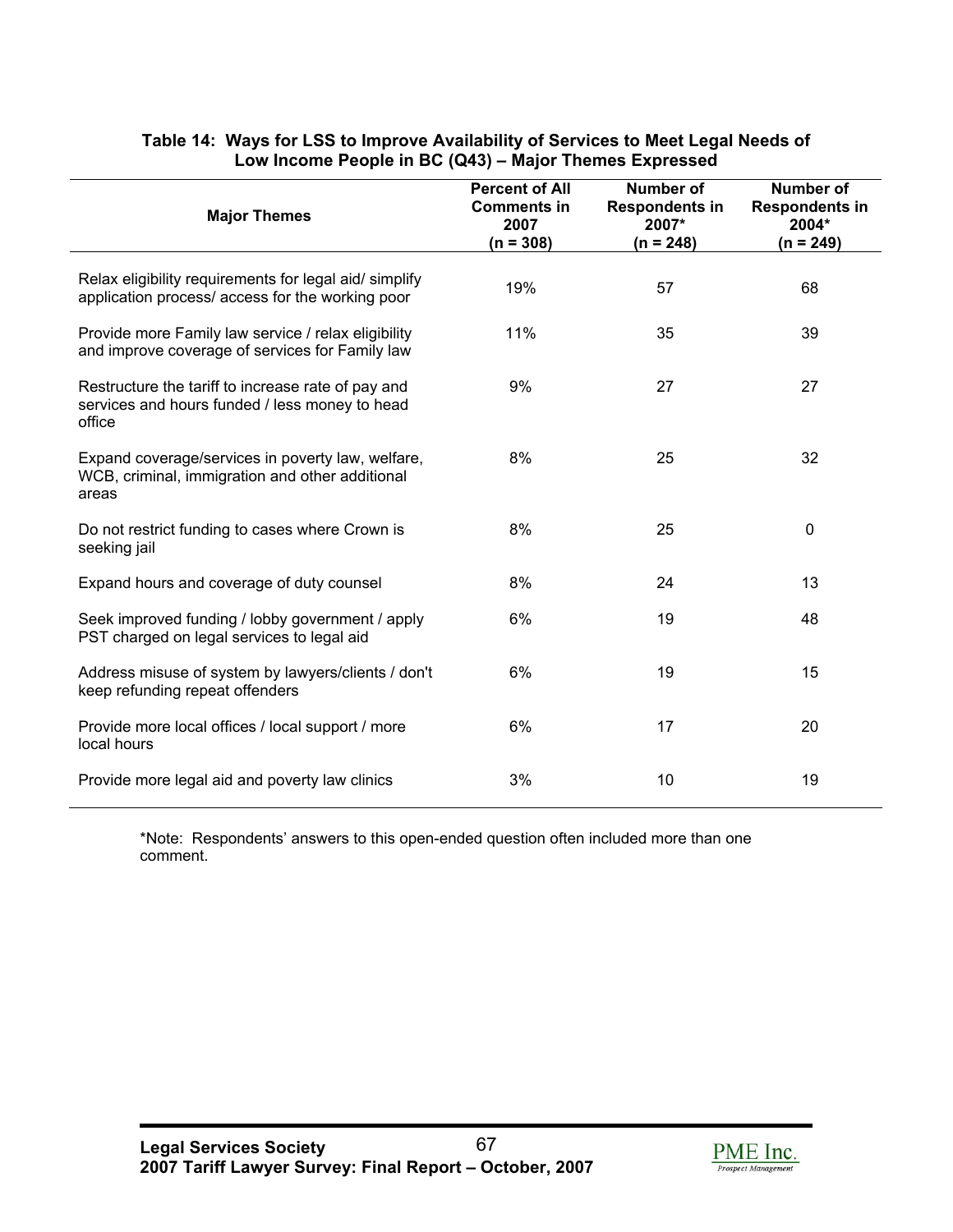# **4.8 Demographic Information**

### *Q44: In 2006, approximately how many LSS clients did you represent?*

- 39% represented more than 40 clients in 2006 (see Figure 31).
- 19% represented less than 5 clients.
- The percentage of lawyers with 6 to 15 clients has fallen significantly since 2004; all other percentages have increased (see Table 15).



#### **Figure 31: Number of LSS Clients**

#### **Table 15: Number of LSS Clients Represented in Past Year**

|      | <5  | $6 - 15$ | 16-40 | >40 |  |
|------|-----|----------|-------|-----|--|
|      |     |          |       |     |  |
| 2007 | 19% | 14%      | 28%   | 39% |  |
| 2004 | 16% | 22%      | 22%   | 25% |  |

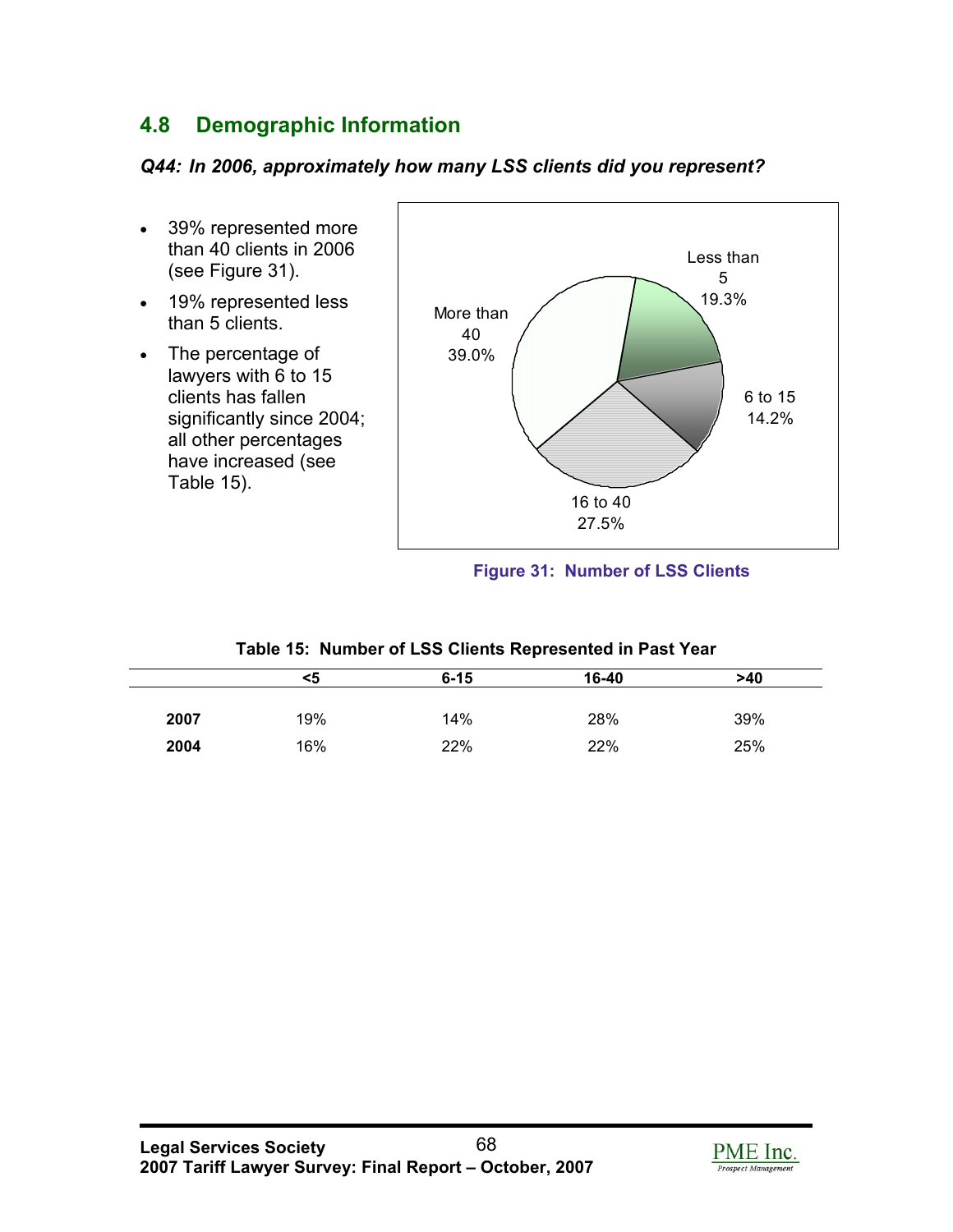#### *Q45: Which of the following types of cases formed the majority of your 2006 LSS clients?*

- Lawyers who represented criminal cases formed 57% of respondents (see Figure 32).
- Family lawyers formed 32%.
- Immigration and CFCSA lawyers were the smallest groups.
- These percentages are almost identical to the 2004 survey (see Table 16).



#### **Figure 32: Major Type of LSS Case Taken**

#### **Table 16: Type of Case Forming Majority of LSS Clients in Past Year**

|      | <b>CFCSA</b> | <b>Criminal</b> | <b>Family</b> | Immigration |
|------|--------------|-----------------|---------------|-------------|
|      |              |                 |               |             |
| 2007 | 6%           | 57%             | 32%           | 5%          |
| 2004 | 4%           | 57%             | 32%           | 7%          |

Type of case was linked to number of LSS clients, percentage of income from LSS work, closest regional centre, years in the bar, and gender:

- Criminal lawyers were more likely to have more clients; family lawyers were more likely to have fewer clients. Similarly, although the numbers of lawyers represented were small, CFCSA lawyers tended to have more clients and immigration lawyers tended to have fewer clients.
- Criminal lawyers tended to rely on LSS for a larger percent of their income; family lawyers tended to rely on LSS for a smaller percent of their income. It also appeared that CFCSA lawyers were more likely to rely more on LSS for income and immigration lawyers were less likely to rely on LSS; but again, the numbers were too small to draw conclusions.

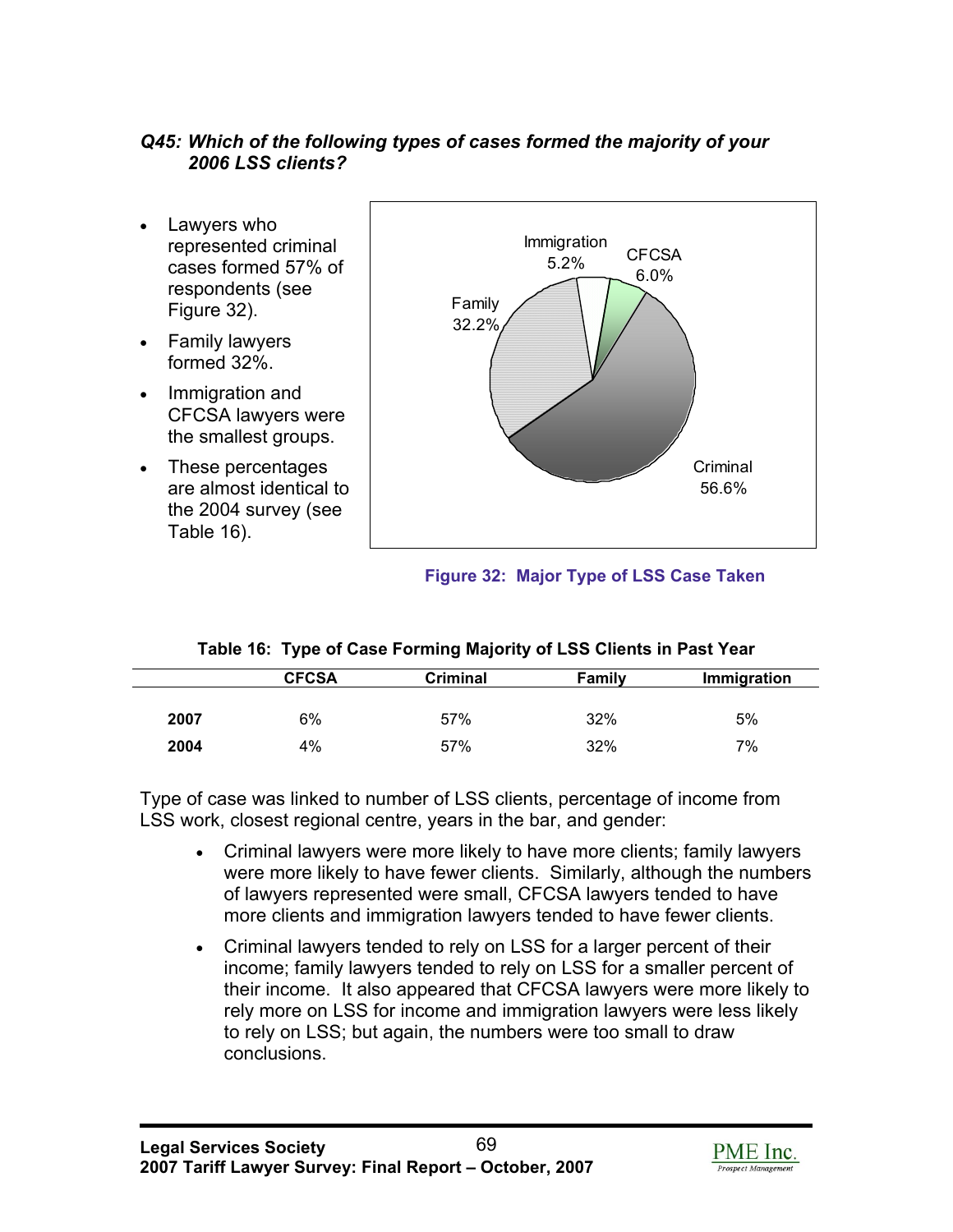- Family lawyers were least likely to be based in Vancouver and most likely to be based in Victoria. Immigration lawyers appeared most likely to be based in Vancouver; criminal lawyers appeared least likely to be based in Victoria.
- Criminal lawyers were most likely to have been in the bar less than 11 years or more than 15 years. Only 15% of criminal lawyers had between 11 and 15 years in the bar. In contrast, family lawyers were most likely to have between 11 and 15 years in the bar, with this group containing 28% of all family lawyers who responded.
- Male lawyers were most likely to have taken criminal cases; female lawyers were most likely to have taken family cases. The ratio of males to females for criminal cases was 159/55 or approximately 3 to 1; for family cases it was 40/61 or approximately .66 to 1.

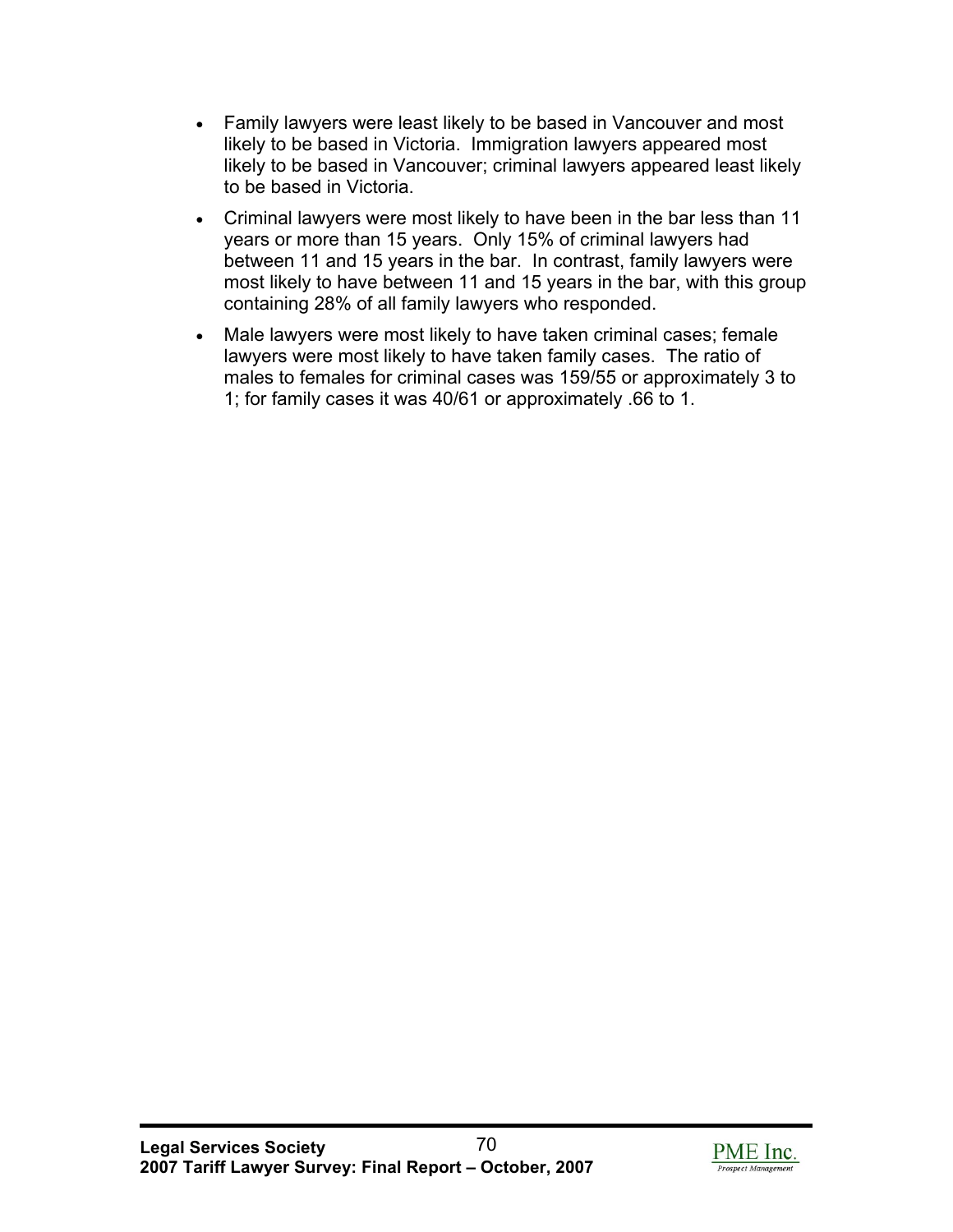#### *Q46: Approximately what percentage of your total professional income in 2006 came from LSS?*

- 7% of survey respondents chose not to answer this question.
- Of those who responded:
	- 43% relied on LSS work for less than one quarter of their professional income (see Figure 33).
	- 37% relied on LSS work for more than half of their professional income.
	- Only 17% relied on LSS for more than three-quarters of their professional income.
- None of the changes in percentages between 2007 and 2004 are statistically significant (see Table 17).





|      | < 25% | $25\% - 50\%$ | $51\% - 75\%$ | >75% |
|------|-------|---------------|---------------|------|
| 2007 | 43%   | 20%           | 21%           | 17%  |
| 2004 | 46%   | 22%           | 15%           | 17%  |

|  |  |  |  | Table 17: Percentage of Total Professional Income from LSS Work in Past Year |
|--|--|--|--|------------------------------------------------------------------------------|
|--|--|--|--|------------------------------------------------------------------------------|

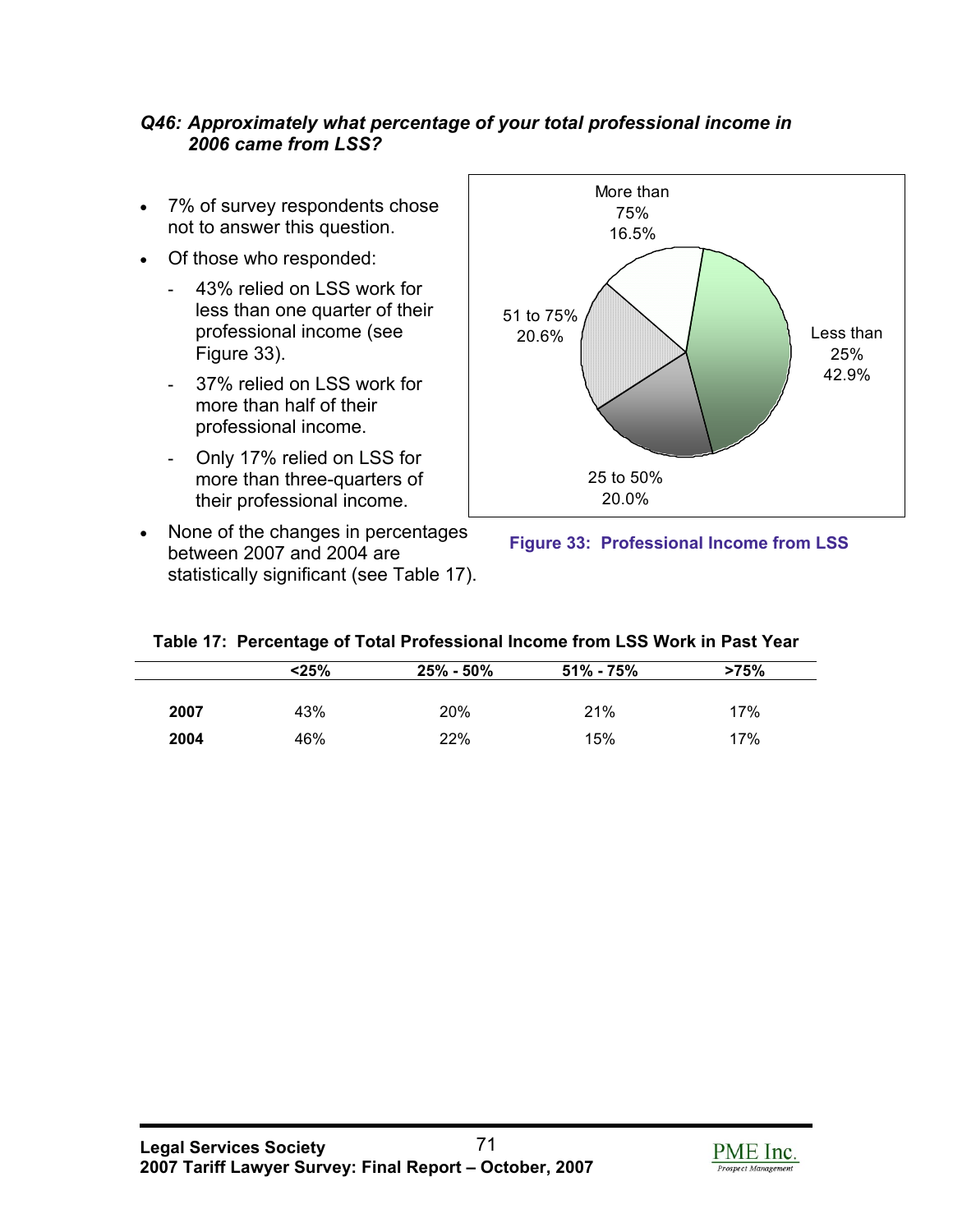#### *Q47: Are you male or female?*

- 3% of survey respondents did not answer this question.
- Of those who answered:
	- 68% were male (see Figure 34).
	- 32% were female.
- This is exactly the same distribution as was found in the 2004 survey (see Table 18)



#### **Figure 34: Gender Distribution**

|      | <b>Male</b> | <b>Female</b> |
|------|-------------|---------------|
|      |             |               |
| 2007 | 68%         | 32%           |
| 2004 | 68%         | 32%           |

#### **Table 18: Gender Distribution**

As in 2004, gender was linked to type of case taken, years representing LSS clients, years in the bar, and age.

- Female lawyers were more likely to be family lawyers, although 47% of family lawyers were men. Women were least likely to be criminal lawyers.
- Male lawyers were more likely to be criminal, immigration or CFCSA lawyers.
- Female lawyers were most likely to have represented LSS for 3 to 10 years; male lawyers were most likely to have represented LSS for more than 10 years.
- Male lawyers were more likely than female lawyers to have the most years in the bar and women were more likely to have the fewest years. However, the highest number of female lawyers (30% of all female respondents) were found in the group with 16 to 25 years in the bar.

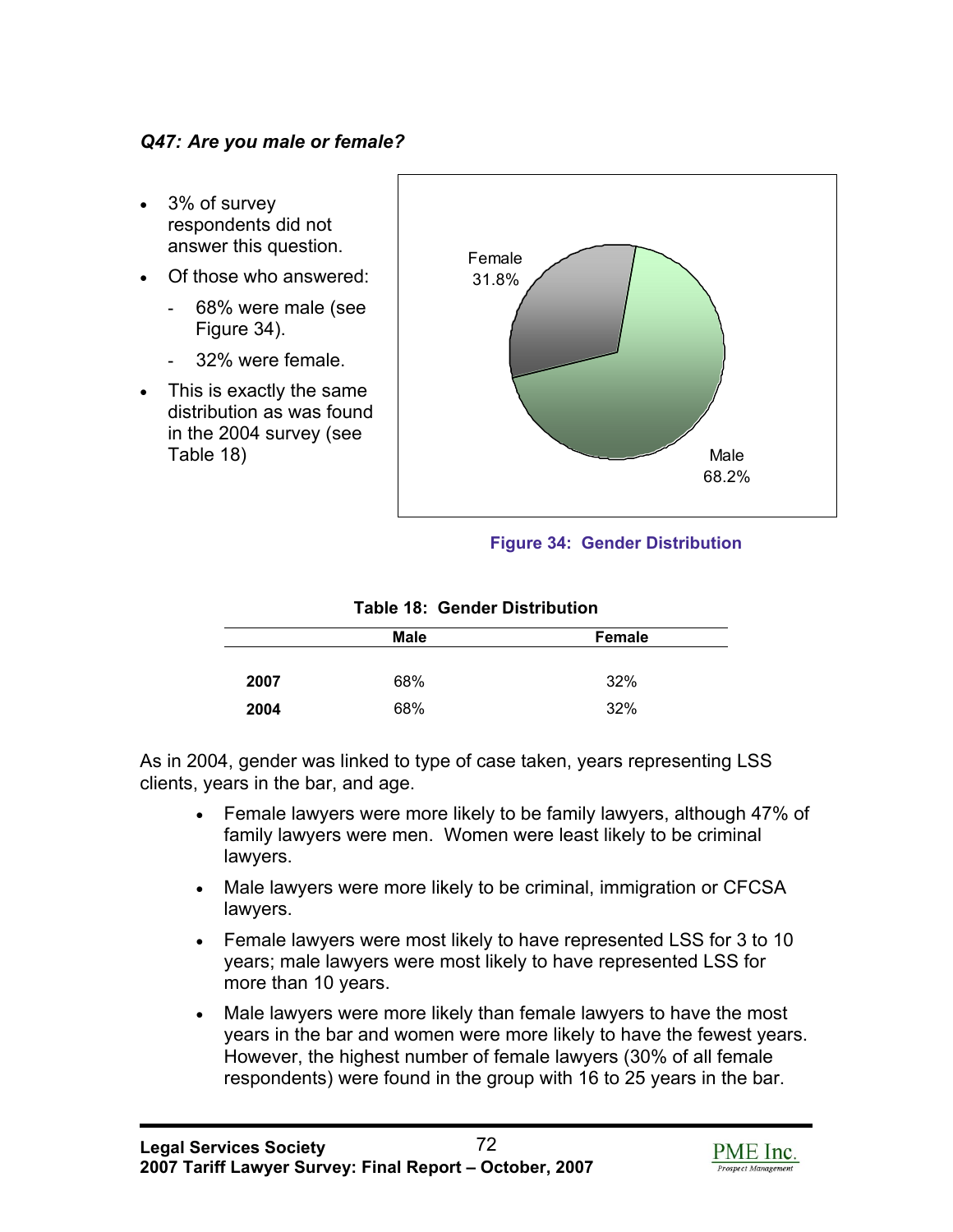• Age was directly related to gender: the higher the age category, the larger the ratio of male to female lawyers. The largest numbers of male lawyers were in the two age groups of 41 to 50 and 51 to 60; the largest numbers of female lawyers were in the 41 to 50 age group.

# *Q48: Which of the following ranges includes your age?*

- 3% of all respondents chose not to answer this question.
- Of those who responded:
	- Only 5% were under age 30 and only 8% were over age 60 (see Figure 35).
	- The largest age group was 41 to 50 years (38%).



**Figure 35: Age Range** 

In comparison to 2004:

- The percent of lawyers in the age 30 to 40 group is significantly lower than in 2004, and the percent over age 60 is significantly higher (see Table 19).
- The youngest lawyers (under age 30) also appeared to form a higher percentage in 2007; however, the number of respondents in this category was too small to draw conclusions.

| Table 19: Age Range |           |           |           |           |  |  |  |
|---------------------|-----------|-----------|-----------|-----------|--|--|--|
| $30 vrs$            | $30 - 40$ | $41 - 50$ | $51 - 60$ | $>60$ yrs |  |  |  |
|                     |           |           |           |           |  |  |  |
| 5%                  | 22%       | 38%       | 28%       | 8%        |  |  |  |
| 3%                  | 29%       | 35%       | 30%       | 4%        |  |  |  |
|                     |           |           |           |           |  |  |  |

# **Table 19: Age Range**

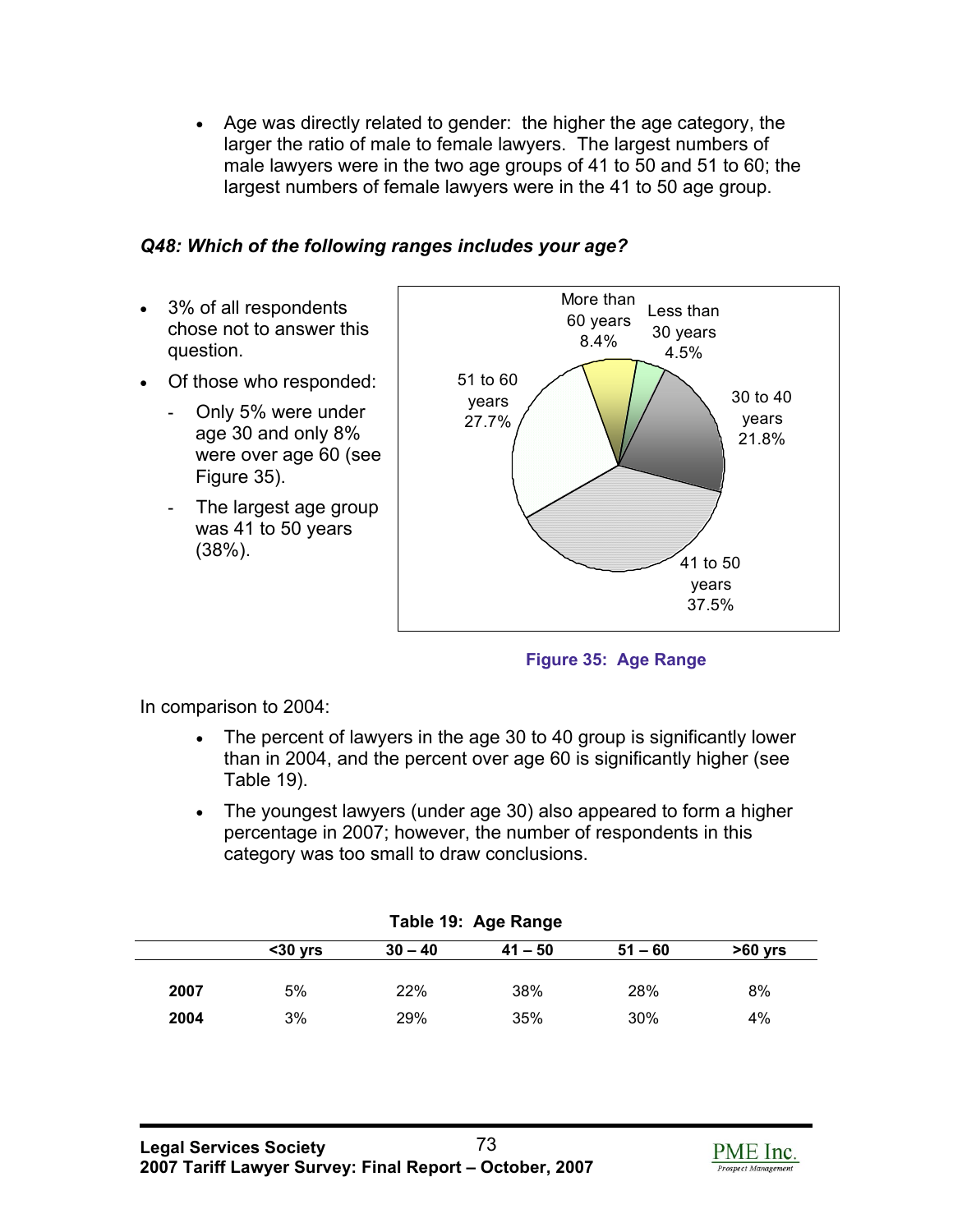Age was linked to number of LSS clients, gender, years representing LSS clients, and years in the bar:

- The youngest lawyers had the fewest clients; the oldest lawyers had the most clients.
- The younger the lawyers, the more likely they were to be females: 63% of the lawyers under age 30 were female.
- The highest percentage of female lawyers (45%) was found in the 41 to 50 year age group. This has changed from 2004 when the largest percentage of female lawyers were 30 to 40 years of age.
- As expected, older lawyers generally had represented LSS the longest and had the most years in the bar.

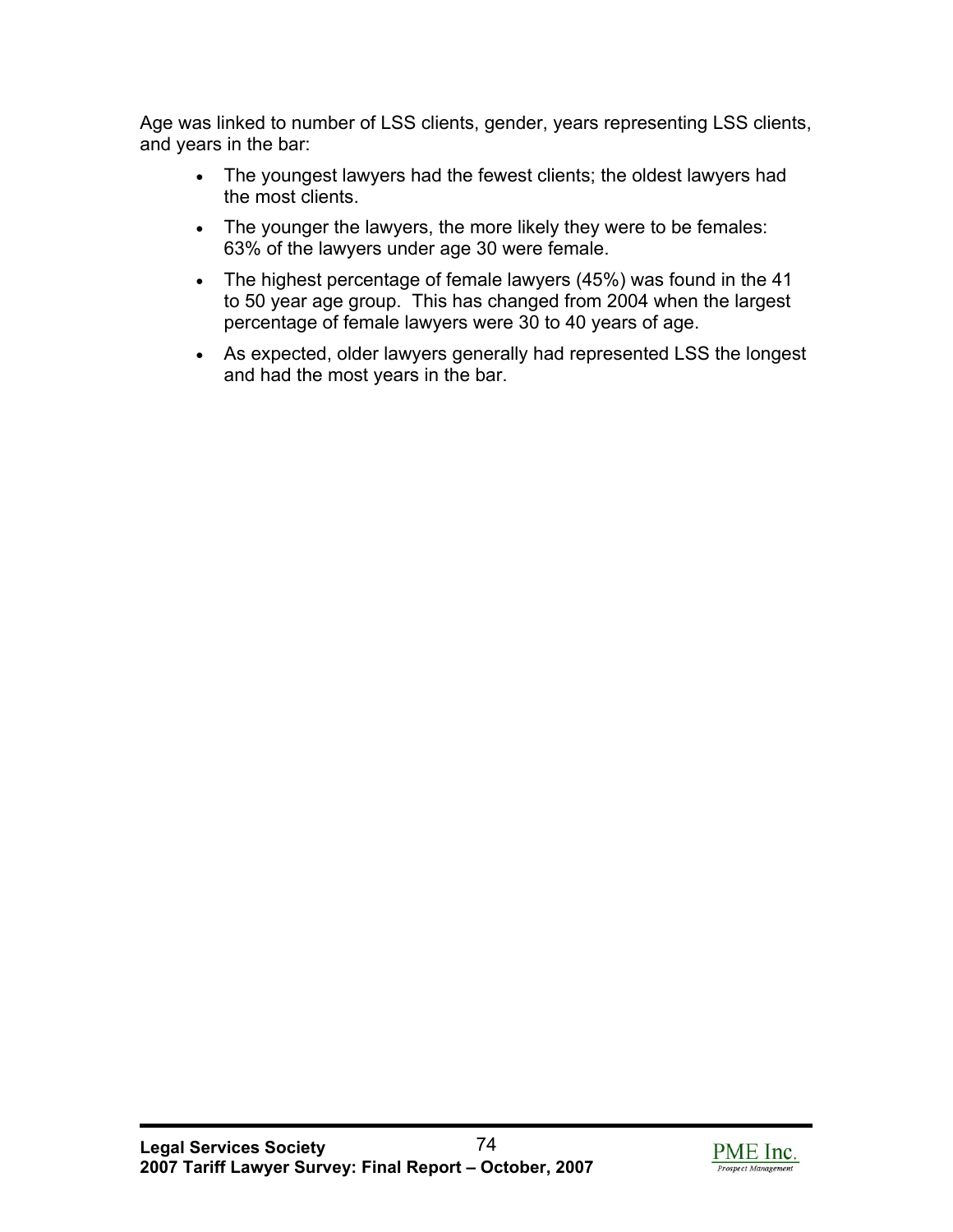# *Q49: In what year were you called to the bar?*

- The largest group (30%) were those with 16 to 25 years in the bar (see Figure 36).
- The smallest group (14%) were those with less than 5 years in the bar.
- In comparison to 2004, there is currently a higher percentage of lawyers with over 25 years in the bar and a lower percentage with between 5 and 15 years in the bar (see Table 20).



**Figure 36: Years in the Bar as of 2007** 

|      | $< 5$ yrs | $5 - 10$ | $11 - 15$ | $16 - 25$ | $>25$ yrs |
|------|-----------|----------|-----------|-----------|-----------|
|      |           |          |           |           |           |
| 2007 | 14%       | 17%      | 20%       | 30%       | 18%       |
| 2004 | 14%       | 23%      | 23%       | 26%       | 14%       |

# **Table 20: Years Since Called to the Bar**

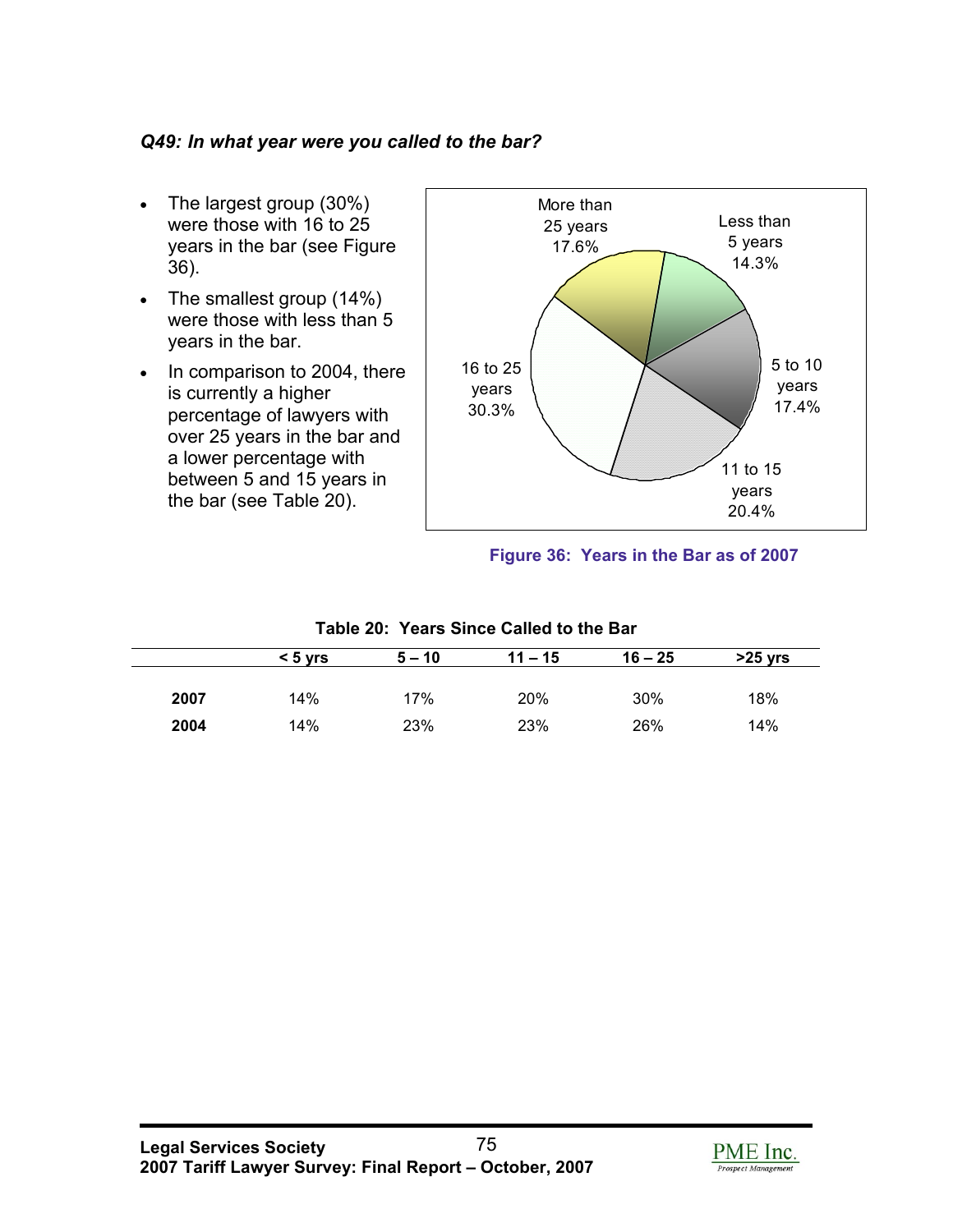# *Q50: For how many years in total have you represented LSS clients?*

- The largest group (38%) are those with 11 to 20 years representing LSS clients (see Figure 37).
- The smallest group (16%) are those with less than 3 years.
- In comparison to 2004, the current results show a higher percentage in the 11 to 20 year group, and a lower percentage in the 3 to 10 year group (see Table 21).



# **Figure 37: Years Representing LSS Clients**

|      | $<$ 3 $vrs$ | $3 - 10$ | $11 - 20$ | $>20$ yrs |  |  |  |
|------|-------------|----------|-----------|-----------|--|--|--|
|      |             |          |           |           |  |  |  |
| 2007 | 16%         | 27%      | 38%       | 20%       |  |  |  |
| 2004 | 14%         | 36%      | 30%       | 20%       |  |  |  |

# **Table 21: Total Years Representing LSS Clients**

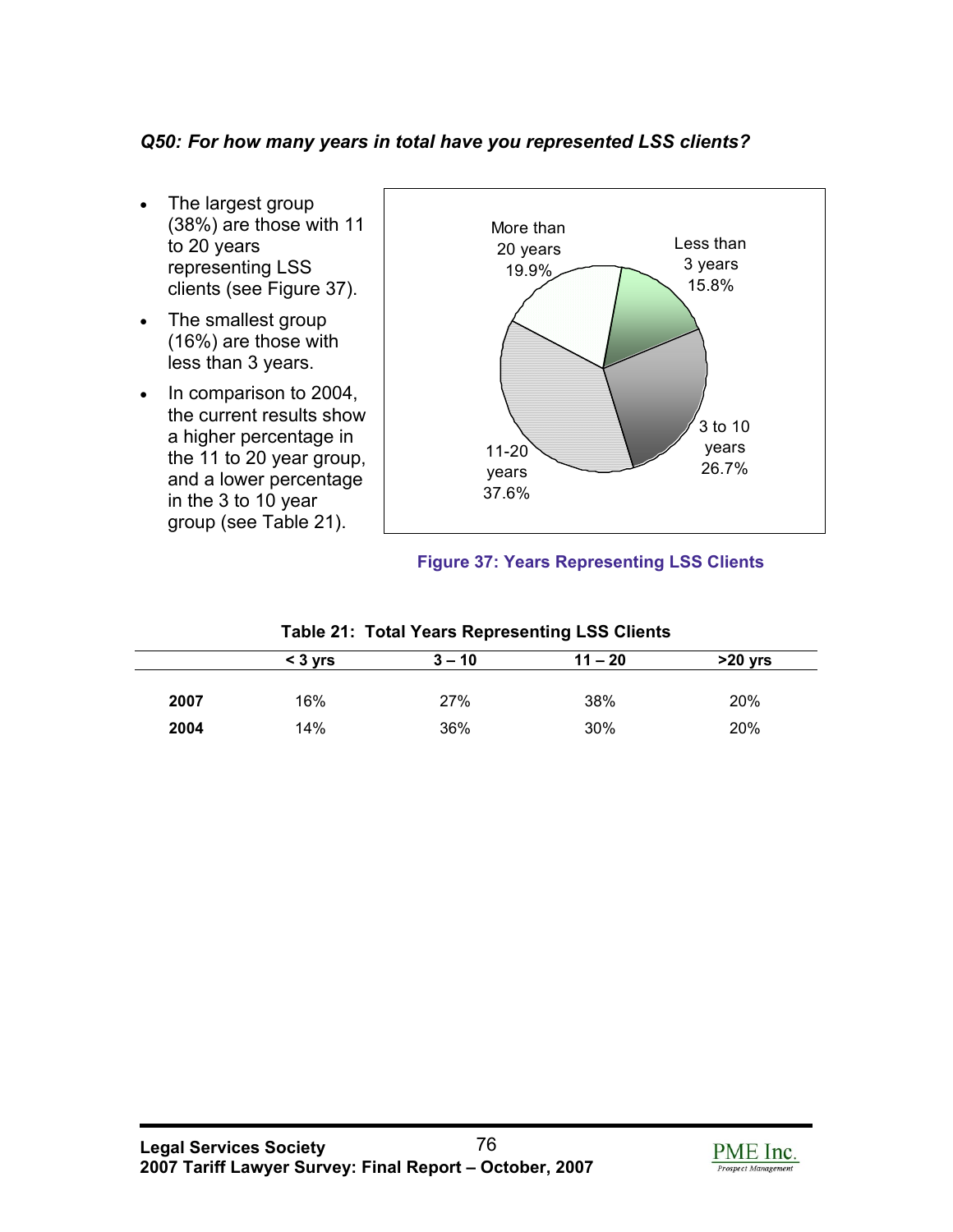# *Q51: Which LSS regional centre is closest to the office where you work most often?*

- 37% were closest to the Vancouver centre (see Figure 38).
- 20% were closest to the Victoria centre.
- The smallest groups were those closest to the Terrace and Prince George centres (5% each).
- The distribution of lawyers by nearest LSS regional centre shows little change since 2004 (see Table 22).



# **Figure 38: Nearest LSS Regional Centre**

|      | Kamloops | Kelowna | <b>Prince</b><br>George | <b>Surrey</b> | <b>Terrace</b> | Vancouver | <b>Victoria</b> |
|------|----------|---------|-------------------------|---------------|----------------|-----------|-----------------|
| 2007 | 8%       | 11%     | 5%                      | 15%           | 5%             | 37%       | 20%             |
| 2004 | 12%      | 7%      | 7%                      | 13%           | 4%             | 39%       | 18%             |

# **Table 22: LSS Regional Centre Closest to Lawyer's Primary Office**

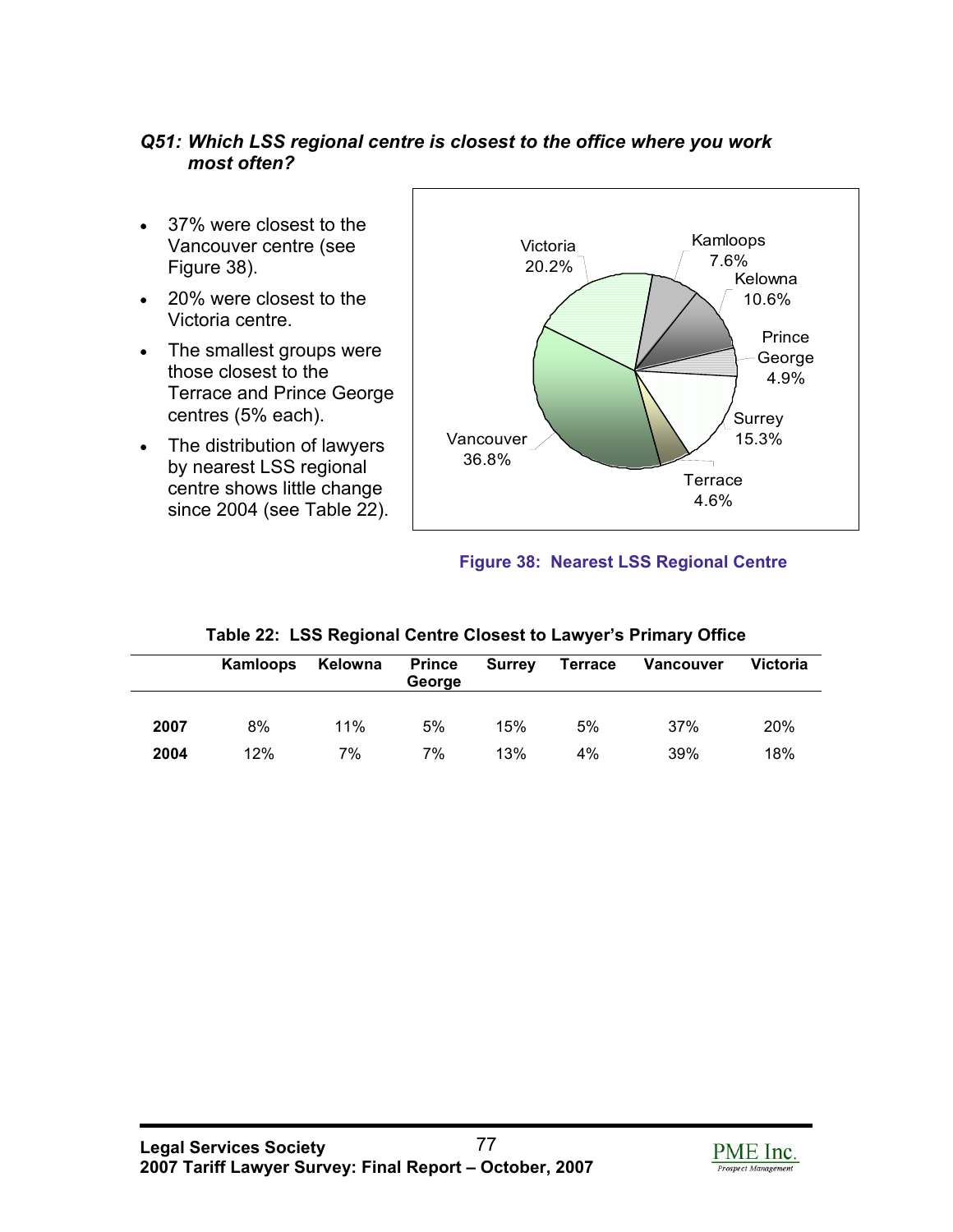# **5. CONCLUSIONS AND APPLICATIONS**

The net response rate for this survey was 39%, exactly the same net response rate obtained for the 2004 survey. This result, combined with the high percentages of respondents who completed the full survey and gave substantial answers to open-ended questions, suggests that tariff lawyers again appreciated the opportunity to provide feedback to LSS.

Follow-up with non-respondents revealed a much-lower percentage of invalid emails in 2007 compared with 2004. This suggests that LSS' e-mail distribution list for its tariff lawyers is becoming more reliable. Follow-up also revealed, however, that a good number of the non-respondents considered themselves ineligible to respond because they thought they had not done LSS work in the past year. This factor probably had a negative impact on the response rate and hence, on the quality of information obtainable from the survey results. This will be an important consideration in the design of the next triennial tariff lawyer satisfaction survey.

# **5.1 Referrals**

The referrals area is to be commended for its improvement in lawyers' eyes over the past three years – both overall satisfaction and satisfaction with the timeliness of receipt of referral documents have increased. Referrals was again the area least criticized for lack of courtesy and knowledge. The ease of getting retainers revised appears to have increased significantly, possibly because revisions are now sent directly from the intake worker's desktop rather than by fax machine.<sup>7</sup> The issue of fairness of referral distribution was not directly surveyed in 2007 but, based on lawyers' suggestions for improvement, it does not appear to be as large an issue as in 2004.

There appears to be good interest and readiness for using an E-Referral process. This confirms the apparent openness of most tariff lawyers to do business electronically, suggested by the 2004 survey results. Concerns about using E-Referrals relate mainly to the risks of missing the referral document when it arrives and/or privacy concerns. LSS will want to consider these concerns when structuring the E-Referral system; for example, by incorporating measures to: confirm receipt of the referral document, follow up promptly on failed transmissions, and/or encrypt referral documents. The Society may also wish to remind lawyers that the LSS E-services site, where E-Referrals will be located, is secure. Some lawyers are also concerned about no longer being able to discuss a case directly with the intake worker. Undoubtedly, LSS will seek



<sup>1</sup>  $7$  As per discussions with Janice Staryk, Manager Operations, Legal Advice and Representation Division, LSS, June 1, 2007. This change, implemented in January, 2006, makes it less likely that the transmission will be delayed or forgotten, and also frees more of the intake worker's time to make revisions.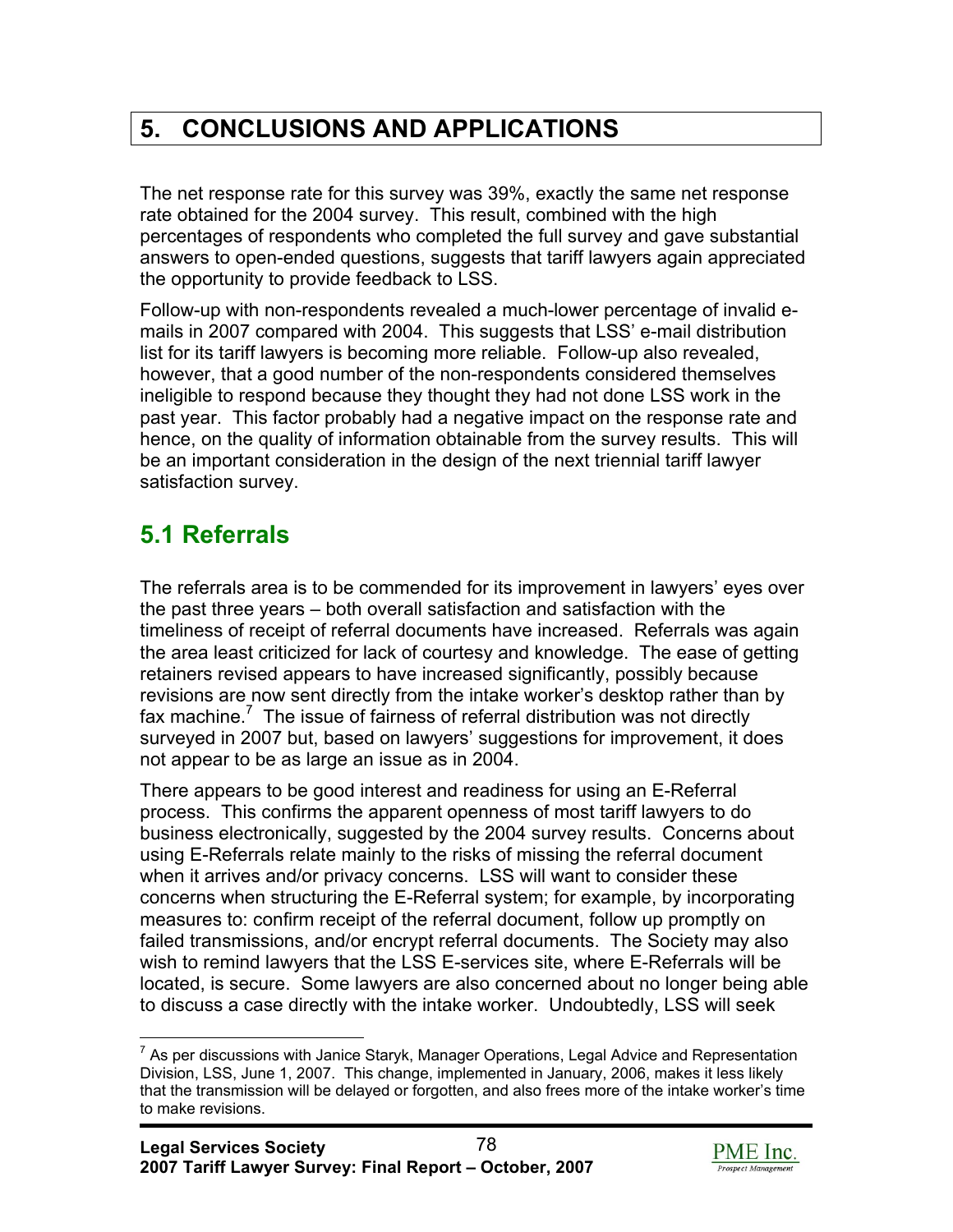lawyer input in the design and pilot test of an E-Referral process, and should use this opportunity to investigate why lawyers are concerned about this issue. At least initially, LSS should also consider giving lawyers the option to receive referrals electronically or through the current system.

# **5.2 Authorizations**

More tariff lawyers are using the authorization process than in 2004. This may be a consequence of increased use of case management by LSS, (e.g.; in the Criminal Strategic Case Assessment Program (SCAP) and in Family Extended Services), leading to a greater need for lawyers to request authorizations. $8$  The youngest lawyers, those newest to LSS work and to the bar, and those with fewest LSS clients, are least likely to have used the process. This is not surprising since they are less likely to have cases that require authorizations; i.e., cases that are complex and/or involve unusual circumstances<sup>9</sup>.

Given this increased use of the authorization process, it is a concern that satisfaction remains low for several aspects of this service area. LSS still does not appear to be meeting its own guidelines for urgent authorization decisions (one business day) and non-urgent authorization decisions (five business days). In both cases, only half of the respondents indicated these targets were met. In 2004, most lawyers gave 2-5 days as the acceptable response time for nonurgent authorization decisions. In 2007, nearly half of the respondents reported that LSS is still not meeting even the outer limit of 5 business days. For the second time, authorizations was the service area cited most often for not responding to non-urgent phone inquiries within two business days. An E-Authorization process, which lawyers supported in the 2004 survey, and which is being developed by LSS for testing and implementation<sup>10</sup>, mav help to address these shortcomings.

The clarity of authorization decisions appears to have improved in lawyers' eyes since 2004; however, there is still room for improvement here as well. Only 60% of lawyers feel decisions are explained clearly; correcting this was one of the most common suggestions to improve overall support for lawyers.

In 2004, authorization was identified as the most critical area to focus on to raise overall satisfaction with LSS support. In 2007, it continues to emerge as the service area with highest priority for improvement. Overall, the percentage of lawyers indicating they are satisfied with LSS support for authorizations has

1



 $^8$  As per discussions with Janice Staryk, June 1, 2007; and with Rochelle Appleby; Manager of Policy; Strategic Planning, Policy and Human Resources Division; October 30, 2007: SCAP, introduced to manage support for more serious criminal cases, has changed the way cases are managed and as a result, lawyers taking criminal cases need to request authorization more frequently. Similarly, the introduction of Family Extended Services to enable lawyers to provide additional service to clients beyond the initial referral has resulted in family lawyers requesting more authorizations.

<sup>9</sup> As per Janice Staryk, June 1, 2007.

<sup>&</sup>lt;sup>10</sup> Janice Staryk, presentation notes, presentation to LSS Board of Directors, May 24, 2007.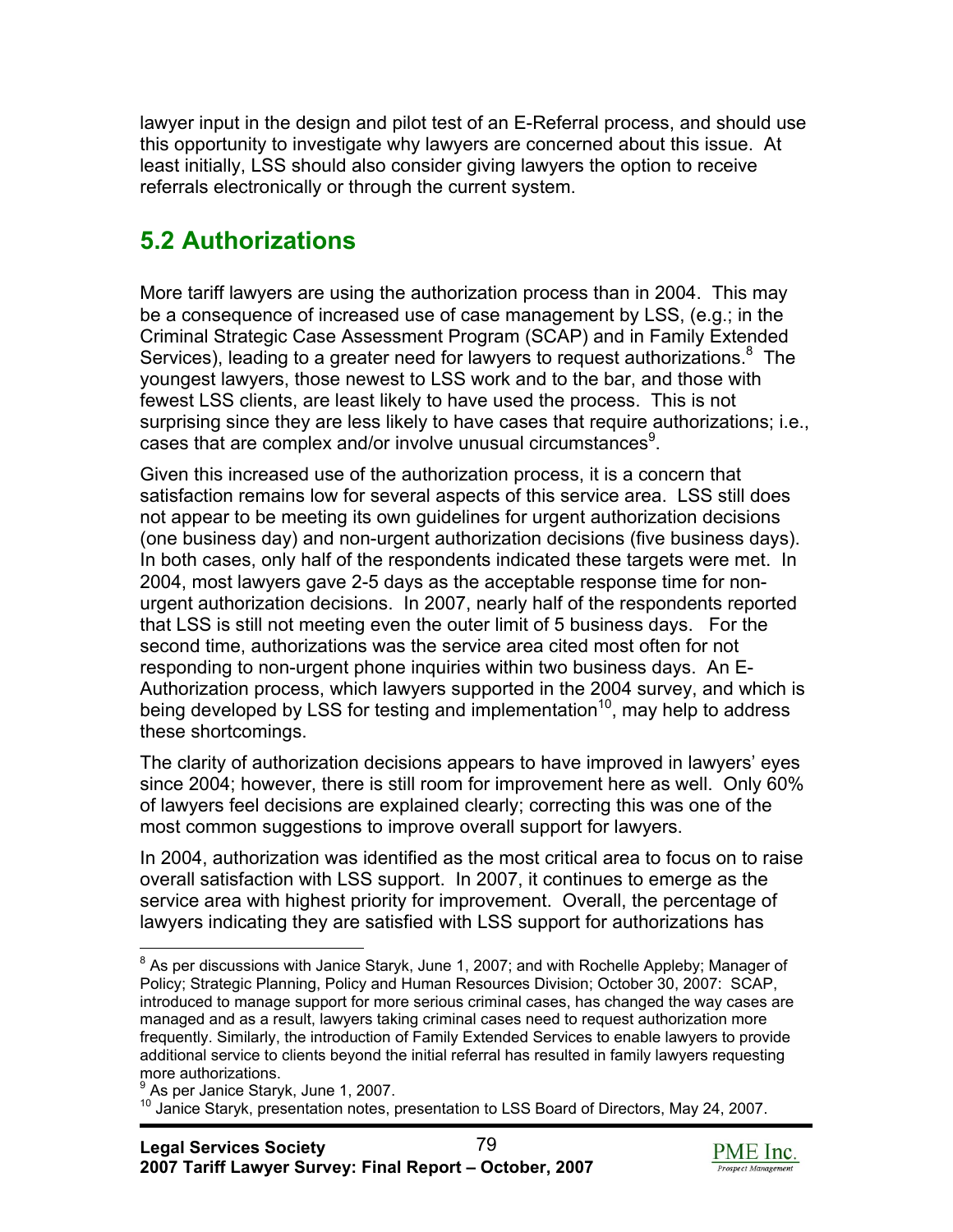fallen since 2004. Improving service in the authorization area again constituted one of the most common themes among all suggestions for improving overall LSS support for tariff lawyers. Given this, LSS should give high priority to this, including measures to reduce wait times for authorization decisions, shorten response times for non-urgent phone inquiries, and provide decisions that are more transparent and understandable to lawyers.

# **5.3 Accounts**

Overall lawyer satisfaction with the accounts area has been maintained at a good level since 2004 and accounts retained the highest overall satisfaction score among the three service areas of referrals, authorizations and accounts. Satisfaction with the timeliness of account payments has increased, except among those lawyers who are newest to the profession, and newest to LSS work. Possible explanations for this are that these lawyers have not yet established connections at LSS, do not know who to contact to get answers, and/or are not as familiar with the payment process. Regardless of the cause, an initiative to establish their understanding and comfort with the payment process and staff sooner would be well-advised. The Tariff Lawyer Orientation Manual under development by LSS should help in this area<sup>11</sup>. LSS will want to ensure that each lawyer is assigned a primary contact in accounts, and that this person contacts his/her new lawyers to discuss the payment process and introduce the orientation manual as part of the standard practice for engaging new lawyers at LSS.

Despite overall satisfaction with accounts, there is room for improvement. Only 68% agreed that LSS provides logical explanations for its payment decisions. This has not improved significantly since 2004. Accounts was again cited most often for lack of staff courtesy, and this time, it was also cited most often for lacking knowledgeable staff. Accounts has worked on staff service quality since the 2004 survey and to its credit, appears to have reduced the numbers of lawyers who are dissatisfied. Nevertheless, we concur with LSS' own assertion<sup>12</sup> that accounts should continue its efforts to improve service quality.

The percentage of lawyers using E-Billing has increased significantly since 2004 (from 67% to 83%). As expected, the biggest users are the lawyers with the most LSS clients and the lawyers who are the most dependent on LSS for their income. Less easily explained is why the percentage of lawyers finding E-Billing forms easy to use has fallen since 2004, especially since LSS has put effort over the past three years into making the forms more user-friendly<sup>13</sup>. This result may simply reflect the fact that the new additional users of E-Billing are largely



<sup>1</sup> <sup>11</sup> As per Janice Staryk, June 1, 2007<br><sup>12</sup> Ibid

 $12$  Ibid.<br> $13$  Ibid. New forms have been added, all forms have been made easier to use and quicker to navigate.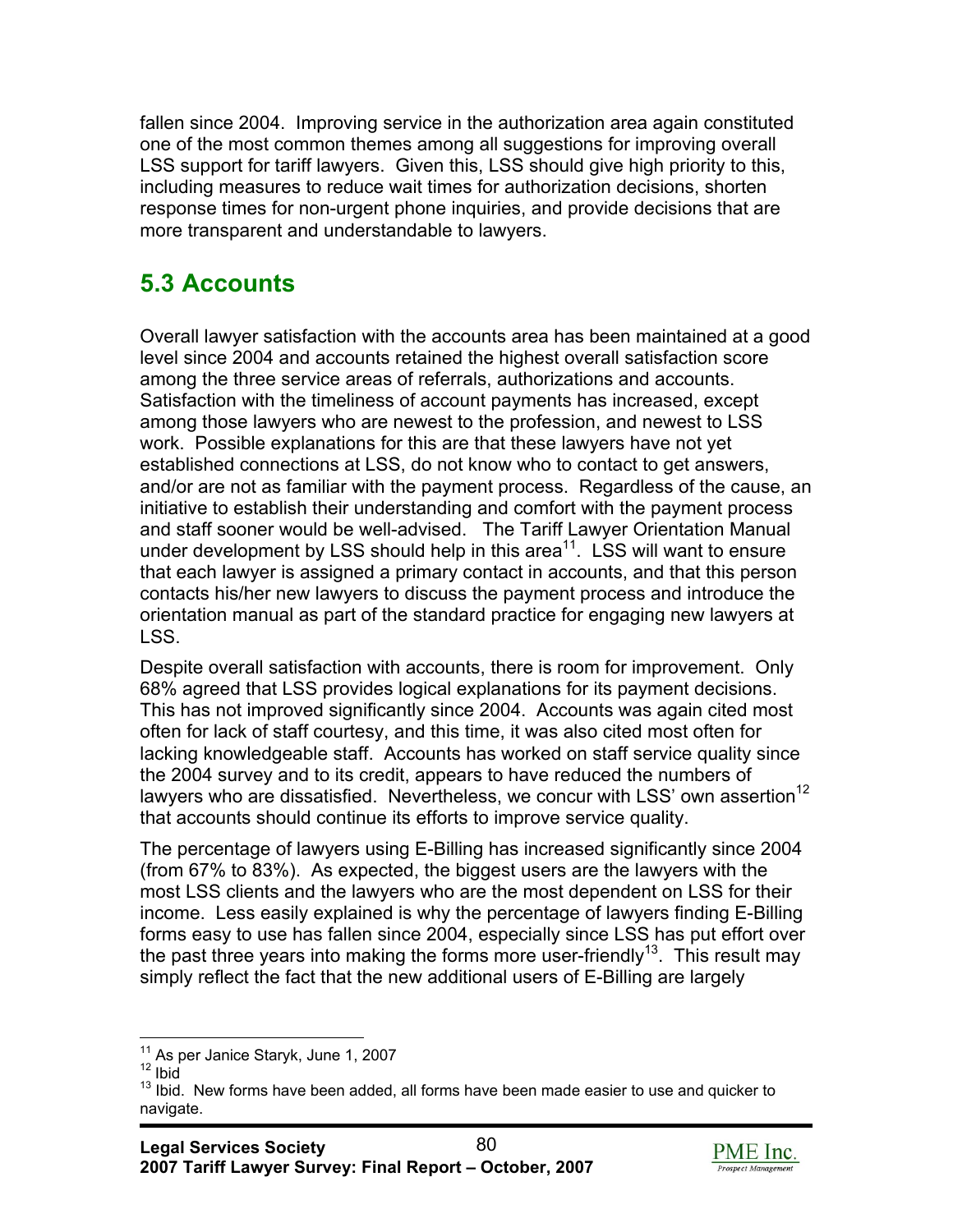lawyers who were initially leery of doing business electronically and are generally less confident using online processes.

# **5.4 Guide to Legal Aid Tariffs**

Use of the online guide has risen significantly (from 30% to 75%) since 2004. This is likely because LSS discontinued distribution of paper guides in June,  $2004<sup>14</sup>$ , a conclusion further supported by the fact that use of the online guide is not linked to any demographic variables.

It is notable that the overall percent of lawyers who find it easy to use the online guide has remained constant, despite the fact that lawyers who may have been uncomfortable with the idea have had limited choice in adopting it. Use and satisfaction with the guide were strongly linked to use of E-Billing and satisfaction with E-Billing forms respectively. In addition, those relying on LSS for the highest percentage of their income rated its ease of use the highest. This suggests that over time, repeated use for billing increases familiarity and, in turn, ease of use of the guide. Demographic results suggest a trend towards younger tariff lawyers relying less on LSS work for their income. Given this, to maintain lawyer satisfaction with the guide, LSS should give high priority to the needs of new lawyers and/or less frequent billers in any future guide improvements.

Sixty percent of lawyers are still using a paper version to some extent. It is not surprising that the oldest lawyers are most likely to print the guide for use, but it is interesting to note that the youngest lawyers are most likely to use both a printout and the online version. One explanation could be that younger lawyers need to refer to the guide more often because they are less familiar with the tariff and because they generally work in smaller offices where they have to do their own billing work. If this is true, use of the paper version may remain high as the large cohort of older lawyers retires and LSS is forced to recruit larger proportions of younger lawyers. The future use of paper vs. online versions is hard to predict at this point.

# **5.5 Written Communications and Online Resources**

Overall satisfaction with these services remains at a good level.

Readership of the *LSS Legal Aid Fax* continues to be high (88%). Not surprisingly, those with more LSS business are more likely to read it and to find it valuable. The value of the newsletter to lawyers has also remained high with less than 4% disagreeing that it is of value in their work.

Ten percent of lawyers report that they are not receiving the newsletter monthly. Given its high value to lawyers, LSS should consider reviewing its lawyer contact information for accuracy; particularly among those groups who say they do not



<sup>1</sup> <sup>14</sup> As per Janice Staryk, May 22, 2007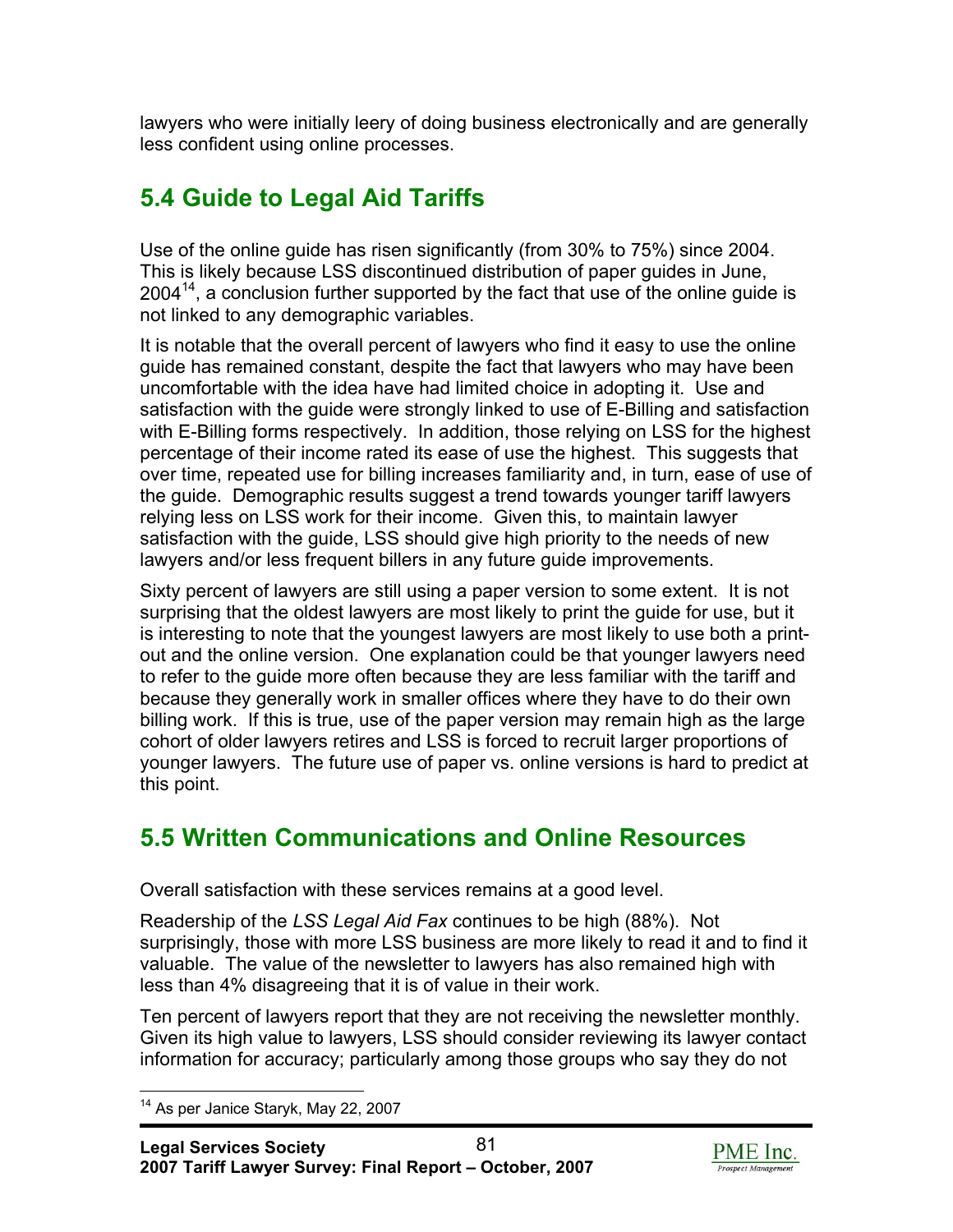receive it; e.g. lawyers in Victoria. Currently, lawyers do not appear to have a preference for e-mail over fax communications, but if this changes in the future, LSS will want to consider the benefits of distributing the newsletter by e-mail.

Use of the LSS main website has risen considerably since 2004 and it continues to be of value in lawyers' work (less than 2% disagreed that it was of value). Although the structure of the website (and hence the response categories surveyed) have changed somewhat since 2004, the section which includes billing and authorization forms continues to be the section used the most. This may explain why criminal case lawyers report using the main website least. According to LSS, billings for criminal cases create less need to consult the online guide on the main website<sup>15</sup>. In addition, lawyers doing criminal cases tend to be those who have more LSS clients, obtain more of their income from LSS, and have been in the bar longer. They may, therefore, be more likely to be in larger, more established offices with assistants who do the billing work for them.

The *Family Law in BC* website does not appear to be heavily used by tariff lawyers. Only 18% of all respondents refer clients to it. As might be expected, the website is not heavily used by criminal and immigration lawyers. However, LSS should be concerned that only 40% of family law respondents use it. None of the youngest lawyers (under age 30) use this website. LSS engaged in a significant redesign and restructuring of this website in November, 2006; but at the time of this survey, tariff lawyers were using it less as a resource for non-LSS clients than in 2004. Nevertheless, none of the users of the website reported that it was not valuable to their clients and 76% agreed that it was valuable. Given this, it is recommended that LSS engage in a formal evaluation of the *Family Law in BC* website to determine why some lawyers, particularly family lawyers and young lawyers, are not using the website, and how it might be made more valuable to all tariff lawyers. This exercise should include analysis of the frequency and distribution of users before and after the November, 2006 website changes.

By its own admission, LSS has not promoted the *Family Law in BC* website well. The website was originally designed for clients rather than lawyers and as a result, many lawyers are not aware of its existence or its content. For example, the letter welcoming new lawyers to LSS work does not mention the *Family Law*  in BC website<sup>16</sup>. Correcting this and including the website in the proposed Tariff Lawyer Orientation Manual are just two ways that LSS should consider for communicating the value of this website to its tariff lawyers.

1



 $15$  As per Janice Staryk, June 1, 2007: Billings for criminal cases are generally more consistent and involve fewer unusual billing situations than other case types.<br> $16$  Ibid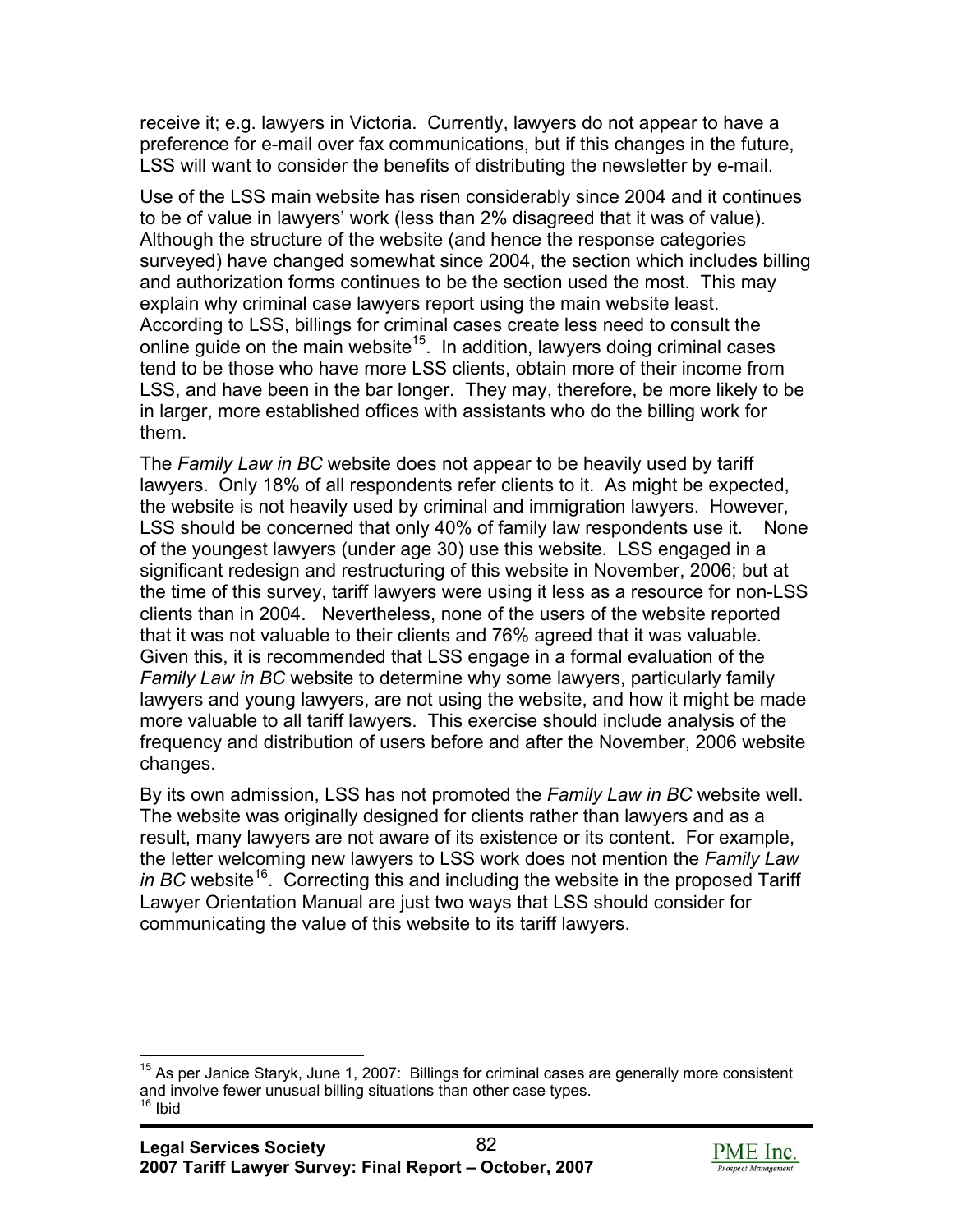# **5.6 Overall Support for Tariff Lawyers**

LSS is to be commended for the improvement in lawyers' overall satisfaction with its support. Although the increase over 2004 levels is not statistically significant, the 2007 result of 75% exceeds the Society's 2006-2007 target of 72% for this key performance measure.

# **Response Times**

Satisfaction with response time to non-urgent phone inquiries has improved since 2004, but 30% of respondents still do not agree that inquiries are answered within 2 business days. Since less than 10% of respondents were prepared to accept more than 2 days as an acceptable response time in 2007 or 2004, it is clear that LSS needs to work harder to meet this target. In particular, LSS needs to work on meeting this target in authorizations which emerged again as the area with the poorest performance. The third most common suggestion for improving overall LSS support was to have real, knowledgeable people answering the phones. LSS should ensure, therefore, that any changes to speed phone inquiry response times for lawyers do not diminish the level of human contact.

# **Courtesy**

The percent of respondents who said LSS staff were courteous was impressive in 2004 and is even higher this time (95%). Fewer lawyers made fewer citations for lack of courtesy among LSS personnel in the 2007 survey. We commend LSS staff for this achievement and strongly recommend that it be recognized internally in a visible way. For the second time, accounts was the area cited most often for having discourteous staff. This may be a function of the frequency of contact and the nature of the contact: since every lawyer submits invoices for payment, more lawyers contact accounts than the other areas, and the reason typically involves uncertainty about the amount of money a lawyer will be paid.<sup>17</sup> Nevertheless, as noted earlier, there is room for improvement in the courtesy shown by accounts staff.

# **Knowledge**

LSS has improved slightly on what were good results in 2004. Only 1% of respondents disagreed that LSS personnel were knowledgeable when contacted, and fewer lawyers made fewer citations of lack of knowledge than in 2004. The only exception to this positive trend is in accounts where the relative number of citations for lack of staff knowledge increased. As in 2004, referrals deserves recognition as the area seen by lawyers to have the lowest incidence of unacceptable courtesy or knowledge.



<sup>1</sup> <sup>17</sup> As per discussions with Janice Staryk, June 1, 2007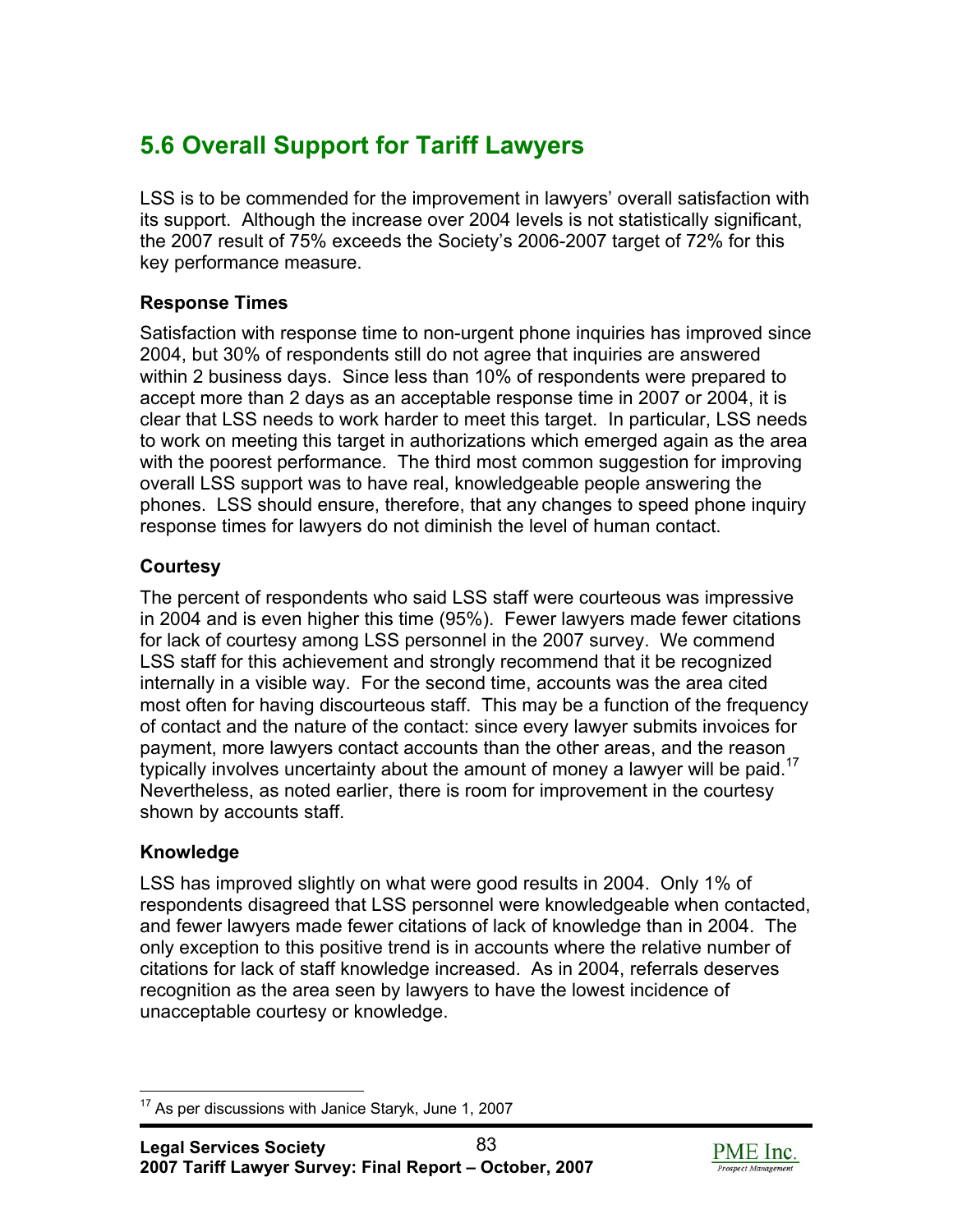# **Use of LSS Services for Non-LSS Clients**

The percent of lawyers referring non-LSS clients to LSS services has not changed since 2004, but their use of these resources has. On average, users are now referring clients to a larger number of services. Family Duty Counsel and Criminal Duty Counsel are still the services referred most often. As expected, Legal Information Outreach Workers (LIOWs) and Brydges Line are the services referred to non-LSS clients least often. LSS has few LIOWs and they have little contact with lawyers<sup>18</sup>. It is quite feasible that most tariff lawyers are not aware of their existence or role. Similarly, Brydges Line is an emergency phone service used by people in custody who need the services of a lawyer. People who are already seeing a lawyer would not use this service and thus, tariff lawyers would not have a reason to recommend this service to non-LSS clients<sup>19</sup>. To determine whether or not these services provide value to their intended users, LSS should look for ways to seek input on this from clients, intermediaries and the public, possibly by enhancing existing tools for obtaining feedback from these three groups.

# **Tariff Renewal**

The impact of LSS' efforts in this area appear to be modest so far with approximately half of all respondents stating that they have increased their likelihood of taking referrals. We note, however, that just over one quarter were undecided; i.e., partly agreed/partly disagreed, and this supports the possibility that the tariff renewal measures have not been in place long enough for lawyers to assess their impacts. Although the first tariff renewal measures were implemented in early 2005, more significant ones, such as an increase in the base hourly rate across the board and rate increases for some aspects of the criminal tariff, were only introduced in the last four months of  $2006^{20}$ . The impact of tariff renewal, then, may ultimately be larger than the results of this survey indicate.

Nevertheless, as in the 2004 survey, 11% of lawyers recommended increasing tariff rates and coverage as the way to increase availability of services to meet legal needs of low income people in BC in both surveys. And the need for appropriate tariff rates and increased tariff coverage were the two most common themes among suggestions for improving overall support for lawyers in both the 2004 and 2007 survey results. In the 2007 results, the lawyers who said tariff renewal had increased their likelihood of taking LSS cases were typically those who already had the highest numbers of LSS clients. But the demographic data suggest that it is the ability to recruit and retain new tariff lawyers that will become most critical to LSS' success in assisting low income people to resolve their legal issues. A formal evaluation of the tariff renewal initiative is planned for January 2008 and LSS should consider making it a priority to assess the

1



<sup>&</sup>lt;sup>18</sup> As per e-mail from LSS staff via Janice Staryk, July 4, 2007<br><sup>19</sup> As per Janice Staryk, June 1, 2007<br><sup>20</sup> Ibid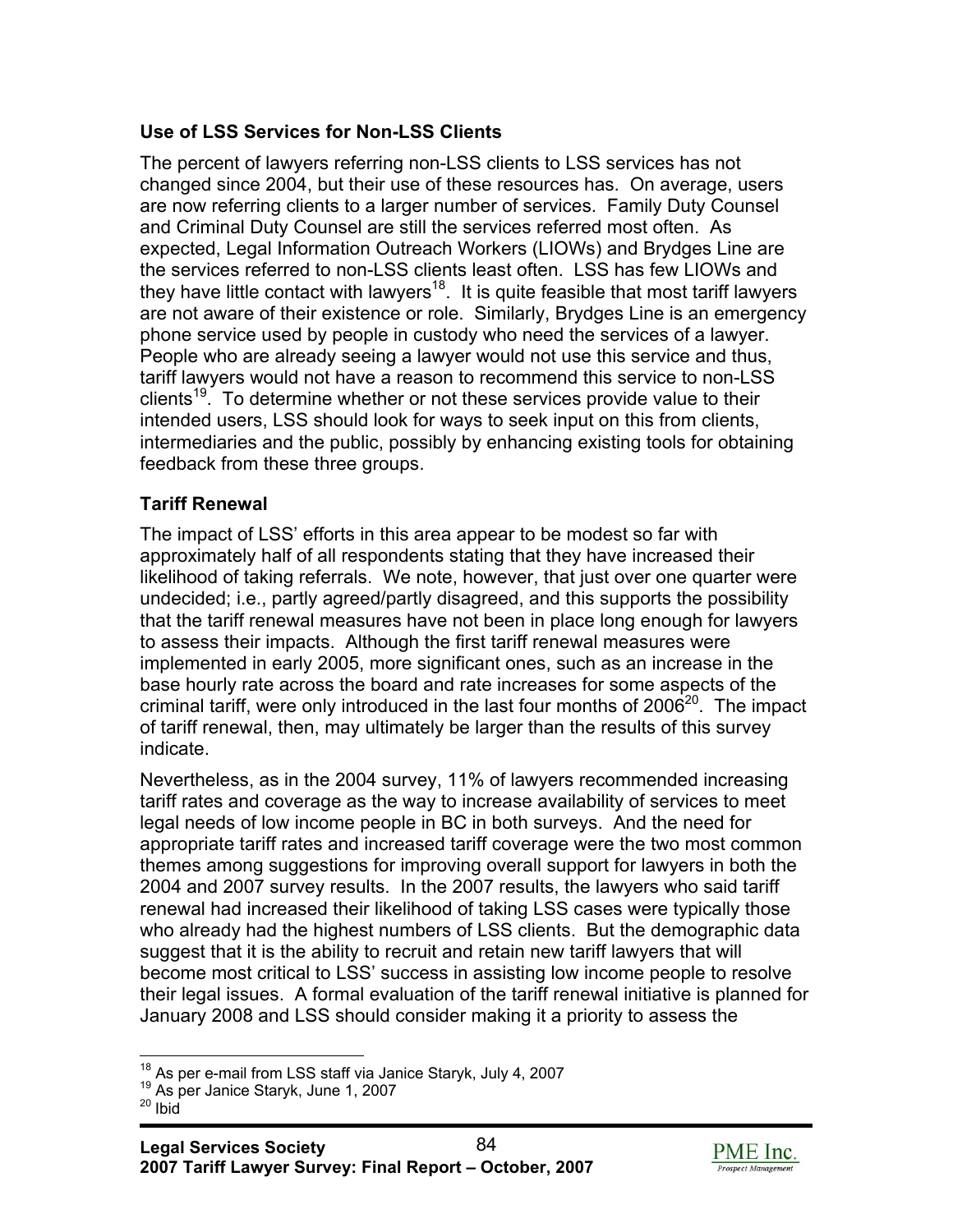initiative's impact both on existing lawyer retention and on LSS' ability to attract new lawyers. It is also recommended that LSS continue its vigilance and efforts to improve lawyer satisfaction with the tariff. It is clear current satisfaction levels are somewhat tentative, and could easily drop if tariff rates and coverage are not kept aligned with case demands and inflation.

# **Feeling Valued by LSS**

Despite tariff renewal efforts and high overall satisfaction with LSS support, lawyers' perceptions of the extent to which LSS values their services have not changed significantly since the 2004 survey. Nearly half of respondents still cannot say that they feel valued by LSS, and this feeling now appears to be consistent across all demographic groups tested. As well, the main reasons stated for this feeling are unchanged: inadequate tariff rates and coverage; lack of recognition and/or respect by LSS for the sacrifices of tariff lawyers.

The survey results suggest strong links between feeling valued and several aspects of LSS service quality. Response times for authorization requests, logical explanations for authorization and payment decisions, prompt account payment, ease of locating information in the tariff guide, the value of the newsletter and website to lawyers' work, and prompt receipt of referral documents are all related to whether or not lawyers feel valued by LSS. Although this survey does not allow us to conclude that these are direct causes of not feeling valued, there seems little doubt that this is a significant issue with critical ramifications for LSS.

Feeling valued was shown to have a large impact on overall satisfaction with LSS support and to be strongly linked to both the perceived impact of tariff renewal, and satisfaction with LSS' allocation of resources. Intuitively, one would expect that whether or not lawyers feel their services will be valued by LSS will have a large influence on their interest in doing LSS work. The efforts of LSS to change this to date have had only modest results. It is recommended, therefore, that LSS establish a specific research initiative to determine the causes of lawyers not feeling valued, and how to address these causes. In particular, LSS will want to explore the causes of lawyers feeling unrecognized or unrespected by LSS as the surveys to date have not provided these explanations and LSS initiatives to date have not explored these in depth.

# **5.7 LSS Priorities**

The percent of lawyers who feel LSS does a good job of allocating limited resources to meet legal needs of low income people has risen since 2004, but is still low. One-third of lawyers only partly agree that LSS does a good job. Based on the number of lawyers who gave suggestions for improving availability of services, lawyers are no less engaged or interested in this issue than in 2004. The focus of their suggestions is still on increasing access through reduced eligibility criteria and a simpler application process; on expanding family law

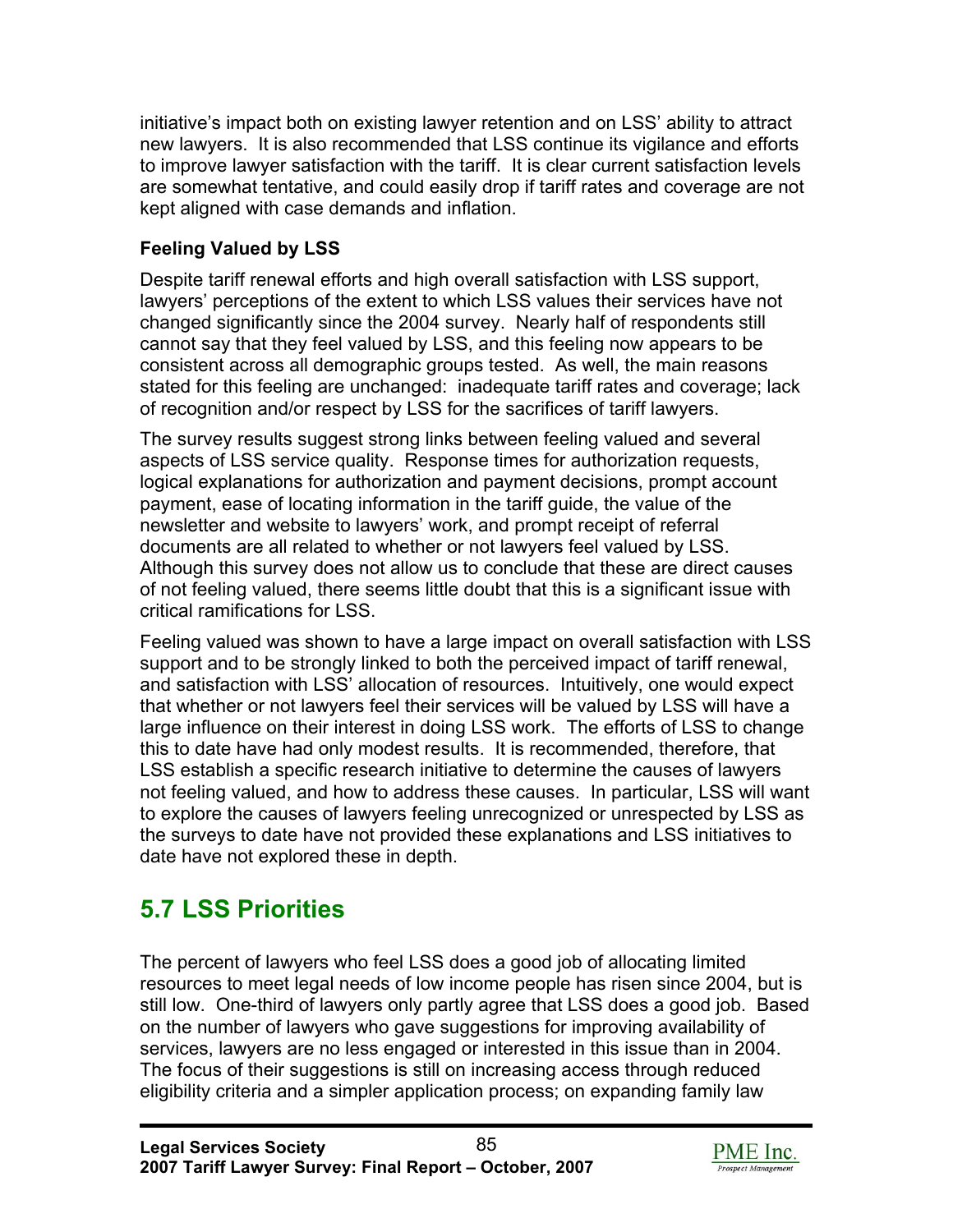coverage, services and eligibility; and on expanding coverage for other areas of law especially poverty law. It is recommended, therefore, that LSS explore ways to use its current surplus to relax eligibility criteria, and to expand coverage and services in family law and unfunded areas of poverty law. Understandably, such changes cannot be short term and must be structured so that they can be sustained.

# **5.8 Demographic Information**

Although the makeup of the tariff lawyer population appears much the same as it was in 2004, there has been some flattening of the frequency distribution relative to number of LSS clients, age range, years in the bar, and years of experience with LSS. The 2007 respondents contained higher percentages of lawyers in the categories at the two ends of each of these distributions. Overall, this suggests that the LSS pool of tariff lawyers contains a bulge of older, more experienced lawyers who are approaching retirement age, and being replaced by an increasing proportion of younger, less experienced lawyers. In contrast to other age groups, these younger lawyers are more likely to be female, who, the survey results suggest, are more likely to do family law, have fewer LSS clients, and rely less on LSS work for their income than male lawyers. Female lawyers also appeared less satisfied with some aspects of LSS support and were more undecided as to whether or not LSS made good use of its limited resources.

LSS will undoubtedly need to focus more effort on determining what will attract young lawyers to LSS work and on providing the support that will encourage them to stay. However, it may also have to work proportionately harder to recruit criminal case lawyers than in the past, and the total number of tariff lawyers needed overall may increase proportionately as a result of more women lawyers carrying smaller case loads. As previously mentioned, evaluation of the tariff renewal initiative should pay particular attention to its effectiveness in attracting new lawyers to LSS work. In addition, LSS should ensure that any new consultation relating to support for tariff lawyers includes appropriate representation by young lawyers, female lawyers and newly-qualified lawyers.

# **5.9 Overall Satisfaction and General Themes for Action**

As previously noted, LSS can be proud of having exceeded its targets for improving tariff lawyer's overall satisfaction with LSS support.

Prior to releasing its next service plan, the Society will need to decide if it wants to invest resources in achieving higher overall satisfaction rates or simply maintain current levels.

If the decision is to maintain current overall satisfaction ratings, LSS will want to ensure it continues to provide good service in written communications and online resources, in payments and in referrals. Aspects of service to focus on will be

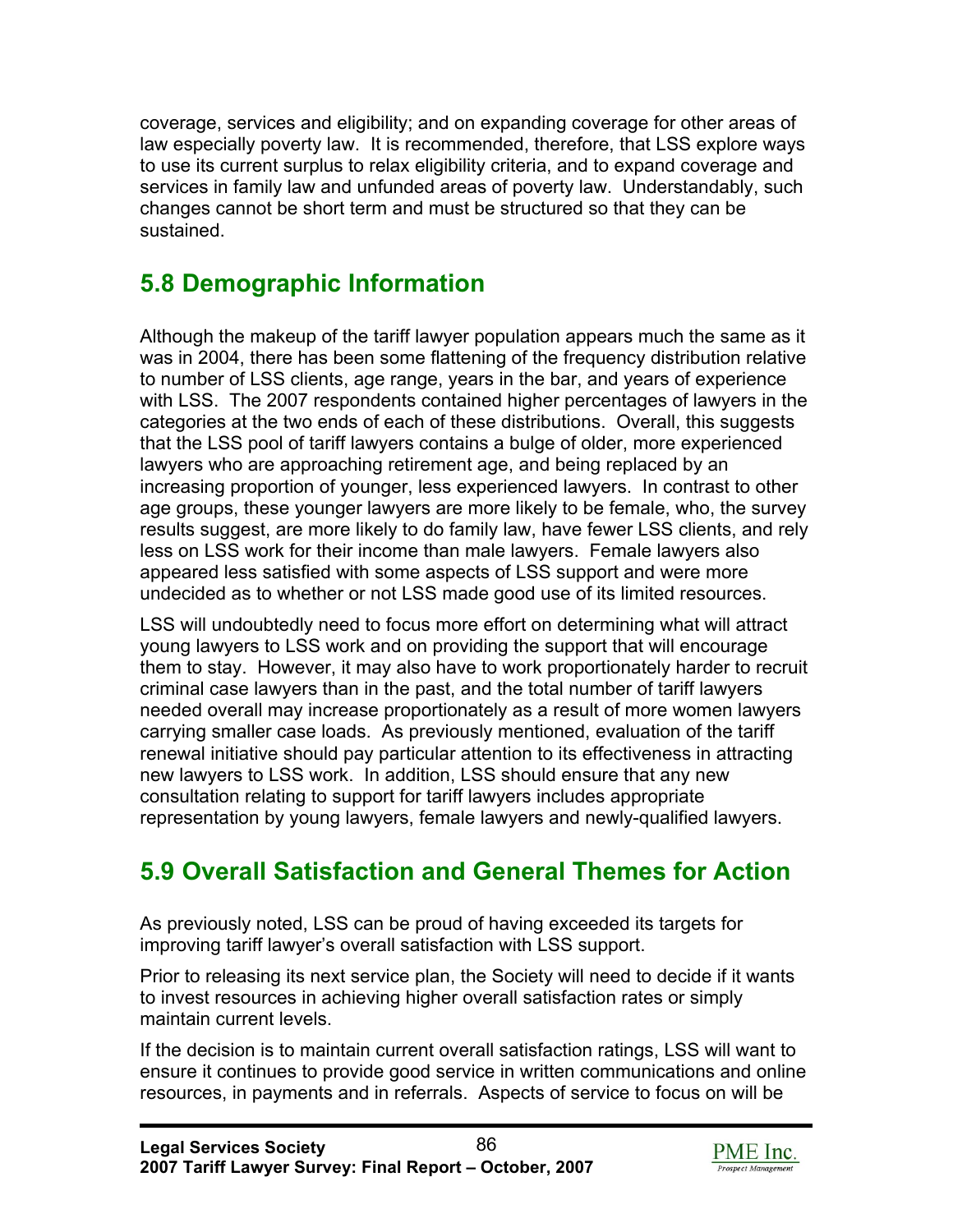the courteousness and knowledge of staff, paying particular attention to improving these skills in accounts staff.

If LSS wishes to raise its overall satisfaction ratings, two priorities are recommended:

- One is to invest resources in exploring and addressing the causes of tariff lawyers' feeling that LSS does not value their services. The results of this survey suggest some potential factors that should be included: tariff rates, tariff coverage, recognition of lawyers' work, respect for lawyers' views, improved access to LSS staff who can answer lawyers' questions, timely authorization decisions, and logical, clear authorization explanations.
- A second priority is the improvement of service in the authorizations area, in particular, response times for urgent and non-urgent decisions, response times for non-urgent phone inquiries, and clarity of decisions. These issues were prominent among the suggestions lawyers gave for improving LSS support. Overall satisfaction with LSS support rose between 2004 and 2007 even although satisfaction with authorizations dropped. Improving the satisfaction with authorizations would seem to offer significant potential to raise the overall satisfaction ratings in the 2010 survey.

Six themes emerge from the survey findings as a basis for future action by LSS:

- 1. Tariff Lawyers Continue to be Satisfied Overall with LSS Support
- 2. Reliance on Younger Lawyers Will Increase
- 3. Improved Service in Authorizations Is Overdue
- 4. Service Quality at LSS Is Good, but Can Be Better
- 5. Tariff Lawyers Continue to Embrace E-Support
- 6. More Can Be Done to Meet the Legal Needs of Low Income People

The survey results suggest specific actions in each area to enhance LSS' performance and maintain an adequate pool of tariff lawyers. These actions are summarized as recommendations in Appendix 2.

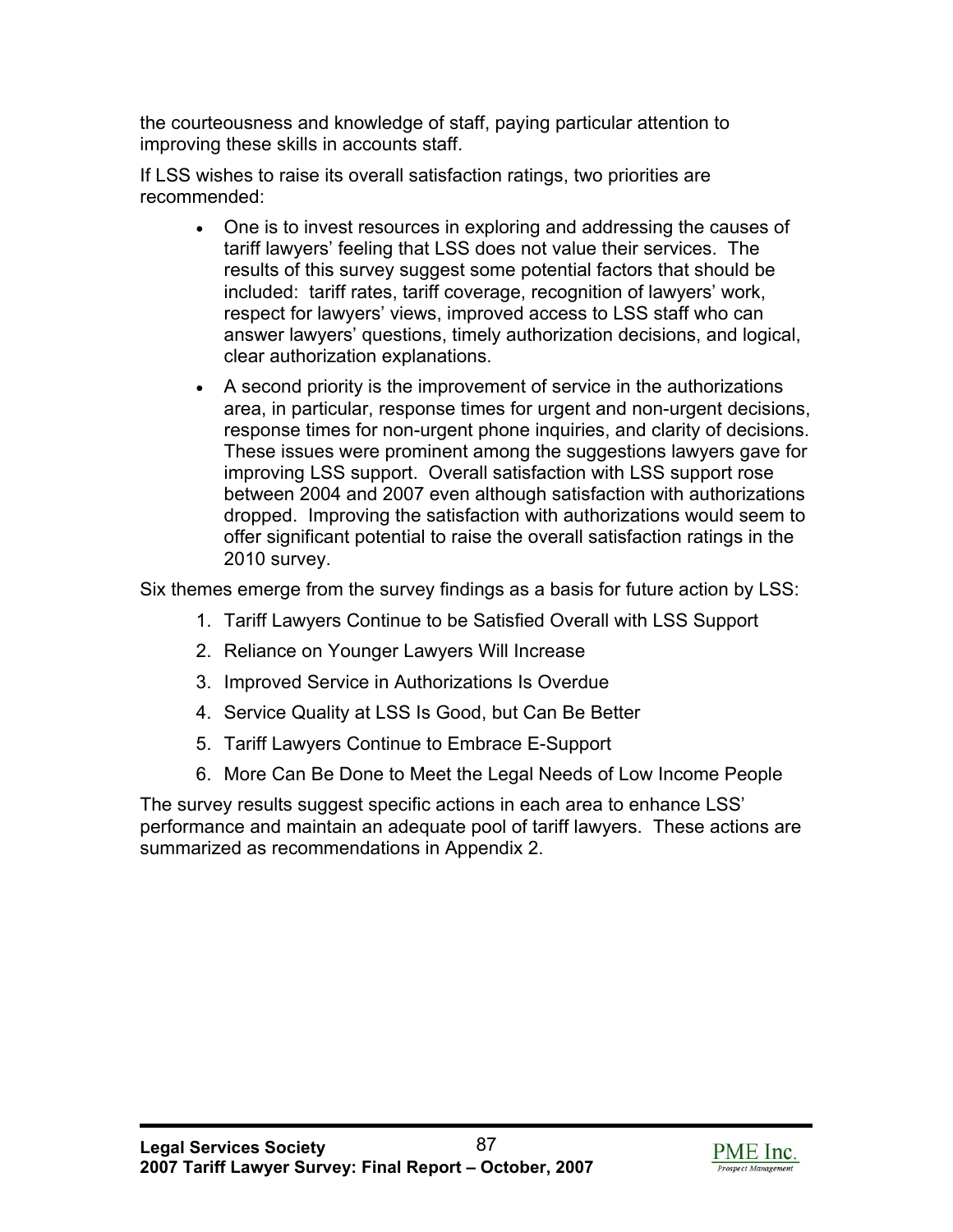# **APPENDIX 1: SUMMARY OF 2007 AND 2004 RESULTS**

# **A: Assessment Questions**

| Q#                      | <b>Item</b>                   | 2007 Percentages<br>Partly Agree/<br>Agree/<br>Disagree/ |                                             | Agree/              | 2004 Percentages<br>Partly Agree/ | Disagree/         |                         |
|-------------------------|-------------------------------|----------------------------------------------------------|---------------------------------------------|---------------------|-----------------------------------|-------------------|-------------------------|
|                         |                               | <b>Satisfied</b>                                         | <b>Satisfied</b>                            | <b>Dissatisfied</b> | <b>Satisfied</b>                  | <b>Satisfied</b>  | <b>Dissatisfied</b>     |
|                         |                               |                                                          | <b>REFERRALS</b>                            |                     |                                   |                   |                         |
| $\boldsymbol{2}$        | Document received promptly    | 96                                                       | 4                                           | 1                   | 89                                | 10                | 1                       |
| $\mathbf{3}$            | Referral document complete    | 73                                                       | 21                                          | 6                   |                                   | Not asked in 2004 |                         |
| $\overline{\mathbf{4}}$ | Retainer easily revised       | 63                                                       | $\overline{25}$                             | 12                  | 52                                | $\overline{32}$   | $\overline{17}$         |
| $\overline{7}$          | Overall support this section  | 79                                                       | 16                                          | $\overline{5}$      | 69                                | 23                | 8                       |
|                         |                               |                                                          | <b>AUTHORIZATIONS</b>                       |                     |                                   |                   |                         |
| 9                       | Urgent decisions timely       | 52                                                       | 23                                          | 25                  | 47                                | 26                | 27                      |
| 10                      | Non-urgent decisions timely   | 52                                                       | $\overline{25}$                             | $\overline{23}$     | 60                                | $\overline{23}$   | $\overline{17}$         |
| $\overline{11}$         | Decisions clear               | 60                                                       | $\overline{24}$                             | $\overline{16}$     | $\overline{51}$                   | 33                | $\overline{16}$         |
| $\overline{12}$         | Overall support this section  | 59                                                       | $\overline{28}$                             | $\overline{13}$     | 67                                | $\overline{25}$   | $\overline{8}$          |
|                         |                               |                                                          | <b>ACCOUNTS</b>                             |                     |                                   |                   |                         |
| 13                      | Account payment timely        | 87                                                       | 11                                          | 2                   | 81                                | 13                | 6                       |
| 14                      | <b>Explanations logical</b>   | 68                                                       | $\overline{25}$                             | 8                   | 63                                | $\overline{27}$   | 10                      |
| 15                      | E-Billing forms easy to use   | $\overline{77}$                                          | 17                                          | $\overline{6}$      | 86                                | $\overline{13}$   | $\overline{2}$          |
| $\overline{16}$         | Overall support this section  | $\overline{82}$                                          | $\overline{13}$                             | $\overline{5}$      | 79                                | 16                | $\overline{5}$          |
|                         |                               |                                                          | <b>GUIDE TO LEGAL AID TARIFFS</b>           |                     |                                   |                   |                         |
| 17                      | Information easy to find      | 73                                                       | 22                                          | 5                   | 72                                | 22                | 6                       |
|                         |                               |                                                          | WRITTEN COMMUNICATIONS AND ONLINE RESOURCES |                     |                                   |                   |                         |
| 21                      | LSS Legal Aid Fax valuable    | 70                                                       | 26                                          | 4                   | 63                                | 30                | 7                       |
| $\overline{23}$         | LSS main website valuable     | $\overline{73}$                                          | $\overline{25}$                             | $\overline{2}$      | 76                                | $\overline{22}$   | $\overline{3}$          |
| $\overline{25}$         | Family Law website valuable   | 76                                                       | 24                                          | $\overline{0}$      |                                   | Not asked in 2004 |                         |
| $\overline{27}$         | Overall support this section  | 80                                                       | $\overline{18}$                             | $\overline{2}$      | 85                                | 12                | $\overline{\mathbf{4}}$ |
|                         |                               |                                                          | OVERALL LSS SUPPORT FOR TARIFF LAWYERS      |                     |                                   |                   |                         |
| 28                      | Non-urgent responses timely   | 71                                                       | 20                                          | 9                   | 64                                | 23                | 12                      |
| 31                      | Personnel courteous           | 94                                                       | 6                                           | < 1                 | 90                                | $\overline{9}$    | $\overline{2}$          |
| 33                      | Personnel knowledgeable       | 86                                                       | 13                                          | 1                   | 80                                | $\overline{18}$   | $\overline{2}$          |
| $\overline{37}$         | Changes raised interest in LA | 54                                                       | $\overline{26}$                             | 19                  |                                   | Not asked in 2004 |                         |
| 38                      | <b>LSS values services</b>    | 57                                                       | 30                                          | 13                  | 50                                | $\overline{32}$   | $\overline{19}$         |
| 40                      | Overall support for lawyers   | $\overline{75}$                                          | $\overline{18}$                             | 7                   | 68                                | 24                | 8                       |
|                         |                               |                                                          | <b>LSS PRIORITIES</b>                       |                     |                                   |                   |                         |
| 42                      | Good job on limited resources | 59                                                       | 33                                          | 8                   | 42                                | 38                | 21                      |
|                         |                               |                                                          |                                             |                     |                                   |                   |                         |

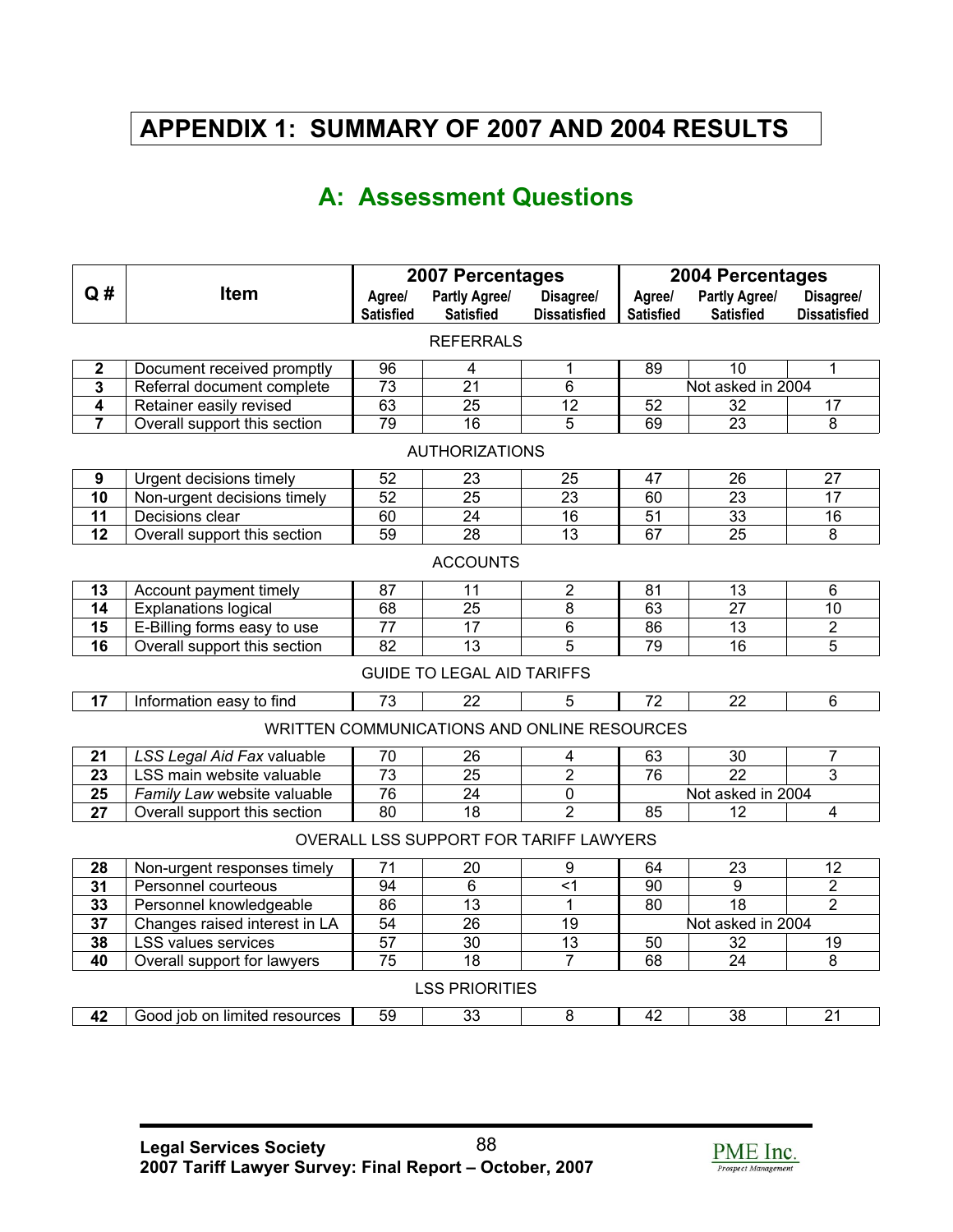# **B. Demographic Questions**

|  |  |  |  |  | Q 44: In 2006, approximately how many LSS clients did you represent? |
|--|--|--|--|--|----------------------------------------------------------------------|
|--|--|--|--|--|----------------------------------------------------------------------|

|      | <5  | $6 - 15$ | 16-40 | >40 |
|------|-----|----------|-------|-----|
| 2007 | 19% | 14%      | 28%   | 39% |
|      |     |          |       |     |
| 2004 | 16% | 22%      | 22%   | 25% |

## **Q 45: Which type of case formed the majority of your 2006 (2003) LSS clients?**

|      | <b>CFCSA</b> | Criminal | Family | Immigration |
|------|--------------|----------|--------|-------------|
|      |              |          |        |             |
| 2007 | 6%           | 57%      | 32%    | 5%          |
| 2004 | 4%           | 57%      | 32%    | 7%          |
|      |              |          |        |             |

# **Q 46: Approximately what percentage of your total professional income in 2006 (2003) came from LSS?**

|      | $<$ 25% | $25\% - 50\%$ | $51\% - 75\%$ | >75% |  |
|------|---------|---------------|---------------|------|--|
|      |         |               |               |      |  |
| 2007 | 43%     | 20%           | 21%           | 17%  |  |
| 2004 | 46%     | 22%           | 15%           | 17%  |  |
|      |         |               |               |      |  |

# **Q 47: Are you male or female?**

|      | <b>Male</b> | Female |
|------|-------------|--------|
|      |             |        |
| 2007 | 68%         | 32%    |
| 2004 | 68%         | 32%    |

## **Q 48: Which of the following ranges includes your age?**

|      | $30$ yrs | $30 - 40$ | $41 - 50$ | $51 - 60$ | $>60$ yrs |
|------|----------|-----------|-----------|-----------|-----------|
|      |          |           |           |           |           |
| 2007 | 5%       | 22%       | 38%       | 28%       | 8%        |
| 2004 | 3%       | 29%       | 35%       | 30%       | 4%        |

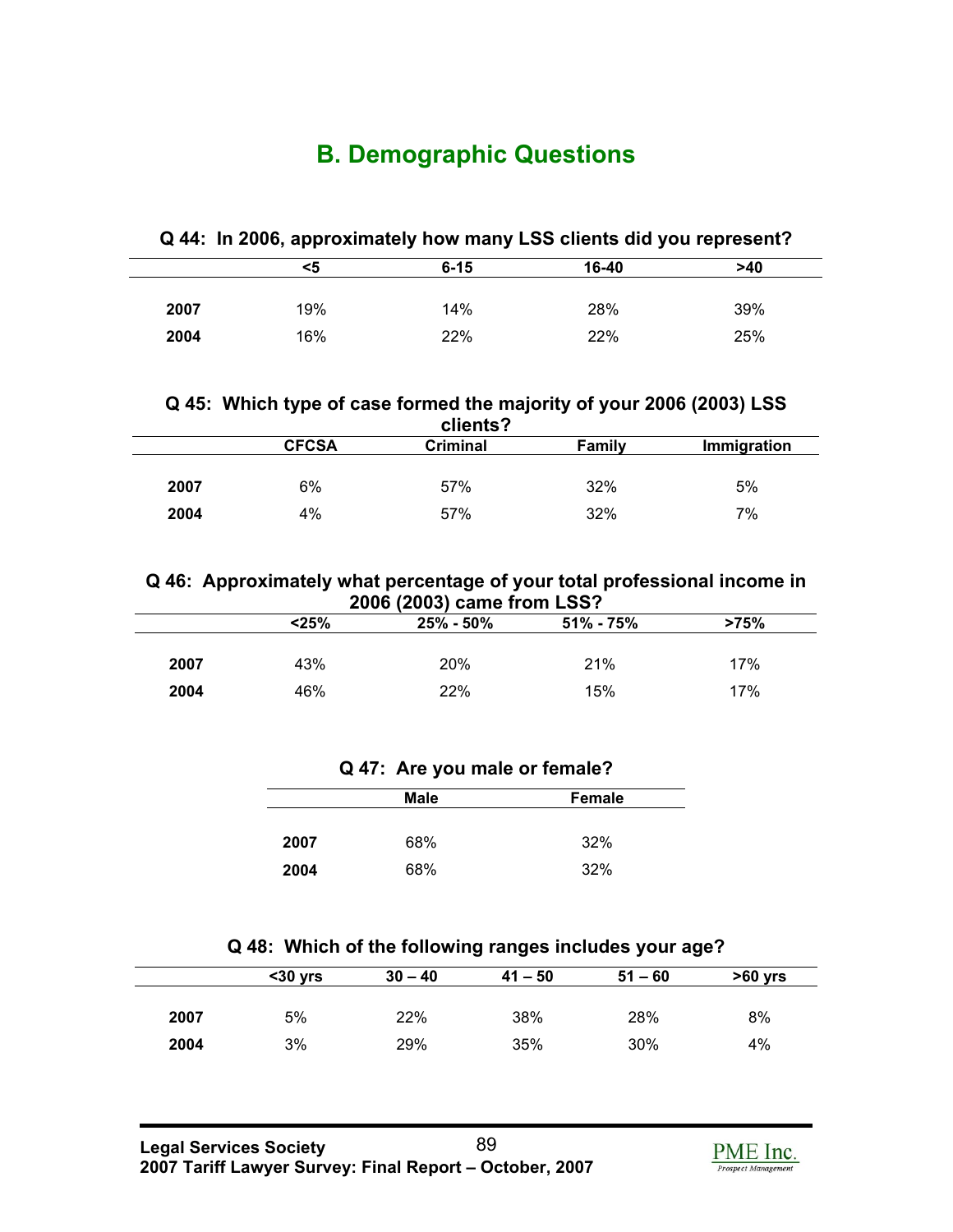|      | $< 5 \text{ vrs}$ | $5 - 10$ | $11 - 15$ | $16 - 25$ | $>25$ yrs |
|------|-------------------|----------|-----------|-----------|-----------|
| 2007 | 14%               | 17%      | 20%       | 30%       | 18%       |
| 2004 | 14%               | 23%      | 23%       | 26%       | 14%       |

**Q 49: Years since called to the bar**

# **Q 50: For how many years in total have you represented LSS clients?**

|      | $<$ 3 vrs | $3 - 10$ | $11 - 20$ | $>20$ yrs |
|------|-----------|----------|-----------|-----------|
|      |           |          |           |           |
| 2007 | 16%       | 27%      | 38%       | 20%       |
| 2004 | 14%       | 36%      | 30%       | 20%       |
|      |           |          |           |           |

# **Q 51: Which LSS regional centre is closest to the office where you work most often?**

|      | Kamloops | Kelowna | <b>Prince</b><br>George | <b>Surrey</b> | <b>Terrace</b> | Vancouver | <b>Victoria</b> |
|------|----------|---------|-------------------------|---------------|----------------|-----------|-----------------|
| 2007 | 8%       | 11%     | 5%                      | 15%           | 5%             | 37%       | 20%             |
| 2004 | 12%      | 7%      | 7%                      | 13%           | 4%             | 39%       | 18%             |

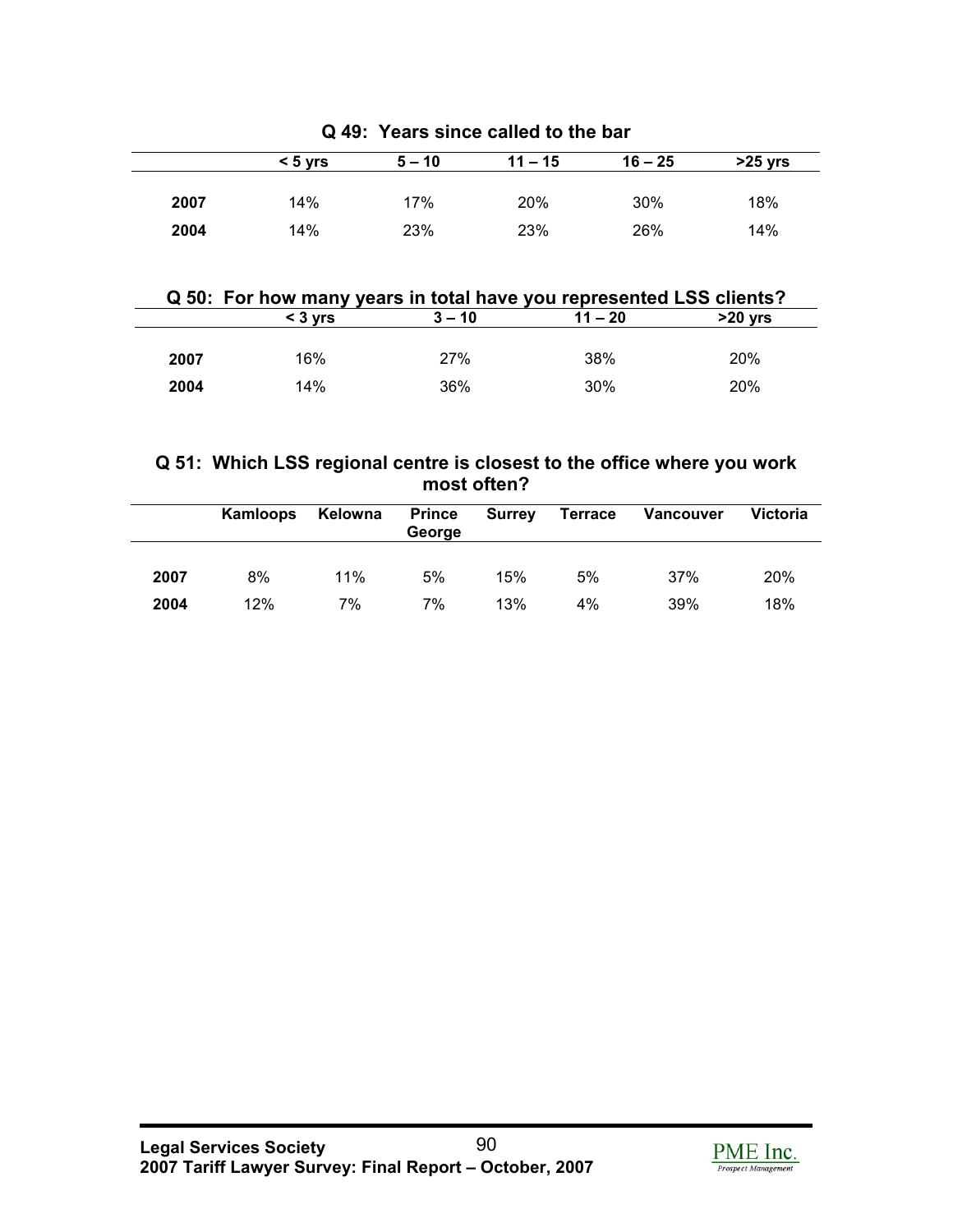# **APPENDIX 2: RECOMMENDATIONS FOR ACTION**

# **Specific Recommendations**

(Organized by Key Themes from the Survey Results)

# **Tariff Lawyers Continue to be Satisfied Overall with LSS Support**

- 1. To maintain current overall satisfaction ratings, LSS should ensure that it continues to provide good service in written communications and online resources, in payments and in referrals. Aspects of service to focus on will be the courteousness and knowledge of staff, paying particular attention to improving these skills in accounts staff.
- 2. To raise overall satisfaction ratings, LSS should focus on addressing the causes of tariff lawyers' feeling that LSS does not value their services, and on improving support for lawyers in the authorizations area.
- 3. LSS should establish a specific research initiative to determine the causes of lawyers not feeling valued, and how to address these causes. In particular, LSS will want to explore the causes of lawyers feeling unrecognized or unrespected by LSS.
- 4. LSS should continue its vigilance and efforts to improve lawyer satisfaction with the tariff to ensure tariff rates and coverage are kept aligned with case demands and inflation.
- 5. LSS should implement measures to speed establishment of tariff lawyers' understanding and comfort with the payment process and accounts staff. For example, LSS will want to ensure that each lawyer is assigned a primary contact in accounts, and this person contacts his/her new lawyers to discuss the payment process and introduce the proposed Tariff Lawyer Orientation Manual as part of the standard practice for engaging new lawyers at LSS.

# **Reliance on Younger Lawyers Will Increase**

- 6. LSS should ensure that the formal evaluation of the tariff renewal initiative, planned for January, 2008, includes measures to assess the initiative's impact both on existing lawyer retention and on LSS' ability to attract new lawyers.
- 7. LSS should ensure that any new consultation relating to support for tariff lawyers includes appropriate representation by young lawyers, female lawyers and newly-qualified lawyers.

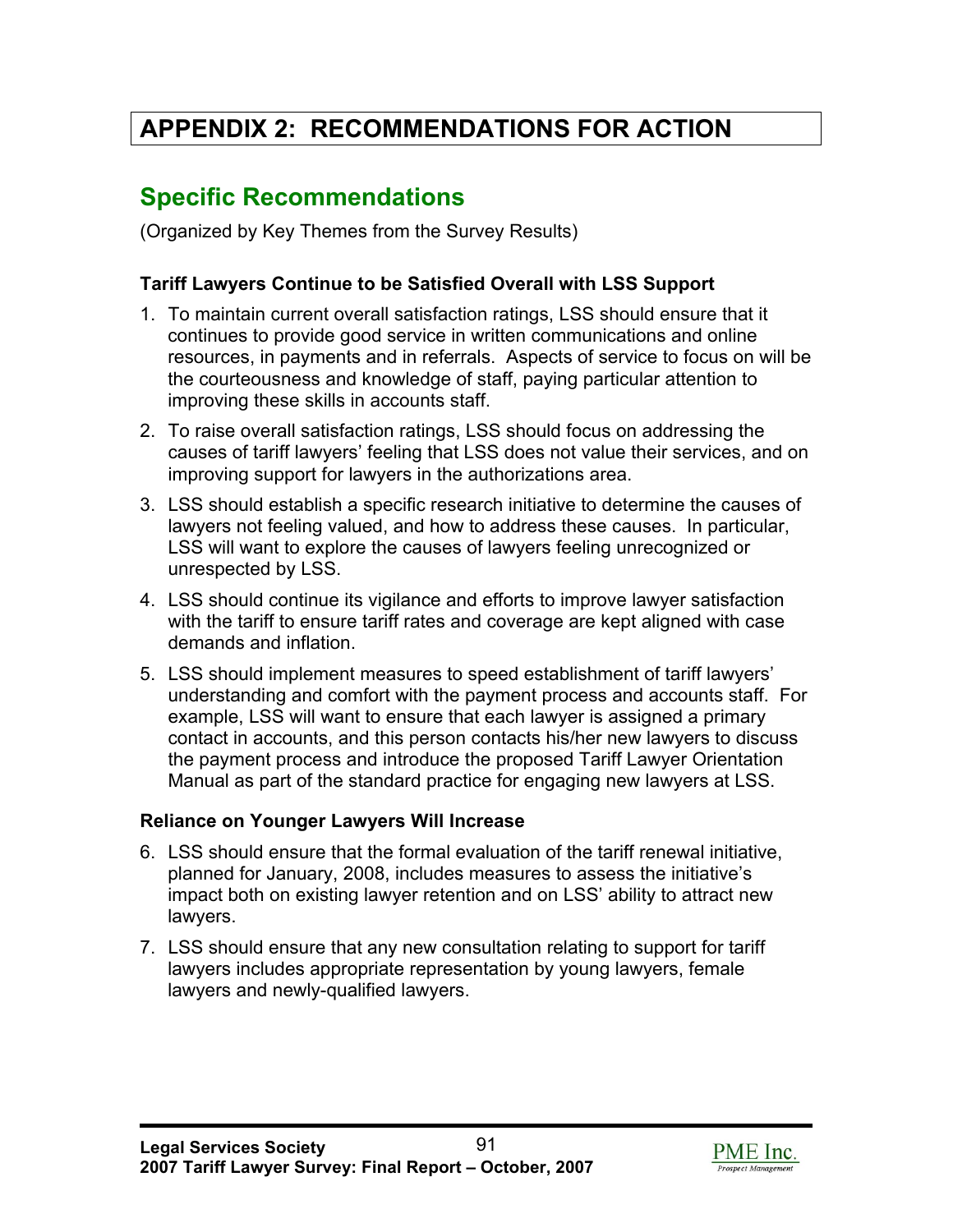# **Improved Service in Authorizations Is Overdue**

8. LSS should give high priority to improving the service provided by the authorizations area, including measures to reduce wait times for authorization decisions, shorten response times for non-urgent phone inquiries, and provide decisions that are more transparent and understandable to lawyers.

# **Service Quality at LSS Is Good, but Can Be Better**

- 9. LSS should ensure its staff are recognized internally in a visible way for the courtesy they continue to show to all tariff lawyers.
- 10. LSS should recognize referrals as the area seen by lawyers to have the lowest incidence of unacceptable courtesy or knowledge.
- 11. LSS should continue the work begun following the 2004 survey to further improve service quality in the accounts area.
- 12. LSS should ensure that any changes to speed phone inquiry response times for lawyers do not diminish the level of human contact.

# **Tariff Lawyers Continue to Embrace E-Support**

- 13. LSS should consider lawyers' concerns about the risks of missing the referral document when it arrives, and/or privacy concerns, when it is structuring the E-Referral system; for example, by incorporating measures to: confirm receipt of the referral document, follow up promptly on failed transmissions, and/or encrypt referral documents. The Society may also wish to remind lawyers that the LSS E-services site, where E-Referrals will be located, is secure.
- 14. LSS should use the design and pilot test for the E-Referral process as opportunities to investigate why some lawyers are concerned E-Referral may remove their ability to discuss a case directly with the intake worker. At least initially, LSS should also consider giving lawyers the option to receive referrals electronically or through the current system.
- 15. LSS should ensure future improvements to the *Guide to Legal Aid Tariffs* give high priority to the needs of new lawyers and/or less frequent billers.
- 16. LSS should consider reviewing the accuracy of the lawyer contact information used for newsletter distribution to ensure it is reaching all tariff lawyers' offices. LSS should also consider the benefits of distributing the newsletter by e-mail.
- 17. LSS should implement measures to communicate the value of the *Family Law in BC* website to its tariff lawyers; for example, by introducing it in the letter welcoming new lawyers to LSS work, and including the website in the proposed Tariff Lawyer Orientation Manual.

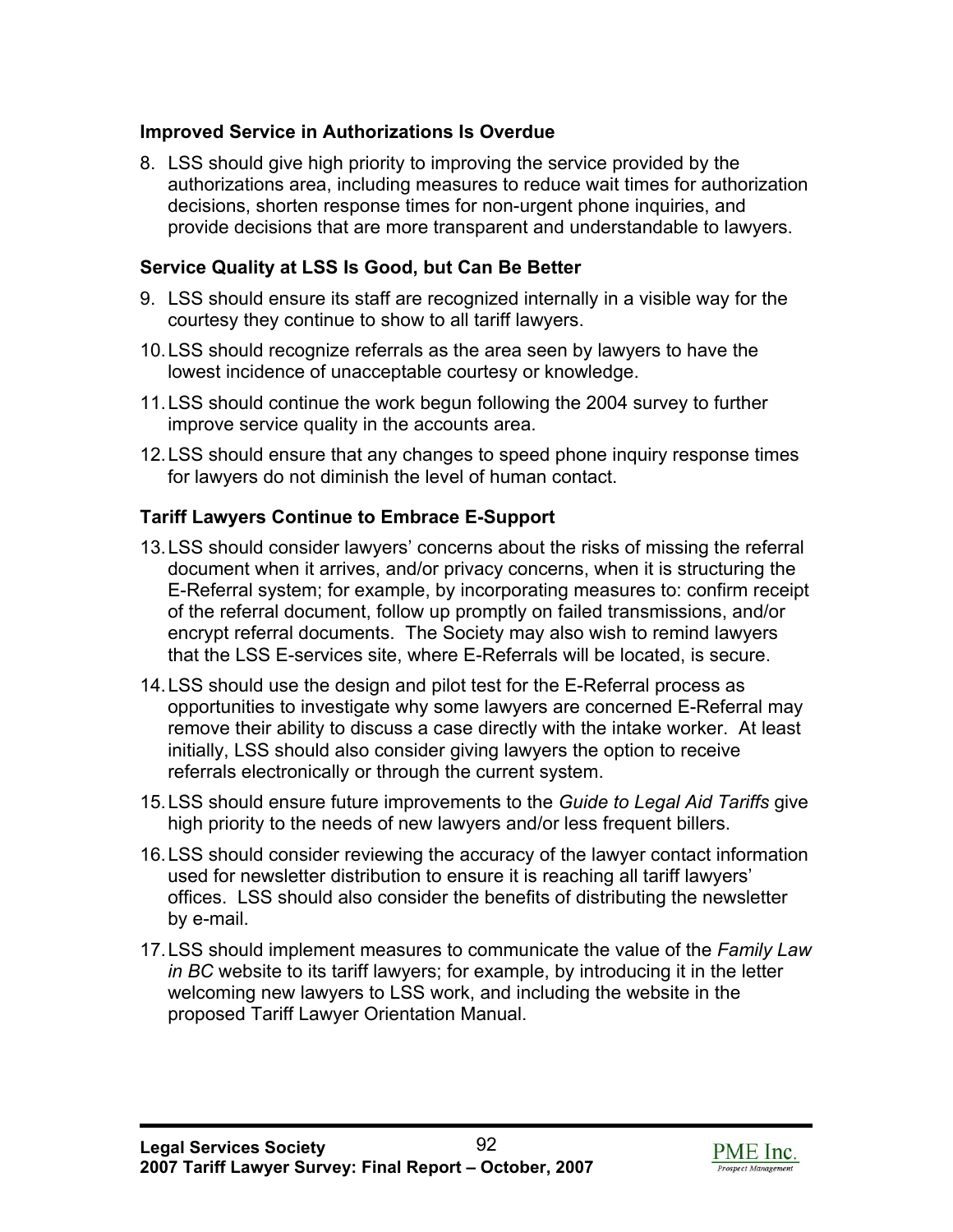18. LSS should engage in a formal evaluation of the *Family Law in BC* website to determine why some lawyers, particularly family lawyers and young lawyers, are not using the website, and how it might be made more valuable to all tariff lawyers. This exercise should include analysis of the frequency and distribution of users before and after the November, 2006 website changes.

# **More Can Be Done to Meet the Legal Needs of Low Income People**

- 19. LSS should explore ways to use its current surplus to relax eligibility criteria, and to expand coverage and services in family law and unfunded areas of poverty law. Such changes must be structured so that they can be sustained.
- 20. LSS should look for ways to seek input from clients, intermediaries and the public, on the value of LIOWs and Brydges Line, using existing feedback tools where possible.

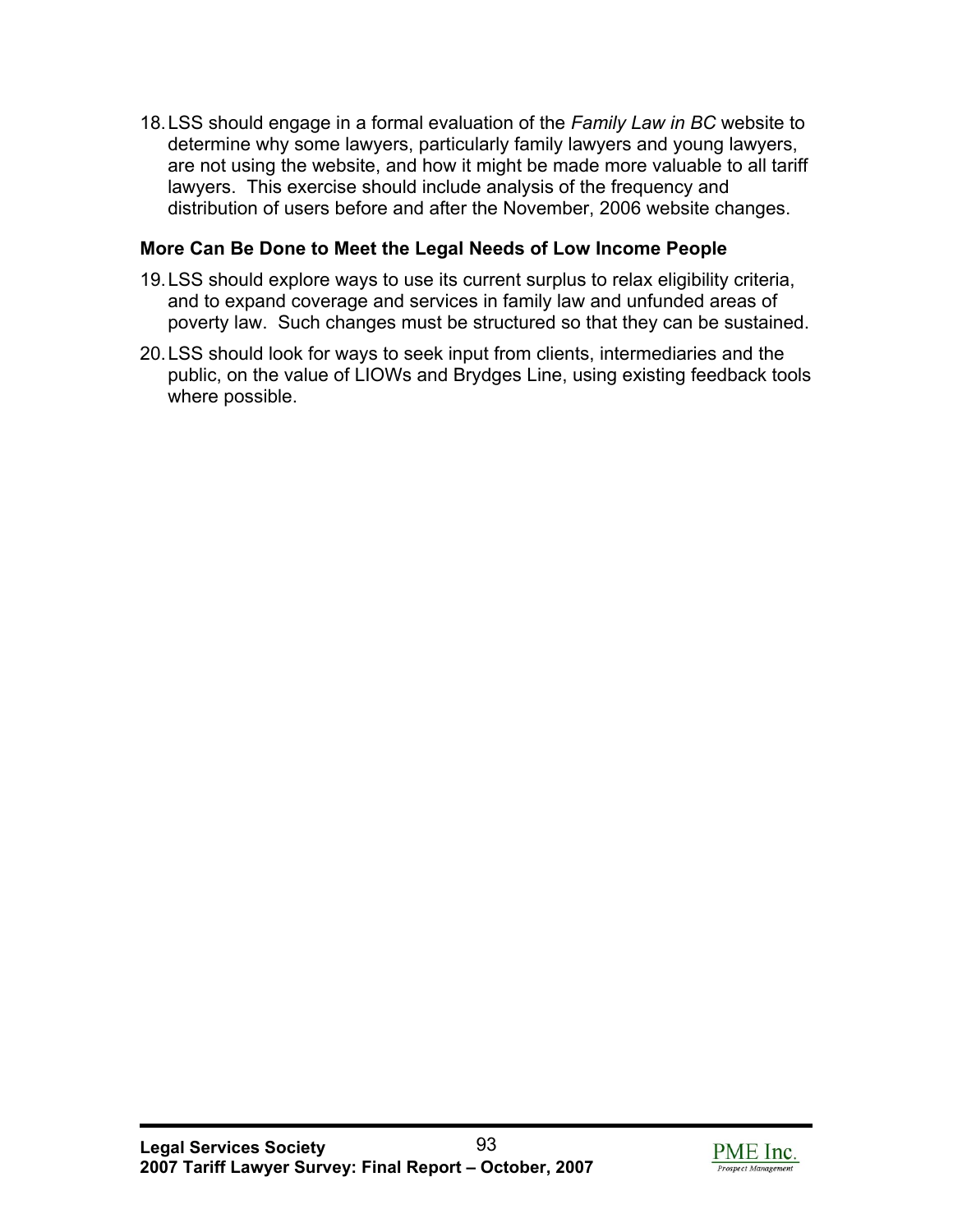# **APPENDIX 3: QUESTIONNAIRE FOR 2007 LSS TARIFF LAWYER SATISFACTION SURVEY**

The full text of the questionnaire used in the 2007 survey is provided on the following pages.

The following have been inserted in this version but were not included in the actual online survey seen by respondents:

- Text to indicate where the online survey automatically skipped respondents to another question when they chose particular responses.
- Question numbers added here for ease in referring to various items.
- Text to indicate survey items that were new in the 2007 survey or where the wording had been altered from the 2004 survey.

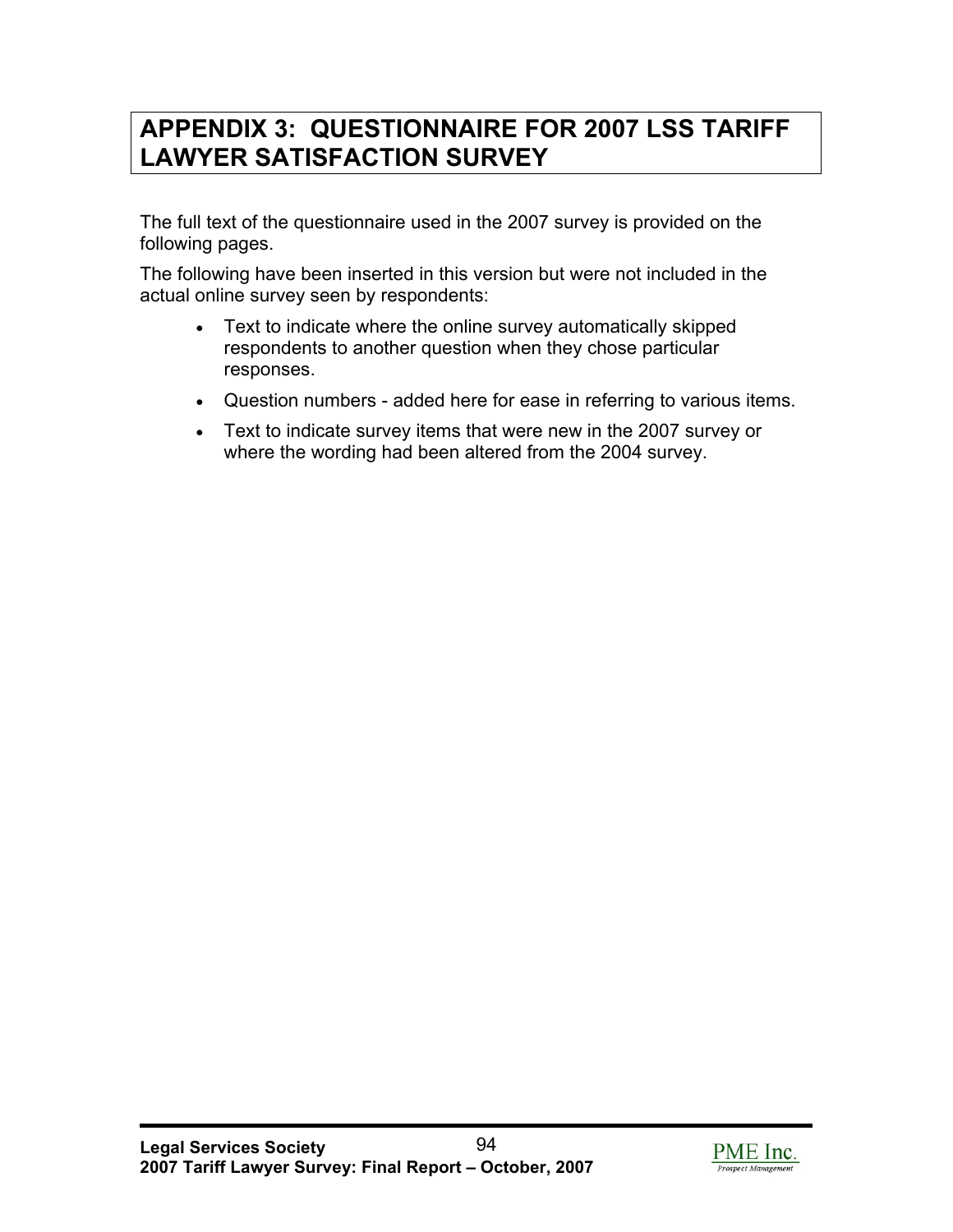# **I. Introduction**

Dear Tariff Lawyer,

Welcome to the second survey of tariff lawyers. As a lawyer who takes legal aid referrals, you are an integral part of an innovative, collaborative legal aid system that responds to the needs of low income people throughout BC. By completing this 2007 *LSS Tariff Lawyer Satisfaction Survey*, you will help LSS determine how best to support you as you continue to do your legal aid work.

 $\mathcal{L}_\text{max}$  , and the set of the set of the set of the set of the set of the set of the set of the set of the set of the set of the set of the set of the set of the set of the set of the set of the set of the set of the

Since the society first asked lawyers about their satisfaction with its services in 2004, it has completed a tariff review and initiated a tariff renewal process. In response to lawyer feedback from the survey and through the review and renewal processes, LSS introduced a range of improvements, including the elimination of holdbacks, new tariff items, increased hours for some services, tiered rates, and higher tier 1 rates. Administrative enhancements include the introduction of direct deposit and the expansion of lawyer e-services. All of these initiatives have been designed to increase the participation of private lawyers in the legal aid system and to help lawyers continue to provide quality services to clients.

Many of the questions in this survey are the same ones asked in 2004. This has been done so that LSS can identify trends in your assessment of its services and evaluate the impact of the changes it has made.

LSS has engaged PME Inc. to conduct the survey on its behalf. All responses will be treated confidentially and information from the survey will be shared with LSS in aggregate form only. Individual respondents will not be identified.

We would appreciate receiving your response by **February 16, 2007**. Thank you in advance for your valuable input.

Sincerely,

Heather Daynard President, PME Inc.

*Click "Next" to get started with the survey.* 

# **II Survey Completion Instructions**

**How long will the survey take?** Approximately 20 minutes.

**What time period do the questions refer to?** Please answer based on your dealings with LSS over the past year.

**Unable to complete the survey in one session?** It is important that you have about 20 minutes free to complete the entire questionnaire. If you don't have time now, just click "Exit this survey" in the upper right-hand portion of your screen. When you are ready to complete the survey, open the e-mail note from PME Inc. and click on the URL.

OR, for those who did not share a computer

Click "Exit this survey" in the upper right-hand portion of your screen. When you return, you can resume where you left off by clicking on the URL in your survey notification e-mail note from PME Inc. Note: you must use the same computer you started on when you revisit your form.

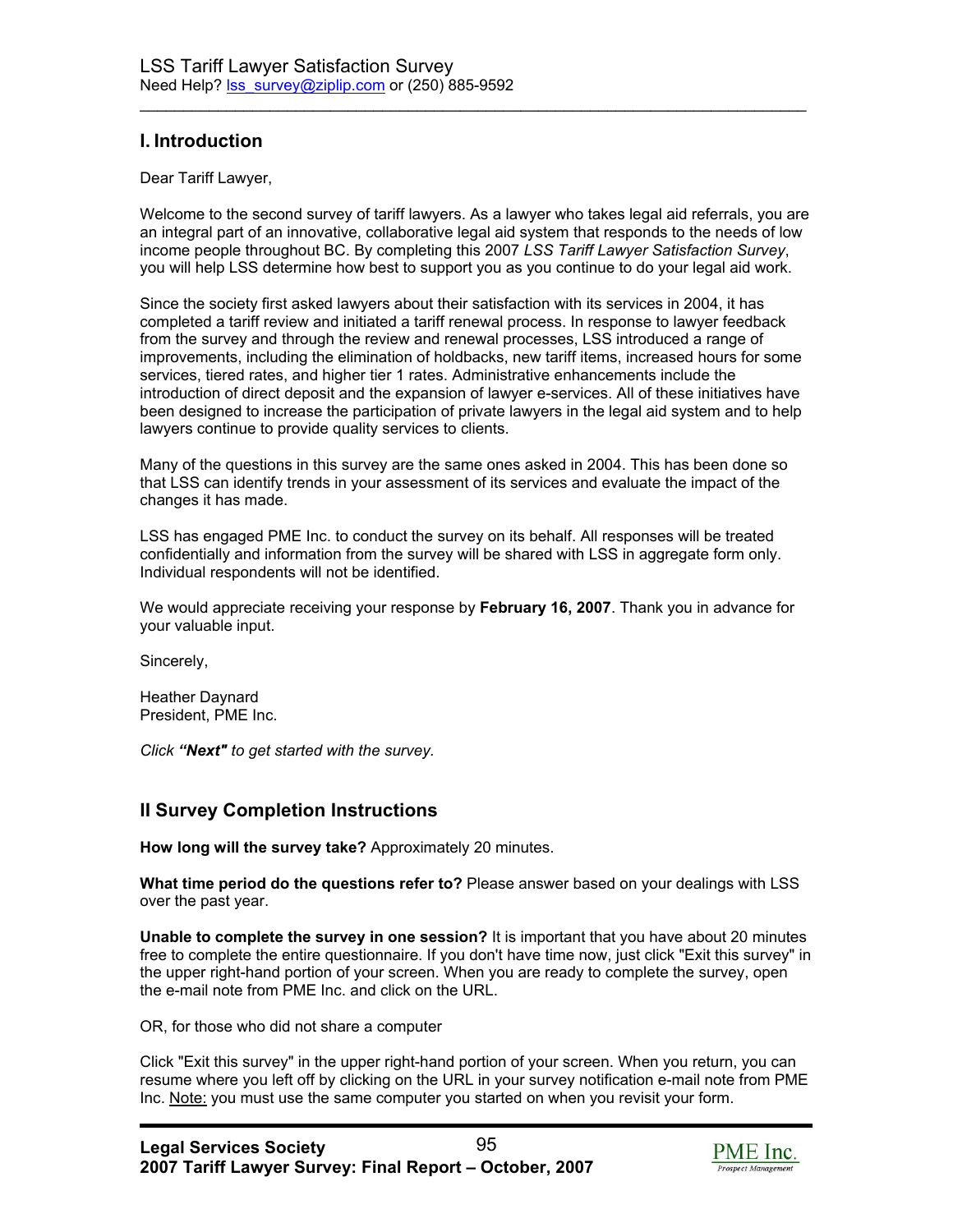Why do some questions have a "\*"? The "\*" indicates that a question is mandatory and must be completed in order to progress through the survey. The answers to these questions will be critical to LSS' ability to understand the survey results.

 $\mathcal{L}_\text{max}$  , and the set of the set of the set of the set of the set of the set of the set of the set of the set of the set of the set of the set of the set of the set of the set of the set of the set of the set of the

**Need help completing your survey?** Contact Jill Lawrance, PME Inc. at lss.survey@ageara.com or by phone at 250-483-6855.

**Want to know more about LSS' rationale for the survey?** Contact Janice Staryk, LSS at janice.staryk@lss.bc.ca or by phone at 604-601-6148.

**What topics does the survey cover?** The survey asks about your experiences and views regarding a variety of LSS services. The following topics are covered:

Referrals Authorizations Accounts Guide to Legal Aid Tariffs Written Communications and Online Resources Overall LSS Support for Tariff Lawyers LSS Priorities Demographic Information

# **III Draw for Complimentary Course**

*In recognition of the tariff lawyers' contribution to LSS through this survey, five survey respondents will receive a free one-day Continuing Legal Education course of their choice.* 

*To ensure you are included in the draw for a complimentary course, we are asking you to enter your LSS vendor number.* 

*Please remember your responses are confidential – this number will be seen by PME Inc. only.* 

1. Please enter your 6 digit LSS vendor number.

| <b>Vendor Number</b> |  |
|----------------------|--|
|----------------------|--|

## **IV. Referrals**

*First, we'd like to know about your experiences with the LSS referral process.* 

*Please indicate the extent to which you agree or disagree with the following statements.*

## **2. Once LSS has approved a client for legal aid, I receive the referral document in an acceptable length of time.**



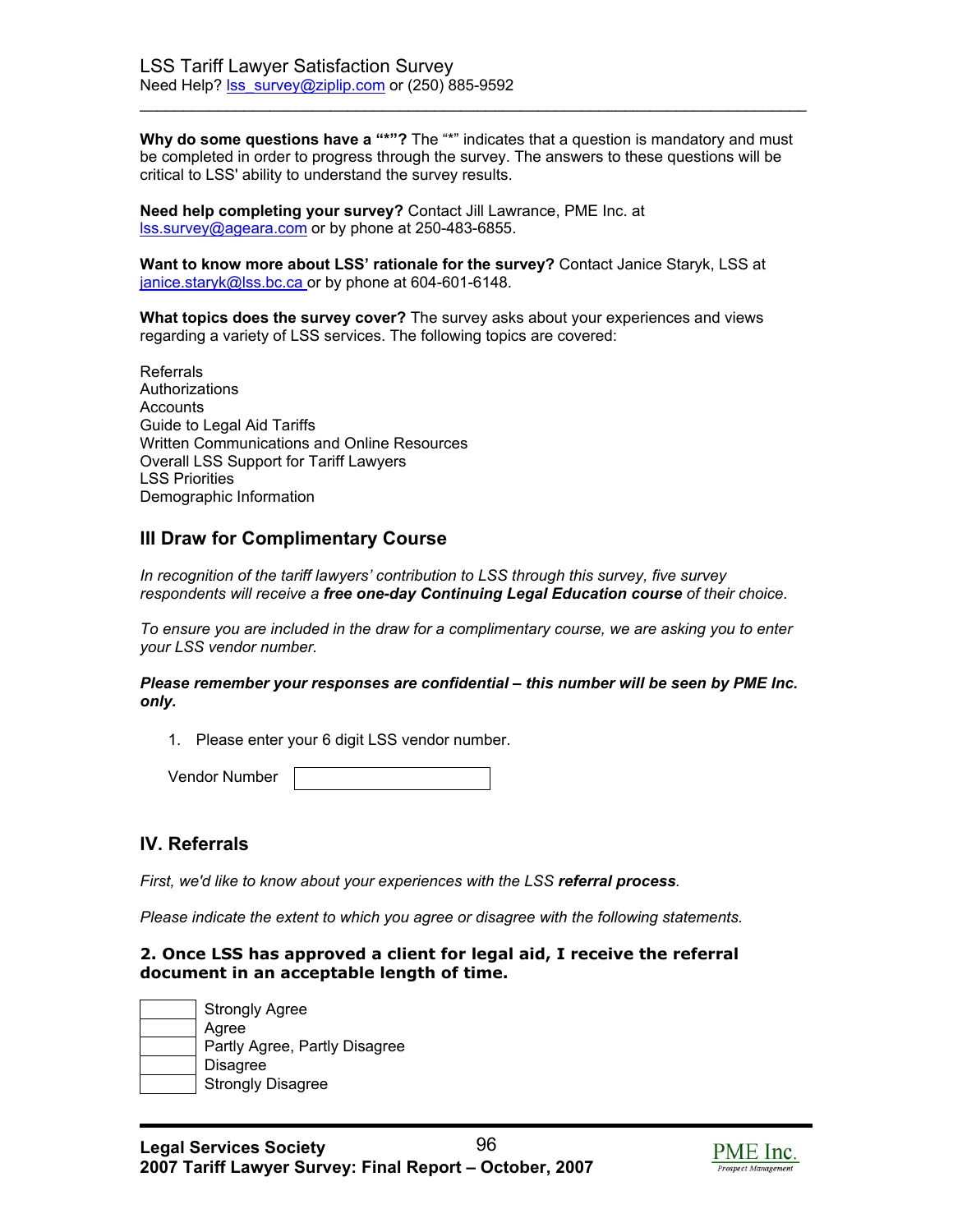### (NEW for 2007) **3. When I receive the referral document it contains all the information I need to proceed.**

 $\mathcal{L}_\text{max}$  , and the set of the set of the set of the set of the set of the set of the set of the set of the set of the set of the set of the set of the set of the set of the set of the set of the set of the set of the

| <b>Strongly Agree</b>         |
|-------------------------------|
| Agree                         |
| Partly Agree, Partly Disagree |
| Disagree                      |
| <b>Strongly Disagree</b>      |

## **4. It is easy to get the retainer revised by LSS when changes are required.**

| <b>Strongly Agree</b>         |
|-------------------------------|
| Agree                         |
| Partly Agree, Partly Disagree |
| <b>Disagree</b>               |
| <b>Strongly Disagree</b>      |
| Not enough experience to say  |

*LSS is considering implementing electronic referrals. In an electronic or "e-referral" system, you would receive an e-mail inviting you to login to the Lawyer e-services to review a referral LSS would like you to consider taking. The online referral would include the case details. While logged in, you could then accept or reject the referral, as well as review previous referrals.*

## (NEW for 2007)

## **5. If an e-referral system was available, would you use it?**



Yes Skip to Question 7 No Continue

## (NEW for 2007)

## **6. Please explain why you would not use e-referrals.**

*To what extent do you agree or disagree with the following statement?* 

## **7. Overall, I am satisfied with the support I receive from LSS with the referral process.**



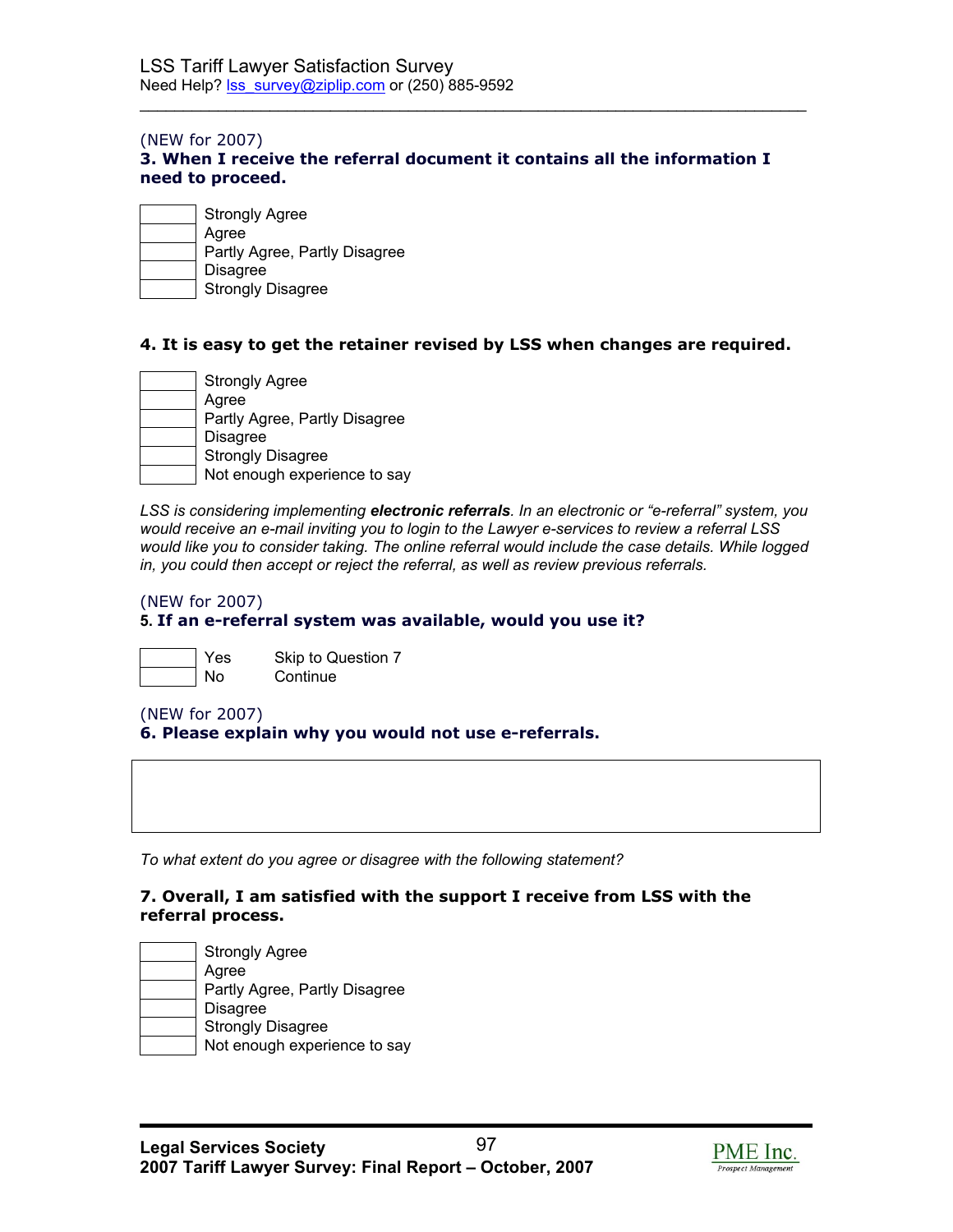# **V. Authorizations**

*Next we have a few questions about your experiences with the LSS authorization process.* 

 $\mathcal{L}_\text{max}$  , and the set of the set of the set of the set of the set of the set of the set of the set of the set of the set of the set of the set of the set of the set of the set of the set of the set of the set of the

#### (SLIGHT WORDING CHANGE from 2004)

**8. Have you ever submitted a request for authorization for fees or disbursements?** 



*LSS recognizes that authorization requests must be dealt with in a timely manner. With respect to urgent authorization requests, please indicate the extent to which you agree with the following statement.*

(SLIGHT WORDING CHANGE from 2004)

## **9. LSS provides urgent authorization decisions within its guideline of one business day.**

| <b>Strongly Agree</b>         |
|-------------------------------|
| Agree                         |
| Partly Agree, Partly Disagree |
| <b>Disagree</b>               |
| <b>Strongly Disagree</b>      |
| Not enough experience to say  |

*Now with respect to non-urgent authorization requests, please indicate the extent to which you agree with the following statement.* 

#### (SLIGHT WORDING CHANGE from 2004)

#### **10. LSS provides non-urgent authorization decisions within its guideline of five business days.**

 Strongly Agree Agree Partly Agree, Partly Disagree Disagree Strongly Disagree Not enough experience to say

*To what extent do you agree or disagree with the following statements?* 

## **11. LSS explains its authorization decisions clearly.**

 Strongly Agree Agree Partly Agree, Partly Disagree Disagree Strongly Disagree Not enough experience to say

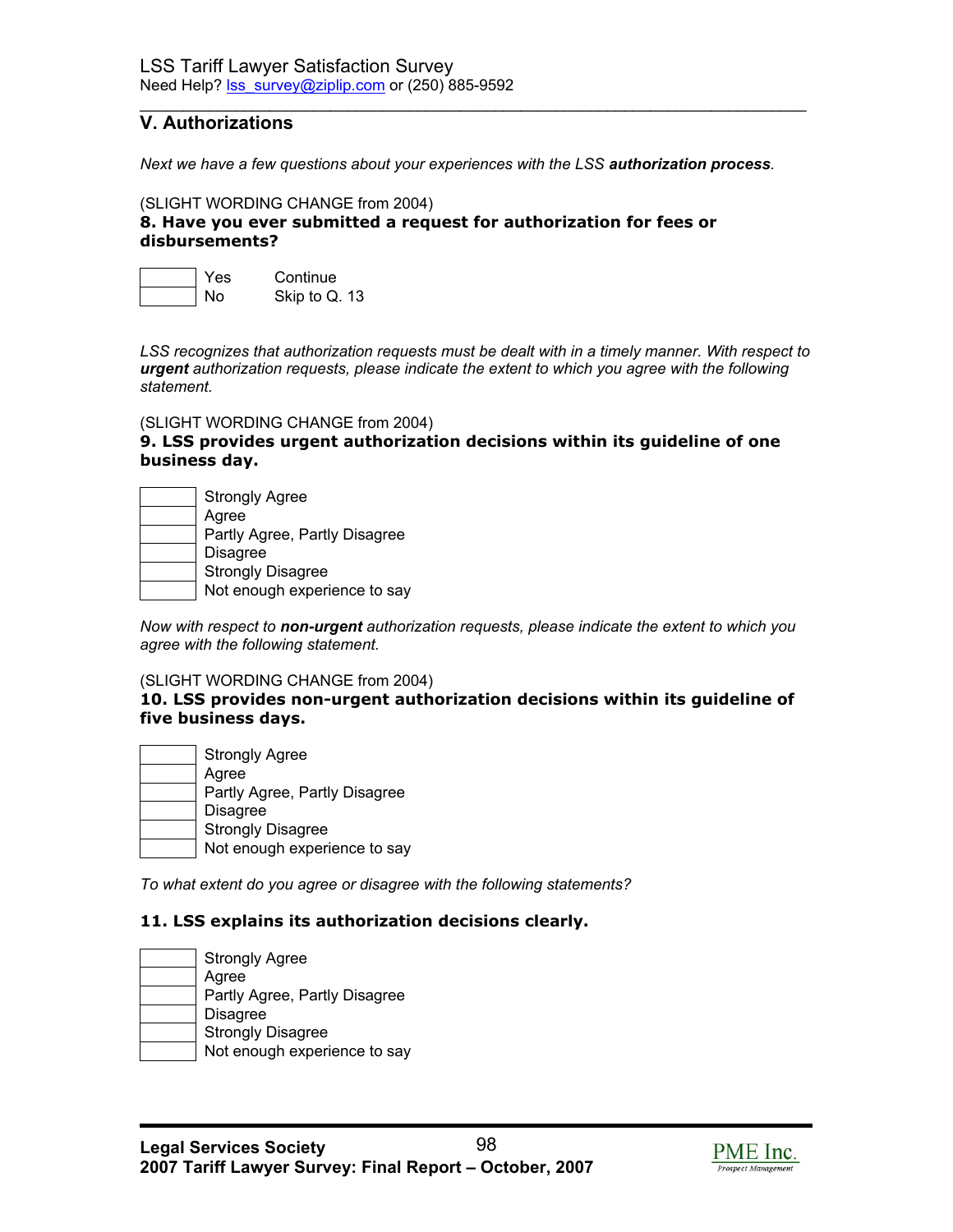#### $\mathcal{L}_\text{max}$  , and the set of the set of the set of the set of the set of the set of the set of the set of the set of the set of the set of the set of the set of the set of the set of the set of the set of the set of the **12. Overall, I am satisfied with the support I receive from LSS with the authorization process.**

| <b>Strongly Agree</b>         |
|-------------------------------|
| Agree                         |
| Partly Agree, Partly Disagree |
| <b>Disagree</b>               |
| <b>Strongly Disagree</b>      |

# **VI. Accounts**

*This section asks questions about your experiences with the account payment process.* 

*To what extent do you agree or disagree with the following statements?* 

## **13. LSS pays my accounts within an acceptable length of time.**

| <b>Strongly Agree</b>         |
|-------------------------------|
| Agree                         |
| Partly Agree, Partly Disagree |
| Disagree                      |
| <b>Strongly Disagree</b>      |

## **14. LSS provides logical explanations for its payment decisions.**

| <b>Strongly Agree</b>         |
|-------------------------------|
| Agree                         |
| Partly Agree, Partly Disagree |
| <b>Disagree</b>               |
| <b>Strongly Disagree</b>      |
| Not enough experience to say  |

## **15. I find the E-Billing forms easy to use.**

| <b>Strongly Agree</b>        |
|------------------------------|
| Agree                        |
| Partly Agree/Partly Disagree |
| <b>Disagree</b>              |
| <b>Strongly Disagree</b>     |
| I do not use E-Billing       |

## **16. Overall, I am satisfied with the support I receive from LSS with the payment process.**



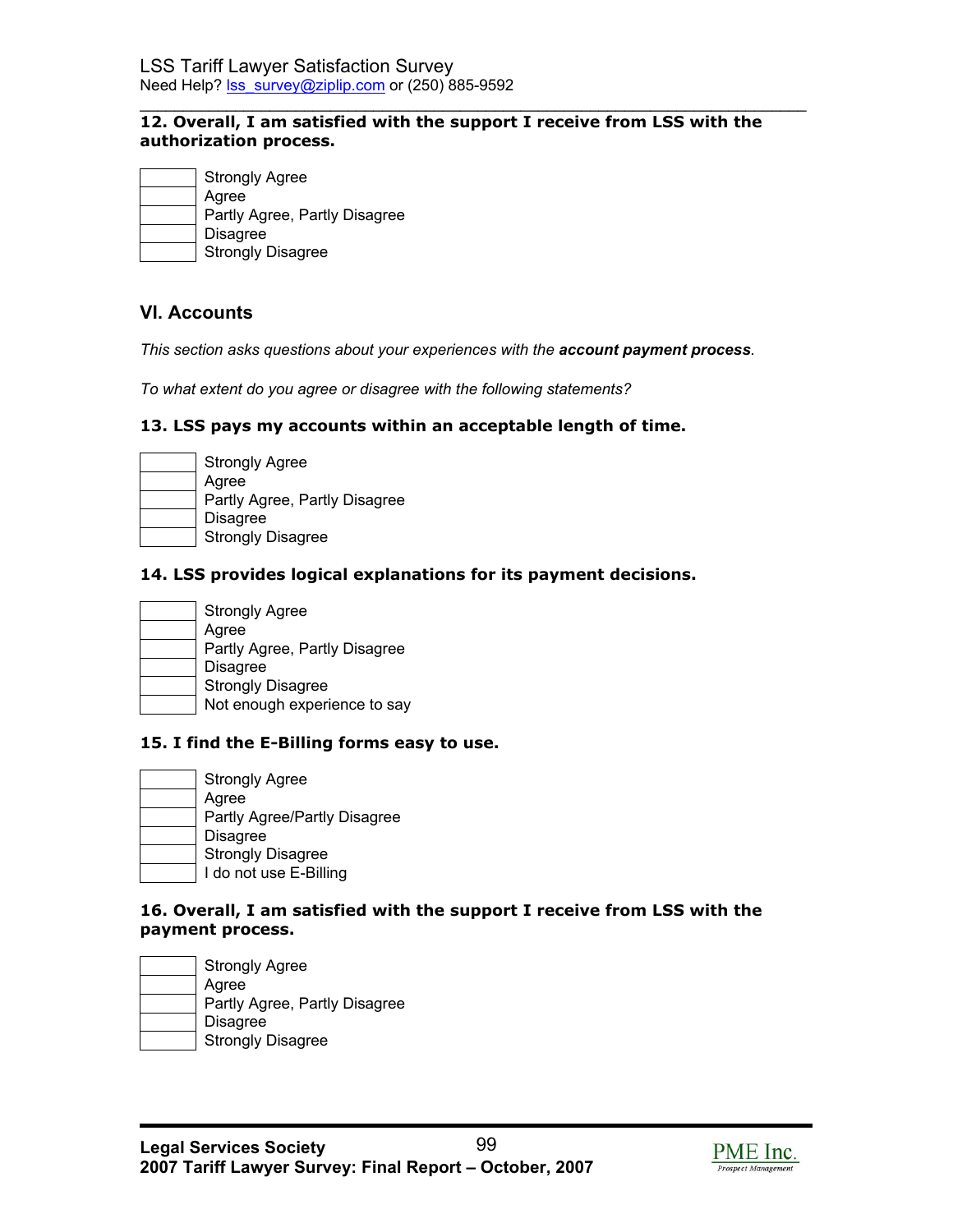# **VII. Guide to Legal Aid Tariffs**

*Next we ask some questions regarding your satisfaction with the Guide to Legal Aid Tariffs on the LSS website.* 

 $\mathcal{L}_\text{max}$  , and the set of the set of the set of the set of the set of the set of the set of the set of the set of the set of the set of the set of the set of the set of the set of the set of the set of the set of the

*Please indicate your level of agreement or disagreement with the following statement.*

(SLIGHT WORDING CHANGE from 2004)

**17. When I use the online** *Guide to Legal Aid Tariffs***, I can locate information easily.** 

| <b>Strongly Agree</b>                                    |
|----------------------------------------------------------|
| Agree                                                    |
| Partly Agree, Partly Disagree                            |
| <b>Disagree</b>                                          |
| <b>Strongly Disagree</b>                                 |
| I do not personally use the online guide – Skip to Q. 19 |

*Please indicate which of the following applies to you:*

## (NEW for 2007) **18. When I use the online** *Guide to Legal Aid Tariffs***, I typically;**



## **VIII. Written Communications and Online Resources**

*Now we are going to ask a few questions about LSS written communications and online resources, such as newsletters, website, letters, e-mails, etc.*

## **19. Do you receive the** *LSS Legal Aid Fax* **newsletter every month?**

| s   |
|-----|
| הו. |

## **20. Do you read the** *LSS Legal Aid Fax* **newsletter?**

 Yes Continue No Skip to Question 22

*Please indicate your level of agreement with the following statement.* 

## **21. The** *LSS Legal Aid Fax* **newsletter is of value in my work.**

| <b>Strongly Agree</b>         |
|-------------------------------|
| Agree                         |
| Partly Agree, Partly Disagree |
| <b>Disagree</b>               |
|                               |

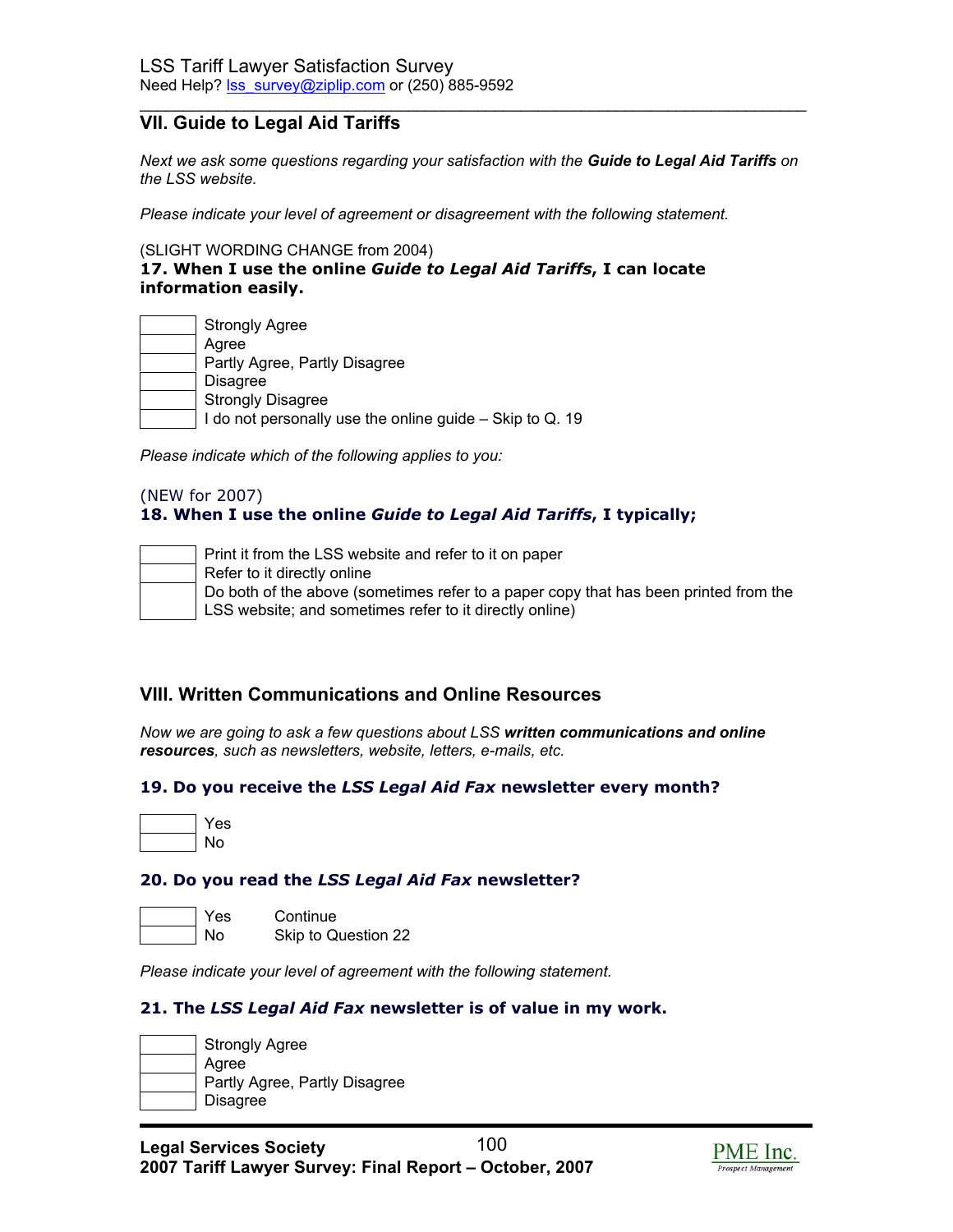Strongly Disagree Not enough experience to say

#### (MODIFIED from 2004)

**22. On the LSS main website, which of the online resources for lawyers have you used?** 

 $\mathcal{L}_\text{max}$  , and the set of the set of the set of the set of the set of the set of the set of the set of the set of the set of the set of the set of the set of the set of the set of the set of the set of the set of the

## *(Mark all that apply)*

| Billing and authorization forms                   |
|---------------------------------------------------|
| Opinion letter questionnaires                     |
| Information about LSS programs and policies       |
| Information about quality assurance               |
| Practice resources                                |
| I do not use the LSS main website - Skip to Q. 24 |

*To what extent do you agree with the following statement?* 

(SLIGHT WORDING CHANGE from 2004 AND REMOVED RESPONSE CATEGORY "NOT ENOUGH EXP. TO SAY")

#### **23. The information on the LSS main website is of value in my work.**

 Strongly Agree Agree Partly Agree, Partly Disagree Disagree Strongly Disagree

*In November, 2006, LSS launched a redesigned Family Law in BC website.* 

#### (NEW for 2007)

## **24. Please indicate the sections of the LSS** *Family Law in BC* **website to which you refer your clients on a regular basis:**

## *(Mark all that apply)*

| Your legal issue                                                          |
|---------------------------------------------------------------------------|
| Your community                                                            |
| Getting help                                                              |
| Self-help guide                                                           |
| <b>Fact sheets</b>                                                        |
| <b>Publications</b>                                                       |
| Legislation                                                               |
| <b>Court Forms</b>                                                        |
| <b>Definitions</b>                                                        |
| Videos                                                                    |
| Home page                                                                 |
| I don't refer clients to the LSS Family Law in BC website - Skip to Q. 26 |

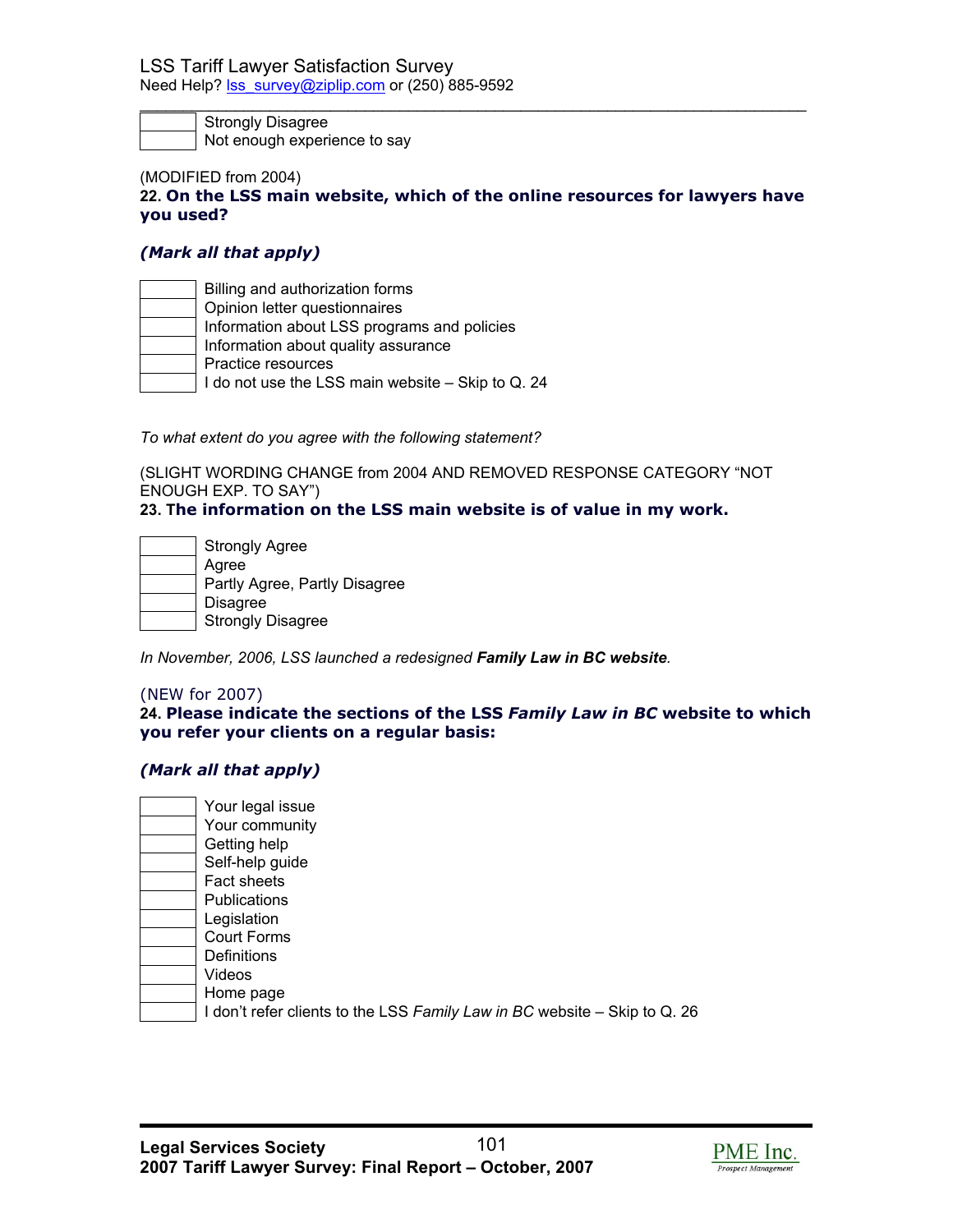*To what extent do you agree with the following statement?*

#### (NEW for 2007)

## **25. The information on the LSS** *Family Law in BC* **website is of value to my clients.**

 $\mathcal{L}_\text{max}$  , and the set of the set of the set of the set of the set of the set of the set of the set of the set of the set of the set of the set of the set of the set of the set of the set of the set of the set of the

| <b>Strongly Agree</b>         |
|-------------------------------|
| Agree                         |
| Partly Agree, Partly Disagree |
| <b>Disagree</b>               |
| <b>Strongly Disagree</b>      |
| Not enough experience to say  |

(CHANGED from 2004 TO 'FIRST CHOICE' ONLY; LSS website omitted as an option) **26. When LSS communicates to you in writing, which of the following methods would you prefer they use?** 

## *(Check your first choice only)*

| Fax            |
|----------------|
| E-mail         |
| Postal service |

*To what extent do you agree with the following statement?* 

#### (SLIGHT WORDING CHANGE from 2004)

**27. Overall, I am satisfied with the written communications and online resources I receive from LSS (letters, faxes, e-mails, websites, newsletter).**

| <b>Strongly Agree</b>         |
|-------------------------------|
| Agree                         |
| Partly Agree, Partly Disagree |
| <b>Disagree</b>               |
| <b>Strongly Disagree</b>      |

## **IX. Overall LSS Support for Tariff Lawyers**

*Now we are interested in your impressions of the overall support you receive from LSS.* 

*Please tell us the extent to which you agree or disagree with the following statement.* 

(SLIGHT WORDING CHANGE from 2004)

## **28. When I make non-urgent phone calls to LSS, I get an answer to my inquiry within two business days.**

| <b>Strongly Agree</b>        | Skip to Q. 30 |
|------------------------------|---------------|
| Agree                        | Skip to Q. 30 |
| Partly Agree/Partly Disagree | Continue      |
| <b>Disagree</b>              | Continue      |
| <b>Strongly Disagree</b>     | Continue      |
| Not enough experience to say | Skip to Q. 30 |

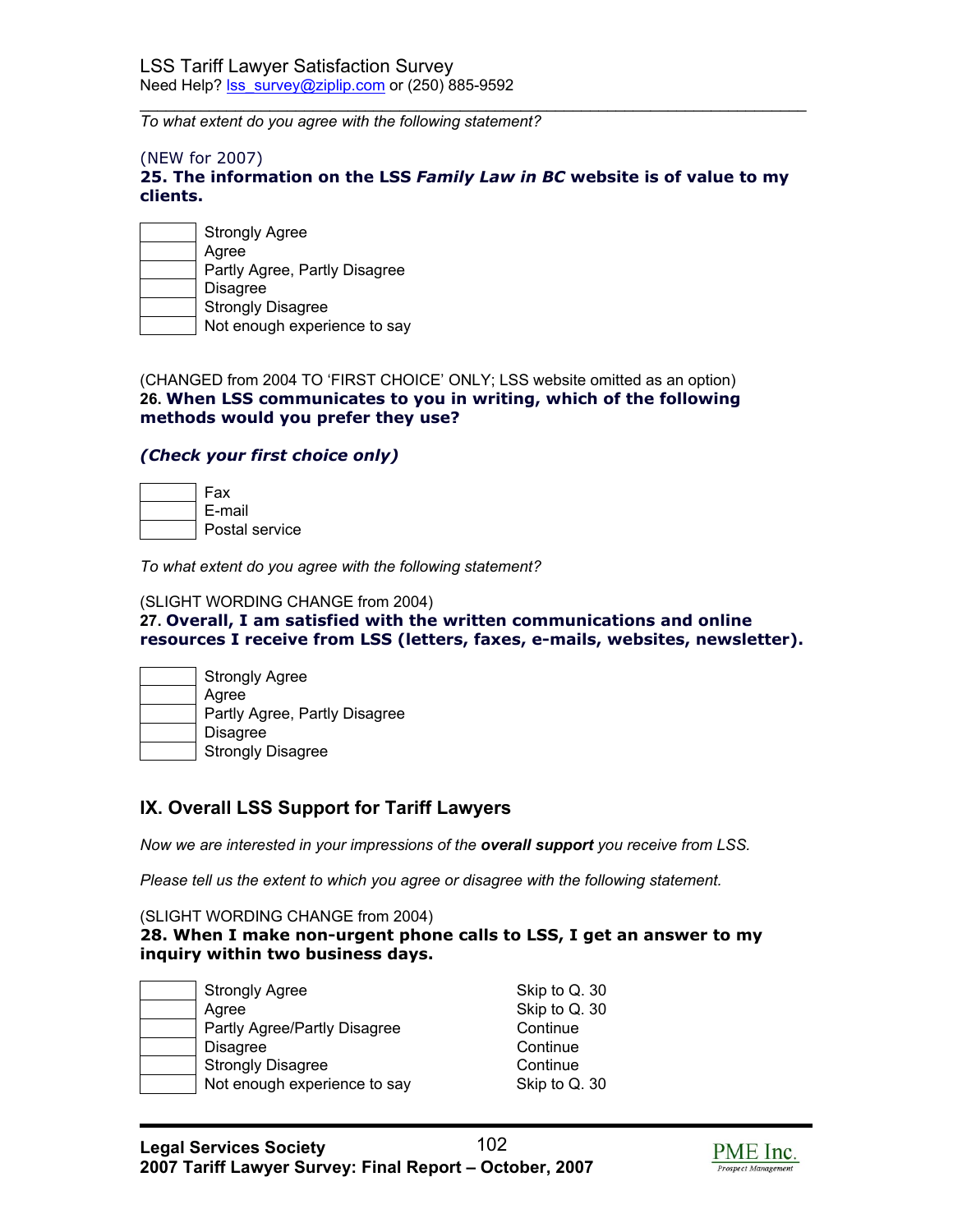#### $\mathcal{L}_\text{max}$  , and the set of the set of the set of the set of the set of the set of the set of the set of the set of the set of the set of the set of the set of the set of the set of the set of the set of the set of the (SLIGHT WORDING CHANGE from 2004)

**29. Please indicate the area(s) of LSS where you have not received an answer to a non-urgent phone inquiry within two business days.** 

## *(Mark all that apply)*

 Referral Authorization **Accounts** 

## **30. In your opinion, what is an acceptable length of time to wait for an answer to a non-urgent telephone inquiry?**

| Less than 1 day  |
|------------------|
| $1-2$ days       |
| More than 2 days |

*To what extent do you agree with the following statement?* 

## **31. When I contact LSS their personnel are courteous.**

| <b>Strongly Agree</b>        | Skip to Q. 33 |
|------------------------------|---------------|
| Agree                        | Skip to Q. 33 |
| Partly Agree/Partly Disagree | Continue      |
| <b>Disagree</b>              | Continue      |
| <b>Strongly Disagree</b>     | Continue      |

## **32. Please indicate the area(s) of LSS where personnel were not courteous?**

## *(Mark all that apply)*

| Referral      |
|---------------|
| Authorization |
| Accounts      |

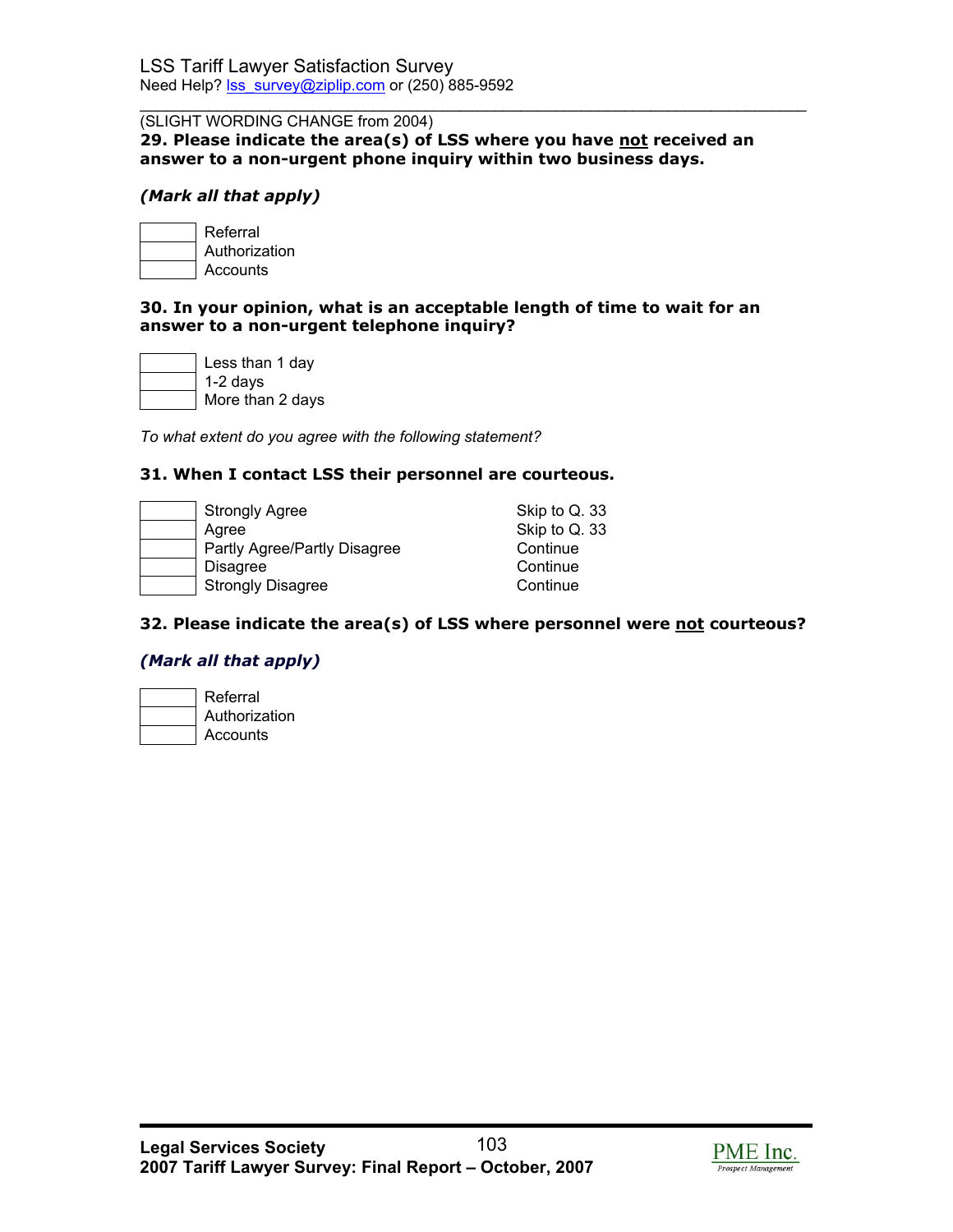*To what extent do you agree with the following statement?* 

### **33. When I contact LSS, their personnel are knowledgeable.**

| <b>Strongly Agree</b>        | Skip to Q. 35 |
|------------------------------|---------------|
| Agree                        | Skip to Q. 35 |
| Partly Agree/Partly Disagree | Continue      |
| <b>Disagree</b>              | Continue      |
| <b>Strongly Disagree</b>     | Continue      |

## **34. Please indicate the area(s) of LSS where you found the personnel were not knowledgeable.**

 $\mathcal{L}_\text{max}$  , and the set of the set of the set of the set of the set of the set of the set of the set of the set of the set of the set of the set of the set of the set of the set of the set of the set of the set of the

## *(Mark all that apply)*

 Referral Authorization Accounts

(SLIGHT WORDING CHANGE from 2004)

**35. Have you directed non-LSS clients to the other services that LSS provides (e.g., Brydges Line, Criminal duty counsel, Family duty counsel, LSS Call Centre, Family Law in BC website, LawLINE, LSS publications, Legal Information Outreach Workers)?** 

 Yes Continue No Skip to Question 37

(CHANGE IN RESPONSE CATEGORIES from 2004)

**36. To which of the following other LSS services have you directed non-LSS clients?** 

## *(Mark all that apply)*

| <b>Brydges Line</b>                |
|------------------------------------|
| Criminal duty counsel              |
| Family duty counsel                |
| <b>LSS Call Centre</b>             |
| Family Law in BC website           |
| LawLINE                            |
| <b>LSS publications</b>            |
| Legal Information Outreach Workers |
| Other (please specify)             |

*Next we would like your opinion about tariff renewal.* 

*Since the 2004 tariff review, LSS has introduced a range of tariff renewal measures intended to increase private bar lawyers' participation in legal aid.* 

*Please indicate the extent to which you agree with the following statement.* 

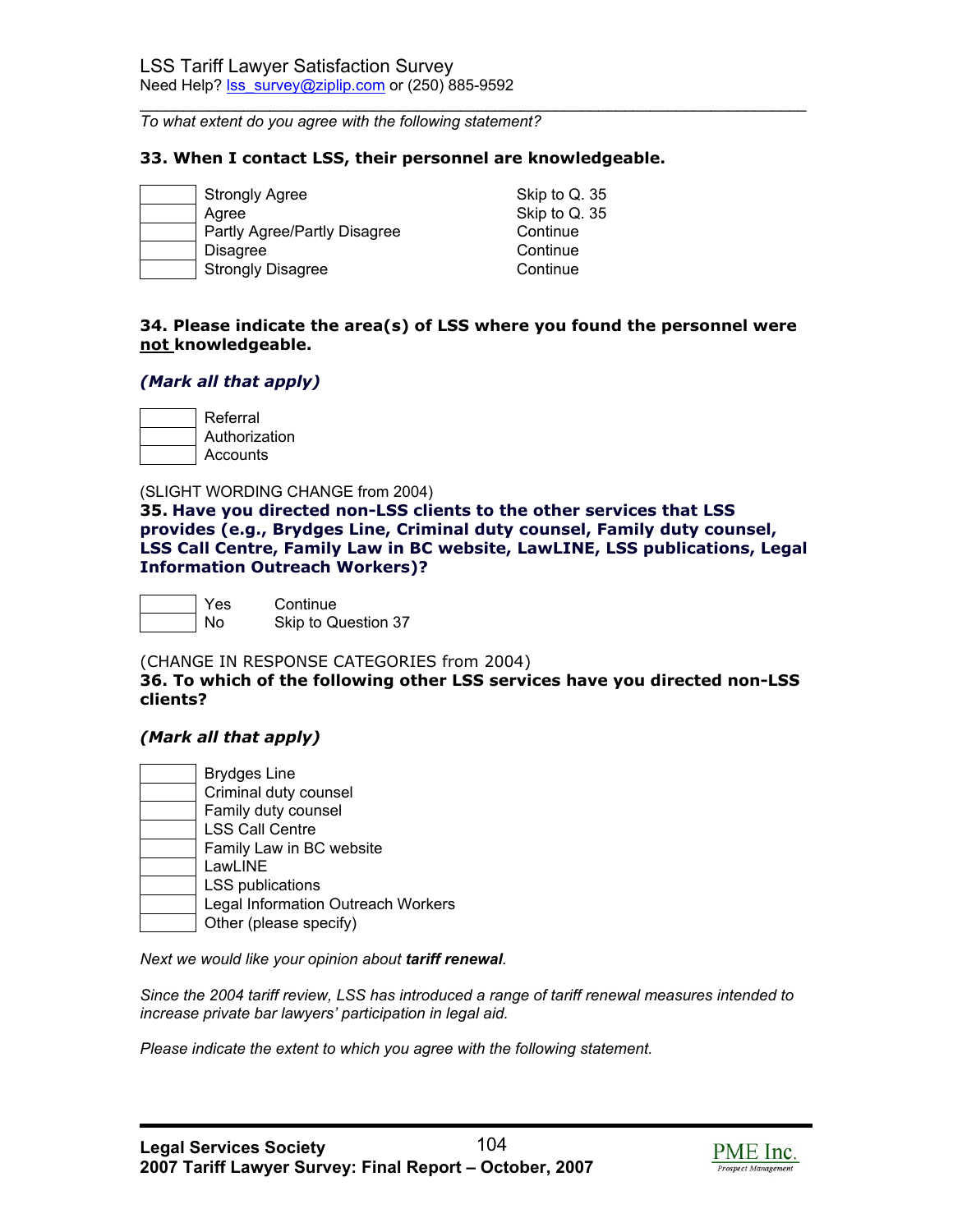## (NEW for 2007) **37. The changes LSS has made make it more likely for me to take legal aid referrals.**

 $\mathcal{L}_\text{max}$  , and the set of the set of the set of the set of the set of the set of the set of the set of the set of the set of the set of the set of the set of the set of the set of the set of the set of the set of the

| <b>Strongly Agree</b>        |
|------------------------------|
| Agree                        |
| Partly Agree/Partly Disagree |
| <b>Disagree</b>              |
| <b>Strongly Disagree</b>     |

*Please indicate the extent to which you agree with the following statement.* 

## **38. I feel that LSS values my services.**

| <b>Strongly Agree</b>        | Skip to Q. 40 |
|------------------------------|---------------|
| Agree                        | Skip to Q. 40 |
| Partly Agree/Partly Disagree | Continue      |
| <b>Disagree</b>              | Continue      |
| <b>Strongly Disagree</b>     | Continue      |

## **39. Please explain why you feel that LSS does not value your services.**

*To what extent do you agree or disagree with the following statement?* 

## **40. Overall, I am satisfied with the level of support I receive from LSS.**

| <b>Strongly Agree</b>         |
|-------------------------------|
| Agree                         |
| Partly Agree, Partly Disagree |
| <b>Disagree</b>               |
| <b>Strongly Disagree</b>      |

(SLIGHT WORDING CHANGE from 2004)

**41. What is the primary change that LSS could make to improve its overall support for you?** 

*(When answering, please indicate whether your answer relates to referrals, authorizations, accounts, written communications, online resources, tariff rates, etc.)*

# **X. LSS Priorities**

*LSS is seeking your assistance in setting priorities within its budget limitations.* 

*To what extent do you agree or disagree with the following statement?* 

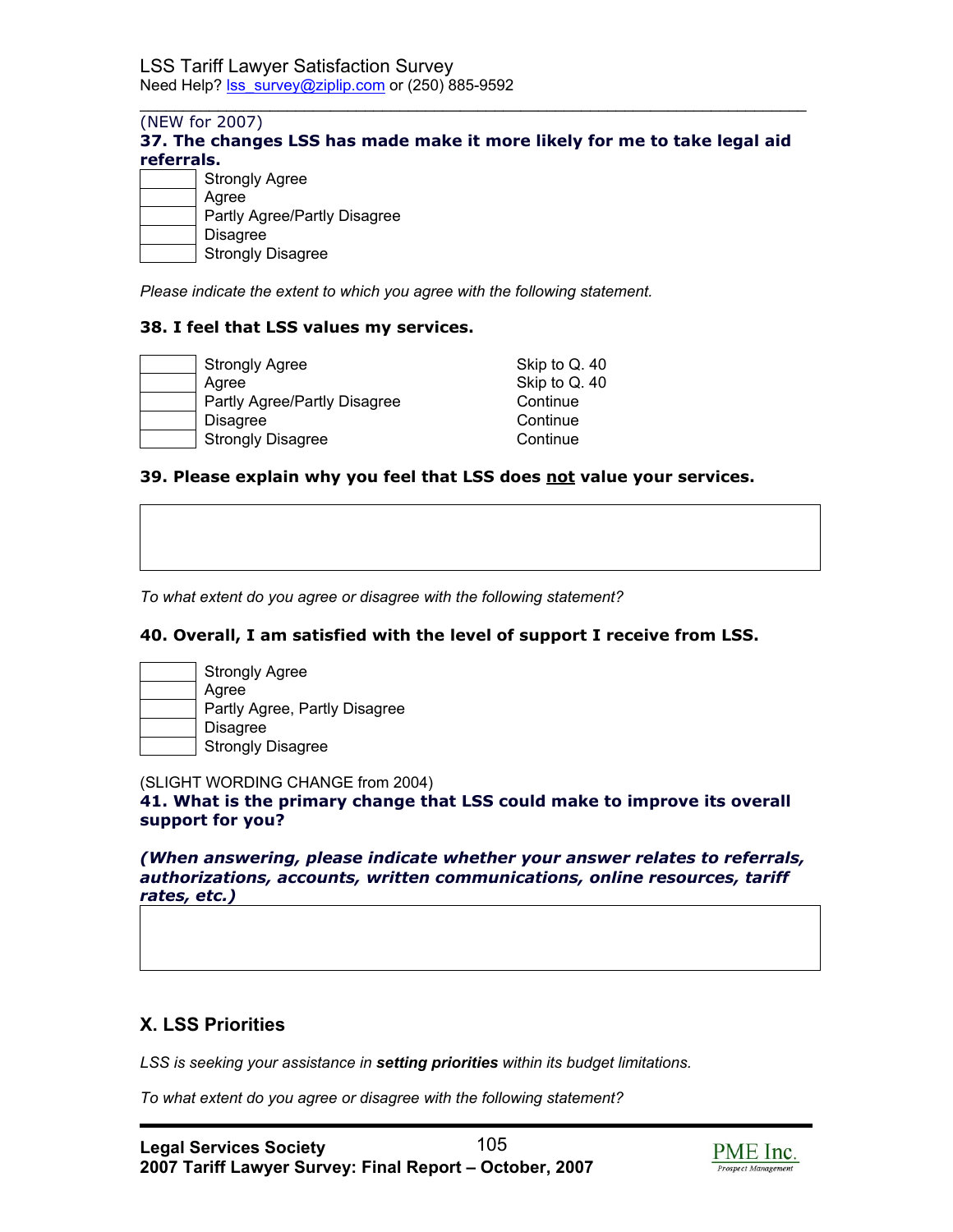## **42. In my opinion, LSS does a good job, overall, of allocating its limited resources to meet the legal needs of low income people.**

 $\mathcal{L}_\text{max}$  , and the set of the set of the set of the set of the set of the set of the set of the set of the set of the set of the set of the set of the set of the set of the set of the set of the set of the set of the

| Strongly Agree                |
|-------------------------------|
| Agree                         |
| Partly Agree, Partly Disagree |
| <b>Disagree</b>               |
| <b>Strongly Disagree</b>      |
| Not enough experience to say  |

**43. While this survey focuses primarily on the services provided to tariff lawyers, ultimately, LSS aims to address the legal needs of low income people. In your opinion, how could LSS improve the availability of services to meet the legal needs of low income people in BC?** 

# **XI. Demographic Information**

*Now we have a few questions about you that will help us understand your responses and assist LSS in tailoring its services to your needs.* 

## **44. In 2006, approximately how many LSS clients did you represent?**

| Less than 5 LSS clients  |
|--------------------------|
| 6-15 LSS clients         |
| 16-40 LSS clients        |
| More than 40 LSS clients |

#### **45. Which of the following types of cases formed the majority of your 2006 LSS clients?**

## *(Mark one only)*

| CFCSA       |
|-------------|
| Criminal    |
| Family      |
| Immigration |

## **46. Approximately what percentage of your total professional income in 2006 came from LSS?**

| Less than 25%<br>25% to 50% |
|-----------------------------|
|                             |
| 51% to 75%                  |
| More than 75%               |
| Prefer not to say           |